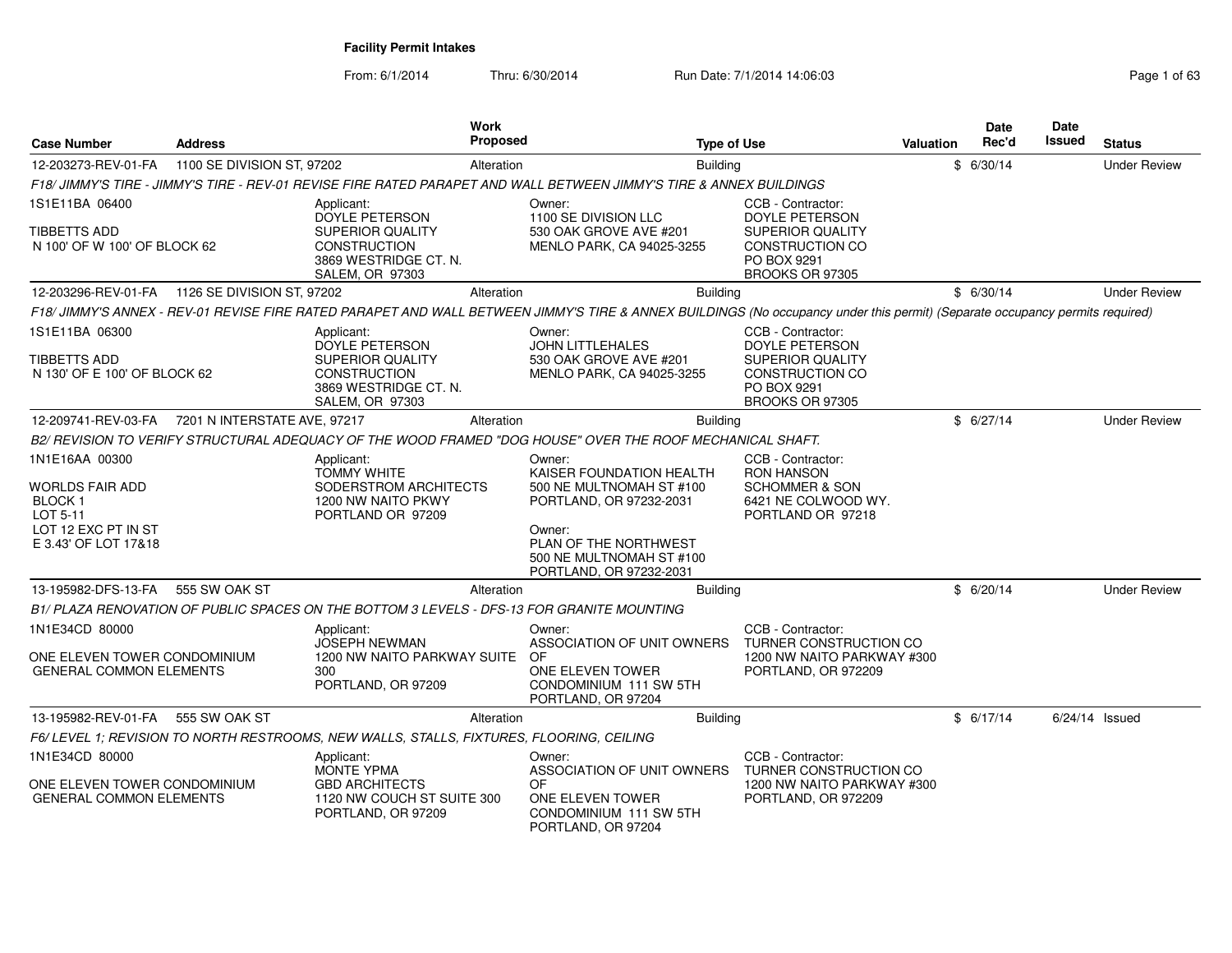| <b>Case Number</b>                                                                                                             | <b>Address</b>                                        |                                                                                                           | <b>Work</b><br>Proposed | <b>Type of Use</b>                                                                                                    |                                                                                                 | <b>Valuation</b> | Date<br>Rec'd                                                           | Date<br><b>Issued</b> | <b>Status</b>                              |
|--------------------------------------------------------------------------------------------------------------------------------|-------------------------------------------------------|-----------------------------------------------------------------------------------------------------------|-------------------------|-----------------------------------------------------------------------------------------------------------------------|-------------------------------------------------------------------------------------------------|------------------|-------------------------------------------------------------------------|-----------------------|--------------------------------------------|
| 13-195982-REV-02-FA                                                                                                            | 555 SW OAK ST                                         |                                                                                                           | Alteration              | <b>Building</b>                                                                                                       |                                                                                                 |                  | \$6/17/14                                                               | 6/24/14 Issued        |                                            |
|                                                                                                                                |                                                       | B2/LEVEL 1; REVISION TO SOUTH RESTROOMS, NEW WALLS, STALLS, FIXTURES, FLOORING, CEILING                   |                         |                                                                                                                       |                                                                                                 |                  |                                                                         |                       |                                            |
| 1N1E34CD 80000                                                                                                                 |                                                       | Applicant:<br><b>MONTE YPMA</b>                                                                           |                         | Owner:<br>ASSOCIATION OF UNIT OWNERS                                                                                  | CCB - Contractor:<br>TURNER CONSTRUCTION CO                                                     |                  |                                                                         |                       |                                            |
| ONE ELEVEN TOWER CONDOMINIUM<br><b>GENERAL COMMON ELEMENTS</b>                                                                 |                                                       | <b>GBD ARCHITECTS</b><br>1120 NW COUCH ST SUITE 300<br>PORTLAND, OR 97209                                 |                         | 0F<br>ONE ELEVEN TOWER<br>CONDOMINIUM 111 SW 5TH<br>PORTLAND, OR 97204                                                | 1200 NW NAITO PARKWAY #300<br>PORTLAND, OR 972209                                               |                  |                                                                         |                       |                                            |
| 13-209339-DFS-02-FA                                                                                                            | 1130 NW 22ND AVE                                      |                                                                                                           | Alteration              | Building                                                                                                              |                                                                                                 |                  | \$6/19/14                                                               | $6/26/14$ Issued      |                                            |
|                                                                                                                                | B1/ KNIGHT CANCER CENTER DFS-02 FOR SEISMIC ANCHORAGE |                                                                                                           |                         |                                                                                                                       |                                                                                                 |                  |                                                                         |                       |                                            |
| 1N1E33BA 04000A1<br>COUCHS ADD<br>BLOCK 300<br>LOT 5-14&16-18 TL 4000<br>IMPS ONLY SEE R141330 (R180232300) FOR<br>LAND & IMPS |                                                       | Applicant:<br>Jason Varga<br>Skanska USA<br>222 SW Columbia Ste 300<br>Portland, OR 97201                 |                         | Owner:<br><b>GOOD SAMARITAN HOSPITAL &amp;</b><br><b>MEDICAL CENTER</b><br>1919 NW LOVEJOY ST<br>PORTLAND, OR 97209   | CCB - Contractor:<br><b>SKANSKA USA</b><br>222 SW Columbia St., Suite 300<br>Portland, OR 97201 |                  | Permit Info:<br>Occupancy Group 1: B Bank, Off.,<br>Med.Off., Pub.Bldg. |                       | Construction Type 2 (formerly Type 1): I-A |
| 13-213400-DFS-02-FA                                                                                                            | 110 SW YAMHILL ST, 97204                              |                                                                                                           | Alteration              | Building                                                                                                              |                                                                                                 |                  | \$6/24/14                                                               |                       | <b>Under Review</b>                        |
|                                                                                                                                |                                                       | F15/ DFS-02 RELATES TO PHASE 03 (PHS-03) AND IS FOR EXTERIOR METAL STUDS                                  |                         |                                                                                                                       |                                                                                                 |                  |                                                                         |                       |                                            |
| 1S1E03BA 02400<br>PORTLAND<br>BLOCK 13<br>LOT 1&2                                                                              |                                                       | Applicant:<br><b>COLE BUTLER</b><br><b>R&amp;H CONSTRUCTION</b><br>1530 SW TAYLOR<br>PORTLAND, OR 97205   |                         | Owner:<br><b>B13 INVESTORS LLC</b><br>111 SW COLUMBIA ST #1380<br>PORTLAND, OR 97201                                  | CCB - Contractor:<br>R & H CONSTRUCTION<br>1530 SW TAYLOR STREET<br>PORTLAND, OR 97205          |                  |                                                                         |                       |                                            |
| 14-125920-REV-01-FA                                                                                                            | 720 SW WASHINGTON ST, 97205                           |                                                                                                           | Alteration              | Building                                                                                                              |                                                                                                 |                  | \$6/17/14                                                               | $6/24/14$ Issued      |                                            |
|                                                                                                                                |                                                       | F5/ REV-01 STRUCTUAL REINFORCEMENT OF DEMISING WALL OPENING                                               |                         |                                                                                                                       |                                                                                                 |                  |                                                                         |                       |                                            |
| 1N1E34CC 06600<br>PORTLAND<br>BLOCK 213<br>LOT 1&2&7&8                                                                         |                                                       | Applicant:<br><b>CHRISTINA BOND</b><br>5d CONTRACTORS<br>610 SW ALDER ST. SUITE 210<br>PORTLAND, OR 97205 |                         | Owner:<br><b>GPO MORGAN LLC</b><br>522 SW 5TH AVE #1105<br>PORTLAND, OR 97204                                         | CCB - Contractor:<br><b>5D CONTRACTORS LLC</b><br><b>PO BOX 416</b><br>CORBETT, OR 97019        |                  |                                                                         |                       |                                            |
| 14-133943-REV-01-FA                                                                                                            | 500 NE MULTNOMAH ST, 97232                            |                                                                                                           | Alteration              | <b>Building</b>                                                                                                       |                                                                                                 |                  | \$6/30/14                                                               |                       | <b>Under Review</b>                        |
|                                                                                                                                |                                                       | B2/ REVISION TO WALL LOCATIONS, DOORS, CASEWORK, ELEC, PLBG, PAINT, FINISHES                              |                         |                                                                                                                       |                                                                                                 |                  |                                                                         |                       |                                            |
| 1N1E35BB 02400<br>HOLLADAYS ADD<br>BLOCK 73&80 TL 2400                                                                         |                                                       | Applicant:<br><b>WARREN TYLER</b><br><b>PKA ARCHITECTS</b>                                                |                         | Owner:<br>KAISER FOUNDATION HEALTH<br>500 NE MULTNOMAH ST #100<br>3440 SW SPRING GARDEN STREE PORTLAND, OR 97232-2031 | CCB - Contractor:<br><b>HOWARD S WRIGHT</b><br><b>CONSTRUCTORS LP</b><br>P. O. BOX 3764         |                  |                                                                         |                       |                                            |
|                                                                                                                                |                                                       | PORTLAND OR 97223                                                                                         |                         | Owner:<br>PLAN OF THE NORTHWEST<br>500 NE MULTNOMAH ST #100<br>PORTLAND, OR 97232-2031                                | SEATTLE, WA 98124                                                                               |                  |                                                                         |                       |                                            |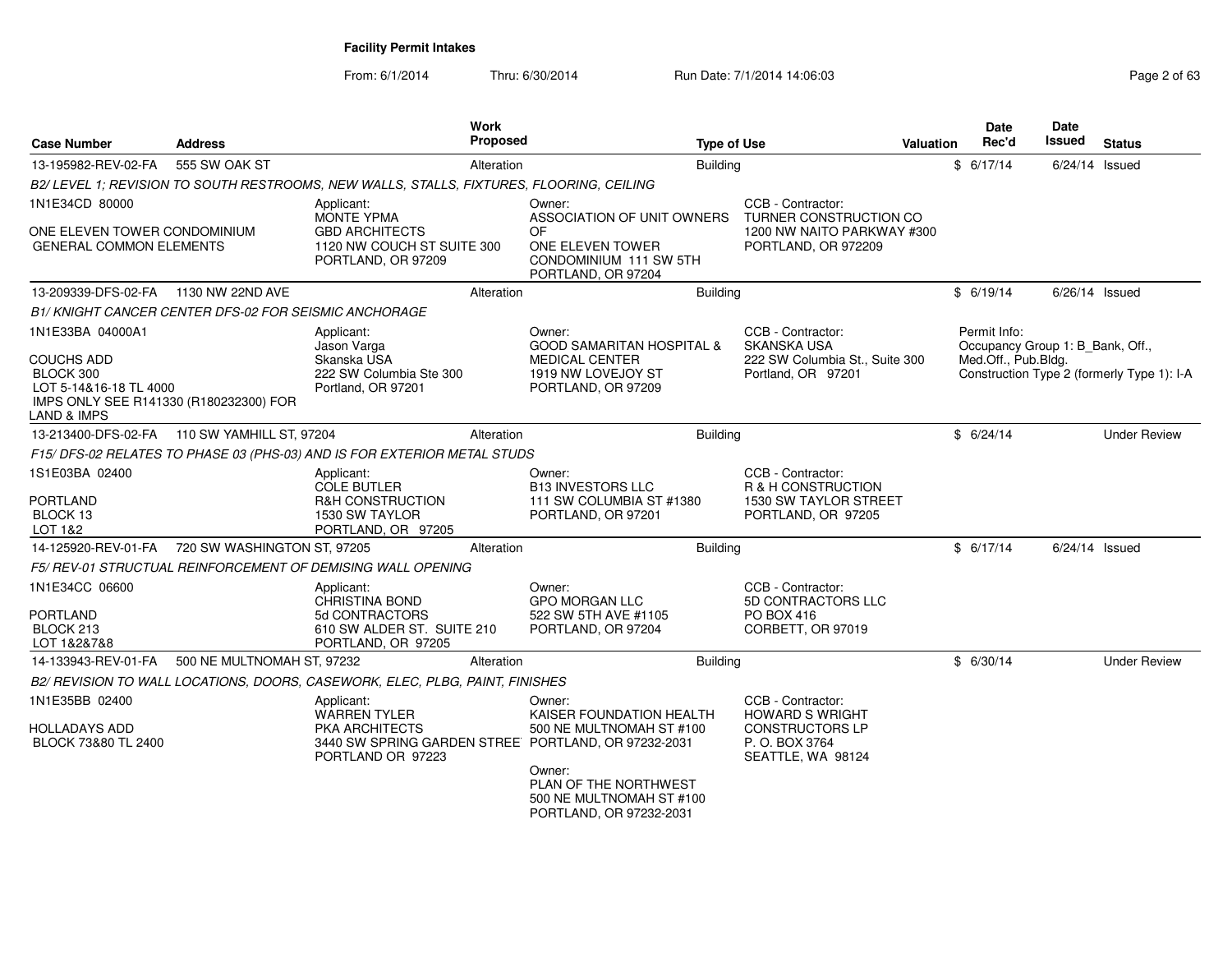| <b>Case Number</b>                                            | <b>Address</b>                               | Work<br>Proposed                                                                                                           | <b>Type of Use</b>                                                                                                                                                   |                                                                                                                                                         | Valuation | Date<br>Rec'd                                                                                                            | <b>Date</b><br><b>Issued</b> | <b>Status</b>                                |
|---------------------------------------------------------------|----------------------------------------------|----------------------------------------------------------------------------------------------------------------------------|----------------------------------------------------------------------------------------------------------------------------------------------------------------------|---------------------------------------------------------------------------------------------------------------------------------------------------------|-----------|--------------------------------------------------------------------------------------------------------------------------|------------------------------|----------------------------------------------|
| 14-142979-REV-01-FA                                           | 319 SW WASHINGTON ST, 97204                  | Alteration                                                                                                                 | <b>Building</b>                                                                                                                                                      |                                                                                                                                                         |           | \$6/13/14                                                                                                                |                              | <b>Under Review</b>                          |
|                                                               |                                              | F4/ SUITE 1200: BODYFELT MOUNT TENANT REV-01 MODIFY EGRESS ROUTE                                                           |                                                                                                                                                                      |                                                                                                                                                         |           |                                                                                                                          |                              |                                              |
| 1N1E34CD 07800                                                |                                              | Applicant:<br><b>CHRISTINA BOND</b><br>5d CONTRACTORS<br>610 SW ALDER ST. SUITE 210<br>PORTLAND, OR 97205                  | Owner:<br>THREE NINETEEN WASHINGTON<br><b>LLC</b><br>PO BOX 416<br>MANCHESTER, VT 05254                                                                              | CCB - Contractor:<br>5D CONTRACTORS LLC<br>PO BOX 416<br>CORBETT, OR 97019                                                                              |           | Permit Info:<br>Occupancy Group 1: B_Bank, Off.,<br>Med.Off., Pub.Bldg.                                                  |                              |                                              |
| 14-147334-REV-01-FA                                           | 3800 SE 22ND AVE, 97202                      | Alteration                                                                                                                 | <b>Building</b>                                                                                                                                                      |                                                                                                                                                         |           | \$6/6/14                                                                                                                 |                              | $6/12/14$ Issued                             |
|                                                               |                                              |                                                                                                                            | F15/ 1ST FLOOR; OFFICE REMODEL, - REV-01 REDUCE LENGTH OF EXTERIOR RAMP TO END AT EXISTING SIDE WALK AND CHANGE STUD SIZE OF BUILT-UP COLUMN STUDS FROM 6" TO 3 5/8" |                                                                                                                                                         |           |                                                                                                                          |                              |                                              |
| 1S1E11DA 04300<br>SECTION 11 1S 1E<br>TL 4300 5.37 ACRES      |                                              | Applicant:<br><b>CRYSTAL EDWARDS</b><br><b>WESTERN DESIGN GROUP</b><br>2300 EAST THIRD LOOP STE 110<br>VANCOUVER, WA 98661 | Owner:<br>FRED MEYER STORES INC<br>1014 VINE ST 7TH FLOOR<br>CINCINNATI, OH 45202-1141                                                                               | CCB - Contractor:<br>Kevin Moisan<br><b>WESTERN CONSTRUCTION</b><br><b>SERVICES</b><br>2300 EAST THIRD LOOP #110<br>VANCOUVER, WA 98661                 |           | Permit Info:<br>Occupancy Group 1: B                                                                                     |                              | Construction Type 2 (formerly Type 1): II-A  |
| 14-153284-REV-01-FA                                           | 837 SW 11TH AVE, 97205                       | Alteration                                                                                                                 | <b>Building</b>                                                                                                                                                      |                                                                                                                                                         |           | \$6/25/14                                                                                                                |                              | 6/27/14 Issued                               |
| <b>B1/ PHASE 2/ REV-01 SUSPENDED CEILING</b>                  |                                              |                                                                                                                            |                                                                                                                                                                      |                                                                                                                                                         |           |                                                                                                                          |                              |                                              |
| 1S1E04AA 00400<br><b>PORTLAND</b>                             |                                              | Applicant:<br>MICHAEL STAPLETON<br><b>REDSIDE</b>                                                                          | Owner:<br><b>EASTERN WESTERN</b><br>CORPORATION                                                                                                                      | CCB - Contractor:<br>Kevin<br><b>BARTEL CONTRACTING INC</b>                                                                                             |           |                                                                                                                          |                              |                                              |
| BLOCK 259<br>LOT 3&4                                          |                                              | 317 SW ALDER ST STE 450<br>PORTLAND, OR 97204                                                                              | PO BOX 3228<br>PORTLAND, OR 97208-3228                                                                                                                               | <b>PO BOX 160</b><br>GLADSTONE, OR 97027                                                                                                                |           |                                                                                                                          |                              |                                              |
|                                                               | 14-154979-DFS-01-FA   1300 SW 5TH AVE, 97201 | Alteration                                                                                                                 | <b>Building</b>                                                                                                                                                      |                                                                                                                                                         |           | \$6/17/14                                                                                                                |                              | $6/30/14$ Issued                             |
|                                                               | B1/T-21 DFS-01 FOR FOLDING PARTITION WALL    |                                                                                                                            |                                                                                                                                                                      |                                                                                                                                                         |           |                                                                                                                          |                              |                                              |
| 1S1E03BC 01800<br><b>PORTLAND</b><br><b>BLOCK 148 TL 1800</b> | 914                                          | Applicant:<br>RACHEL SCHUBERT<br><b>BAINBRIDGE DESIGN</b><br>319 SW WASHINGTON ST SUITE<br>PORTLAND, OR 97204              | Owner:<br>FIRST INTERSTATE BANK OF OR<br>PO BOX 2609<br>CARLSBAD, CA 92018-2609                                                                                      | CCB - Contractor:<br><b>STEVE BARTELL</b><br>P & C CONSTRUCTION CO<br>2133 NW YORK ST<br>PORTLAND, OR 97210                                             |           | Permit Info:<br>Occupancy Group 1: B                                                                                     |                              | Construction Type 2 (formerly Type 1): I-A   |
| 14-156872-REV-01-FA                                           | 1025 SW WASHINGTON ST, 97205                 | Alteration                                                                                                                 | <b>Building</b>                                                                                                                                                      |                                                                                                                                                         |           | \$6/27/14                                                                                                                |                              | <b>Under Review</b>                          |
|                                                               |                                              |                                                                                                                            | B2/ RENEW STAIR TREADS, RISE AND RUN, TREADS, GLASS RAILINGS TO BE DFS***No occupancy under this permit core/shell only***                                           |                                                                                                                                                         |           |                                                                                                                          |                              |                                              |
| 1N1E34CC 05100                                                |                                              | Applicant:<br><b>EMILY REFI</b><br><b>WATERLEAF ARCHITECTURE</b><br>419 SW 11TH AVE STE 200<br>PORTLAND, OR 97205          | Owner:<br>1122 STARK INVESTMENT LLC<br>2455 NW MARSHALL ST #1<br>PORTLAND, OR 97210                                                                                  | CCB - Contractor:<br>SKYLINE INTERIORS INC<br>909 SW WASHINGTON<br>PORTLAND OR 972052821                                                                |           | Permit Info:<br>Occupancy Group 1: B_Bank, Off.,<br>Med.Off., Pub.Bldg.<br>Total Square Footage - Display Only:<br>11241 |                              | Construction Type 2 (formerly Type 1): III-B |
| 14-163396-REV-01-FA                                           | 920 SW 6TH AVE, 97204                        | Alteration                                                                                                                 | <b>Building</b>                                                                                                                                                      |                                                                                                                                                         |           | \$6/25/14                                                                                                                |                              | 6/30/14 Issued                               |
|                                                               | F10/ 2ND FLOOR TI; REV-01 ADD FULL LITE DOOR |                                                                                                                            |                                                                                                                                                                      |                                                                                                                                                         |           |                                                                                                                          |                              |                                              |
| 1S1E03BB 01000<br>PORTLAND<br>BLOCK 170<br>LOT 5-8            |                                              | Applicant:<br><b>ARON FAEGRE</b><br>ARON FAEGRE & ASSOCIATES<br>520 SW YAMHILL ST. PH 1<br>PORTLAND OR 97204               | Owner:<br>PUBLIC SERVICE BUILDING LLC<br>920 SW 6TH AVE STE 223<br>PORTLAND, OR 97204                                                                                | CCB - Contractor:<br><b>CRAIG SANDAGE</b><br><b>MALIBU PACIFIC GENERAL</b><br><b>CONTRACTORS</b><br>735 NE JACKSON SCHOOL RD<br>HILLSBORO, OR 971242309 |           | Permit Info:<br>Occupancy Group 1: B_Bank, Off.,<br>Med.Off., Pub.Bldg.                                                  |                              | Construction Type 2 (formerly Type 1): I-A   |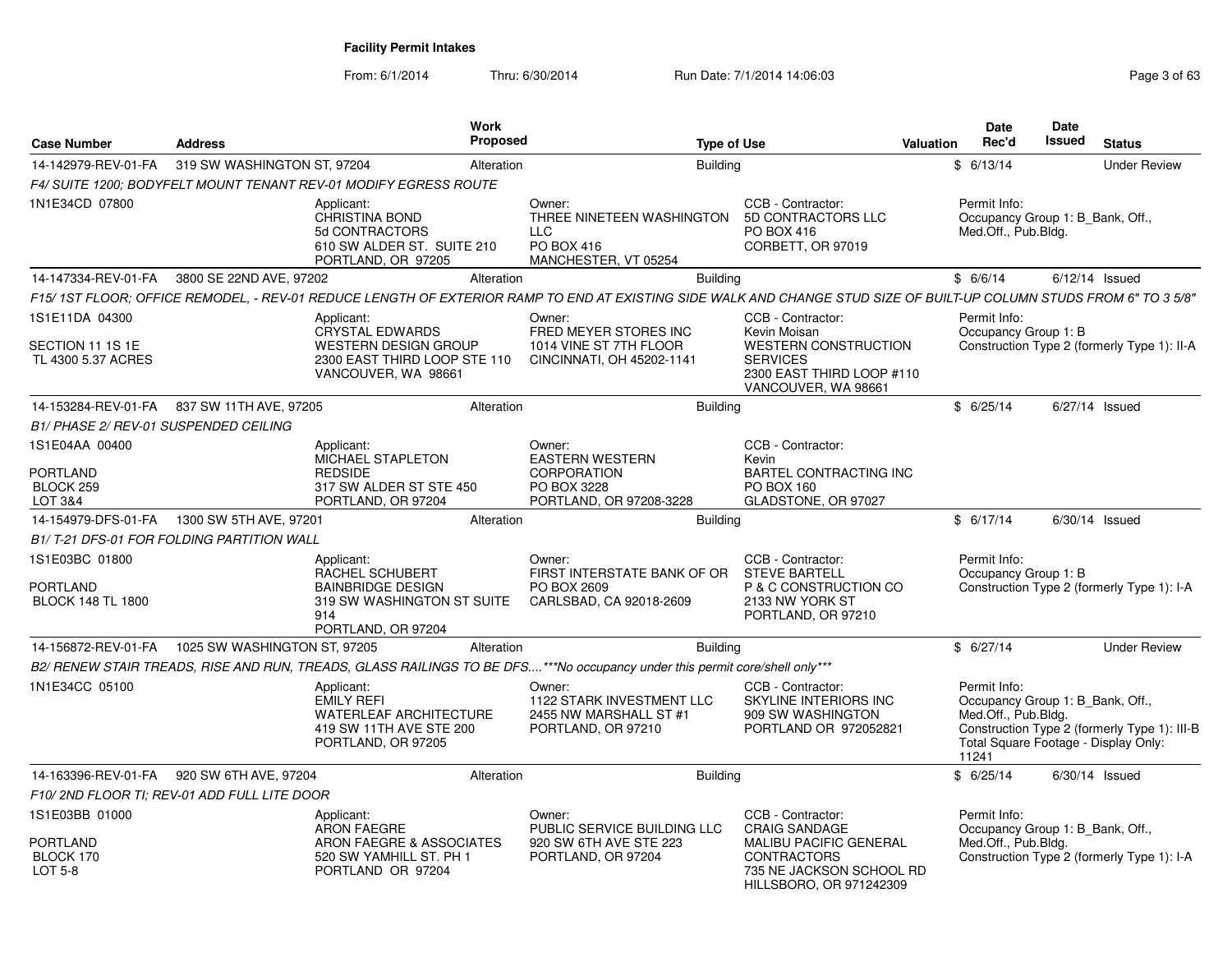| <b>Case Number</b>                                       | Address                                               |                                                                                                                     | Work<br>Proposed                                                                     |                                                                                                                           | <b>Type of Use</b> |                                                                                                                                           | <b>Valuation</b>   | <b>Date</b><br>Rec'd                                                                  | <b>Date</b><br>Issued | <b>Status</b>                              |
|----------------------------------------------------------|-------------------------------------------------------|---------------------------------------------------------------------------------------------------------------------|--------------------------------------------------------------------------------------|---------------------------------------------------------------------------------------------------------------------------|--------------------|-------------------------------------------------------------------------------------------------------------------------------------------|--------------------|---------------------------------------------------------------------------------------|-----------------------|--------------------------------------------|
| 14-164031-000-00-FA                                      | 110 SW YAMHILL ST, 97204                              |                                                                                                                     | Alteration                                                                           |                                                                                                                           | <b>Building</b>    |                                                                                                                                           | \$1,500,000 6/2/14 |                                                                                       |                       | $6/24/14$ Issued                           |
|                                                          |                                                       |                                                                                                                     |                                                                                      | F14/ 2ND & 3RD FLOORS JAMA SOFTWARE 32,385 SQ FT NEW TENANT PARTITION WALLS, SUSPENDED CEILING, OFFICES, CONFERENCE ROOMS |                    |                                                                                                                                           |                    |                                                                                       |                       |                                            |
| 1S1E03BA 02400<br><b>PORTLAND</b><br>BLOCK 13            |                                                       | Applicant:<br><b>COLLEEN MURPHY</b><br>FLUENT DESIGN INC<br>427 NW 6TH AVENUE                                       | Owner:<br><b>B13 INVESTORS LLC</b><br>111 SW COLUMBIA ST #1380<br>PORTLAND, OR 97201 |                                                                                                                           |                    | CCB - Contractor:<br>R & H CONSTRUCTION<br>1530 SW TAYLOR STREET<br>PORTLAND, OR 97205                                                    |                    | Permit Info:<br>Occupancy Group 1: B Bank, Off.,<br>Med.Off., Pub.Bldg.               |                       | Construction Type 2 (formerly Type 1): I-B |
| LOT 1&2<br>14-164131-000-00-FA                           | 14015 NE GLISAN ST, 97230                             | PORTLAND OR 97209                                                                                                   | Alteration                                                                           |                                                                                                                           | <b>Building</b>    |                                                                                                                                           |                    | \$7,500 6/2/14                                                                        |                       | <b>Under Review</b>                        |
|                                                          |                                                       | B1/ INSTALL NEW NETTING & BRACKETS ON UPPER DECK OF EXISTING DRIVING RANGE                                          |                                                                                      |                                                                                                                           |                    |                                                                                                                                           |                    |                                                                                       |                       |                                            |
| 1N2E35A 00200<br>SECTION 35 1N 2E<br>TL 200 4.50 ACRES   |                                                       | Applicant:<br>Lydia Neill<br><b>METRO</b><br>600 NE GRAND AVENUE                                                    |                                                                                      | Owner:<br>METRO(LEASED COURSE CO<br>600 NE GRAND AVE<br>PORTLAND, OR 97232-2736                                           |                    | Primary Contractor:<br><b>TO BID</b>                                                                                                      |                    |                                                                                       |                       |                                            |
|                                                          |                                                       | PORTLAND OR                                                                                                         |                                                                                      |                                                                                                                           |                    |                                                                                                                                           |                    |                                                                                       |                       |                                            |
| 14-164496-000-00-FA                                      |                                                       | 3181 SW SAM JACKSON PARK RD - Bldg OHS, 9 Alteration                                                                |                                                                                      |                                                                                                                           | Building           |                                                                                                                                           | \$100,000 6/3/14   |                                                                                       |                       | 6/4/14 Under Inspection                    |
|                                                          |                                                       | F14/TWO NEW PATIENT LIFTS, 1 LOCATED IN OHS - 08 AND 2ND LOCATED IN OHS - 10                                        |                                                                                      |                                                                                                                           |                    |                                                                                                                                           |                    |                                                                                       |                       |                                            |
| 1S1E09 00200                                             |                                                       | Applicant:<br>Vanessa Robinson<br><b>MAHLUM ARCHITECTS</b><br>1231 NW Hoyt, #102<br>Portland, OR 97209              |                                                                                      | Owner:<br>OREGON STATE OF<br>3181 SW SAM JACKSON PARK RD PO BOX 5837<br>PORTLAND, OR 97239                                |                    | CCB - Contractor:<br>IN LINE COMMERCIAL CONST<br>ALOHA, OR 97006                                                                          |                    | Permit Info:<br>Occupancy Group 1: I-2                                                |                       | Construction Type 2 (formerly Type 1): I-A |
| 14-164627-000-00-FA                                      | 12775 NE MARX ST, 97230                               |                                                                                                                     | Alteration                                                                           |                                                                                                                           | <b>Building</b>    |                                                                                                                                           |                    | \$99,874 6/3/14                                                                       |                       | 6/16/14 Under Inspection                   |
|                                                          |                                                       | F14/ PTR #147 THE AVOGADRO GROUP - RECONFIGURE EXISTING SPACE FOR NEW TENANT                                        |                                                                                      |                                                                                                                           |                    |                                                                                                                                           |                    |                                                                                       |                       |                                            |
| 1N2E23BB 01000                                           |                                                       | Applicant:<br><b>LORI NICHELINI</b><br>15350 SW SEQUOIA PKWY, SUITE PORTLAND, OR 97224<br>300<br>PORTLAND, OR 97224 |                                                                                      | Owner:<br>PACIFIC REALTY ASSOCIATES LP STEVE ADAMS<br>PACIFIC REALTY ASSOCIATES. LP 15115 SW SEQUOIA PKWY                 |                    | CCB - Contractor:<br><b>DURUS CONSTRUCTION</b><br>15806 UPPER BOONES FERRY RD<br>LAKE OSWEGO, OR 97035                                    |                    |                                                                                       |                       |                                            |
| 14-165035-000-00-FA                                      | 10725 SW BARBUR BLVD, 97219                           |                                                                                                                     | Alteration                                                                           |                                                                                                                           | Building           |                                                                                                                                           |                    | \$3,000 6/4/14                                                                        | 6/17/14 Issued        |                                            |
|                                                          | B1/ SUITE 60 KIWANIS CAMP ADD WALL FOR NEW OFFICE     |                                                                                                                     |                                                                                      |                                                                                                                           |                    |                                                                                                                                           |                    |                                                                                       |                       |                                            |
| 1S1E30DC 04700<br>SECTION 30 1S 1E<br>TL 4700 0.99 ACRES |                                                       | Applicant:<br><b>MARK WOLFE</b><br>AMERICAN PROPERTY<br>MANAGEMENT<br>2154 NE BROADWAY<br>PORTLAND OR 97212         |                                                                                      | Owner:<br>WESTON INVESTMENT CO LLC<br>2154 NE BROADWAY RM 200<br>PORTLAND, OR 97232-1590                                  |                    |                                                                                                                                           |                    | Permit Info:<br>Occupancy Group 1: B                                                  |                       | Total Square Footage - Display Only: 3200  |
| 14-165063-000-00-FA                                      | 707 SW WASHINGTON ST, 97205                           |                                                                                                                     | Alteration                                                                           |                                                                                                                           | Building           |                                                                                                                                           |                    | \$47,000 6/4/14                                                                       |                       | $6/16/14$ Issued                           |
|                                                          | B1/ SUITE 900 GREYCOURT 3897 SQ FT NEW TENENT REMODEL |                                                                                                                     |                                                                                      |                                                                                                                           |                    |                                                                                                                                           |                    |                                                                                       |                       |                                            |
| 1N1E34CC 04600                                           |                                                       | Applicant:<br><b>BRANDI STEVENS</b><br><b>MELVIN MARK CO</b><br>111 SW COLUMBIA #1380<br>PORTLAND, OR 97201         |                                                                                      | Owner:<br><b>UBCT PARTNERSHIP</b><br>111 SW COLUMBIA ST #1380<br>PORTLAND, OR 97201                                       |                    | CCB - Contractor:<br>MELVIN MARK CONSTRUCTION C(Occupancy Group 1: B_Bank, Off.,<br>111 SW COLUMBIA ST STE 1380<br>PORTLAND, OR 972015873 |                    | Permit Info:<br>Med.Off., Pub.Bldg.<br>Total Square Footage - Display Only:<br>271000 |                       |                                            |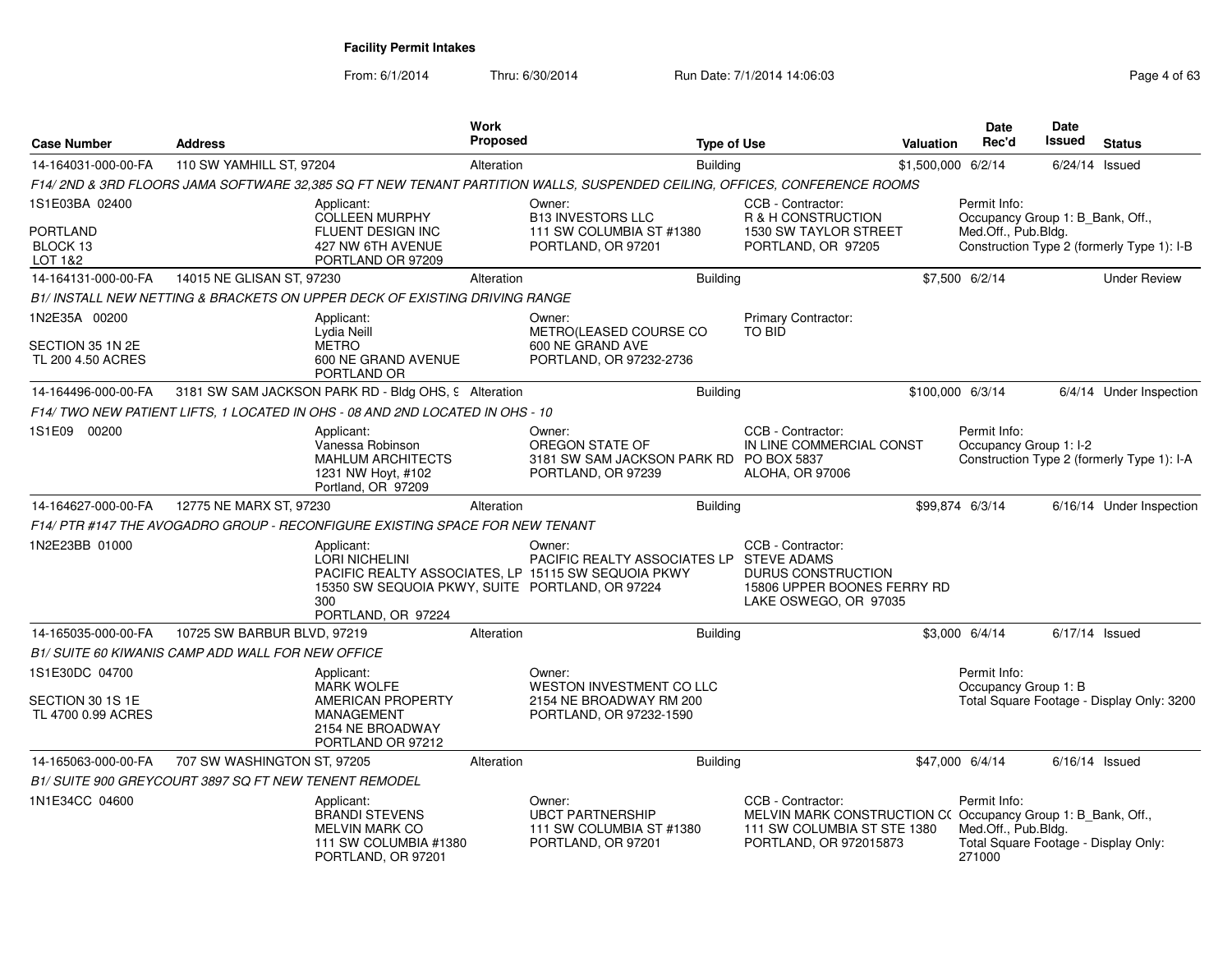| Case Number                                                            | <b>Address</b>               |                                                                                                                   | Work<br>Proposed | <b>Type of Use</b>                                                                                                                                                                                           |                                                                                              | <b>Valuation</b> | <b>Date</b><br>Rec'd                                                    | Date<br><b>Issued</b> | <b>Status</b>                                                                      |
|------------------------------------------------------------------------|------------------------------|-------------------------------------------------------------------------------------------------------------------|------------------|--------------------------------------------------------------------------------------------------------------------------------------------------------------------------------------------------------------|----------------------------------------------------------------------------------------------|------------------|-------------------------------------------------------------------------|-----------------------|------------------------------------------------------------------------------------|
| 14-165840-000-00-FA                                                    | 319 SW WASHINGTON ST, 97204  |                                                                                                                   | Alteration       | <b>Building</b>                                                                                                                                                                                              |                                                                                              |                  | \$69,016 6/5/14                                                         | $6/26/14$ Issued      |                                                                                    |
|                                                                        |                              |                                                                                                                   |                  | B2/ SUITE 614; REMOVE/ADD WALLS, RECONFIGURE FOR OFFICES, CONFERENCE ROOM, WORK ROOM, RECEPTION AREA WITH NEW ENTRY DOORS AND RELITES, FLOORING, ELEC, PLBG                                                  |                                                                                              |                  |                                                                         |                       |                                                                                    |
| 1N1E34CD 07800                                                         |                              | Applicant:<br><b>BRAND SCHLESINGER</b><br>5D CONTRACTORS<br>610 SW ALDER ST. SUITE 210<br>PORTLAND, OR 97205      |                  | Owner:<br>THREE NINETEEN WASHINGTON<br><b>LLC</b><br>PO BOX 416<br>MANCHESTER, VT 05254                                                                                                                      | CCB - Contractor:<br>5D CONTRACTORS LLC<br>PO BOX 416<br>CORBETT, OR 97019                   |                  | Permit Info:<br>Occupancy Group 1: B_Bank, Off.,<br>Med.Off., Pub.Blda. |                       |                                                                                    |
| 14-165947-000-00-FA                                                    | 101 SW MAIN ST, 97204        |                                                                                                                   | Alteration       | <b>Building</b>                                                                                                                                                                                              |                                                                                              |                  | \$45,856 6/5/14                                                         |                       | 6/16/14 Under Inspection                                                           |
|                                                                        |                              |                                                                                                                   |                  | F1/ SUITE 1950; TI, REMOVE SOME PARTITION WALLS, ADD BACK FOR OFFICES, CONFERENCE ROOM, BREAK ROOM, SERVER ROOM, RECEPTION AREA, CEILING, ELEC, PLBG                                                         |                                                                                              |                  |                                                                         |                       |                                                                                    |
| 1S1E03BD 00300                                                         |                              | Applicant:                                                                                                        |                  | Owner:                                                                                                                                                                                                       | CCB - Contractor:                                                                            |                  | Permit Info:                                                            |                       |                                                                                    |
| <b>PORTLAND</b><br>BLOCK 11<br><b>LOT 1-4</b><br>LOT 5-8 EXC PT IN STS |                              | Anne Rogness<br><b>ZGF</b><br>1223 S.W. Washington,#200<br>Portland, OR 97205                                     |                  | KBSH ONE MAIN PLACE LLC<br>14850 QUORUM DR #500<br>DALLAS, TX 75254<br>Owner:<br><b>DUFF</b><br>14850 QUORUM DR #500<br>DALLAS, TX 75254<br>Owner:<br>PHELPS LLC<br>14850 QUORUM DR #500<br>DALLAS, TX 75254 | ROBERT TODD CONSTRUCTION<br>INC.<br>4080 SE INTERNATIONAL WAY<br>B113<br>MILWAUKIE, OR 97222 |                  | Occupancy Group 1: B_Bank, Off.,<br>Med.Off., Pub.Bldg.                 |                       | Construction Type 2 (formerly Type 1): I-A                                         |
| 14-166121-000-00-FA                                                    | 9325 N VAN HOUTEN AVE, 97203 |                                                                                                                   | Alteration       | <b>Building</b>                                                                                                                                                                                              |                                                                                              | \$550,000 6/6/14 |                                                                         |                       | $7/1/14$ Issued                                                                    |
|                                                                        |                              |                                                                                                                   |                  | F9/ TI; DEMISING WALLS TO SUBDIVIDE CLASSROOMS, WALL PENETRATIONS, INFILL, NEW EXTERIOR WINDOWS, ADA UPGRADES TO RESTROOMS, CURBCUT AND RAMP, NEW SINKS IN KITCH.                                            |                                                                                              |                  |                                                                         |                       |                                                                                    |
| 1N1E07AA 00500                                                         |                              | Applicant:<br><b>BOBBY DANIELS</b><br>PORTLAND PUBLIC SCHOOL<br>501 N DIXON ST<br>PORTLAND, OR 97227              |                  | Owner:<br><b>SCHOOL DISTRICT NO 1</b><br>PO BOX 3107<br>PORTLAND, OR 97208-3107                                                                                                                              | CCB - Contractor:<br>IN LINE COMMERCIAL CONST<br>PO BOX 5837<br>ALOHA, OR 97006              |                  |                                                                         |                       |                                                                                    |
| 14-166285-000-00-FA                                                    | 319 SW WASHINGTON ST, 97204  |                                                                                                                   | Alteration       | Building                                                                                                                                                                                                     |                                                                                              |                  | \$35,000 6/6/14                                                         |                       | 6/17/14 Under Inspection                                                           |
| F10/12TH FLOOR RESTROOM REMODEL                                        |                              |                                                                                                                   |                  |                                                                                                                                                                                                              |                                                                                              |                  |                                                                         |                       |                                                                                    |
| 1N1E34CD 07800                                                         |                              | Applicant:<br><b>BRAND SCHLESINGER</b><br>5D CONTRACTORS<br>610 SW ALDER ST. SUITE 210<br>PORTLAND, OR 97205      |                  | Owner:<br>THREE NINETEEN WASHINGTON<br><b>LLC</b><br>PO BOX 416<br>MANCHESTER, VT 05254                                                                                                                      | CCB - Contractor:<br>5D CONTRACTORS LLC<br>PO BOX 416<br>CORBETT, OR 97019                   |                  | Permit Info:<br>Occupancy Group 1: B_Bank, Off.,<br>Med.Off., Pub.Bldg. |                       |                                                                                    |
| 14-166347-000-00-FA                                                    | 2201 NE LLOYD BLVD, 97232    |                                                                                                                   | Alteration       | <b>Building</b>                                                                                                                                                                                              |                                                                                              |                  | \$56,000 6/6/14                                                         |                       | <b>Under Review</b>                                                                |
|                                                                        |                              |                                                                                                                   |                  | F10/ SPACE 2230 & 2241 CONSUMER OPINION SERVICES - NEW WALLS FOR OFFICES, CLASSROOM, RECEPTION AND CALL CENTER ****BID ESTIMATE****                                                                          |                                                                                              |                  |                                                                         |                       |                                                                                    |
| 1N1E35BA 00101                                                         |                              | Applicant:<br><b>DANIEL YOUNG</b><br><b>OREGON BUSINESS</b><br>ARCHITECTURE<br>PO BOX 80301<br>PORTLAND, OR 97280 |                  | Owner:<br>CAPREF LLOYD CENTER LLC<br>2201 LLOYD CENTER<br>PORTLAND, OR 97232                                                                                                                                 | CCB - Contractor:<br>PROACTIVE DEVELOPMENT<br>575 SW VIEWMONT DR<br>PORTLAND OR 97225        |                  | Permit Info:<br>Station                                                 |                       | Occupancy Group 1: M Store, Service<br>Construction Type 2 (formerly Type 1): II-A |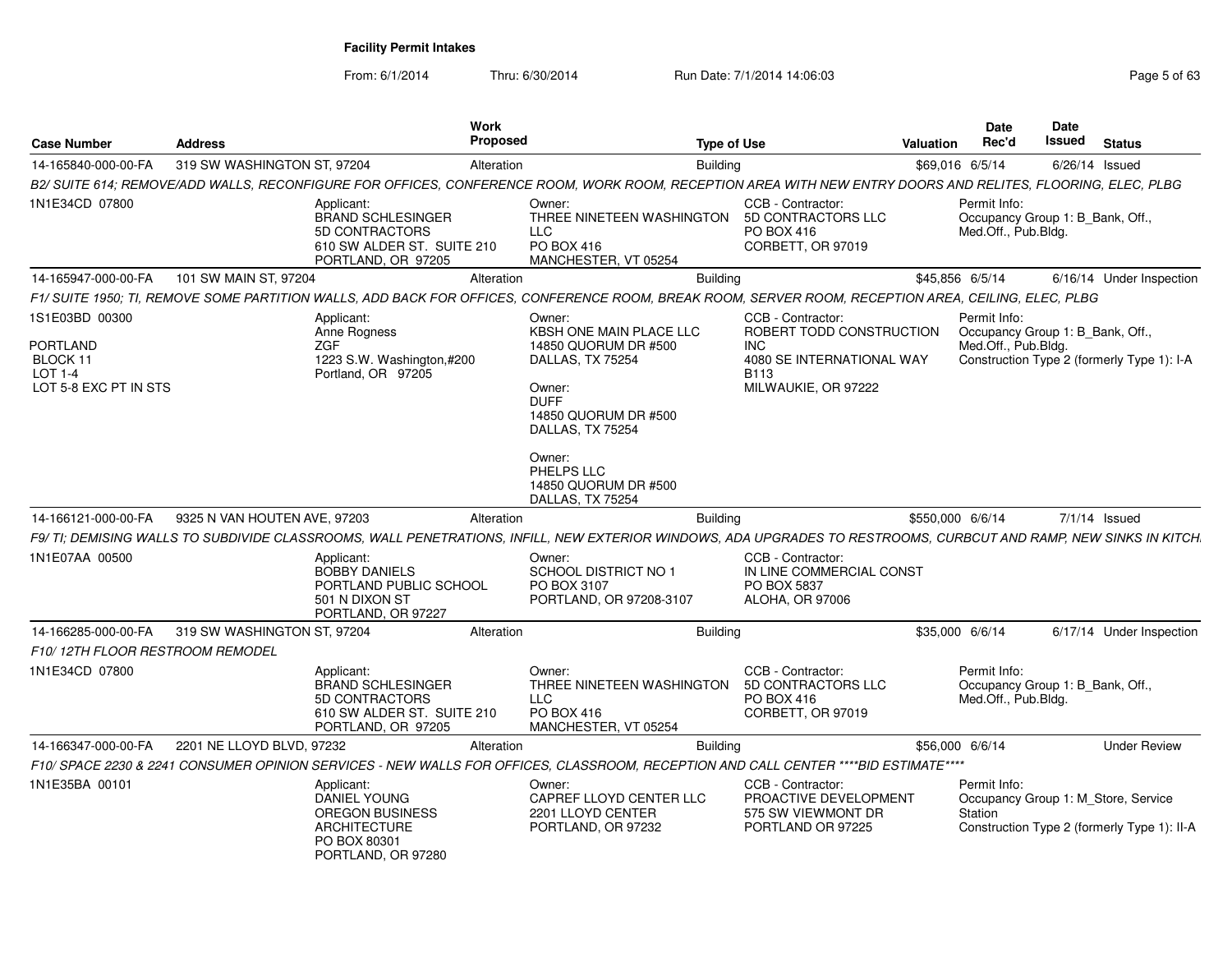From: 6/1/2014Thru: 6/30/2014 **Run Date: 7/1/2014 14:06:03** Page 6 of 630/2014 **Page** 

| Page 6 of 63 |  |
|--------------|--|
|--------------|--|

| <b>Case Number</b>                                            | <b>Address</b>           |                                                                                                  | <b>Work</b><br>Proposed |                                                                                                                                                                     | <b>Type of Use</b> |                                                          | <b>Valuation</b>   | <b>Date</b><br>Rec'd |                      | <b>Date</b><br><b>Issued</b> | <b>Status</b>                              |
|---------------------------------------------------------------|--------------------------|--------------------------------------------------------------------------------------------------|-------------------------|---------------------------------------------------------------------------------------------------------------------------------------------------------------------|--------------------|----------------------------------------------------------|--------------------|----------------------|----------------------|------------------------------|--------------------------------------------|
| 14-166529-000-00-FA                                           | 4805 NE GLISAN ST, 97213 |                                                                                                  | Alteration              |                                                                                                                                                                     | <b>Building</b>    |                                                          | \$60,000 6/6/14    |                      |                      |                              | 6/10/14 Under Inspection                   |
|                                                               |                          | B1/ REMOVE EXISTING CEILING OF NURSE STATIONS AND REPLACE                                        |                         |                                                                                                                                                                     |                    |                                                          |                    |                      |                      |                              |                                            |
| 1N2E31BD 04100                                                |                          | Applicant:<br><b>Garth Didlick</b>                                                               |                         | Owner:<br>PROVIDENCE HEALTH                                                                                                                                         |                    | CCB - Contractor:<br>ANDERSEN CONSTRUCTION               |                    |                      |                      |                              |                                            |
| SECTION 31 1N 2E<br>TL 4100 9.54 ACRES                        |                          | Portland Providence Med Ctr<br>(Physical Plant Services)<br>4805 NE Glisan<br>Portland, OR 97213 |                         | 4400 NE HALSEY ST BLDG 2 #190<br>PORTLAND, OR 97213-1545<br>Owner:<br>SERVICES-OREGON<br>4400 NE HALSEY ST BLDG 2 #190<br>PORTLAND, OR 97213-1545                   |                    | <b>COMPANY</b><br>PO BOX 6712<br>PORTLAND, OR 97228-6712 |                    |                      |                      |                              |                                            |
| 14-166954-000-00-FA                                           | 1849 SW SALMON ST, 97205 |                                                                                                  | Alteration              |                                                                                                                                                                     | Building           |                                                          | \$1,000,000 6/9/14 |                      |                      |                              | <b>Under Review</b>                        |
|                                                               |                          |                                                                                                  |                         | F11/MAC 50 METER POOL RENOVATION - PHASE 2 NEW LIGHTING AND PREP WORK FOR NEW HVAC SYSTEM, MINOR CHANGES AND ADDITIONS TO BENCHES                                   |                    |                                                          |                    |                      |                      |                              |                                            |
| 1N1E33DC 05800                                                |                          | Applicant:<br><b>TIM GRINSTEAD</b>                                                               |                         | Owner:<br><b>MULTNOMAH AMATEUR</b>                                                                                                                                  |                    | CCB - Contractor:<br><b>BREMIK CONSTRUCTION</b>          |                    | Permit Info:         |                      |                              | Occupancy Group 1: A-3_Assembly -          |
| SECTION 33 1N 1E<br>TL 5800 2.82 ACRES                        |                          | <b>GBD ARCHITECTS</b><br>1120 NW COUCH ST<br>PORTLAND, OR 97209                                  |                         | <b>ATHLETIC CLUB</b><br>1849 SW SALMON ST<br>PORTLAND, OR 97205-1726                                                                                                |                    | 1026 SE STARK ST<br>PORTLAND, OR 97214                   |                    | General              |                      |                              | Construction Type 2 (formerly Type 1): I-A |
| 14-166965-000-00-FA                                           | 1631 NW THURMAN ST       |                                                                                                  | Alteration              |                                                                                                                                                                     | Building           |                                                          | \$25,000 6/9/14    |                      |                      | $6/30/14$ Issued             |                                            |
| <b>B1/ ENTRANCE LOBBY RENOVATION</b>                          |                          |                                                                                                  |                         |                                                                                                                                                                     |                    |                                                          |                    |                      |                      |                              |                                            |
| 1N1E28DD 03500                                                |                          | Applicant:<br><b>DAVID BROWN</b>                                                                 |                         | Owner:<br>1631 NW THURMAN STREET LLC                                                                                                                                |                    | CCB - Contractor:<br>MELVIN MARK CONSTRUCTION C(         |                    |                      |                      |                              |                                            |
| <b>WATSONS ADD</b><br>BLOCK 17-19 & TERMINAL BLK TL 3500      |                          | <b>MELVIN MARK COMPANIES</b><br>111 SW COLUMBIA, STE 1380<br>PORTLAND OR 97201                   |                         | 111 SW COLUMBIA ST #1380<br>PORTLAND, OR 97201-5845                                                                                                                 |                    | 111 SW COLUMBIA ST STE 1380<br>PORTLAND, OR 972015873    |                    |                      |                      |                              |                                            |
| 14-167196-000-00-FA                                           | 200 SW MARKET ST, 97201  |                                                                                                  | Alteration              |                                                                                                                                                                     | <b>Building</b>    |                                                          | \$260,000 6/9/14   |                      |                      |                              | 6/19/14 Under Inspection                   |
|                                                               |                          |                                                                                                  |                         | F4/10TH&14TH FLOOR; TI, REMOVE/ADD WALLS, DOORS, RELITES, CREATE MULTIPLE OFFICES, BREAKROOMS, 9' RELITE WALL, CONFERENCE ROOMS, OPEN OFFICE SPACE, DEMISING WALL   |                    |                                                          |                    |                      |                      |                              |                                            |
| 1S1E03CB 00800                                                |                          | Applicant:<br>DINA RADZWILLOWICZ                                                                 |                         | Owner:<br>TWO HUNDRED MARKET ASSOC                                                                                                                                  |                    | CCB - Contractor:<br>SWINERTON BUILDERS INC              |                    |                      |                      |                              |                                            |
| <b>SOUTH AUDITORIUM ADD</b><br><b>BLOCK A</b><br>LOT 2 TL 800 |                          | <b>MACKENZIE</b><br>1515 SE WATER AVE. SUITE#100<br>PORTLAND, OR 97214                           |                         | 200 SW MARKET ST #1720<br>PORTLAND, OR 97201                                                                                                                        |                    | 260 TOWNSEND ST<br>SAN FRANCISCO, CA 94107               |                    |                      |                      |                              |                                            |
|                                                               |                          |                                                                                                  |                         | Owner:<br><b>LIMITED PARTNERSHIP</b><br>200 SW MARKET ST #1720<br>PORTLAND, OR 97201                                                                                |                    |                                                          |                    |                      |                      |                              |                                            |
| 14-167475-000-00-FA                                           | 2501 SW 1ST AVE, 97201   |                                                                                                  | Alteration              |                                                                                                                                                                     | <b>Building</b>    |                                                          | \$60,000 6/10/14   |                      |                      |                              | 6/19/14 Under Inspection                   |
|                                                               |                          |                                                                                                  |                         | F4/ SUITE 370: TI. REMOVE PARTITIONS. DOORS. ADD BACK RECONFIGURE FOR MULTIPLE OFFICES. CONFERENCE ROOM. BREAK ROOM. OPEN OFFICE AREA. DOORS. RELITES. CEILING. ELE |                    |                                                          |                    |                      |                      |                              |                                            |
| 1S1E10BB 00800                                                |                          | Applicant:<br><b>MARK WOLFE</b>                                                                  |                         | Owner:<br>WESTON INVESTMENT CO LLC                                                                                                                                  |                    |                                                          |                    | Permit Info:         | Occupancy Group 1: B |                              |                                            |
| SOUTH AUDITORIUM ADD<br>BLOCK F TL 800                        |                          | <b>AMERICAN PROPERTY</b><br><b>MANAGEMENT</b><br>2510 NE MULTNOMAH<br>PORTLAND OR 97232          |                         | 2154 NE BROADWAY RM 200<br>PORTLAND, OR 97232-1590                                                                                                                  |                    |                                                          |                    | I-FR                 |                      |                              | Construction Type 2 (formerly Type 1):     |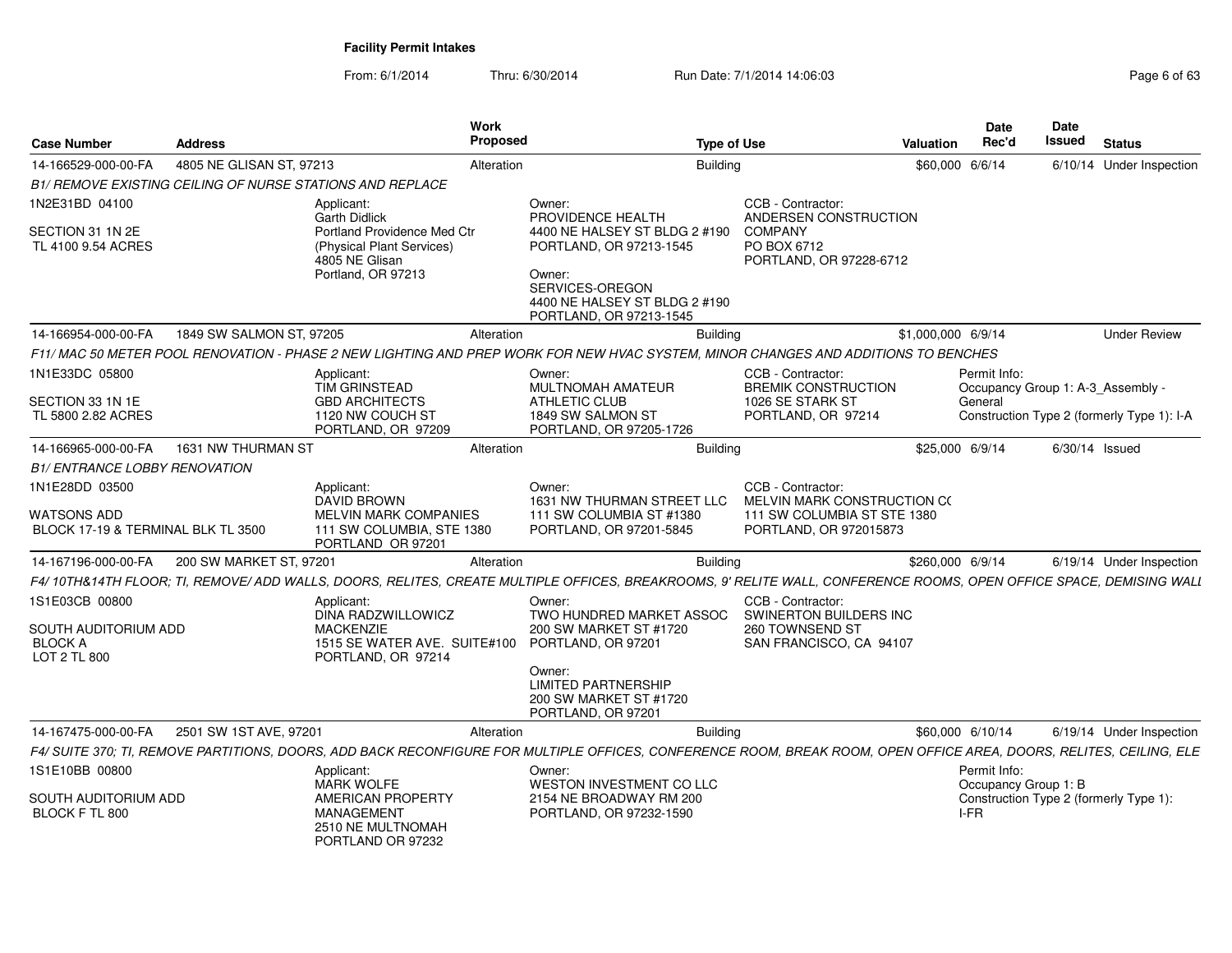| <b>Case Number</b>                                                                                                                                                  | <b>Address</b>              |                                                                                                              | Work<br>Proposed |                                                                                                                                                                                | <b>Type of Use</b> |                                                                                                                    | <b>Valuation</b> | <b>Date</b><br>Rec'd                                                    | Date<br>Issued | <b>Status</b>                                |
|---------------------------------------------------------------------------------------------------------------------------------------------------------------------|-----------------------------|--------------------------------------------------------------------------------------------------------------|------------------|--------------------------------------------------------------------------------------------------------------------------------------------------------------------------------|--------------------|--------------------------------------------------------------------------------------------------------------------|------------------|-------------------------------------------------------------------------|----------------|----------------------------------------------|
| 14-167715-000-00-FA                                                                                                                                                 |                             | 3181 SW SAM JACKSON PARK RD - Bldg OHS, 9 Alteration                                                         |                  |                                                                                                                                                                                | <b>Building</b>    |                                                                                                                    |                  | \$81,000 6/10/14                                                        |                | 7/1/14 Issued                                |
|                                                                                                                                                                     |                             |                                                                                                              |                  | B1/ ROOM 145 1ST FLOOR EVS SUPPORT SERVICES UPGRADE, NEW FIRE RATED SOFFIT, NEW DOOR AND FRAME AND FINISHES                                                                    |                    |                                                                                                                    |                  |                                                                         |                |                                              |
| 1S1E09 00200                                                                                                                                                        |                             | Applicant:<br><b>GREG HUBER</b><br>808 SW CAMPUS DRIVE<br>PORTLAND, OR 97239                                 |                  | Owner:<br>OREGON STATE OF<br>3181 SW SAM JACKSON PARK RD COMPANY<br>PORTLAND, OR 97239                                                                                         |                    | CCB - Contractor:<br>ANDERSEN CONSTRUCTION<br>PO BOX 6712<br>PORTLAND, OR 97228-6712                               |                  | Permit Info:<br>Occupancy Group 1: I-2                                  |                | Construction Type 2 (formerly Type 1): I-A   |
| 14-168004-000-00-FA                                                                                                                                                 | 123 NE 3RD AVE, 97232       |                                                                                                              | Alteration       |                                                                                                                                                                                | Building           |                                                                                                                    |                  | \$3,000 6/11/14                                                         |                | $6/26/14$ Issued                             |
|                                                                                                                                                                     |                             | B1/ SUITE 400 3RD & 4TH FLOOR NEW PARTITION WALLS TO ABANDONED STAIR                                         |                  |                                                                                                                                                                                |                    |                                                                                                                    |                  |                                                                         |                |                                              |
| 1N1E34DA 02800<br><b>EAST PORTLAND</b><br>BLOCK 68<br>INC PT VAC ST LOT 1&8<br>LOT 2&3&6&7<br>INC PT VAC ST LOT 4&5; HISTORIC<br>PROPERTY: POTENTIAL ADDITIONAL TAX |                             | Applicant:<br><b>SEAN GRUMMER</b><br>330 SE MLK BLVD SUITE #350<br>PORTLAND, OR 97214                        |                  | Owner:<br>BRIDGEHEAD DEVELOPMENT LLC CUSTOM SPECIALTY<br>1001 SE WATER AVE #120<br>PORTLAND, OR 97214-2147                                                                     |                    | CCB - Contractor:<br><b>INSTALLATION LLC</b><br>5768 SE LEXINGTON DR<br>HILLSBORO, OR 97123                        |                  | Permit Info:<br>Occupancy Group 1: B_Bank, Off.,<br>Med.Off., Pub.Bldg. |                | Construction Type 2 (formerly Type 1): III-A |
| 14-168343-000-00-FA                                                                                                                                                 | 308 SW 1ST AVE, 97204       |                                                                                                              | Alteration       |                                                                                                                                                                                | <b>Building</b>    |                                                                                                                    |                  | \$200,000 6/11/14                                                       |                | <b>Under Review</b>                          |
|                                                                                                                                                                     |                             |                                                                                                              |                  | F5/ 2ND FLOOR, SW CORNER; TI, NEW PARTITION WALLS FOR OFFICES, CONFERENCE ROOMS, DOORS, RELITES, SERVER ROOM, BREAKROOM, RECEPTION AREA W/DOOR AND RELITE, OPE                 |                    |                                                                                                                    |                  |                                                                         |                |                                              |
| 1N1E34CD 04200                                                                                                                                                      |                             | Applicant:<br><b>ALANA ARMSTRONG</b><br><b>SWINERTON</b><br>2300 SW 1ST AVE, SUITE 103<br>PORTLAND, OR 97201 |                  | Owner:<br><b>GEORGE LAWRENCE</b><br><b>INVESTMENTS LLC</b><br>9 SE 3RD AVE #100<br>PORTLAND, OR 97214                                                                          |                    | CCB - Contractor:<br>SWINERTON BUILDERS INC<br>260 TOWNSEND ST<br>SAN FRANCISCO, CA 94107                          |                  | Permit Info:<br>Occupancy Group 1: B_Bank, Off.,<br>Med.Off., Pub.Bldg. |                |                                              |
| 14-168407-000-00-FA                                                                                                                                                 | 777 NE M L KING BLVD, 97232 |                                                                                                              | Alteration       |                                                                                                                                                                                | <b>Building</b>    |                                                                                                                    |                  | \$30,000 6/11/14                                                        |                | 6/23/14 Under Inspection                     |
|                                                                                                                                                                     |                             | F16/ ELEVATOR LOBBY REMODEL, OPEN WALL FOR MORE DAYLIGHT                                                     |                  |                                                                                                                                                                                |                    |                                                                                                                    |                  |                                                                         |                |                                              |
| 1N1E34AD 00100<br><b>WHEELERS ADD</b><br><b>TL 100 BLOCK 28</b><br>BLKS 10-12&20&22&27-29&40-42                                                                     |                             | Applicant:<br><b>JOSH LIPSCOMB</b><br><b>METRO</b><br>600 NE GRAND AVE<br>PORTLAND OR 97232                  |                  | Owner:<br><b>METRO</b><br>600 NE GRAND AVE<br>PORTLAND, OR 97232-2736                                                                                                          |                    | CCB - Contractor:<br><b>FFOSIL CONTRACTING &amp;</b><br><b>MANAGEMENT PC</b><br>PO BOX 1285<br>SILVERTON, OR 97381 |                  |                                                                         |                |                                              |
| 14-169067-000-00-FA                                                                                                                                                 | 1609 SW 10TH AVE, 97201     |                                                                                                              | Alteration       |                                                                                                                                                                                | <b>Building</b>    |                                                                                                                    |                  | \$35,000 6/12/14                                                        |                | 6/23/14 Issued                               |
| <i>F2/ FIRE ESCAPE TESTING</i>                                                                                                                                      |                             |                                                                                                              |                  |                                                                                                                                                                                |                    |                                                                                                                    |                  |                                                                         |                |                                              |
| 1S1E04AD 06500<br><b>PORTLAND</b><br>BLOCK 242<br>LOT 1&2                                                                                                           |                             | Applicant:<br>Mike Ober<br><b>Carlson Testing</b><br>8430 SW Hunziker St<br>Tigard, OR 97281                 |                  | Owner:<br>OREGON STATE OF (BD OF<br><b>HIGHER EDUCATION</b><br><b>PO BOX 751</b><br>PORTLAND, OR 97207<br>Owner:<br>CAMPUS PLANNING OFFICE<br>PO BOX 751<br>PORTLAND, OR 97207 |                    | CCB - Contractor:<br>NJP CONSTRUCTION, LLC<br>PO BOX 3804<br>TUALATIN OR 97062                                     |                  | Permit Info:<br>Occupancy Group 1: R1                                   |                | Construction Type 2 (formerly Type 1): III-N |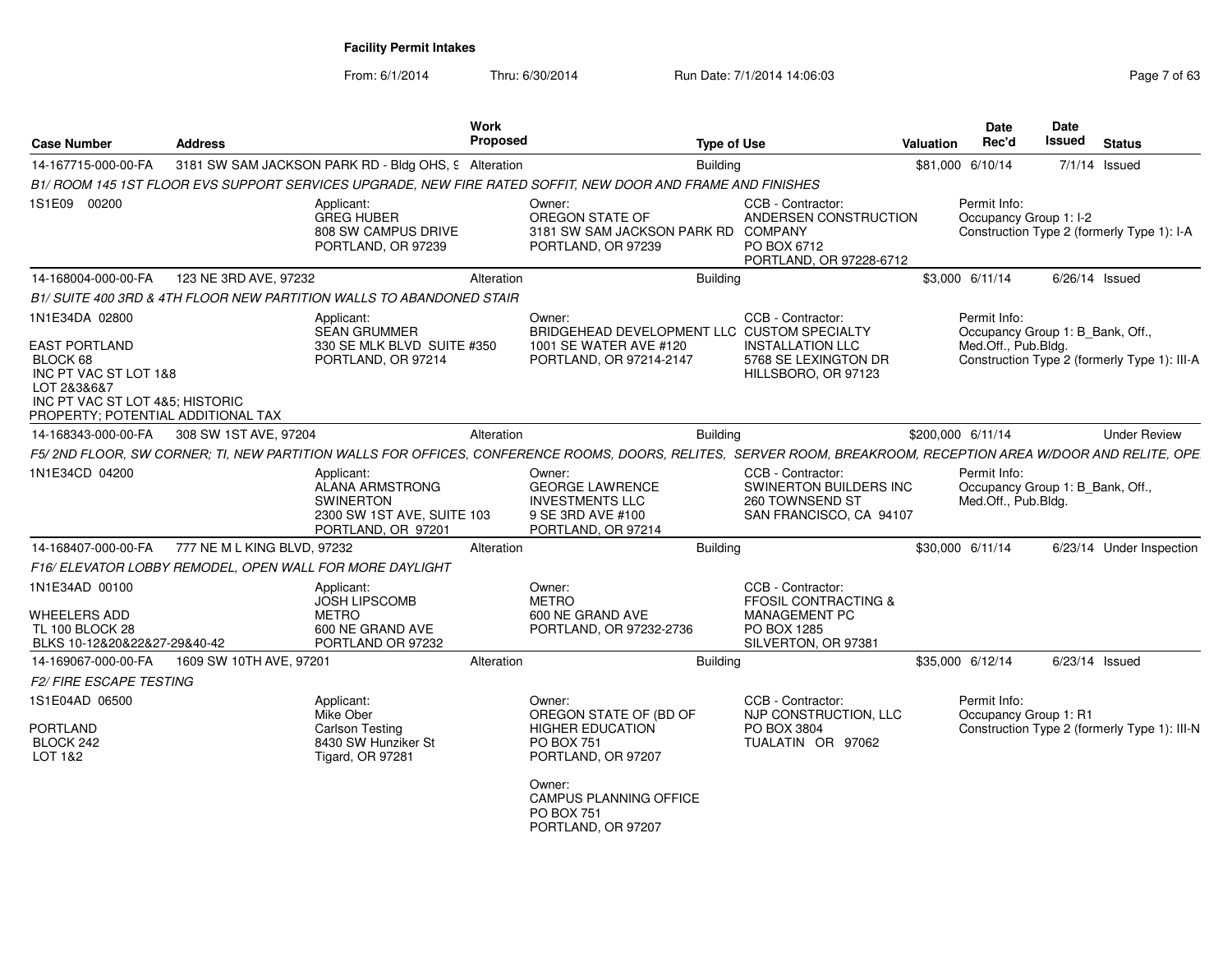| <b>Case Number</b>                                                                                                              | <b>Address</b>                      |                                                                                                                      | Work<br><b>Proposed</b> | <b>Type of Use</b>                                                                                                                                              |                                                                                                 | <b>Valuation</b> | <b>Date</b><br>Rec'd                         | <b>Date</b><br><b>Issued</b> | <b>Status</b>                              |
|---------------------------------------------------------------------------------------------------------------------------------|-------------------------------------|----------------------------------------------------------------------------------------------------------------------|-------------------------|-----------------------------------------------------------------------------------------------------------------------------------------------------------------|-------------------------------------------------------------------------------------------------|------------------|----------------------------------------------|------------------------------|--------------------------------------------|
| 14-169510-000-00-FA                                                                                                             | 808 SW CAMPUS DR, 97201             |                                                                                                                      | Alteration              | <b>Building</b>                                                                                                                                                 |                                                                                                 |                  | \$50,000 6/13/14                             |                              | 6/19/14 Under Inspection                   |
|                                                                                                                                 |                                     | F6/10TH FLOOR, ROOMS 11,27,28; ADD PATIENT LIFTS, CEILING, ELEC                                                      |                         |                                                                                                                                                                 |                                                                                                 |                  |                                              |                              |                                            |
| 1S1E09 00600                                                                                                                    |                                     | Applicant:<br><b>BRIAN SQUILLACE</b><br><b>MAHLUM ARCHITECTS</b><br>1231 NW HOYT SUITE 102<br>PORTLAND, OREGON 97203 |                         | Owner:<br>OREGON STATE OF (MEDICAL<br><b>DEPT</b><br>3181 SW SAM JACKSON PARK RD ALOHA, OR 97006<br>PORTLAND, OR 97239                                          | CCB - Contractor:<br>IN LINE COMMERCIAL CONST<br>PO BOX 5837                                    |                  |                                              |                              |                                            |
| 14-169795-000-00-FA                                                                                                             | 7000 NE AIRPORT WAY, 97218          |                                                                                                                      | Alteration              | <b>Building</b>                                                                                                                                                 |                                                                                                 |                  | \$54,000 6/16/14                             |                              | <b>Under Review</b>                        |
|                                                                                                                                 |                                     |                                                                                                                      |                         | B1/ QUICK TURN-AROUND-AREA (QTA) INSTALL 6 WATER TANKS (2 PER BAY) WITH SEISMIC RESTRAINTS FOR CAR WASHING WATER RECOVERY SYSTEM                                |                                                                                                 |                  |                                              |                              |                                            |
| 1N2E08B 00400<br>SECTION 08 1N 2E<br>TL 400 7.39 ACRES<br><b>TERMINAL BLDG</b><br><b>NONTAXABLE</b><br>SEE TAXABLE SUB ACCOUNTS |                                     | Applicant:<br><b>MARK HAGG</b><br>AMERICAN EQUIPMENT CO INC<br>89 NE COLUMBIA BLVD<br>PORTLAND OR 97211              |                         | Owner:<br>PORT OF PORTLAND<br>PO BOX 3529<br>PORTLAND, OR 97208-3529                                                                                            | CCB - Contractor:<br>AMERICAN EQUIPMENT CO INC<br>89 NE COLUMBIA BLVD<br>PORTLAND, OR 97211     |                  | Permit Info:<br>Occupancy Group 1: A-2       |                              | Construction Type 2 (formerly Type 1): I-A |
| 14-170371-000-00-FA                                                                                                             | 1650 NW NAITO PKY - Unit 304, 97209 |                                                                                                                      | Alteration              | <b>Building</b>                                                                                                                                                 |                                                                                                 |                  | \$2,900 6/17/14                              |                              | 6/24/14 Issued                             |
|                                                                                                                                 |                                     |                                                                                                                      |                         | F6/ SUITE 125: ADD WALL TO CREATE TWO SPACES FROM ONE. RELOCATE BI-FOLD DOORS INTO EXISTING ADJACENT WALL. ELEC. PAINT                                          |                                                                                                 |                  |                                              |                              |                                            |
| 1N1E28DD 00400<br><b>WATSONS ADD</b><br>LOT 1-10 TL 400                                                                         |                                     | Applicant:<br>Jake Money<br>Commercial Contractors, Inc.<br>1265 South 35th PI<br>Rifgefield, Wa 98642               |                         | Owner:<br>THE REALTY ASSOCIATES<br>1301 DOVE ST #860<br>NEWPORT BEACH, CA 92660<br>Owner:<br>FUND IX LP                                                         | CCB - Contractor:<br>COMMERCIAL CONTRACTORS<br>1265 S 35TH PL<br>RIDGEFIELD WA 98642            |                  | Permit Info:<br>Occupancy Group 1: B<br>I-FR |                              | Construction Type 2 (formerly Type 1):     |
|                                                                                                                                 |                                     |                                                                                                                      |                         | 1301 DOVE ST #860<br>NEWPORT BEACH, CA 92660                                                                                                                    |                                                                                                 |                  |                                              |                              |                                            |
| 14-170521-000-00-FA                                                                                                             | 111 SW 5TH AVE, 97204-3626          |                                                                                                                      | Alteration              | <b>Building</b>                                                                                                                                                 |                                                                                                 |                  | \$223,000 6/17/14                            |                              | $6/23/14$ Issued                           |
|                                                                                                                                 |                                     |                                                                                                                      |                         | F6/ SUITE 1150; REMOVE SOME/ADD BACK PARTITION WALLS FOR, OFFICES, CONFERENCE ROOM, BREAK ROOM, OPEN OFFICE AREA, SLIDING DOOR, DOUBLE DOORS FOR RECEPTION/WAIT |                                                                                                 |                  |                                              |                              |                                            |
| 1N1E34CD 01300                                                                                                                  |                                     | Applicant:<br><b>MATT FITZGERALD</b><br><b>GBD ARCHITECTS INC</b><br>1120 NW Couch St, #300<br>Portland, OR 97209    |                         |                                                                                                                                                                 | CCB - Contractor:<br><b>RUSSELL CONSTRUCTION INC</b><br>20915 SW 105TH AVE<br>TUALATIN OR 97062 |                  | Permit Info:<br>Occupancy Group 1: B         |                              | Construction Type 2 (formerly Type 1): I-A |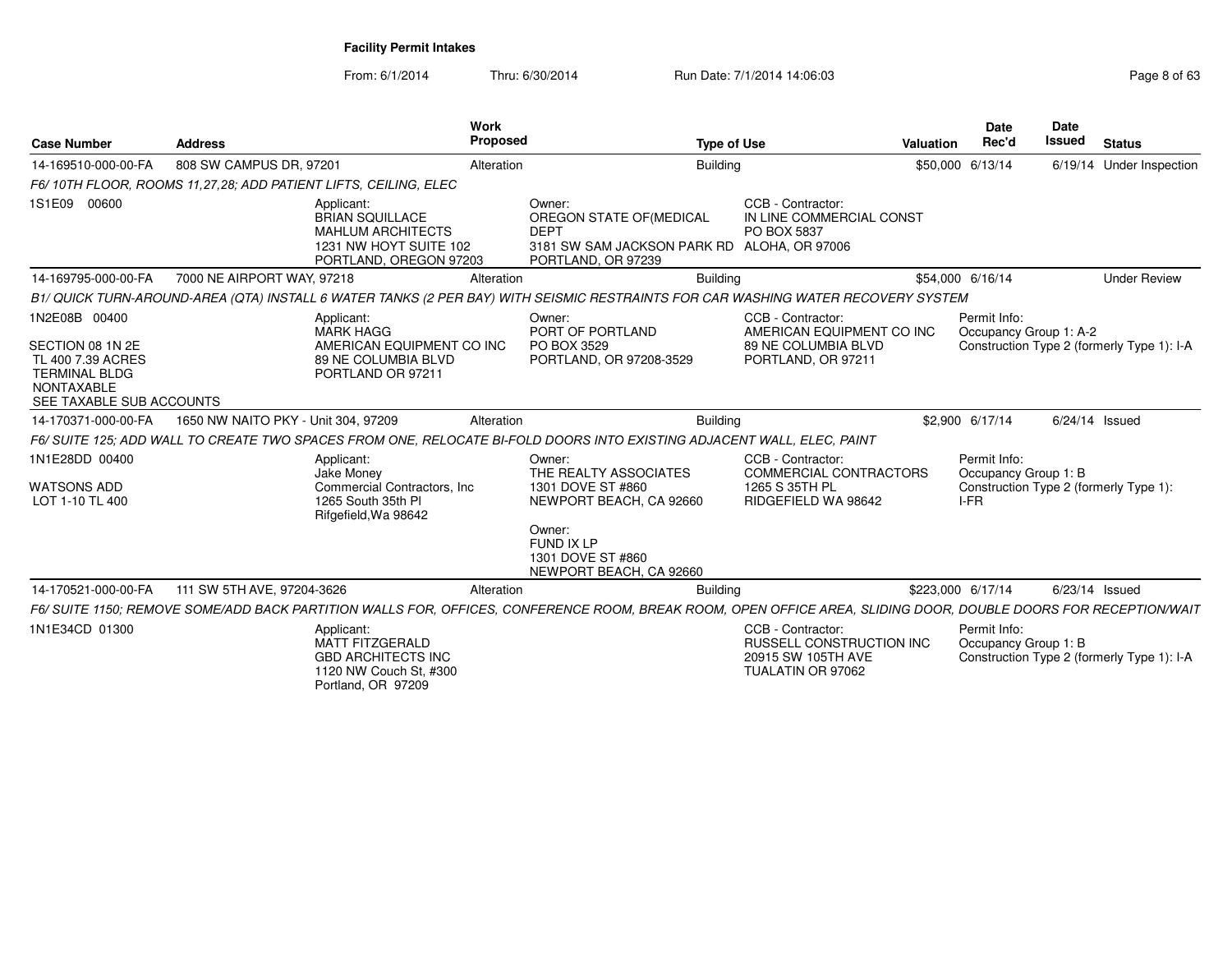| <b>Case Number</b>                                                | <b>Address</b>                                         | <b>Work</b><br><b>Proposed</b>                                                                                                                                |                                                                                                               | <b>Type of Use</b> |                                                                                                                        | <b>Valuation</b> | <b>Date</b><br>Rec'd                                                    | Date<br><b>Issued</b> | <b>Status</b>                              |
|-------------------------------------------------------------------|--------------------------------------------------------|---------------------------------------------------------------------------------------------------------------------------------------------------------------|---------------------------------------------------------------------------------------------------------------|--------------------|------------------------------------------------------------------------------------------------------------------------|------------------|-------------------------------------------------------------------------|-----------------------|--------------------------------------------|
| 14-170668-000-00-FA                                               | 101 SW MAIN ST, 97204                                  | Alteration                                                                                                                                                    |                                                                                                               | <b>Building</b>    |                                                                                                                        | \$92,961         | 6/17/14                                                                 |                       | <b>Under Review</b>                        |
|                                                                   |                                                        | F6/ SUITE1900: ADD WALLS TO ENLARGE RECEPTION AREA. CREATE WORKROOM. REDUCE SIZE OF BREAKROOM, FLOORING, CEILING, ELEC, PLBG                                  |                                                                                                               |                    |                                                                                                                        |                  |                                                                         |                       |                                            |
| 1S1E03BD 00300                                                    |                                                        | Applicant:<br>Anne Rogness                                                                                                                                    | Owner:<br><b>KBSH ONE MAIN PLACE LLC</b>                                                                      |                    | CCB - Contractor:<br>ROBERT TODD CONSTRUCTION                                                                          |                  |                                                                         |                       |                                            |
| <b>PORTLAND</b><br>BLOCK 11<br>$LOT 1-4$<br>LOT 5-8 EXC PT IN STS |                                                        | ZGF<br>1223 S.W. Washington,#200<br>Portland, OR 97205                                                                                                        | 14850 QUORUM DR #500<br>DALLAS, TX 75254<br>Owner:<br><b>DUFF</b><br>14850 QUORUM DR #500<br>DALLAS, TX 75254 |                    | INC<br>4080 SE INTERNATIONAL WAY<br><b>B113</b><br>MILWAUKIE, OR 97222                                                 |                  |                                                                         |                       |                                            |
|                                                                   |                                                        |                                                                                                                                                               | Owner:<br>PHELPS LLC<br>14850 QUORUM DR #500<br>DALLAS, TX 75254                                              |                    |                                                                                                                        |                  |                                                                         |                       |                                            |
| 14-171299-000-00-FA                                               | 111 SW 5TH AVE, 97204-3626                             | Alteration                                                                                                                                                    |                                                                                                               | <b>Building</b>    |                                                                                                                        |                  | \$201,300 6/18/14                                                       |                       | 6/26/14 Issued                             |
|                                                                   |                                                        | F17/38TH FLOOR/ TI FOR NEW TENANT - REMOVE DOORS AND PARTITION WALLS. CONSTRUCT NEW WALLS, DOORS, RELITES, ELECTRICAL, CASEWORK AND FLOORING FOR NEW BREAKROC |                                                                                                               |                    |                                                                                                                        |                  |                                                                         |                       |                                            |
| 1N1E34CD 01300                                                    |                                                        | Applicant:<br><b>MATT FITZGERALD</b><br><b>GBD ARCHITECTS</b><br>1120 NW Couch, #1200<br>Portland, OR 97209                                                   |                                                                                                               |                    | CCB - Contractor:<br>RUSSELL CONSTRUCTION INC<br>20915 SW 105TH AVE<br>TUALATIN OR 97062                               |                  | Permit Info:<br>Occupancy Group 1: B                                    |                       | Construction Type 2 (formerly Type 1): I-A |
| 14-171829-000-00-FA                                               | 3161 SW SAM JACKSON PARK RD, 97201                     | Alteration                                                                                                                                                    |                                                                                                               | <b>Building</b>    |                                                                                                                        |                  | \$490,000 6/19/14                                                       |                       | <b>Under Review</b>                        |
|                                                                   |                                                        | F17/1ST FLOOR PULMONARY OFFICE RENOVATION, REMOVE WORK AREA, NEW WALLS & DOORS AND FINISHES                                                                   |                                                                                                               |                    |                                                                                                                        |                  |                                                                         |                       |                                            |
| 1S1E09 00600                                                      |                                                        | Applicant:<br><b>JEROME KEYES</b><br><b>OHSU</b><br>3181 SW SAM JACKSON PARK<br>RD.<br>PORTLAND, OR 97239                                                     | Owner:<br>OREGON STATE OF (MEDICAL<br><b>DEPT</b><br>3181 SW SAM JACKSON PARK RD<br>PORTLAND, OR 97239        |                    | CCB - Contractor:<br>TURNER CONSTRUCTION CO<br>1200 NW NAITO PARKWAY #300<br>PORTLAND, OR 972209                       |                  | Permit Info:<br>Occupancy Group 1: B<br>$V-1HR$                         |                       | Construction Type 2 (formerly Type 1):     |
| 14-171862-000-00-FA                                               | 1211 SW 5TH AVE, 97204                                 | Alteration                                                                                                                                                    |                                                                                                               | <b>Building</b>    |                                                                                                                        |                  | \$206,922 6/19/14                                                       |                       | <b>Under Review</b>                        |
|                                                                   | F17/ SUITE 1250 COMMERCE BANK 7260 SQ FT NEW OFFICE TI |                                                                                                                                                               |                                                                                                               |                    |                                                                                                                        |                  |                                                                         |                       |                                            |
| 1S1E03BC 00900<br><b>PORTLAND</b><br>BLOCK 167<br><b>LOT 1-8</b>  |                                                        | Applicant:<br><b>TONY SILVESTRINI</b><br><b>LANGLEY INVESTMENT</b><br>PROPERTIES INC.<br>825 NE MULTNOMAH SUITE 1275<br>PORTLAND, OR 97232                    | Owner:<br>PACWEST CENTER LLC<br>1211 SW 5TH AVE #2230<br>PORTLAND, OR 97204                                   |                    | CCB - Contractor:<br><b>LANGLEY INVESTMENT</b><br>PROPERTIES INC<br>825 NE MULTNOMAH ST STE 1275<br>PORTLAND, OR 97232 |                  | Permit Info:<br>Occupancy Group 1: B Bank, Off.,<br>Med.Off., Pub.Bldg. |                       |                                            |
| 14-172069-000-00-FA                                               | 1201 NE LLOYD BLVD, 97232                              | Alteration                                                                                                                                                    |                                                                                                               | <b>Building</b>    |                                                                                                                        |                  | \$301,000 6/19/14                                                       |                       | <b>Under Review</b>                        |
|                                                                   |                                                        | F17/5TH FLOOR PROVIDENCE PHYSICIANS NEW 9773 SQ FT TENANT REMODEL. NEW WALLS & DOORS FOR PRIVATE OFFICES AND CONFERENCE & LUNCH ROOM                          |                                                                                                               |                    |                                                                                                                        |                  |                                                                         |                       |                                            |
| 1N1E35BD 00400                                                    |                                                        | Applicant:<br><b>MARK BOOTH</b>                                                                                                                               | Owner:<br>GPT PORTLAND OR 1201 LLOYD                                                                          |                    | CCB - Contractor:<br><b>COMMERCIAL CONTRACTORS</b>                                                                     |                  | Permit Info:<br>Occupancy Group 1: B Bank, Off.,                        |                       |                                            |
| HOLLADAYS ADD<br><b>BLOCK 142 TL 400</b>                          |                                                        | 1223 SW WASHINGTON STE 200<br>PORTLAND, OR 97205                                                                                                              | LLC<br>1201 NE LLOYD BLVD #150<br>PORTLAND, OR 97232                                                          |                    | 1265 S 35TH PL<br>RIDGEFIELD WA 98642                                                                                  |                  | Med.Off., Pub.Bldg.                                                     |                       | Construction Type 2 (formerly Type 1): I-A |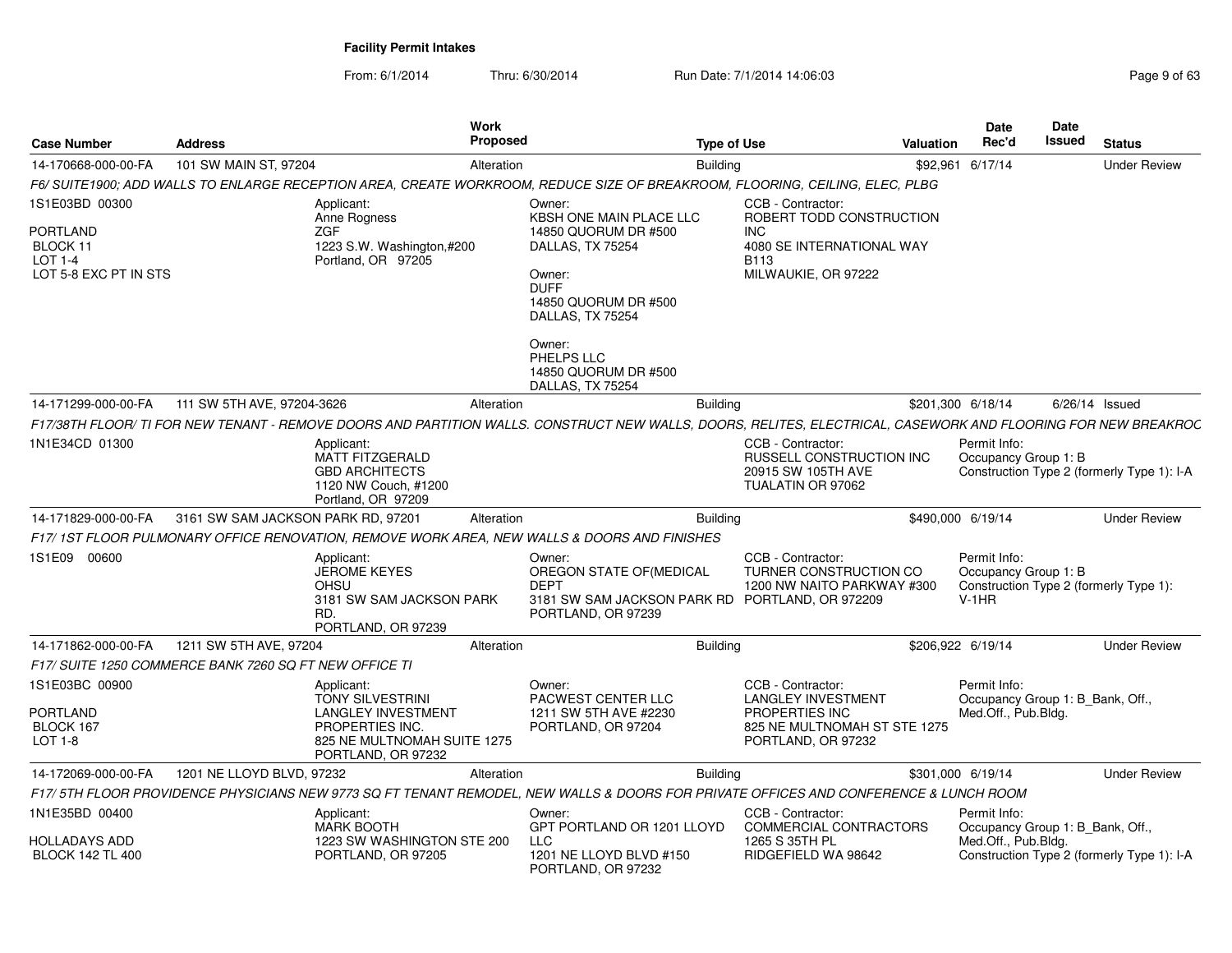From: 6/1/2014

Thru: 6/30/2014 Run Date: 7/1/2014 14:06:03

| <b>Case Number</b>                                                                                | <b>Address</b>               | Work<br><b>Proposed</b>                                                                                                                                                |                                                                                                                                                                                                          | <b>Type of Use</b> |                                                                                                                | <b>Valuation</b>  | <b>Date</b><br>Rec'd                        | <b>Date</b><br>Issued | <b>Status</b>                               |
|---------------------------------------------------------------------------------------------------|------------------------------|------------------------------------------------------------------------------------------------------------------------------------------------------------------------|----------------------------------------------------------------------------------------------------------------------------------------------------------------------------------------------------------|--------------------|----------------------------------------------------------------------------------------------------------------|-------------------|---------------------------------------------|-----------------------|---------------------------------------------|
| 14-172706-000-00-FA                                                                               | 7510 N CHARLESTON AVE, 97203 | Alteration                                                                                                                                                             |                                                                                                                                                                                                          | <b>Building</b>    |                                                                                                                |                   | \$87,000 6/20/14                            |                       | <b>Under Review</b>                         |
|                                                                                                   |                              | F16/ MECHANICAL UPGRADES - REMOVE EXISTING HVAC UNIT FROM ROOF, REPAIR ROOF AREA AND ADD NEW EXTERIOR GROUND LEVEL MECHANICAL PAD ON THE NORTH SIDE OF BUILDIN         |                                                                                                                                                                                                          |                    |                                                                                                                |                   |                                             |                       |                                             |
| 1N1W12AB 10300                                                                                    |                              | Applicant:                                                                                                                                                             | Owner:                                                                                                                                                                                                   |                    | <b>Primary Contractor:</b>                                                                                     |                   |                                             |                       |                                             |
| JERSEY ST ADD<br>BLOCK <sub>2</sub><br>INC PT VAC ST LOT 5-8                                      |                              | <b>CHANDRA ROBINSON</b><br>HENNEBERY EDDY ARCHITECTS<br>921 SW WASHINGTON ST, SUITE<br>250<br>PORTLAND OR 97205                                                        | MULTNOMAH COUNTY<br>(LIBRARY-ST JOHNS<br>401 N DIXON ST<br>PORTLAND, OR 97227-1865                                                                                                                       |                    | <b>TO BID</b>                                                                                                  |                   |                                             |                       |                                             |
| 14-173293-000-00-FA                                                                               | 520 SW YAMHILL ST, 97204     | Alteration                                                                                                                                                             |                                                                                                                                                                                                          | <b>Building</b>    |                                                                                                                | \$147,000 6/23/14 |                                             |                       | <b>Under Review</b>                         |
|                                                                                                   |                              | F11/ (805 SW 5TH) BEN BRIDGE JEWELER NEW 5100 SQ FT TENANT REMODEL OF EXISTING RETAIL GROUND LEVEL SPACE                                                               |                                                                                                                                                                                                          |                    |                                                                                                                |                   |                                             |                       |                                             |
| 1S1E03BB 01200<br><b>PORTLAND</b><br>BLOCK 171<br>LOT 1&8<br>N 1/2 OF LOT 2&7                     |                              | Applicant:<br><b>MATT MAREK</b><br><b>CALLISON ARCHITECTURE</b><br>1420 5TH AVE, SUITE 2400<br>SEATTLE, WA98101                                                        | Owner:<br><b>PAC-HILL LIMITED PARTNERSHIP</b><br>520 SW YAMHILL ST RF GDN #8<br>PORTLAND, OR 97204                                                                                                       |                    | CCB - Contractor:<br>SHRADER AND MARTINEZ<br><b>CONSTRING</b><br>2030 W HWY 89A STE B2<br>SEDONA, AZ 863365412 |                   | Permit Info:<br>Occupancy Group 1: B        |                       | Construction Type 2 (formerly Type 1): I-A  |
| 14-173485-000-00-FA                                                                               | 4635 NE CORNFOOT RD, 97218   | Alteration                                                                                                                                                             |                                                                                                                                                                                                          | <b>Building</b>    |                                                                                                                | \$120,000 6/23/14 |                                             |                       | <b>Under Review</b>                         |
|                                                                                                   |                              | F4/HANGER N & S; ROOF REPAIR AND REPLACEMENT IN CONJUNCTION WITH RTU REPLACEMENTS                                                                                      |                                                                                                                                                                                                          |                    |                                                                                                                |                   |                                             |                       |                                             |
| 1N2E07C 00200<br>LONDON AC & PLAT 2<br>LOT 41-43&47-64 TL 200<br>SPLIT LEVY R316949 (R9420710800) |                              | Applicant:<br><b>CHRIS HANSON</b><br>CORBIN CONSULTING ENGINEERS PO BOX 3707 M/C 6A1-01<br>1905 NW 169TH PLACE SUITE 121 SEATTLE, WA 98124-2207<br>BEAVERTON, OR 97006 | Owner:<br>PORT OF PORTLAND(LEASED<br>Owner:<br>THE BOEING COMPANY<br>PO BOX 3707 M/C 6A1-01<br>SEATTLE, WA 98124-2207<br>Owner:<br>PROPERTY TAX DEPT<br>PO BOX 3707 M/C 6A1-01<br>SEATTLE, WA 98124-2207 |                    | Primary Contractor:<br><b>TO BID</b>                                                                           |                   | Permit Info:<br>Occupancy Group 1: H-5 HMP  |                       | Construction Type 2 (formerly Type 1): II-B |
| 14-173639-000-00-FA                                                                               | 2409 N SARATOGA ST, 97217    | Alteration                                                                                                                                                             |                                                                                                                                                                                                          | <b>Building</b>    |                                                                                                                |                   | \$3,660 6/23/14                             |                       | $7/1/14$ Issued                             |
|                                                                                                   |                              | B2/ PPS WIRE GLASS REPLACEMENT PHASE 2. REPLACEMENT OF WIRE GLASS AT CHIEF JOSEPH SCHOOL                                                                               |                                                                                                                                                                                                          |                    |                                                                                                                |                   |                                             |                       |                                             |
| 1N1E16AC 03100<br>D & O LITTLE HMS SUB 3<br>BLOCK 21-24 TL 3100                                   |                              | Applicant:<br><b>Kristin Wells</b><br>Portland Public Schools Facilities &<br>Asset Management<br>501 N Dixon St.<br>Portland, OR 97227                                | Owner:<br><b>SCHOOL DISTRICT NO 1</b><br>PO BOX 3107<br>PORTLAND, OR 97208-3107                                                                                                                          |                    | CCB - Contractor:<br>IN LINE COMMERCIAL CONST<br>PO BOX 5837<br><b>ALOHA, OR 97006</b>                         |                   | Permit Info:<br>Occupancy Group 1: E School |                       | Construction Type 2 (formerly Type 1): II-B |
| 14-173674-000-00-FA                                                                               | 9325 N VAN HOUTEN AVE, 97203 | Alteration                                                                                                                                                             |                                                                                                                                                                                                          | <b>Building</b>    |                                                                                                                |                   | \$3,660 6/23/14                             |                       | $7/1/14$ Issued                             |
|                                                                                                   |                              | B2/ PPS WIRE GLASS REPLACEMENT PHASE 2. REPLACEMENT OF WIRE GLASS AT CLARENDON SCHOOL                                                                                  |                                                                                                                                                                                                          |                    |                                                                                                                |                   |                                             |                       |                                             |
| 1N1E07AA 00500                                                                                    |                              | Applicant:<br><b>Kristin Wells</b><br>Portland Public Schools Facilities &<br>Asset Management<br>501 N Dixon St.<br>Portland, OR 97227                                | Owner:<br>SCHOOL DISTRICT NO 1<br>PO BOX 3107<br>PORTLAND, OR 97208-3107                                                                                                                                 |                    | CCB - Contractor:<br>IN LINE COMMERCIAL CONST<br>PO BOX 5837<br>ALOHA, OR 97006                                |                   | Permit Info:<br>Occupancy Group 1: E School |                       | Construction Type 2 (formerly Type 1): V-A  |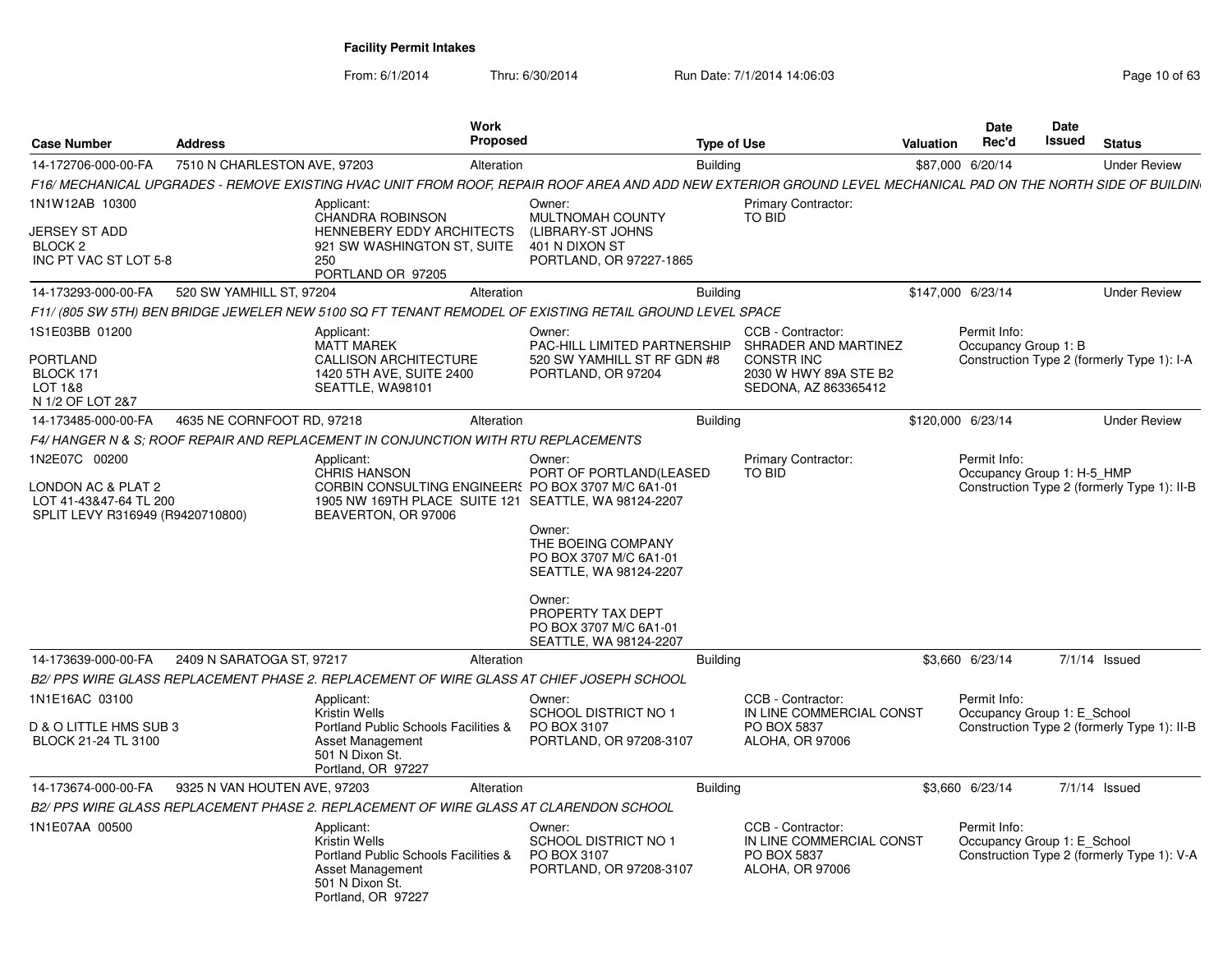| Case Number                                                                                                          | <b>Address</b>                                             | <b>Work</b><br><b>Proposed</b>                                                                                                          |                                                                                                                                                            | <b>Type of Use</b> |                                                                                        | Valuation | <b>Date</b><br>Rec'd                        | <b>Date</b><br><b>Issued</b> | <b>Status</b>                                |
|----------------------------------------------------------------------------------------------------------------------|------------------------------------------------------------|-----------------------------------------------------------------------------------------------------------------------------------------|------------------------------------------------------------------------------------------------------------------------------------------------------------|--------------------|----------------------------------------------------------------------------------------|-----------|---------------------------------------------|------------------------------|----------------------------------------------|
| 14-173688-000-00-FA                                                                                                  | 2303 SE 28TH PL, 97214                                     | Alteration                                                                                                                              |                                                                                                                                                            | <b>Building</b>    |                                                                                        |           | \$3,660 6/23/14                             |                              | 7/1/14 Issued                                |
|                                                                                                                      |                                                            | B2/ PPS WIRE GLASS REPLACEMENT PHASE 2. REPLACEMENT OF WIRE GLASS AT HOSFORD SCHOOL                                                     |                                                                                                                                                            |                    |                                                                                        |           |                                             |                              |                                              |
| 1S1E01CC 04900                                                                                                       |                                                            | Applicant:<br>Kristin Wells                                                                                                             | Owner:<br><b>SCHOOL DISTRICT NO 1</b>                                                                                                                      |                    | CCB - Contractor:<br>IN LINE COMMERCIAL CONST                                          |           | Permit Info:<br>Occupancy Group 1: E School |                              |                                              |
| <b>VANS ADD</b><br><b>BLOCK 1-3 TL 4900</b>                                                                          |                                                            | Portland Public Schools Facilities &<br>Asset Management<br>501 N Dixon St.<br>Portland, OR 97227                                       | PO BOX 3107<br>PORTLAND, OR 97208-3107                                                                                                                     |                    | PO BOX 5837<br><b>ALOHA, OR 97006</b>                                                  |           |                                             |                              | Construction Type 2 (formerly Type 1): III-B |
| 14-173697-000-00-FA                                                                                                  | 7439 N CHARLESTON AVE, 97203                               | Alteration                                                                                                                              |                                                                                                                                                            | <b>Building</b>    |                                                                                        |           | \$3,660 6/23/14                             |                              | $7/1/14$ Issued                              |
|                                                                                                                      |                                                            | B2/ PPS WIRE GLASS REPLACEMENT PHASE 2. REPLACEMENT OF WIRE GLASS AT JAMES JOHN SCHOOL                                                  |                                                                                                                                                            |                    |                                                                                        |           |                                             |                              |                                              |
| 1N1W12AB 12100<br>P T SMITHS ADD<br>INC PT VAC ST - BLOCK 7<br>INC PT VAC STS - BLOCK 10<br>INC PT VAC ST - BLOCK 11 |                                                            | Applicant:<br>Kristin Wells<br>Portland Public Schools Facilities &<br><b>Asset Management</b><br>501 N Dixon St.<br>Portland, OR 97227 | Owner:<br><b>SCHOOL DISTRICT NO 1</b><br>PO BOX 3107<br>PORTLAND, OR 97208-3107                                                                            |                    | CCB - Contractor:<br>IN LINE COMMERCIAL CONST<br>PO BOX 5837<br><b>ALOHA, OR 97006</b> |           | Permit Info:<br>Occupancy Group 1: E School |                              |                                              |
| 14-173702-000-00-FA                                                                                                  | 4906 NE 6TH AVE, 97211                                     | Alteration                                                                                                                              |                                                                                                                                                            | <b>Building</b>    |                                                                                        |           | \$3,660 6/23/14                             |                              | $7/1/14$ Issued                              |
|                                                                                                                      |                                                            | B2/ PPS WIRE GLASS REPLACEMENT PHASE 2. REPLACEMENT OF WIRE GLASS AT KING SCHOOL                                                        |                                                                                                                                                            |                    |                                                                                        |           |                                             |                              |                                              |
| 1N1E23BC 08700<br>SECTION 23 1N 1E<br>TL 8700 4.91 ACRES                                                             |                                                            | Applicant:<br>Kristin Wells<br>Portland Public Schools Facilities &<br>Asset Management<br>501 N Dixon St.<br>Portland, OR 97227        | Owner:<br>SCHOOL DISTRICT NO 1(LEASED<br>PO BOX 3107<br>PORTLAND, OR 97208-3107<br>Owner:<br><b>NE COALITION</b><br>PO BOX 3107<br>PORTLAND, OR 97208-3107 |                    | CCB - Contractor:<br>IN LINE COMMERCIAL CONST<br>PO BOX 5837<br>ALOHA, OR 97006        |           | Permit Info:<br>Occupancy Group 1: E_School |                              | Construction Type 2 (formerly Type 1): III-A |
| 14-173937-000-00-FA                                                                                                  | 919 NE 19TH AVE, 97232                                     | Alteration                                                                                                                              |                                                                                                                                                            | <b>Building</b>    |                                                                                        |           | \$20,000 6/24/14                            |                              | $7/1/14$ Issued                              |
|                                                                                                                      | F12/ SUITE 250 MULT CO LIBRARIES 9621 SQ FT OFFICE REMODEL |                                                                                                                                         |                                                                                                                                                            |                    |                                                                                        |           |                                             |                              |                                              |
| 1N1E35AC 00100<br><b>SULLIVANS ADD</b>                                                                               |                                                            | Applicant:<br><b>MARK WOLFE</b><br><b>AMERICAN PROPERTY</b>                                                                             | Owner:<br>WESTON INVESTMENT CO LLC<br>2154 NE BROADWAY RM 200                                                                                              |                    |                                                                                        |           | Permit Info:<br>Occupancy Group 1: B        |                              | Construction Type 2 (formerly Type 1): II-A  |
| <b>BLOCK 36 TL 100</b>                                                                                               |                                                            | <b>MANAGEMENT</b><br>2154 NE BROADWAY<br>PORTLAND OR 97212                                                                              | PORTLAND, OR 97232-1590                                                                                                                                    |                    |                                                                                        |           |                                             |                              |                                              |
| 14-173953-000-00-FA                                                                                                  | 840 NE 41ST AVE, 97232                                     | Alteration                                                                                                                              |                                                                                                                                                            | Building           |                                                                                        |           | \$3,660 6/24/14                             |                              | $7/1/14$ Issued                              |
|                                                                                                                      |                                                            | B2/ PPS WIREGLASS REPLACEMENT PHASE 2. REPLACEMENT OF WIRE GLASS AT LAURELHURST SCHOOL                                                  |                                                                                                                                                            |                    |                                                                                        |           |                                             |                              |                                              |
| 1N2E31BC 16400                                                                                                       |                                                            | Applicant:<br>Kristin Wells                                                                                                             | Owner:<br>SCHOOL DISTRICT NO 1                                                                                                                             |                    | CCB - Contractor:<br>IN LINE COMMERCIAL CONST                                          |           | Permit Info:<br>Occupancy Group 1: E_School |                              |                                              |
| LAURELHURST<br><b>BLOCK 57</b>                                                                                       |                                                            | Portland Public Schools Facilities &<br><b>Asset Management</b><br>501 N Dixon St.<br>Portland, OR 97227                                | PO BOX 3107<br>PORTLAND, OR 97208-3107                                                                                                                     |                    | PO BOX 5837<br><b>ALOHA, OR 97006</b>                                                  |           |                                             |                              | Construction Type 2 (formerly Type 1): I-A   |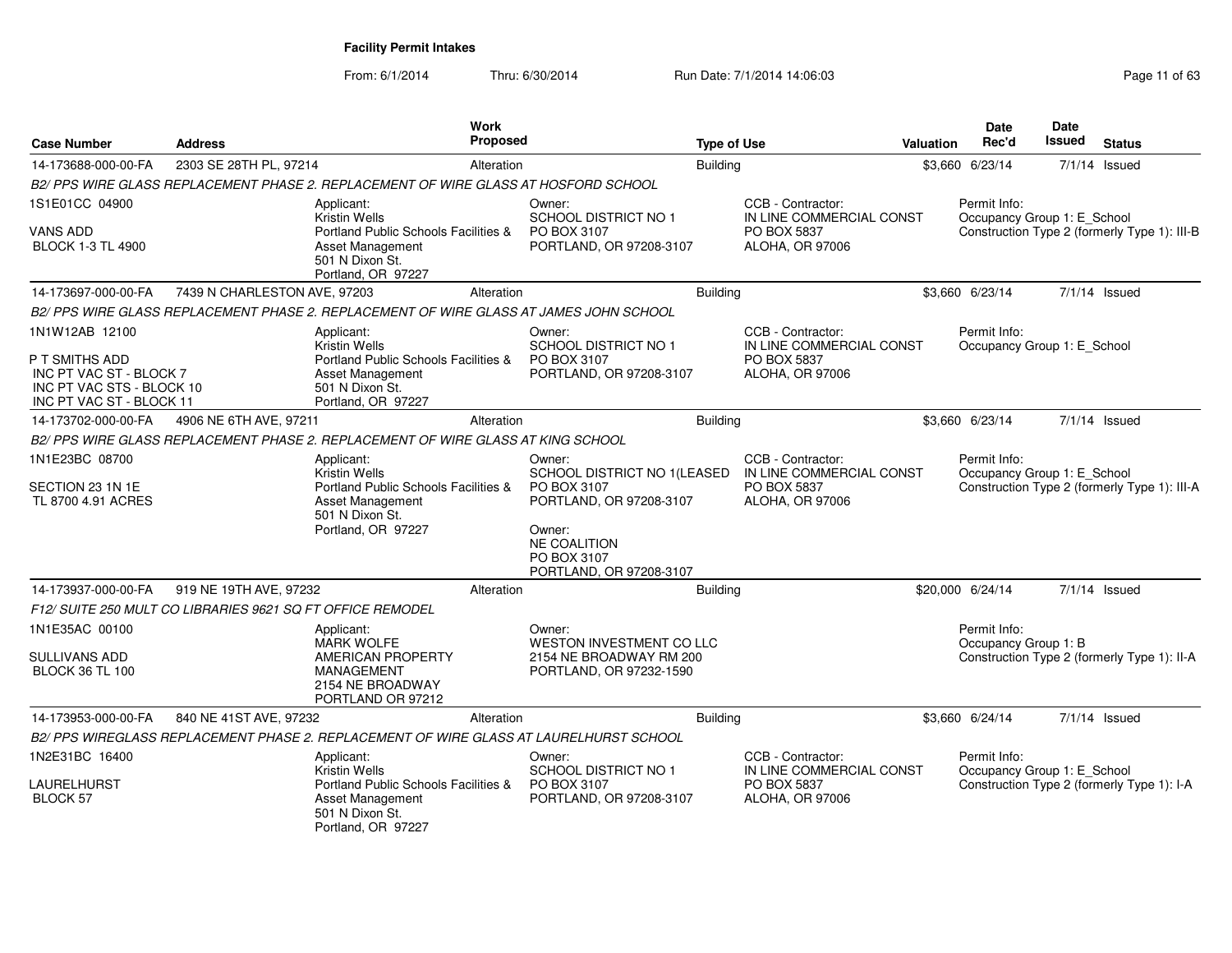| <b>Case Number</b>                                                                           | <b>Address</b>             | <b>Work</b><br>Proposed                                                                                                                                                                                                                                                                      |                                                                                                                                                                         | <b>Type of Use</b> |                                                                                                                                      | <b>Valuation</b> | <b>Date</b><br>Rec'd                        | Date<br><b>Issued</b> | <b>Status</b>                              |
|----------------------------------------------------------------------------------------------|----------------------------|----------------------------------------------------------------------------------------------------------------------------------------------------------------------------------------------------------------------------------------------------------------------------------------------|-------------------------------------------------------------------------------------------------------------------------------------------------------------------------|--------------------|--------------------------------------------------------------------------------------------------------------------------------------|------------------|---------------------------------------------|-----------------------|--------------------------------------------|
| 14-173976-000-00-FA                                                                          | 1151 SW VERMONT ST, 97201  | Alteration                                                                                                                                                                                                                                                                                   |                                                                                                                                                                         | <b>Building</b>    |                                                                                                                                      |                  | \$3,660 6/24/14                             |                       | <b>Under Review</b>                        |
|                                                                                              |                            | B2/PPS WIREGLASS REPLACEMENT PHASE 2. REPLACEMENT OF WIRE GLASS AT WILSON HIGH SCHOOL                                                                                                                                                                                                        |                                                                                                                                                                         |                    |                                                                                                                                      |                  |                                             |                       |                                            |
| 1S1E16DC 03700<br>SECTION 16 1S 1E<br>TL 3700 14.15 ACRES                                    |                            | Applicant:<br><b>Kristin Wells</b><br>Portland Public Schools Facilities &<br><b>Asset Management</b><br>501 N Dixon St.<br>Portland, OR 97227                                                                                                                                               | Owner:<br>SCHOOL DISTRICT NO 1(LEASED<br>PO BOX 3107<br>PORTLAND, OR 97208-3107<br>Owner:<br>HILLSDALE FARMERS MARKET<br>PO BOX 3107<br>PORTLAND, OR 97208-3107         |                    | CCB - Contractor:<br>IN LINE COMMERCIAL CONST<br>PO BOX 5837<br>ALOHA, OR 97006                                                      |                  | Permit Info:<br>Occupancy Group 1: E School |                       | Construction Type 2 (formerly Type 1): I-A |
| 14-174299-000-00-FA                                                                          | 2730 SW MOODY AVE, 97201   | Alteration                                                                                                                                                                                                                                                                                   |                                                                                                                                                                         | <b>Building</b>    |                                                                                                                                      |                  | \$115,000 6/24/14                           |                       | <b>Under Review</b>                        |
|                                                                                              |                            | F4/ 1ST FLOOR ATRIUM; KIOSK FOR COFFEE SALES, DRY STORAGE AREA, FLOOR SINK, CEILING, ELEC, PLBG                                                                                                                                                                                              |                                                                                                                                                                         |                    |                                                                                                                                      |                  |                                             |                       |                                            |
| 1S1E10 00200                                                                                 |                            | Applicant:<br>CATHARINE TENBROECK<br><b>HOLST ARCHITECTURE</b><br>110 SE 8TH AVE.<br>PORTLAND, OR 97214                                                                                                                                                                                      | Owner:<br>OREGON HEALTH<br>3181 SW SAM JACKSON PARK RD<br>PORTLAND, OR 97239-3011<br>Owner:<br><b>SCIENCE</b><br>3181 SW SAM JACKSON PARK RD<br>PORTLAND, OR 97239-3011 |                    | <b>Primary Contractor:</b><br>TO BID                                                                                                 |                  |                                             |                       |                                            |
|                                                                                              |                            |                                                                                                                                                                                                                                                                                              | Owner:<br><b>UNIVERSITY</b><br>3181 SW SAM JACKSON PARK RD<br>PORTLAND, OR 97239-3011                                                                                   |                    |                                                                                                                                      |                  |                                             |                       |                                            |
| 14-174349-000-00-FA                                                                          | 851 SW 6TH AVE, 97205      | Alteration                                                                                                                                                                                                                                                                                   |                                                                                                                                                                         | <b>Building</b>    |                                                                                                                                      |                  | \$19,190 6/24/14                            |                       | $6/26/14$ Issued                           |
| 1S1E03BB 02100                                                                               |                            | F12/ SHELL IMPROVEMENTS ON FLOORS 7,8 & 9 NON BEARING INTERIOR DEMO AND FURRING OUT AT EXISTING EXTERIOR COLUMNS AND UPGRADING RESTROOMS ON THE SAME FLOORS<br>Applicant:<br><b>ALAN VOLM</b><br><b>PACIFIC CREST STRUCTURES</b><br>17750 SW UPPER BOONES<br>FERRY RD 190<br>DURHAM OR 97224 | Owner:<br>PLI PORTLAND LLC<br>1825 S GRANT ST STE 700<br>SAN MATEO, CA 94402                                                                                            |                    | CCB - Contractor:<br><b>ALAN VOLM</b><br><b>PACIFIC CREST STRUCTURES</b><br>17750 SW UPPER BOONES<br>FERRY RD 190<br>DURHAM OR 97224 |                  | Permit Info:<br>Occupancy Group 1: B        |                       | Construction Type 2 (formerly Type 1): I-A |
| 14-174732-000-00-FA                                                                          | 4386 SW MACADAM AVE, 97201 | Alteration                                                                                                                                                                                                                                                                                   |                                                                                                                                                                         | <b>Building</b>    |                                                                                                                                      |                  | \$17,409 6/25/14                            |                       | $6/30/14$ Issued                           |
|                                                                                              |                            | F16/ SUITE 305 BROWN & RIDING 1391 SQ FT OFFICE REMODEL, REMOVE AND ADD WALLS                                                                                                                                                                                                                |                                                                                                                                                                         |                    |                                                                                                                                      |                  |                                             |                       |                                            |
| 1S1E10DC 00900<br>SECTION 10 1S 1E<br>TL 900 0.88 ACRES<br>DEFERRAL-POTENTIAL ADDITIONAL TAX |                            | Applicant:<br>DONN STURDIVANT<br>20915 SW 105TH<br>TUALATIN OR 97062                                                                                                                                                                                                                         | Owner:<br><b>RIVER FORUM LLC</b><br>235 MONTGOMERY ST FL 16<br>SAN FRANCISCO, CA 94104                                                                                  |                    | CCB - Contractor:<br>RUSSELL CONSTRUCTION INC<br>20915 SW 105TH AVE<br>TUALATIN OR 97062                                             |                  |                                             |                       |                                            |
| 14-174765-000-00-FA                                                                          | 3030 SW MOODY AVE, 97201   | Alteration                                                                                                                                                                                                                                                                                   |                                                                                                                                                                         | <b>Building</b>    |                                                                                                                                      |                  | \$28,000 6/25/14                            |                       | <b>Under Review</b>                        |
|                                                                                              |                            | F16/OHSU (PHASE 3) 941 SQ FT OFFICE REMODEL, NEW WALLS, DOORS AND RELITES & 358 SQ FT COMMON AREA REMODEL ALL ON THE 1ST FLOOR                                                                                                                                                               |                                                                                                                                                                         |                    |                                                                                                                                      |                  |                                             |                       |                                            |
| 1S1E10 00400<br>SECTION 10 1S 1E<br>TL 400 2.77 ACRES                                        |                            | Applicant:<br><b>SUZIE HONG</b><br><b>MACKENZIE</b><br>1515 SW WATER AVE<br>PORTLAND, OR 97214                                                                                                                                                                                               | Owner:<br>3030 PROPERTY LLC<br>3121 SW MOODY AVE<br>PORTLAND, OR 97239                                                                                                  |                    | CCB - Contractor:<br>IN LINE COMMERCIAL CONST<br><b>PO BOX 5837</b><br>ALOHA, OR 97006                                               |                  |                                             |                       |                                            |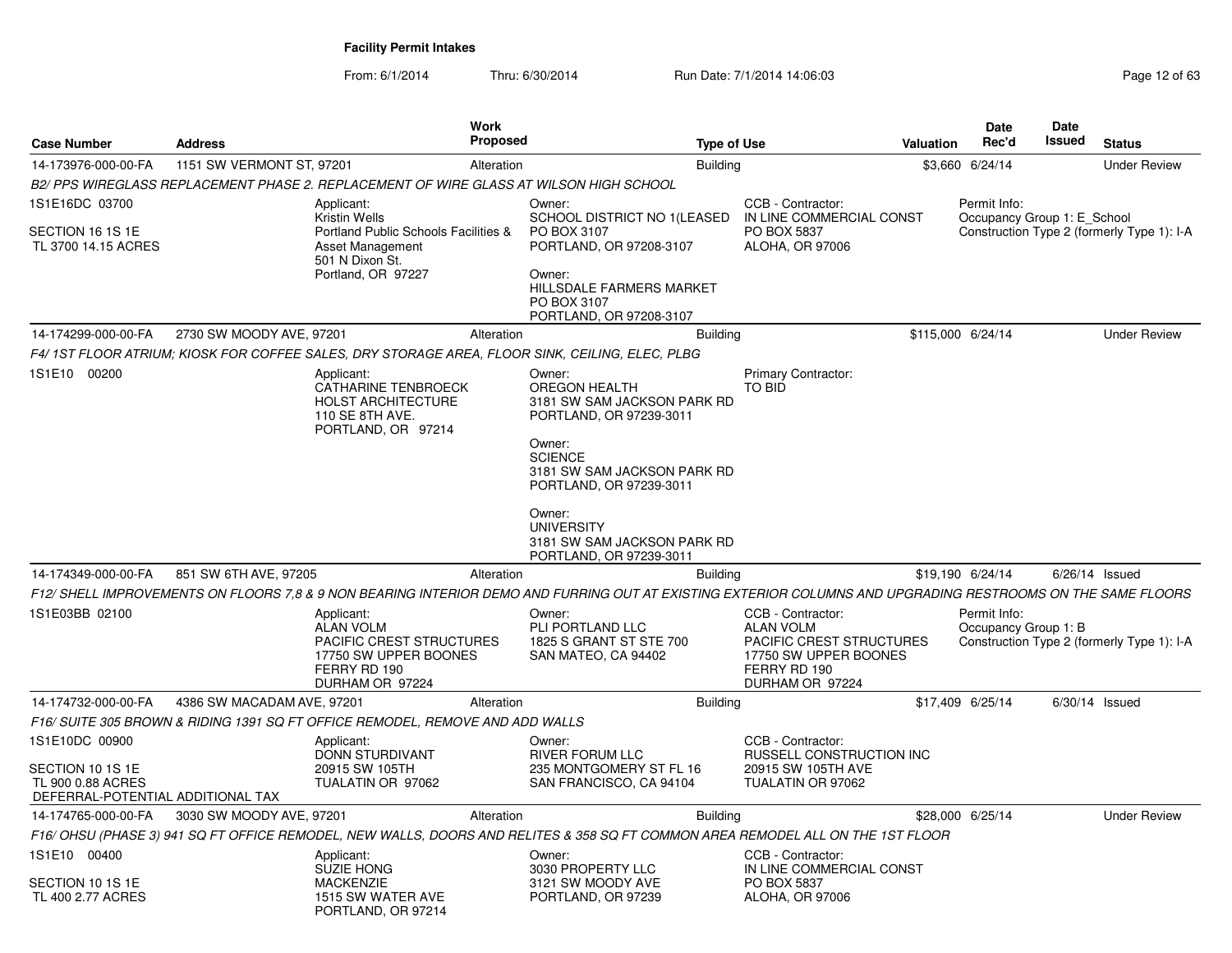| <b>Case Number</b>                                         | <b>Address</b>                                       | <b>Work</b>                                                                                                                            | <b>Proposed</b> |                                                                                                   | <b>Type of Use</b> |                                                                                                                  | Valuation | Date<br>Rec'd                                                           | <b>Date</b><br>Issued | <b>Status</b>                              |
|------------------------------------------------------------|------------------------------------------------------|----------------------------------------------------------------------------------------------------------------------------------------|-----------------|---------------------------------------------------------------------------------------------------|--------------------|------------------------------------------------------------------------------------------------------------------|-----------|-------------------------------------------------------------------------|-----------------------|--------------------------------------------|
| 14-174903-000-00-FA                                        | 851 SW 6TH AVE, 97205                                |                                                                                                                                        | Alteration      |                                                                                                   | <b>Building</b>    |                                                                                                                  |           | \$207,000 6/25/14                                                       |                       | <b>Under Review</b>                        |
|                                                            |                                                      | F16/ SUITE 1075 BRANDMAN UNIVERSITY 6,492 SQ FT TENANT REMODEL, NEW WALLS, CEILING, SERVER ROOM AND FINISHES                           |                 |                                                                                                   |                    |                                                                                                                  |           |                                                                         |                       |                                            |
| 1S1E03BB 02100                                             |                                                      | Applicant:<br>Anne Rogness<br><b>ZGF</b><br>1223 S.W. Washington,#200<br>Portland, OR 97205                                            |                 | Owner:<br>PLI PORTLAND LLC<br>1825 S GRANT ST STE 700<br>SAN MATEO, CA 94402                      |                    | Primary Contractor:<br>TO BID                                                                                    |           | Permit Info:<br>Occupancy Group 1: B                                    |                       | Construction Type 2 (formerly Type 1): I-A |
| 14-175073-000-00-FA                                        | 3732 SE 99TH AVE, 97266                              |                                                                                                                                        | Alteration      |                                                                                                   | Building           |                                                                                                                  |           | \$36,549 6/25/14                                                        |                       | <b>Under Review</b>                        |
|                                                            | B2/1ST & 2ND FLOOR, NEW SHELVING/RACKING             |                                                                                                                                        |                 |                                                                                                   |                    |                                                                                                                  |           |                                                                         |                       |                                            |
| 1S2E09DA 05000<br><b>LILY TR</b><br><b>BLOCK 3 TL 5000</b> |                                                      | Applicant:<br><b>JIM MCCORD</b><br>SPACESAVER SPECIALISTS INC<br>9730 SW Herman Rd.<br>Tualatin, OR 97062                              |                 | Owner:<br>PORTLAND CITY OF<br>1120 SW 5TH AVE #1204<br>PORTLAND, OR 97204                         |                    | CCB - Contractor:<br><b>JIM MCCORD</b><br>SPACESAVER SPECIALISTS INC<br>9730 SW Herman Rd.<br>Tualatin, OR 97062 |           |                                                                         |                       |                                            |
| 14-175116-000-00-FA                                        | 319 SW WASHINGTON ST, 97204                          |                                                                                                                                        | Alteration      |                                                                                                   | <b>Building</b>    |                                                                                                                  |           | \$96,886 6/25/14                                                        |                       | <b>Under Review</b>                        |
|                                                            |                                                      | B1/ SUITE 900 NEW WALLS AND DOORS, ADD GARAGE DOOR TO SEPARATE CONFERENCE ROOMS                                                        |                 |                                                                                                   |                    |                                                                                                                  |           |                                                                         |                       |                                            |
| 1N1E34CD 07800                                             |                                                      | Applicant:<br>CHRISTINA BOND<br>5d CONTRACTORS<br>610 SW ALDER ST. SUITE 210<br>PORTLAND, OR 97205                                     |                 | Owner:<br>THREE NINETEEN WASHINGTON<br><b>LLC</b><br>PO BOX 416<br>MANCHESTER, VT 05254           |                    | CCB - Contractor:<br>5D CONTRACTORS LLC<br>PO BOX 416<br>CORBETT, OR 97019                                       |           | Permit Info:<br>Occupancy Group 1: B_Bank, Off.,<br>Med.Off., Pub.Bldg. |                       |                                            |
| 14-175287-000-00-FA                                        | 4805 NE GLISAN ST, 97213                             |                                                                                                                                        | Alteration      |                                                                                                   | Building           |                                                                                                                  |           | \$103,635 6/26/14                                                       |                       | <b>Under Review</b>                        |
|                                                            | B2/1ST FLOOR TI, RECEPTION AREA, CEILING, ELEC, PLBG |                                                                                                                                        |                 |                                                                                                   |                    |                                                                                                                  |           |                                                                         |                       |                                            |
| 1N2E31BD 04100<br>SECTION 31 1N 2E<br>TL 4100 9.54 ACRES   |                                                      | Applicant:<br><b>Garth Didlick</b><br>Portland Providence Med Ctr<br>(Physical Plant Services)<br>4805 NE Glisan<br>Portland, OR 97213 |                 | Owner:<br>PROVIDENCE HEALTH<br>4400 NE HALSEY ST BLDG 2 #190<br>PORTLAND, OR 97213-1545<br>Owner: |                    | CCB - Contractor:<br>ANDERSEN CONSTRUCTION<br><b>COMPANY</b><br>PO BOX 6712<br>PORTLAND, OR 97228-6712           |           |                                                                         |                       |                                            |
|                                                            |                                                      |                                                                                                                                        |                 | SERVICES-OREGON<br>4400 NE HALSEY ST BLDG 2 #190<br>PORTLAND, OR 97213-1545                       |                    |                                                                                                                  |           |                                                                         |                       |                                            |
| 14-175413-000-00-FA                                        | 6650 N BASIN AVE, 97217                              |                                                                                                                                        | Alteration      |                                                                                                   | <b>Building</b>    |                                                                                                                  |           | \$7,200 6/26/14                                                         |                       | <b>Under Review</b>                        |
| F1/ERGO DEPOT, RACKING                                     |                                                      |                                                                                                                                        |                 |                                                                                                   |                    |                                                                                                                  |           |                                                                         |                       |                                            |
| 1N1E17B 01000                                              |                                                      | Applicant:<br><b>JOHN CASELLI</b><br>NORTHWEST HANDLING SYSTEM: 2154 NE BROADWAY RM 200<br>18008 NE AIRPORT WAY<br>PORTLAND, OR 97230  |                 | Owner:<br><b>WESTON INVESTMENT CO LLC</b><br>PORTLAND, OR 97232-1590                              |                    | CCB - Contractor:<br><b>B &amp; B INSTALLATIONS INC</b><br>14401 S GLEN OAK RD<br>OREGON CITY, OR 970459006      |           |                                                                         |                       |                                            |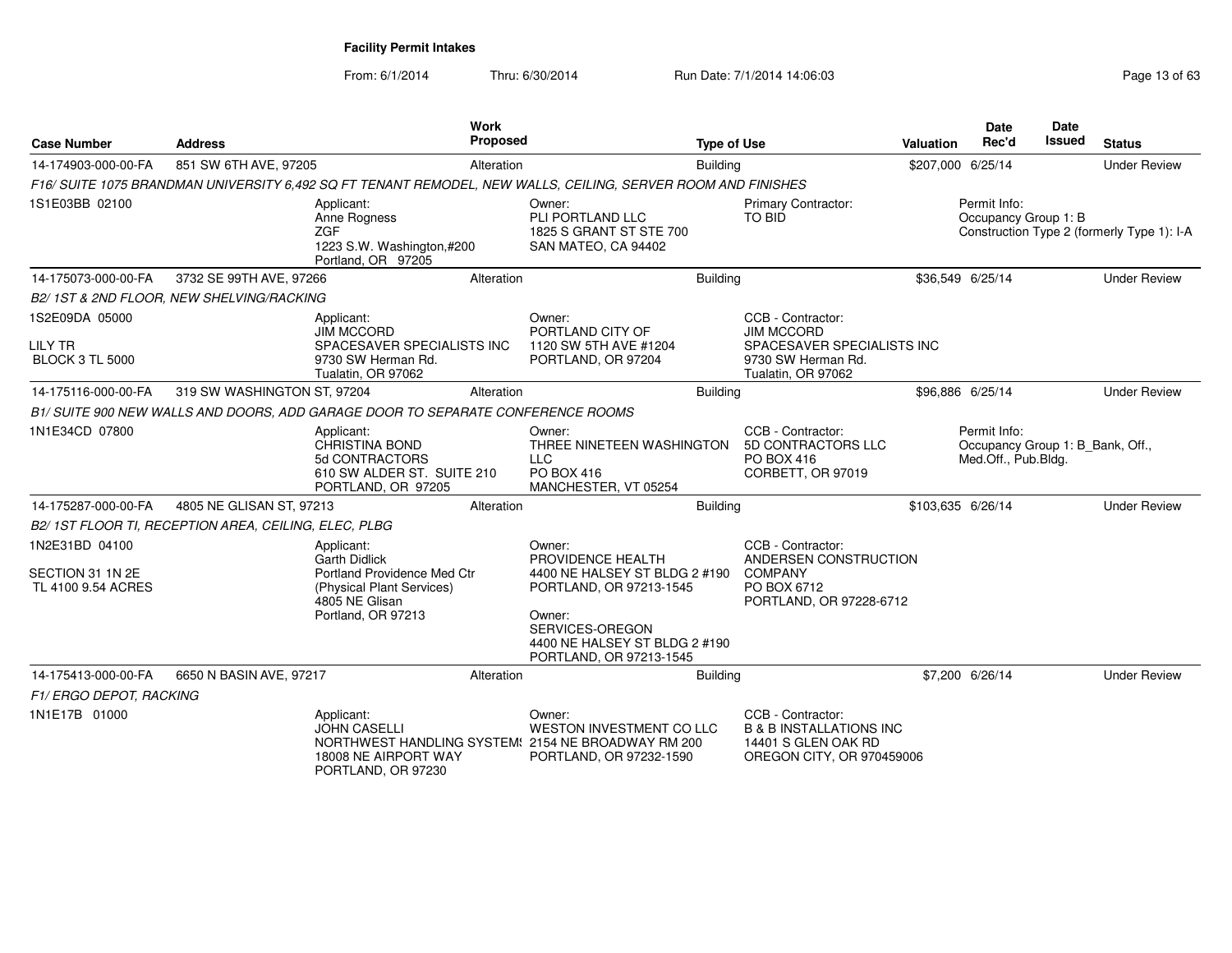From: 6/1/2014

Thru: 6/30/2014 Run Date: 7/1/2014 14:06:03

| <b>Case Number</b>                                                                             | <b>Address</b>                  |                                                                                                                   | <b>Work</b><br><b>Proposed</b> |                                                                                                                                                                    | <b>Type of Use</b>                                                                                                                         | Valuation | <b>Date</b><br>Rec'd                  | Date<br>Issued | <b>Status</b>                          |
|------------------------------------------------------------------------------------------------|---------------------------------|-------------------------------------------------------------------------------------------------------------------|--------------------------------|--------------------------------------------------------------------------------------------------------------------------------------------------------------------|--------------------------------------------------------------------------------------------------------------------------------------------|-----------|---------------------------------------|----------------|----------------------------------------|
| 14-175720-000-00-FA                                                                            | 1 N CENTER COURT ST, 97227      |                                                                                                                   | Alteration                     | <b>Building</b>                                                                                                                                                    |                                                                                                                                            |           | \$645,000 6/26/14                     |                | <b>Under Review</b>                    |
|                                                                                                |                                 |                                                                                                                   |                                | F3/ SUITE LEVEL RENOVATION; SELECTIVE SUITES; REMOVE/ ADD WALLS DOORS, CABINETRY, FLOORING, FIXTURES, CEILING, ELEC, PLBG, PAINT AND PATCH, SOME WORK IN CONCOURSE |                                                                                                                                            |           |                                       |                |                                        |
| 1N1E34AB 00700                                                                                 |                                 | Applicant:<br><b>JOSH PETERSON</b><br><b>GBD ARCHITECTS</b><br>1120 NW COUCH ST. SUITE 300<br>PORTLAND, OR 97209  |                                | Owner:<br>PORTLAND CITY OF(LEASED<br>1 CENTER CT #150<br>PORTLAND, OR 97227<br>Owner:<br>PORTLAND ARENA MGMT LLC<br>1 CENTER CT #150<br>PORTLAND, OR 97227         | CCB - Contractor:<br>LORENTZ BRUUN CO INC<br>3611 SE 20TH ST, STE 300<br>PORTLAND OR 97202                                                 |           | Permit Info:<br>arena                 |                | Occupancy Group 1: A-4 Assembly -      |
| 14-176160-000-00-FA                                                                            | 805 SW BROADWAY, 97205          |                                                                                                                   | Alteration                     | <b>Building</b>                                                                                                                                                    |                                                                                                                                            |           | \$80,000 6/27/14                      |                | <b>Under Review</b>                    |
|                                                                                                |                                 |                                                                                                                   |                                | F3/ TI FLOORS 11 & 14; SELECT LOCATIONS, LIBRARY, FILE ROOMS, BREAKROOM, FLOORING, CEILING, ELEC, PLBG,                                                            |                                                                                                                                            |           |                                       |                |                                        |
| 1S1E03BB 04400<br><b>PORTLAND</b><br>BLOCK 210<br>LOT 1-8<br>DEFERRED ADDITIONAL TAX LIABILITY |                                 | Applicant:<br><b>LIZ BRAY</b><br>YOST GRUBE HALL<br>1211 SW 5TH AVE.#2700<br>PORTLAND, OR 97204                   |                                | Owner:<br>FOX TOWER L L C<br>805 SW BROADWAY #2020<br>PORTLAND, OR 97205                                                                                           | CCB - Contractor:<br><b>MIKE JORDAN</b><br>PRECISION CONSTRUCTION<br><b>COMPANY</b><br>8025 NE KILLINGSWORTH ST<br>PORTLAND, OR 97218-4029 |           |                                       |                |                                        |
| 14-176569-000-00-FA                                                                            | 1000 SW BROADWAY, 97205         |                                                                                                                   | Alteration                     |                                                                                                                                                                    | <b>Building</b>                                                                                                                            |           | \$65,000 6/27/14                      |                | <b>Under Review</b>                    |
|                                                                                                |                                 |                                                                                                                   |                                | F3/ SUITE 1250; TI, ADD PARTIAL PARTITION WALLS TO CREATE TWO OFFICES, ADD RELITES TO MULTIPLE OFFICE WALLS, REMODEL RECEPTION, ELEC                               |                                                                                                                                            |           |                                       |                |                                        |
| 1S1E03BB 02400<br><b>PORTLAND</b><br>BLOCK 182<br>LOT 5-8                                      |                                 | Applicant:<br><b>STACY BENGTSON</b><br><b>LRS ARCHITECTS</b><br>720 NW DAVIS ST. #300<br>PORTLAND, OR 97209       |                                | Owner:<br>ONE THOUSAND BROADWAY<br><b>BLDG LTD PARTNERSHIP</b><br>805 SW BROADWAY STE 2020<br>PORTLAND, OR 97205                                                   | CCB - Contractor:<br><b>FRANK WHITE</b><br>JOHNSON PROJECT SOLUTIONS<br><b>INC</b><br><b>PO BOX 455</b><br>LAKE OSWEGO, OR 97034           |           |                                       |                |                                        |
| 14-177335-000-00-FA                                                                            | 1025 SW WASHINGTON ST, 97205    |                                                                                                                   | Alteration                     | <b>Building</b>                                                                                                                                                    |                                                                                                                                            |           | \$80,000 6/30/14                      |                | <b>Under Review</b>                    |
|                                                                                                |                                 | F2/ TI BUILD OUT, BASEMENT, 1ST FLOOR, PARTITION WALLS, DOORS, CEILING, PLBG, ELEC, FINISHES                      |                                |                                                                                                                                                                    |                                                                                                                                            |           |                                       |                |                                        |
| 1N1E34CC 05100                                                                                 |                                 | Applicant:<br><b>EMILY REFI</b><br><b>WATERLEAF ARCHITECTURE</b><br>419 SW 11TH AVE STE 200<br>PORTLAND, OR 97205 |                                | Owner:<br>1122 STARK INVESTMENT LLC<br>2455 NW MARSHALL ST #1<br>PORTLAND, OR 97210                                                                                | Primary Contractor:<br><b>TO BID</b>                                                                                                       |           |                                       |                |                                        |
| 14-163668-000-00-FA                                                                            | 0615 SW PALATINE HILL RD, 97219 |                                                                                                                   | Alteration                     |                                                                                                                                                                    | Electrical                                                                                                                                 |           | \$6/2/14                              |                | $6/2/14$ Issued                        |
|                                                                                                |                                 | <b>TEMPLETON HEALTH CENTER RECEPTION AREA RENOVATION - voice/data</b>                                             |                                |                                                                                                                                                                    |                                                                                                                                            |           |                                       |                |                                        |
| 1S1E27D 00100                                                                                  |                                 | Applicant:<br>DC TECH LLC.                                                                                        |                                | Owner:<br>LEWIS & CLARK COLLEGE                                                                                                                                    |                                                                                                                                            |           | Permit Info:<br>Occupancy Group 1: A3 |                |                                        |
| SECTION 27 1S 1E                                                                               |                                 | 2280 SE IMLAY AVE<br>TL 100 85.50 ACRES SPLIT LEVY (R709301280 HILLSBORO OR 97123-8226                            |                                | 0615 SW PALATINE HILL RD MSC<br>31<br>PORTLAND, OR 97219                                                                                                           |                                                                                                                                            |           | I-FR                                  |                | Construction Type 2 (formerly Type 1): |
|                                                                                                |                                 |                                                                                                                   |                                | Owner:<br><b>BUSINESS OFFICE</b><br>0615 SW PALATINE HILL RD MSC<br>31<br>PORTLAND, OR 97219                                                                       |                                                                                                                                            |           |                                       |                |                                        |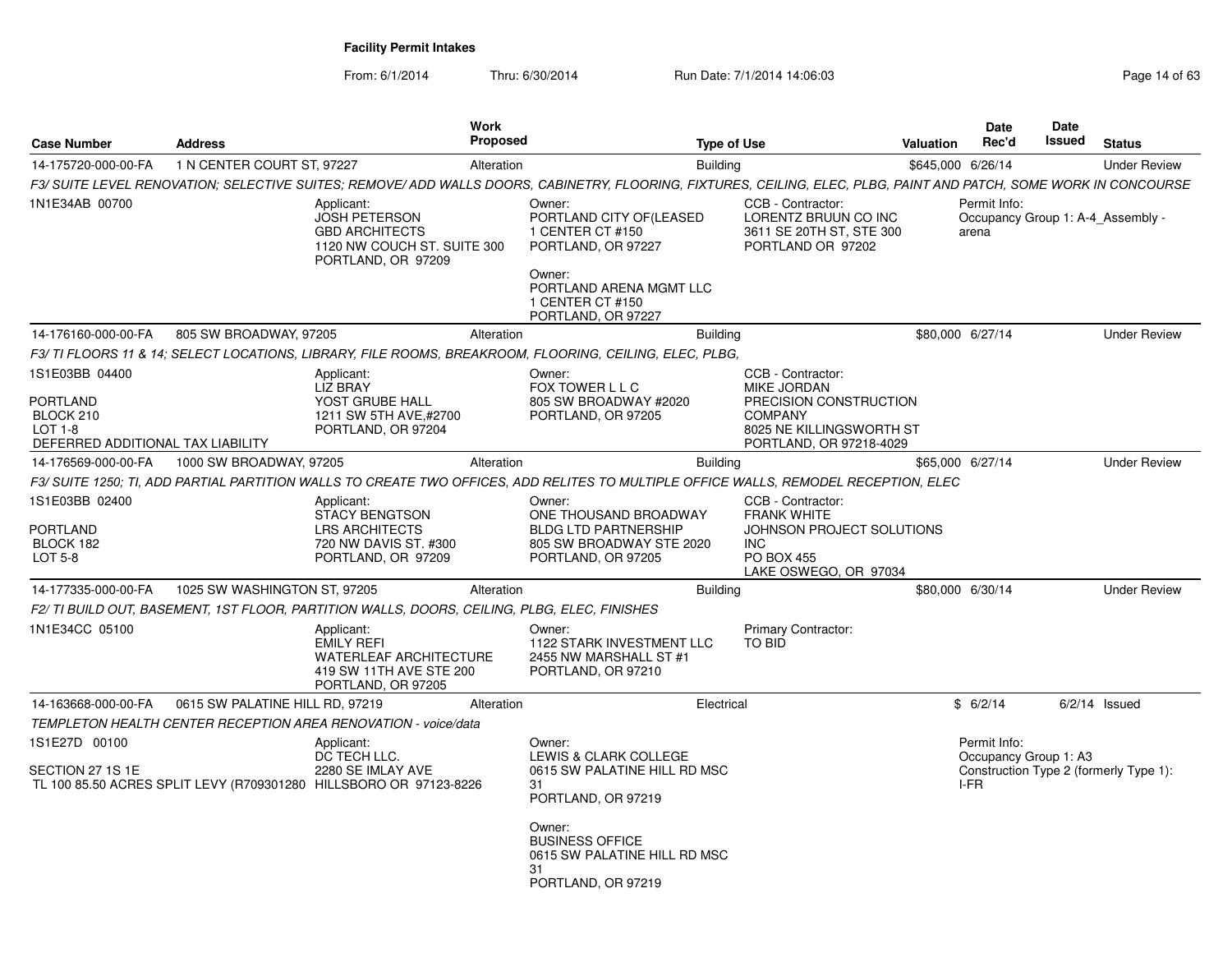| <b>Case Number</b>                                                                       | <b>Address</b>                                  | <b>Work</b><br><b>Proposed</b>                                                                   |                                  | <b>Type of Use</b>                                                                                                                          | <b>Valuation</b> | <b>Date</b><br>Rec'd                                    | <b>Date</b><br>Issued | <b>Status</b>                                |
|------------------------------------------------------------------------------------------|-------------------------------------------------|--------------------------------------------------------------------------------------------------|----------------------------------|---------------------------------------------------------------------------------------------------------------------------------------------|------------------|---------------------------------------------------------|-----------------------|----------------------------------------------|
| 14-163672-000-00-FA                                                                      | 1300 SW 5TH AVE, 97201                          | Alteration                                                                                       |                                  | Electrical                                                                                                                                  |                  | \$6/2/14                                                |                       | $6/18/14$ Issued                             |
|                                                                                          |                                                 | T-21 CONVERT SPACE INTO 2 CONFERENCE/TRAINING ROOMS - power                                      |                                  |                                                                                                                                             |                  |                                                         |                       |                                              |
| 1S1E03BC 01800                                                                           |                                                 | Applicant:<br>COCHRAN INC. dba BROADWAY                                                          | Owner:                           | FIRST INTERSTATE BANK OF OR                                                                                                                 |                  | Permit Info:<br>Occupancy Group 1: B                    |                       |                                              |
| <b>PORTLAND</b><br><b>BLOCK 148 TL 1800</b>                                              |                                                 | <b>ELECTRIC</b><br>7550 SW TECH CENTER DR STE<br>220<br>TIGARD OR 97223-8061                     | PO BOX 2609                      | CARLSBAD, CA 92018-2609                                                                                                                     |                  |                                                         |                       | Construction Type 2 (formerly Type 1): I-A   |
| 14-163730-000-00-FA                                                                      | 111 SW 5TH AVE, 97204-3626                      | Alteration                                                                                       |                                  | Electrical                                                                                                                                  |                  | \$6/2/14                                                |                       | 6/20/14 Under Inspection                     |
| T-32 lovation TI - power                                                                 |                                                 |                                                                                                  |                                  |                                                                                                                                             |                  |                                                         |                       |                                              |
| 1N1E34CD 01300                                                                           |                                                 | Applicant:<br>CHRISTENSON ELECTRIC INC.<br>111 SW COLUMBIA ST. STE 480<br>PORTLAND OR 97201-5838 |                                  |                                                                                                                                             |                  | Permit Info:<br>Occupancy Group 1: B                    |                       | Construction Type 2 (formerly Type 1): I-A   |
| 14-163966-000-00-FA                                                                      | 538 SW 6TH AVE, 97204                           | Alteration                                                                                       |                                  | Electrical                                                                                                                                  |                  | \$6/2/14                                                |                       | 6/2/14 Final                                 |
|                                                                                          |                                                 | hvac stat - SUITE 820/830 MOVE GRILLES AND ADD RETURN, MOVE THERMOSTAT                           |                                  |                                                                                                                                             |                  |                                                         |                       |                                              |
| 1N1E34CC 07900                                                                           |                                                 | Applicant:<br>OREGON HEATING & AC. (dba for                                                      | Owner:                           | PORTLAND CASCADE BUILDING                                                                                                                   |                  |                                                         |                       |                                              |
| <b>PORTLAND</b>                                                                          |                                                 | OHAC INC.)                                                                                       | <b>LLC</b>                       |                                                                                                                                             |                  |                                                         |                       |                                              |
| BLOCK 174<br>LOT 5&6                                                                     |                                                 | P.O. BOX 397<br>DUNDEE OR 97115-0241<br>503) 691-8556 e                                          |                                  | 166 KINGS HIGHWAY N<br>WESTPORT, CT 06880-2423                                                                                              |                  |                                                         |                       |                                              |
| 14-164218-000-00-FA                                                                      | 111 SW 5TH AVE, 97204-3626                      | Alteration                                                                                       |                                  | Electrical                                                                                                                                  |                  | \$6/3/14                                                |                       | $6/3/14$ Issued                              |
|                                                                                          | T28/29 NEW RELIC - A/V Systempr# T-29 NEW RELIC |                                                                                                  |                                  |                                                                                                                                             |                  |                                                         |                       |                                              |
| 1N1E34CD 01300                                                                           |                                                 | Applicant:<br>TEMPEST TECHNOLOGIES LLC<br>12029 NE Marx Unit #F<br>Portland, OR 97220-9013       |                                  |                                                                                                                                             |                  | Permit Info:<br>Occupancy Group 1: B                    |                       | Construction Type 2 (formerly Type 1): I-A   |
| 14-164224-000-00-FA                                                                      | 2060 N MARINE DR, 97217                         | Alteration                                                                                       |                                  | Electrical                                                                                                                                  |                  | \$6/3/14                                                |                       | $6/3/14$ Issued                              |
|                                                                                          |                                                 | power - REPLACING 1000W METAL HALIDE WITH 500W INDUCTIONS - 275 TOTAL FIXTURES REPLACED          |                                  |                                                                                                                                             |                  |                                                         |                       |                                              |
| 2N1E33 00200                                                                             |                                                 | Applicant:                                                                                       | Owner:                           |                                                                                                                                             |                  |                                                         |                       |                                              |
| SECTION 33 2N 1E<br>TL 200 37.90 ACRES<br>SPLIT MAP & SPLIT LEVY R314517<br>(R941040110) |                                                 | MODERN ELECTRIC SERVICES<br><b>COMPANY</b><br><b>PO BOX 532</b><br>NEWBERG OR, 97132             | <b>METRO</b><br>600 NE GRAND AVE | PORTLAND, OR 97232-2799                                                                                                                     |                  |                                                         |                       |                                              |
| 14-164263-000-00-FA                                                                      | 123 NE 3RD AVE, 97232                           | Alteration                                                                                       |                                  | Electrical                                                                                                                                  |                  | \$6/3/14                                                |                       | $6/3/14$ Issued                              |
|                                                                                          |                                                 |                                                                                                  |                                  | speaker - VIBRANT TABLE REMODEL OF EXISTING SPACE FOR CONGREGATION AND ACCESSORY FOOD PREPARATION (see permit 14-145238 ET, no inspections) |                  |                                                         |                       |                                              |
| 1N1E34DA 02800                                                                           |                                                 | Applicant:                                                                                       | Owner:                           |                                                                                                                                             |                  | Permit Info:                                            |                       |                                              |
| <b>EAST PORTLAND</b><br>BLOCK 68<br>INC PT VAC ST LOT 1&8<br>LOT 2&3&6&7                 |                                                 | AZIMUTH COMMUNICATIONS INC.<br>9500 SW TUALATIN SHERWOOD<br><b>RD</b><br>TUALATIN OR 97062-8586  |                                  | BRIDGEHEAD DEVELOPMENT LLC<br>1001 SE WATER AVE #120<br>PORTLAND, OR 97214-2147                                                             |                  | Occupancy Group 1: B Bank, Off.,<br>Med.Off., Pub.Bldg. |                       | Construction Type 2 (formerly Type 1): III-A |
| INC PT VAC ST LOT 4&5; HISTORIC<br>PROPERTY; POTENTIAL ADDITIONAL TAX                    |                                                 |                                                                                                  |                                  |                                                                                                                                             |                  |                                                         |                       |                                              |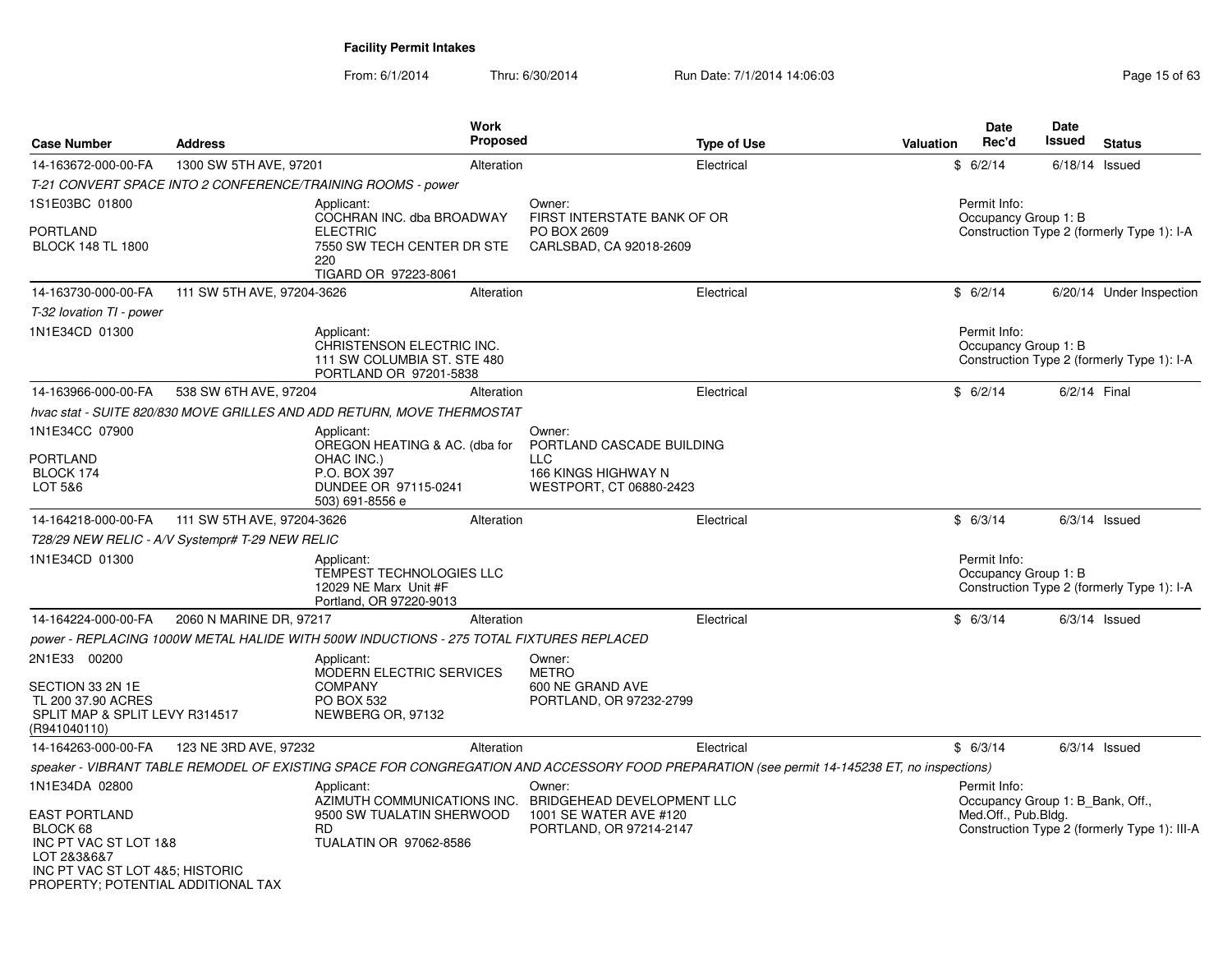|                                        |                                              | Work                                                                                                                                                                       |                                                                                           |                    |           | Date                                 | Date                                       |  |
|----------------------------------------|----------------------------------------------|----------------------------------------------------------------------------------------------------------------------------------------------------------------------------|-------------------------------------------------------------------------------------------|--------------------|-----------|--------------------------------------|--------------------------------------------|--|
| <b>Case Number</b>                     | <b>Address</b>                               | Proposed                                                                                                                                                                   |                                                                                           | <b>Type of Use</b> | Valuation | Rec'd                                | Issued<br><b>Status</b>                    |  |
| 14-164596-000-00-FA                    | 1500 SW 1ST AVE, 97201                       | Alteration                                                                                                                                                                 |                                                                                           | Electrical         |           | \$6/3/14                             | 6/3/14 Final                               |  |
| #940 Donnelley TI - power              |                                              |                                                                                                                                                                            |                                                                                           |                    |           |                                      |                                            |  |
| 1S1E03CA 00600                         |                                              | Applicant:<br>CHRISTENSON ELECTRIC INC.                                                                                                                                    | Owner:<br><b>URBAN OFFICE</b>                                                             |                    |           | Permit Info:<br>Occupancy Group 1: B |                                            |  |
| PORTLAND<br><b>BLOCK 116 TL 600</b>    |                                              | 111 SW COLUMBIA ST. STE 480<br>PORTLAND OR 97201-5838                                                                                                                      | 111 SW COLUMBIA ST #1380<br>PORTLAND, OR 97201-5845                                       |                    |           |                                      | Construction Type 2 (formerly Type 1): I-A |  |
|                                        |                                              |                                                                                                                                                                            | Owner:<br><b>PARKING</b><br>111 SW COLUMBIA ST #1380<br>PORTLAND, OR 97201-5845           |                    |           |                                      |                                            |  |
|                                        |                                              |                                                                                                                                                                            | Owner:<br><b>FACILITIES</b><br>111 SW COLUMBIA ST #1380                                   |                    |           |                                      |                                            |  |
|                                        |                                              |                                                                                                                                                                            | PORTLAND, OR 97201-5845                                                                   |                    |           |                                      |                                            |  |
| 14-164597-000-00-FA 700 SW 5TH AVE     |                                              | Alteration                                                                                                                                                                 |                                                                                           | Electrical         |           | \$6/3/14                             | $6/3/14$ Issued                            |  |
|                                        |                                              | fire alarm - SPACE 2065 LOUIS VUITTON 3,850 SQ FT REMODEL OF EXISTING TENANT SPACE, REMOVE AND RECONFIGURE PARTITION WALLS, REMODEL RESTROOMS AND EMPLOYEE AREA. RI        |                                                                                           |                    |           |                                      |                                            |  |
| 1S1E03BB1 90001                        |                                              | Applicant:<br><b>EXPRESS FIRE SYSTEMS INC</b><br>1913 41st ST<br>Washougal, WA 98671                                                                                       | Owner:<br>PIONEER PLACE LIMITED<br>PARTNERSHIP<br>PO BOX 617905<br>CHICAGO, IL 60661-7905 |                    |           | Permit Info:<br>Occupancy Group 1: M | Construction Type 2 (formerly Type 1): I-A |  |
|                                        | 14-164631-000-00-FA 501 N GRAHAM ST, 97227   | Alteration                                                                                                                                                                 |                                                                                           | Electrical         |           | \$6/3/14                             | 6/3/14 Under Inspection                    |  |
|                                        |                                              | voice/data/security cabling - SUITES 500,565,580, TI; REMOVE SOME WALLS, DOORS, CABINETRY, FIXTURES, RECONFIGURE FOR SURGICAL EXPANSION, ENLARGE WAITING ROOM, CREATE OFFI |                                                                                           |                    |           |                                      |                                            |  |
| 1N1E27AC 01000                         |                                              | Applicant<br>CHRISTENSON ELECTRIC INC.                                                                                                                                     | Owner:<br>LEGACY HEALTH SYSTEM                                                            |                    |           |                                      |                                            |  |
| ABENDS ADD<br><b>BLOCK 1 TL 1000</b>   |                                              | 111 SW COLUMBIA ST. STE 480<br>PORTLAND OR 97201-5838                                                                                                                      | 1919 NW LOVEJOY ST<br>PORTLAND, OR 97209                                                  |                    |           |                                      |                                            |  |
|                                        | 14-164864-000-00-FA 2728 NW NELA ST. 97210   | Alteration                                                                                                                                                                 |                                                                                           | Electrical         |           | \$6/4/14                             | 6/4/14 Final                               |  |
|                                        |                                              | Warehouse Panel (DOES NOT INCLUDE PENDANT DROPS AND EQUIPMENT CONNECTONS YET TO BE INSTALLED)                                                                              |                                                                                           |                    |           |                                      |                                            |  |
| 1N1E29AD 01100                         |                                              | Applicant:<br>JOHANSEN ELECTRIC INC.                                                                                                                                       | Owner:<br>PACIFIC REALTY ASSOCIATES                                                       |                    |           |                                      |                                            |  |
| SECTION 29 1N 1E<br>TL 1100 0.78 ACRES |                                              | 16869 SW 65TH AVE - PMB #311<br>LAKE OSWEGO OR 97035                                                                                                                       | 15350 SW SEQUOIA PKWY #300<br>TIGARD, OR 97224-7175                                       |                    |           |                                      |                                            |  |
|                                        |                                              |                                                                                                                                                                            | Owner:<br>LTD PARTNERSHIP<br>15350 SW SEQUOIA PKWY #300<br>TIGARD, OR 97224-7175          |                    |           |                                      |                                            |  |
|                                        | 14-164940-000-00-FA 110 SW YAMHILL ST, 97204 | Alteration                                                                                                                                                                 |                                                                                           | Electrical         |           | \$6/4/14                             | $6/4/14$ Issued                            |  |
| 2nd & 3rd firs JAMA SOFTWARE           |                                              |                                                                                                                                                                            |                                                                                           |                    |           |                                      |                                            |  |
| 1S1E03BA 02400                         |                                              | Applicant:                                                                                                                                                                 | Owner:                                                                                    |                    |           | Permit Info:                         |                                            |  |
| PORTLAND                               |                                              | POINT MONITOR CORP.<br>5863 LAKEVIEW BLVD #100                                                                                                                             | <b>B13 INVESTORS LLC</b><br>111 SW COLUMBIA ST #1380                                      |                    |           | Med.Off., Pub.Bldg.                  | Occupancy Group 1: B_Bank, Off.,           |  |
| BLOCK 13<br>LOT 1&2                    |                                              | LAKE OSWEGO, OR 97035-7058                                                                                                                                                 | PORTLAND, OR 97201                                                                        |                    |           |                                      | Construction Type 2 (formerly Type 1): I-B |  |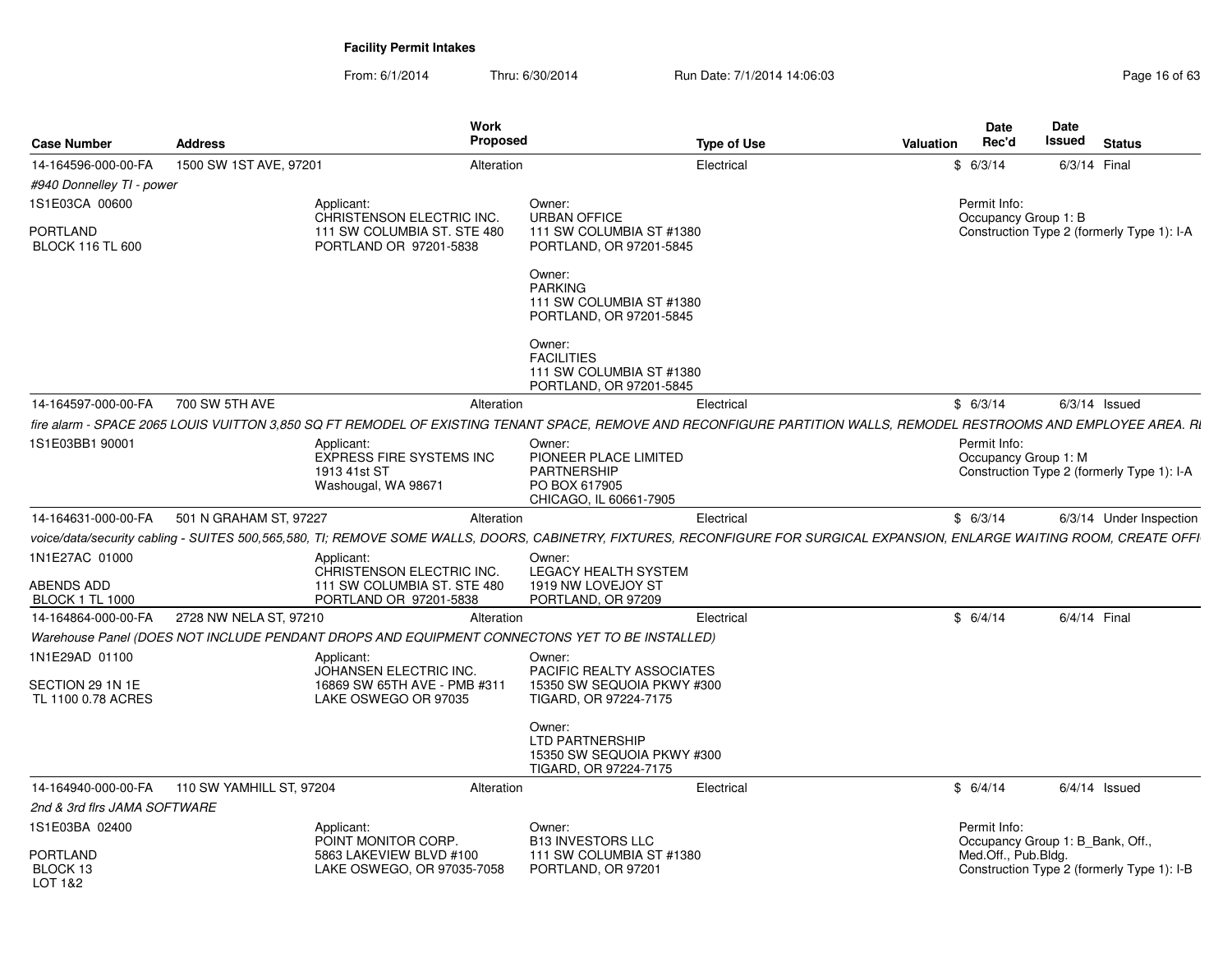| <b>Case Number</b>                                                                                             | <b>Address</b>                                  | Work<br><b>Proposed</b>                                                                                                                                        |                                                               | <b>Type of Use</b> | <b>Valuation</b> | Date<br>Rec'd                          | <b>Date</b><br>Issued | <b>Status</b>                               |
|----------------------------------------------------------------------------------------------------------------|-------------------------------------------------|----------------------------------------------------------------------------------------------------------------------------------------------------------------|---------------------------------------------------------------|--------------------|------------------|----------------------------------------|-----------------------|---------------------------------------------|
| 14-165159-000-00-FA                                                                                            | 7000 NE AIRPORT WAY, 97218                      | Alteration                                                                                                                                                     |                                                               | Electrical         |                  | \$6/4/14                               | 6/4/14 Final          |                                             |
|                                                                                                                |                                                 | voice/data/av - MEZZANINE LEVEL T3194; CONVERT UNUSED SPACE INTO LOUNGE AREA FOR MILITARY PERSONEL, REMOVE WALL, RECONFIGURE FOR COMPUTER AREA, CEILING, ELEC, |                                                               |                    |                  |                                        |                       |                                             |
| 1N2E08B 00400                                                                                                  |                                                 | Applicant:<br>CHRISTENSON ELECTRIC INC.                                                                                                                        | Owner:<br>PORT OF PORTLAND                                    |                    |                  | Permit Info:<br>Occupancy Group 1: A-2 |                       |                                             |
| SECTION 08 1N 2E<br>TL 400 7.39 ACRES<br><b>TERMINAL BLDG</b><br><b>NONTAXABLE</b><br>SEE TAXABLE SUB ACCOUNTS |                                                 | 111 SW COLUMBIA ST. STE 480<br>PORTLAND OR 97201-5838                                                                                                          | PO BOX 3529<br>PORTLAND, OR 97208-3529                        |                    |                  |                                        |                       | Construction Type 2 (formerly Type 1): I-A  |
| 14-165185-000-00-FA                                                                                            | 3800 SE 22ND AVE, 97202                         | Alteration                                                                                                                                                     |                                                               | Electrical         |                  | \$6/4/14                               |                       | $6/4/14$ Issued                             |
|                                                                                                                | power - FLOURESCENT BALLAST AND LAMP CHANGE OUT |                                                                                                                                                                |                                                               |                    |                  |                                        |                       |                                             |
| 1S1E11DA 04300                                                                                                 |                                                 | Applicant:<br>ALDERBROOK & ASSOCIATES                                                                                                                          | Owner:<br>FRED MEYER STORES INC                               |                    |                  | Permit Info:<br>Occupancy Group 1: B   |                       |                                             |
| SECTION 11 1S 1E<br>TL 4300 5.37 ACRES                                                                         |                                                 | INC.<br>120 SMITH DRIVE<br>WOODBURN, OR 97071                                                                                                                  | 1014 VINE ST 7TH FLOOR<br>CINCINNATI, OH 45202-1141           |                    |                  |                                        |                       | Construction Type 2 (formerly Type 1): II-A |
| 14-165348-000-00-FA                                                                                            | 321 SW SALMON ST, 97204                         | Alteration                                                                                                                                                     |                                                               | Electrical         |                  | \$6/5/14                               | 6/5/14 Final          |                                             |
|                                                                                                                | GOLFCLUBS.COM TI INTRUSION ALARM SYSTEM         |                                                                                                                                                                |                                                               |                    |                  |                                        |                       |                                             |
| 1S1E03BA 06700                                                                                                 |                                                 | Applicant:<br>ACTION TECHNOLOGY SYSTEMS<br>LLC.<br>835 SE 17TH AVE.<br>PORTLAND OR 97214                                                                       | Owner:<br>STANDARD INS CO<br>PO BOX 711<br>PORTLAND, OR 97204 |                    |                  |                                        |                       |                                             |
| 14-165349-000-00-FA                                                                                            | 321 SW SALMON ST, 97204                         | Alteration                                                                                                                                                     |                                                               | Electrical         |                  | \$6/5/14                               | 6/5/14 Final          |                                             |
| Golfclubs.com TI - voice/data                                                                                  |                                                 |                                                                                                                                                                |                                                               |                    |                  |                                        |                       |                                             |
| 1S1E03BA 06700                                                                                                 |                                                 | Applicant:<br>POINT MONITOR CORP.<br>5863 LAKEVIEW BLVD #100<br>LAKE OSWEGO, OR 97035-7058                                                                     | Owner:<br>STANDARD INS CO<br>PO BOX 711<br>PORTLAND, OR 97204 |                    |                  |                                        |                       |                                             |
| 14-165355-000-00-FA                                                                                            | 538 SW 6TH AVE, 97204                           | Alteration                                                                                                                                                     |                                                               | Electrical         |                  | \$6/5/14                               | 6/17/14 Final         |                                             |
| 10th fl Azumano TI - voice/data                                                                                |                                                 |                                                                                                                                                                |                                                               |                    |                  |                                        |                       |                                             |
| 1N1E34CC 07900                                                                                                 |                                                 | Applicant:<br>HATFIELD COMMUNICATIONS                                                                                                                          | Owner:<br>PORTLAND CASCADE BUILDING                           |                    |                  |                                        |                       |                                             |
| <b>PORTLAND</b><br>BLOCK 174<br>LOT 5&6                                                                        |                                                 | LLC.<br>P.O. BOX 83825<br>PORTLAND OR 97283-0825                                                                                                               | <b>LLC</b><br>166 KINGS HIGHWAY N<br>WESTPORT, CT 06880-2423  |                    |                  |                                        |                       |                                             |
| 14-165455-000-00-FA                                                                                            | 225 SW BROADWAY                                 | Alteration                                                                                                                                                     |                                                               | Electrical         |                  | \$6/5/14                               | 6/5/14 Final          |                                             |
| #600 A/V Cabling                                                                                               |                                                 |                                                                                                                                                                |                                                               |                    |                  |                                        |                       |                                             |
| 1N1E34CC 09800                                                                                                 |                                                 | Applicant:<br>TECHNOCOM INC. (dba:                                                                                                                             | Owner:<br>BROADWAY COMMERCE LLC                               |                    |                  |                                        |                       |                                             |
| <b>PORTLAND</b><br>BLOCK 85<br>LOT 6&7 TL 9800                                                                 |                                                 | CONNECTED TECHNOLOGIES)<br>7929 SW BURNS WAY STE F<br>WILSONVILLE OR 97070-7678                                                                                | 225 SW BROADWAY #1<br>PORTLAND, OR 97205                      |                    |                  |                                        |                       |                                             |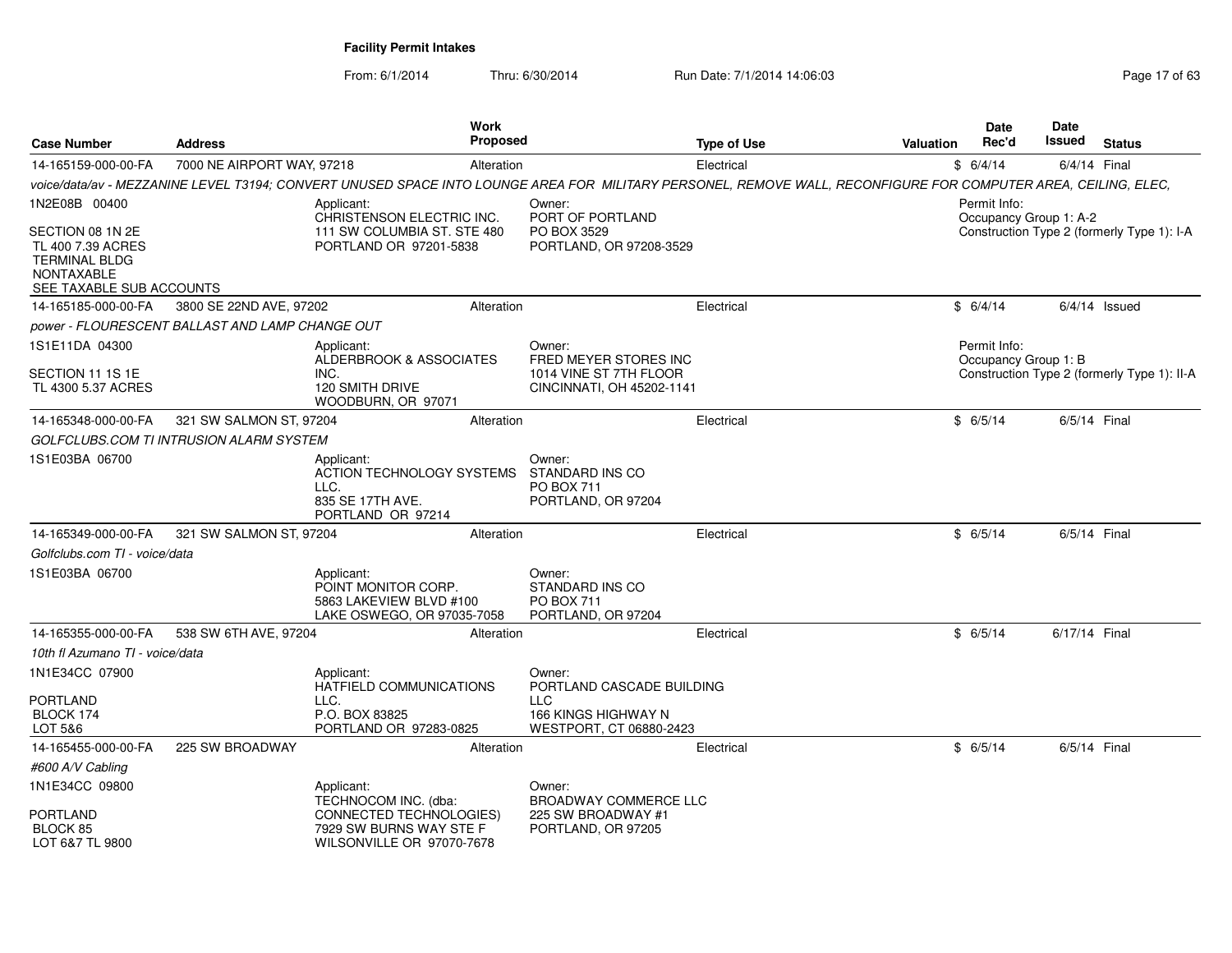| <b>Case Number</b>                                                         | <b>Address</b>              | Work<br><b>Proposed</b>                                                                                                                                             |                                                                                     | <b>Type of Use</b> | Valuation | <b>Date</b><br>Rec'd                                                    | <b>Date</b><br>Issued | <b>Status</b>                               |
|----------------------------------------------------------------------------|-----------------------------|---------------------------------------------------------------------------------------------------------------------------------------------------------------------|-------------------------------------------------------------------------------------|--------------------|-----------|-------------------------------------------------------------------------|-----------------------|---------------------------------------------|
| 14-165836-000-00-FA                                                        | 4380 SW MACADAM AVE, 97201  | Alteration                                                                                                                                                          |                                                                                     | Electrical         |           | \$6/5/14                                                                | 6/5/14 Final          |                                             |
| #460 CTC Consuting Expansion - access control                              |                             |                                                                                                                                                                     |                                                                                     |                    |           |                                                                         |                       |                                             |
| 1S1E10DC 00800                                                             |                             | Applicant:<br><b>BRIAN COOK</b>                                                                                                                                     | Owner:<br><b>RIVER FORUM LLC</b>                                                    |                    |           | Permit Info:<br>Occupancy Group 1: B                                    |                       |                                             |
| SECTION 10 1S 1E<br>TL 800 3.18 ACRES<br>DEFERRAL-POTENTIAL ADDITIONAL TAX |                             | COOK SECURITY GROUP INC<br>5841 SE INTERNATIONAL WY<br>MILWAUKIE, OR 97222                                                                                          | 235 MONTGOMERY ST FL 16<br>SAN FRANCISCO, CA 94104                                  |                    |           |                                                                         |                       | Construction Type 2 (formerly Type 1): II-A |
| 14-165844-000-00-FA                                                        | 15311 NE AIRPORT WAY, 97230 | Alteration                                                                                                                                                          |                                                                                     | Electrical         |           | \$6/5/14                                                                | 6/5/14 Final          |                                             |
|                                                                            |                             | voice/data - DEMO PORTION OF WAREHOUSE OFFICES, ADD NEW OFFICE, DOORS, RELITES, NEW WALL SEPARATING OFFICE/WAREHOUSE, REMOVE DEMISING WALL, ADD EXTERIOR CONCRI     |                                                                                     |                    |           |                                                                         |                       |                                             |
| 1N2E24 01400                                                               |                             | Applicant:<br>XTREME COMMUNICATIONS INC.<br><b>PO BOX 272</b><br>TROUTDALE OR 97060-0272                                                                            | Owner:<br>PROLOGIS TLF (PORTLAND) LLC<br>851 SW 6TH AVE #1200<br>PORTLAND, OR 97204 |                    |           |                                                                         |                       |                                             |
| 14-165866-000-00-FA                                                        | 1515 SW 5TH AVE, 97201      | Alteration                                                                                                                                                          |                                                                                     | Electrical         |           | \$6/5/14                                                                | 6/5/14 Final          |                                             |
|                                                                            |                             | fire alarm - - SUITE 1000 & 1032 THE OREGONIAN 16.609 NEW TENANT REMODEL. NEW WALLS, CEILINGS FOR PRIVATE OFFICES, CONFERENCE ROOM, BEAKROOM AND ACCESSIBLE RESTROO |                                                                                     |                    |           |                                                                         |                       |                                             |
| 1S1E03BC 03700                                                             |                             | Applicant:<br>STAR FIRE & SECURITY INC                                                                                                                              | Owner:<br>WESTON INVESTMENT CO LLC                                                  |                    |           | Permit Info:<br>Occupancy Group 1: B                                    |                       |                                             |
| <b>PORTLAND</b><br>BLOCK 164<br>$LOT 1-8$                                  |                             | 38954 Proctor Blvd #306<br>Sandy, OR 97055                                                                                                                          | 2154 NE BROADWAY RM 200<br>PORTLAND, OR 97232-1590                                  |                    |           | Construction Type 2 (formerly Type 1):<br>I-FR                          |                       |                                             |
| DEFERRED ADDITIONAL TAX LIABILITY                                          |                             |                                                                                                                                                                     |                                                                                     |                    |           |                                                                         |                       |                                             |
| 14-166085-000-00-FA                                                        | 111 SW COLUMBIA ST, 97258   | Alteration                                                                                                                                                          |                                                                                     | Electrical         |           | \$6/6/14                                                                | 6/6/14 Final          |                                             |
| 5th fl Marsh TI - access control                                           |                             |                                                                                                                                                                     |                                                                                     |                    |           |                                                                         |                       |                                             |
| 1S1E03BD 01700                                                             |                             | Applicant:<br>TYCO INTEGRATED SECURITY LL( COLUMBIA SQUARE LLC                                                                                                      | Owner:                                                                              |                    |           | Permit Info:<br>Occupancy Group 1: B                                    |                       |                                             |
| <b>PORTLAND</b><br>BLOCK 129<br>$LOT 1-8$                                  |                             | 2815 SW 153RD DR<br>BEAVERTON, OR 97006-5101                                                                                                                        | 111 SW COLUMBIA ST #1380<br>PORTLAND, OR 97201-5845                                 |                    |           |                                                                         |                       | Construction Type 2 (formerly Type 1): I-A  |
| 14-166527-000-00-FA                                                        | 816 SW 1ST AVE              | Alteration                                                                                                                                                          |                                                                                     | Electrical         |           | \$6/6/14                                                                |                       | $6/6/14$ Issued                             |
| 1st fl Wellness Ctr - cameras                                              |                             |                                                                                                                                                                     |                                                                                     |                    |           |                                                                         |                       |                                             |
| 1S1E03BA 01800                                                             |                             | Applicant:<br>FIRE PROTECTION SERVICES INC FOUNTAIN VILLAGE<br>5573 SW ARCTIC DR.<br>BEAVERTON OR 97005-4163                                                        | Owner:<br><b>DEVELOPMENT</b><br>115 SW ASH ST #500<br>PORTLAND, OR 97204-3575       |                    |           | Permit Info:<br>Occupancy Group 1: B Bank, Off.,<br>Med.Off., Pub.Bldg. |                       |                                             |
| 14-166644-000-00-FA                                                        | 1120 NW COUCH ST, 97209     | Alteration                                                                                                                                                          |                                                                                     | Electrical         |           | \$6/7/14                                                                |                       | $6/7/14$ Issued                             |
| hvac stat - BASEMENT, ADD MECHANICAL UNIT FOR TELCO ROOM                   |                             |                                                                                                                                                                     |                                                                                     |                    |           |                                                                         |                       |                                             |
| 1N1E33DA 04900                                                             |                             | Applicant:<br>ALLIANT SYSTEMS LLC.<br>1600 NW 167TH PL, SUITE 330<br>BEAVERTON, OR 97005                                                                            | Owner:<br>MEPT BREWERY BLOCK 2 LLC<br>PO BOX 320099<br>ALEXANDRIA, VA 22320-0156    |                    |           | Permit Info:<br>Occupancy Group 1: B Bank, Off.,<br>Med.Off., Pub.Bldg. |                       |                                             |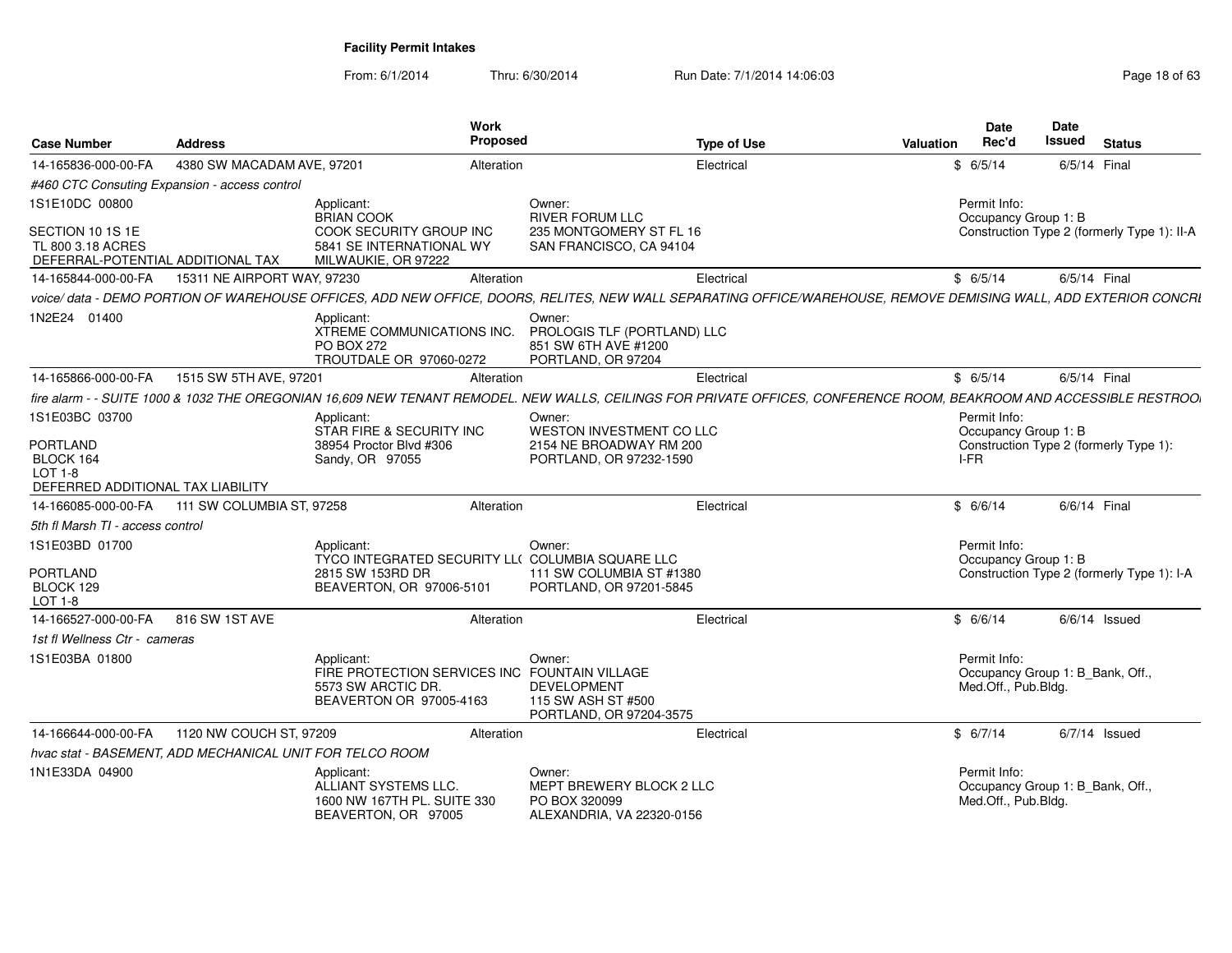| 14-166645-000-00-FA<br>1N1E34CC 07900<br>PORTLAND<br>BLOCK 174<br>LOT 5&6<br>14-166646-000-00-FA | 538 SW 6TH AVE, 97204<br>power - SUITE 700 - ADD DUCTLESS AC TO SERVER ROOM<br>10725 SW BARBUR BLVD, 97219 |                                              | Alteration | Owner:                                                | Electrical                                                                                                                                                           | \$6/7/14               | $6/7/14$ Issued                             |
|--------------------------------------------------------------------------------------------------|------------------------------------------------------------------------------------------------------------|----------------------------------------------|------------|-------------------------------------------------------|----------------------------------------------------------------------------------------------------------------------------------------------------------------------|------------------------|---------------------------------------------|
|                                                                                                  |                                                                                                            |                                              |            |                                                       |                                                                                                                                                                      |                        |                                             |
|                                                                                                  |                                                                                                            |                                              |            |                                                       |                                                                                                                                                                      |                        |                                             |
|                                                                                                  |                                                                                                            |                                              |            |                                                       |                                                                                                                                                                      |                        |                                             |
|                                                                                                  |                                                                                                            |                                              |            | PORTLAND CASCADE BUILDING<br><b>LLC</b>               |                                                                                                                                                                      |                        |                                             |
|                                                                                                  |                                                                                                            |                                              |            | 166 KINGS HIGHWAY N                                   |                                                                                                                                                                      |                        |                                             |
|                                                                                                  |                                                                                                            |                                              |            | WESTPORT, CT 06880-2423                               |                                                                                                                                                                      |                        |                                             |
|                                                                                                  |                                                                                                            |                                              | Alteration |                                                       | Electrical                                                                                                                                                           | \$6/7/14               | $6/7/14$ Issued                             |
|                                                                                                  | power - SUITE 60 KIWANIS CAMP ADD WALL FOR NEW OFFICE                                                      |                                              |            |                                                       |                                                                                                                                                                      |                        |                                             |
| 1S1E30DC 04700                                                                                   |                                                                                                            | Applicant:                                   |            | Owner:                                                |                                                                                                                                                                      | Permit Info:           |                                             |
|                                                                                                  |                                                                                                            | BACHOFNER ELECTRIC, LLC.                     |            | WESTON INVESTMENT CO LLC                              |                                                                                                                                                                      | Occupancy Group 1: B   |                                             |
| SECTION 30 1S 1E<br>TL 4700 0.99 ACRES                                                           |                                                                                                            | <b>12031 NE MARX ST</b><br>PORTLAND OR 97220 |            | 2154 NE BROADWAY RM 200<br>PORTLAND, OR 97232-1590    |                                                                                                                                                                      |                        |                                             |
| 14-166647-000-00-FA                                                                              | 319 SW WASHINGTON ST, 97204                                                                                |                                              | Alteration |                                                       | Electrical                                                                                                                                                           | \$6/7/14               | <b>Under Review</b>                         |
|                                                                                                  |                                                                                                            |                                              |            |                                                       | power - SUITE 614; REMOVE/ADD WALLS, RECONFIGURE FOR OFFICES, CONFERENCE ROOM, WORK ROOM, RECEPTION AREA WITH NEW ENTRY DOORS AND RELITES, FLOORING, ELEC, PLBO      |                        |                                             |
|                                                                                                  |                                                                                                            |                                              |            |                                                       |                                                                                                                                                                      |                        |                                             |
| 1N1E34CD 07800                                                                                   |                                                                                                            |                                              |            | Owner:<br>THREE NINETEEN WASHINGTON                   |                                                                                                                                                                      | Permit Info:           | Occupancy Group 1: B_Bank, Off.,            |
|                                                                                                  |                                                                                                            |                                              |            | LLC                                                   |                                                                                                                                                                      | Med.Off., Pub.Bldg.    |                                             |
|                                                                                                  |                                                                                                            |                                              |            | PO BOX 416                                            |                                                                                                                                                                      |                        |                                             |
|                                                                                                  |                                                                                                            |                                              |            | MANCHESTER. VT 05254                                  |                                                                                                                                                                      |                        |                                             |
| 14-166648-000-00-FA                                                                              | 2801 N GANTENBEIN AVE, 97227                                                                               |                                              | Alteration |                                                       | Electrical                                                                                                                                                           | \$6/7/14               | <b>Under Review</b>                         |
|                                                                                                  |                                                                                                            |                                              |            |                                                       | power - WEST WING, INTERIOR REMODEL CARDIAC OR, REMOVE, REPLACE WALLS, DOORS, BIPLANE, EQUIPMENT, CEILING, ELEC, FINISHES, ETC                                       |                        |                                             |
| 1N1E27AC 01100                                                                                   |                                                                                                            |                                              |            | Owner:                                                |                                                                                                                                                                      | Permit Info:           |                                             |
| ABENDS ADD                                                                                       |                                                                                                            |                                              |            | <b>EMANUEL HOSPITAL</b><br>5215 N O'CONNOR BLVD #1100 |                                                                                                                                                                      | Occupancy Group 1: I-2 |                                             |
| BLOCK 4                                                                                          |                                                                                                            |                                              |            | IRVING, TX 75039-3739                                 |                                                                                                                                                                      |                        | Construction Type 2 (formerly Type 1): I-A  |
| LOT 1-18 TL 1100                                                                                 |                                                                                                            |                                              |            |                                                       |                                                                                                                                                                      |                        |                                             |
| 14-166649-000-00-FA                                                                              | 2801 N GANTENBEIN AVE, 97227                                                                               |                                              | Alteration |                                                       | Electrical                                                                                                                                                           | \$6/7/14               | <b>Under Review</b>                         |
|                                                                                                  |                                                                                                            |                                              |            |                                                       | power - LEVEL 3 RANDALL PEDIATRIC PROCEDURE SUITES REMODEL INCLUDING 2 LARGE ENDOSCOPY PROCEDURE ROOMS AND 6 PRE/POST RECOVER ROOMS. HOUSEKEEPING ROOMS, CA          |                        |                                             |
| 1N1E27AC 00300                                                                                   |                                                                                                            |                                              |            | Owner:                                                |                                                                                                                                                                      |                        |                                             |
|                                                                                                  |                                                                                                            |                                              |            | <b>EMANUEL HOSPITAL</b>                               |                                                                                                                                                                      |                        |                                             |
| ABENDS ADD                                                                                       |                                                                                                            |                                              |            | 1919 NW LOVEJOY ST                                    |                                                                                                                                                                      |                        |                                             |
| BLOCK 3<br>INC PT VAC STS LOT 1-16                                                               |                                                                                                            |                                              |            | PORTLAND, OR 97209-1503                               |                                                                                                                                                                      |                        |                                             |
|                                                                                                  | 920 SW 6TH AVE, 97204                                                                                      |                                              |            |                                                       |                                                                                                                                                                      | \$6/7/14               | <b>Under Review</b>                         |
| 14-166650-000-00-FA                                                                              |                                                                                                            |                                              | Alteration |                                                       | Electrical                                                                                                                                                           |                        |                                             |
|                                                                                                  |                                                                                                            |                                              |            |                                                       | power - 2ND FLOOR TI; REMOVE/ADD RECONFIGURE PARTITION WALLS, OFFICES, CONFERENCE ROOMS, BREAK ROOMS, DOORS, RELITES, CEILING, LONG WALL FOR TENANT SEPARATION, E    |                        |                                             |
| 1S1E03BB 01000                                                                                   |                                                                                                            |                                              |            | Owner:                                                |                                                                                                                                                                      |                        |                                             |
| PORTLAND                                                                                         |                                                                                                            |                                              |            | PUBLIC SERVICE BUILDING LLC<br>920 SW 6TH AVE STE 223 |                                                                                                                                                                      |                        |                                             |
| BLOCK 170                                                                                        |                                                                                                            |                                              |            | PORTLAND, OR 97204                                    |                                                                                                                                                                      |                        |                                             |
| LOT 5-8                                                                                          |                                                                                                            |                                              |            |                                                       |                                                                                                                                                                      |                        |                                             |
|                                                                                                  | 14-166651-000-00-FA 4650 SW MACADAM AVE, 97201                                                             |                                              | Alteration |                                                       | Electrical                                                                                                                                                           | \$6/7/14               | $6/7/14$ Issued                             |
|                                                                                                  |                                                                                                            |                                              |            |                                                       | hvac stat - PRECISION CASTPARTS - WORK 2ND, 3RD, 4TH FLOOR; MOST WORK ON 2ND FLR, PARTITION WALL REMOVAL, DOORS, ADD BACK TO CREATE HALLWAY, OFFICES, CONFERENCE ROC |                        |                                             |
| 1S1E15BA 00900                                                                                   |                                                                                                            | Applicant:                                   |            | Owner:                                                |                                                                                                                                                                      | Permit Info:           |                                             |
|                                                                                                  |                                                                                                            | AMERICAN HEATING INC.                        |            | PCC JOHNS LANDING LLC                                 |                                                                                                                                                                      | Occupancy Group 1: B   |                                             |
| SECTION 15 1S 1E                                                                                 |                                                                                                            | 5035 SE 24TH                                 |            | 4650 SW MACADAM AVE #440                              |                                                                                                                                                                      |                        | Construction Type 2 (formerly Type 1): II-A |
| TL 900 1.00 ACRES                                                                                |                                                                                                            | PORTLAND OR 97202-4765                       |            | PORTLAND, OR 97239-4262                               |                                                                                                                                                                      |                        |                                             |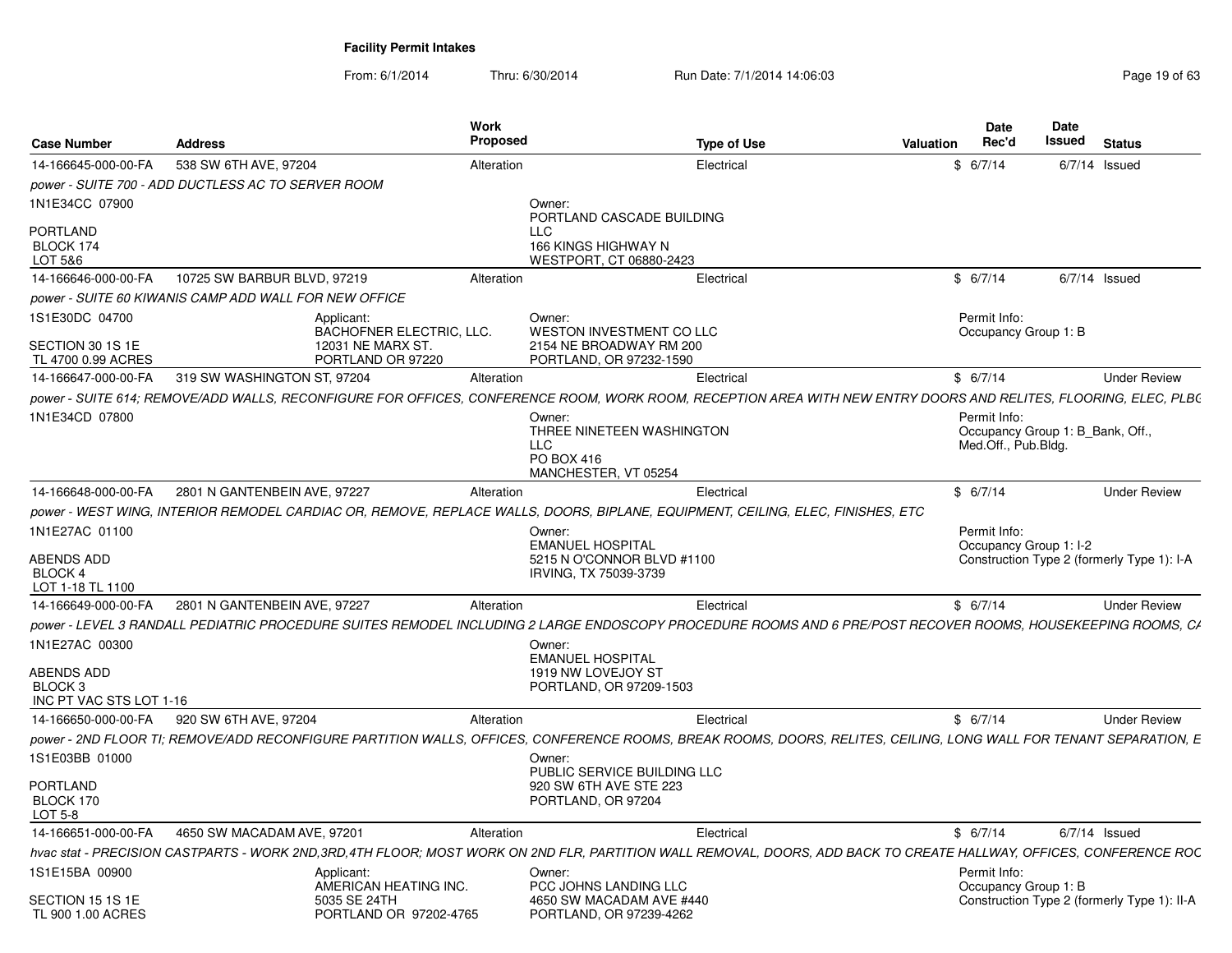From: 6/1/2014

Thru: 6/30/2014 Run Date: 7/1/2014 14:06:03

| <b>Case Number</b>                                       | <b>Address</b>                                               | Work<br><b>Proposed</b>                                                                                                                                           |                                                                                                           | <b>Type of Use</b> | <b>Valuation</b> | Date<br>Rec'd                                                           | Date<br>Issued | <b>Status</b>                                                                      |
|----------------------------------------------------------|--------------------------------------------------------------|-------------------------------------------------------------------------------------------------------------------------------------------------------------------|-----------------------------------------------------------------------------------------------------------|--------------------|------------------|-------------------------------------------------------------------------|----------------|------------------------------------------------------------------------------------|
| 14-166660-000-00-FA                                      | 9325 N VAN HOUTEN AVE, 97203                                 | Alteration                                                                                                                                                        |                                                                                                           | Electrical         |                  | \$6/7/14                                                                |                | $6/7/14$ Issued                                                                    |
|                                                          |                                                              | power - TI; DEMISING WALLS TO SUBDIVIDE CLASSROOMS, WALL PENETRATIONS, INFILL, NEW EXTERIOR WINDOWS, ADA UPGRADES TO RESTROOMS, CURBCUT AND RAMP, NEW SINKS IN KI |                                                                                                           |                    |                  |                                                                         |                |                                                                                    |
| 1N1E07AA 00500                                           |                                                              |                                                                                                                                                                   | Owner:<br><b>SCHOOL DISTRICT NO 1</b><br>PO BOX 3107<br>PORTLAND, OR 97208-3107                           |                    |                  |                                                                         |                |                                                                                    |
| 14-166749-000-00-FA                                      | 1331 NW LOVEJOY ST, 97209                                    | Alteration                                                                                                                                                        |                                                                                                           | Electrical         |                  | \$6/9/14                                                                |                | 6/9/14 Final                                                                       |
| 9th fl Ater Wynne WAP Installation - voice/data          |                                                              |                                                                                                                                                                   |                                                                                                           |                    |                  |                                                                         |                |                                                                                    |
| 1N1E33AA 03700                                           |                                                              | Applicant:<br>CHRISTENSON ELECTRIC INC.<br>111 SW COLUMBIA ST. STE 480<br>PORTLAND OR 97201-5838                                                                  | Owner:<br>MARPARK BLOCK ONE LLC<br>1136 NW HOYT ST #200<br>PORTLAND, OR 97209-3097                        |                    |                  |                                                                         |                |                                                                                    |
| 14-167069-000-00-FA                                      | 2201 NE LLOYD BLVD, 97232                                    | Alteration                                                                                                                                                        |                                                                                                           | Electrical         |                  | \$6/9/14                                                                |                | <b>Under Review</b>                                                                |
|                                                          |                                                              | power - SPACE 2230 & 2241 CONSUMER OPINION SERVICES - NEW WALLS FOR OFFICES, CLASSROOM, RECEPTION AND CALL CENTER ****BID ESTIMATE****                            |                                                                                                           |                    |                  |                                                                         |                |                                                                                    |
| 1N1E35BA 00101                                           |                                                              |                                                                                                                                                                   | Owner:<br>CAPREF LLOYD CENTER LLC<br>2201 LLOYD CENTER<br>PORTLAND, OR 97232                              |                    |                  | Permit Info:<br>Station                                                 |                | Occupancy Group 1: M Store, Service<br>Construction Type 2 (formerly Type 1): II-A |
| 14-167252-000-00-FA                                      | 5550 SW MACADAM AVE, 97201                                   | Alteration                                                                                                                                                        |                                                                                                           | Electrical         |                  | \$6/10/14                                                               |                | 6/10/14 Under Inspection                                                           |
| #200 Erickson Air Crane TI - voice/data                  |                                                              |                                                                                                                                                                   |                                                                                                           |                    |                  |                                                                         |                |                                                                                    |
| 1S1E15BD 01200<br>SECTION 15 1S 1E<br>TL 1200 1.91 ACRES |                                                              | Applicant:<br><b>CHARLES E WHITELEY</b><br><b>TOUCHPOINT NETWORKS LLC.</b><br>1150 KNUTSON AV # 10<br>MEDFORD, OR 97504                                           | Owner:<br>SRI EIGHT MACADAM LLC<br>235 MONTGOMERY ST 16TH<br><b>FLOOR</b><br>SAN FRANCISCO, CA 94104-3104 |                    |                  | Permit Info:<br>Occupancy Group 1: B                                    |                | Construction Type 2 (formerly Type 1): II-A                                        |
| 14-167254-000-00-FA                                      | 319 SW WASHINGTON ST, 97204                                  | Alteration                                                                                                                                                        |                                                                                                           | Electrical         |                  | \$6/10/14                                                               |                | 6/26/14 Under Inspection                                                           |
|                                                          | power - 12TH FLOOR RESTROOM REMODEL - replace light fixtures |                                                                                                                                                                   |                                                                                                           |                    |                  |                                                                         |                |                                                                                    |
| 1N1E34CD 07800                                           |                                                              | Applicant:<br>CAPITOL ELECTRIC CO INC.<br>11401 NE MARX ST.<br>PORTLAND OR 97220-1041                                                                             | Owner:<br>THREE NINETEEN WASHINGTON<br><b>LLC</b><br>PO BOX 416<br>MANCHESTER, VT 05254                   |                    |                  | Permit Info:<br>Occupancy Group 1: B Bank, Off.,<br>Med.Off., Pub.Bldg. |                |                                                                                    |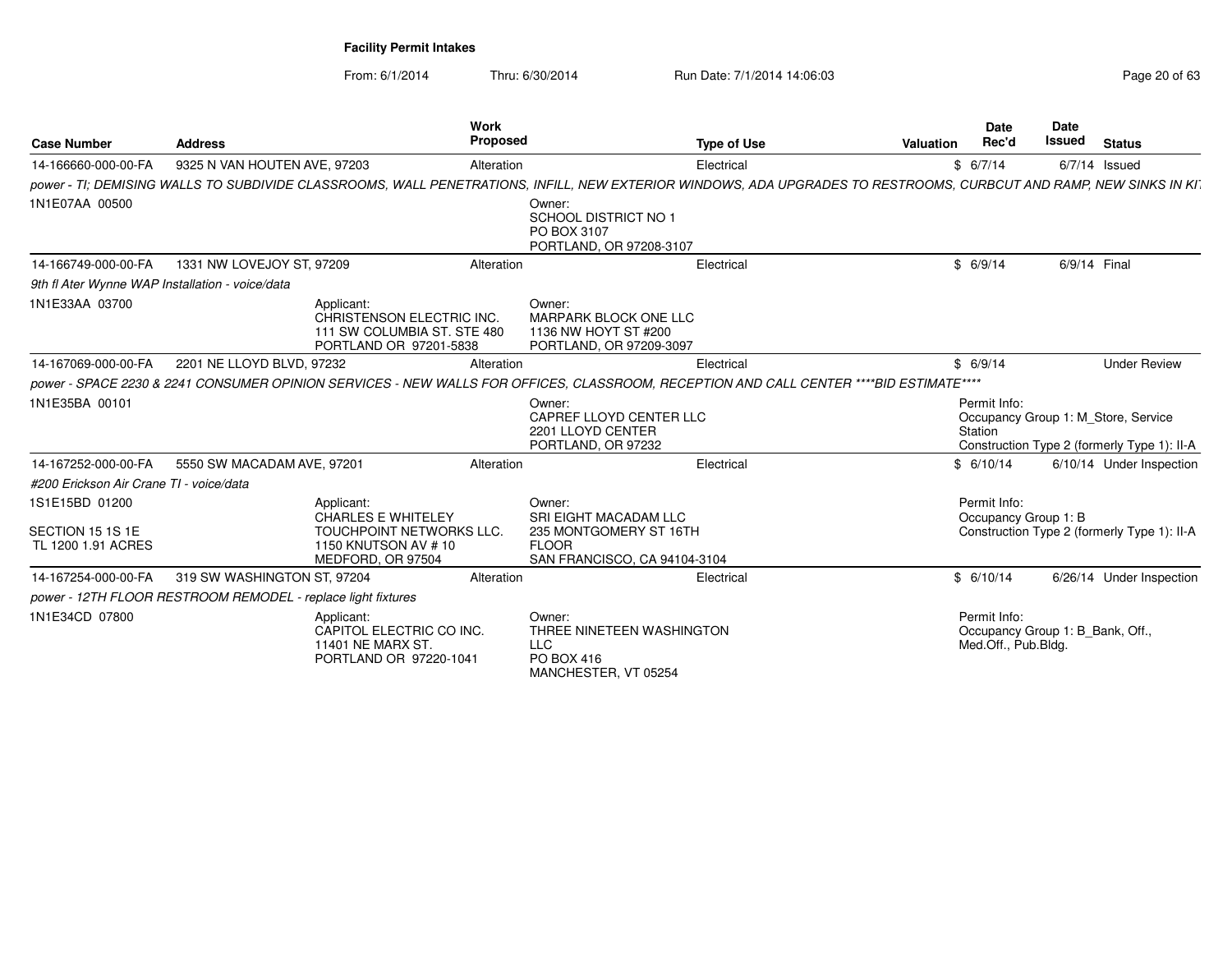| <b>Case Number</b>                           | <b>Address</b>                  |                                                                                                  | Work<br>Proposed |                                                                                                                                                                 | <b>Type of Use</b> | <b>Valuation</b> | Date<br>Rec'd                               | Date<br>Issued | <b>Status</b>                              |
|----------------------------------------------|---------------------------------|--------------------------------------------------------------------------------------------------|------------------|-----------------------------------------------------------------------------------------------------------------------------------------------------------------|--------------------|------------------|---------------------------------------------|----------------|--------------------------------------------|
| 14-167310-000-00-FA                          | 3505 SW US VETERANS HOSPITAL RD |                                                                                                  | Alteration       |                                                                                                                                                                 | Electrical         |                  | \$6/10/14                                   |                | $6/10/14$ Issued                           |
| 4th fl ITG Remodel - power only              |                                 |                                                                                                  |                  |                                                                                                                                                                 |                    |                  |                                             |                |                                            |
| 1S1E09 00200 A1                              |                                 | Applicant:<br>ONEILL ELECTRIC INC.<br>4444 SE 27TH AVE<br>PORTLAND OR 97202-3608                 |                  | Owner:<br>OREGON STATE OF(LEASED<br>3181 SW SAM JACKSON PARK RD<br>PORTLAND, OR 97239-3098                                                                      |                    |                  |                                             |                |                                            |
|                                              |                                 |                                                                                                  |                  | Owner:<br>OHSU - SPACE PLANNING<br>3181 SW SAM JACKSON PARK RD<br>PORTLAND, OR 97239-3098                                                                       |                    |                  |                                             |                |                                            |
|                                              |                                 |                                                                                                  |                  | Owner:<br><b>MGMT</b><br>3181 SW SAM JACKSON PARK RD<br>PORTLAND, OR 97239-3098                                                                                 |                    |                  |                                             |                |                                            |
|                                              |                                 |                                                                                                  |                  | Owner:<br>MAIL STOP PP22E<br>3181 SW SAM JACKSON PARK RD<br>PORTLAND, OR 97239-3098                                                                             |                    |                  |                                             |                |                                            |
| 14-167502-000-00-FA                          | 111 SW 5TH AVE, 97204-3626      |                                                                                                  | Alteration       |                                                                                                                                                                 | Electrical         |                  | \$6/10/14                                   | 6/10/14 Final  |                                            |
| T-18 On Fulfillment - audio/video/voice/data |                                 |                                                                                                  |                  |                                                                                                                                                                 |                    |                  |                                             |                |                                            |
| 1N1E34CD 01300                               |                                 | Applicant:<br>CHRISTENSON ELECTRIC INC.<br>111 SW COLUMBIA ST. STE 480<br>PORTLAND OR 97201-5838 |                  |                                                                                                                                                                 |                    |                  | Permit Info:<br>Occupancy Group 1: B        |                | Construction Type 2 (formerly Type 1): I-A |
| 14-167513-000-00-FA                          | 3800 SE 22ND AVE, 97202         |                                                                                                  | Alteration       |                                                                                                                                                                 | Electrical         |                  | \$6/10/14                                   | 6/10/14 Final  |                                            |
|                                              |                                 |                                                                                                  |                  | fa - FRED MEYER MAIN OFFICE KITCHEN REMODEL, REMOVE AND RECONFIGURE SERVICE AREA AND REPLACE EQUIPMENT                                                          |                    |                  |                                             |                |                                            |
| 1S1E11DA 04300                               |                                 | Applicant:<br>ASSET PROTECTION                                                                   |                  | Owner:<br>FRED MEYER STORES INC<br>1014 VINE ST 7TH FLOOR                                                                                                       |                    |                  | Permit Info:                                |                | Occupancy Group 1: F-2 Industrial Plant -  |
| SECTION 11 1S 1E<br>TL 4300 5.37 ACRES       |                                 | PARTNERSHIP LTD.<br>P.O. BOX 349<br>FOREST GROVE, OR 97116                                       |                  | CINCINNATI, OH 45202-1141                                                                                                                                       |                    |                  | Factory, Low Hazard                         |                | Construction Type 2 (formerly Type 1): V-B |
| 14-167556-000-00-FA                          | 1208 SW 13TH AVE, 97205         |                                                                                                  | Alteration       |                                                                                                                                                                 | Electrical         |                  | \$6/10/14                                   |                | $6/10/14$ Issued                           |
|                                              |                                 |                                                                                                  |                  | voice/data- 2ND FLOOR NORTHWEST ACADEMY 6-12 PRIVATE SCHOOL 11.996 SQ FT CLASSROOM AND ADMIN AREA OCCUPANCY CHANGE FROM OFFICE SPACE, UNDER 149 NEW OCCUPANTS ∤ |                    |                  |                                             |                |                                            |
| 1S1E04AA 04500                               |                                 | Applicant:<br>CSHARK NETWORKS LLC.<br>5111 FIRWOOD DR.<br>WEST LINN OR 97068-3019                |                  | Owner:<br><b>JOHN NIEMEYER</b><br>15 82ND DR #210<br>GLADSTONE, OR 97027                                                                                        |                    |                  | Permit Info:<br>Occupancy Group 1: E_School |                |                                            |
| 14-167607-000-00-FA                          | 707 SW WASHINGTON ST, 97205     |                                                                                                  | Alteration       |                                                                                                                                                                 | Electrical         |                  | \$6/10/14                                   |                | $6/23/14$ Issued                           |
| #900 Greycourt TI - power                    |                                 |                                                                                                  |                  |                                                                                                                                                                 |                    |                  |                                             |                |                                            |
| 1N1E34CC 04600                               |                                 | Applicant:<br>CHRISTENSON ELECTRIC INC.<br>111 SW COLUMBIA ST. STE 480<br>PORTLAND OR 97201-5838 |                  | Owner:<br><b>UBCT PARTNERSHIP</b><br>111 SW COLUMBIA ST #1380<br>PORTLAND, OR 97201                                                                             |                    |                  |                                             |                |                                            |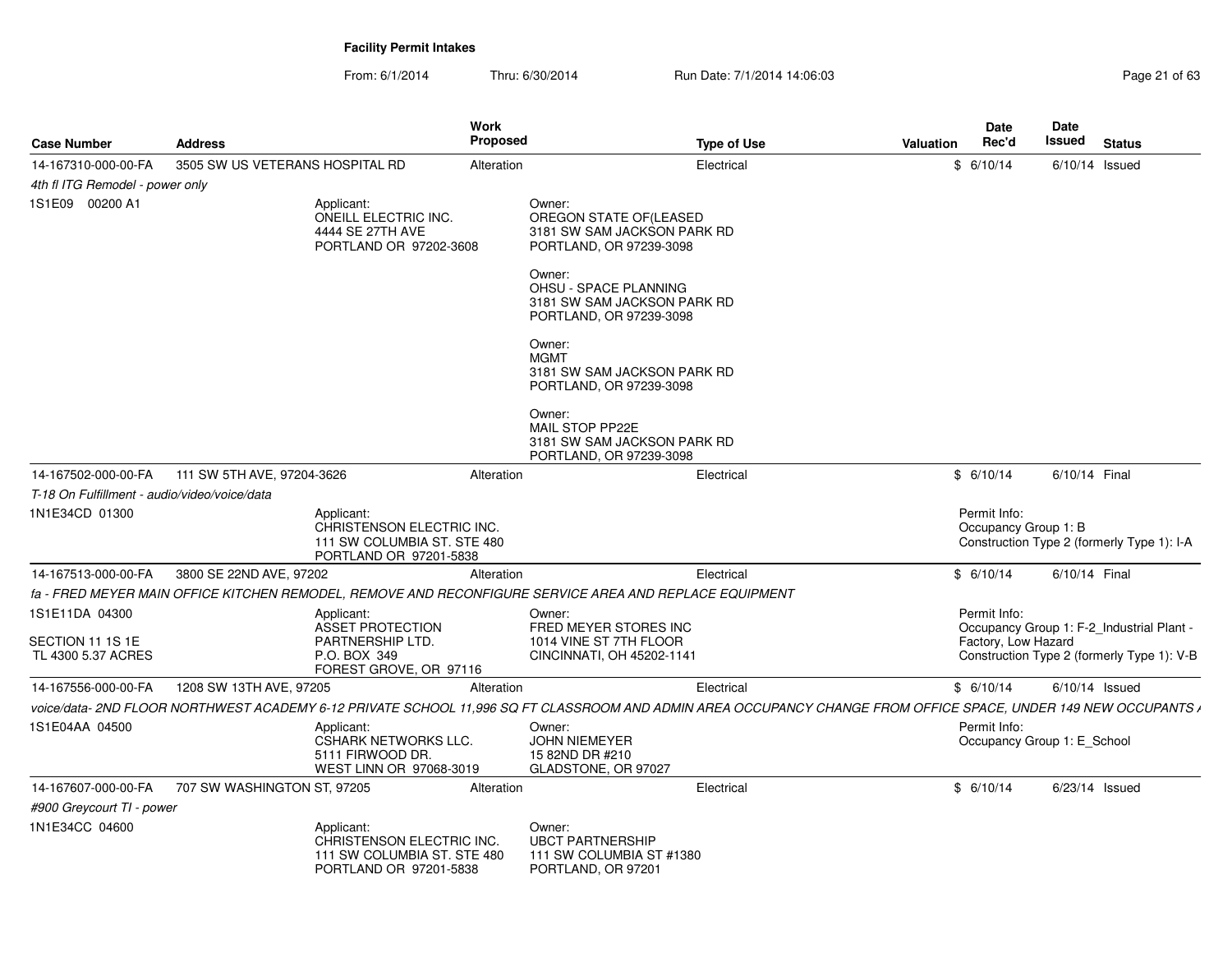| 14-167618-000-00-FA                                                 | 3181 SW SAM JACKSON PARK RD - Bldg VIAB, § Alteration                                           |                                                                                                                                                                     |                                                 |                  | <b>Status</b>                              |
|---------------------------------------------------------------------|-------------------------------------------------------------------------------------------------|---------------------------------------------------------------------------------------------------------------------------------------------------------------------|-------------------------------------------------|------------------|--------------------------------------------|
|                                                                     |                                                                                                 | Electrical                                                                                                                                                          | \$6/10/14                                       | $6/10/14$ Issued |                                            |
| 2 heat recovery pumps in basement - power                           |                                                                                                 |                                                                                                                                                                     |                                                 |                  |                                            |
| 1S1E09 00200                                                        | Applicant:<br>DYNALECTRIC CO.<br>5711 SW HOOD AVE.<br>PORTLAND OR 97239-3716                    | Owner:<br>OREGON STATE OF<br>3181 SW SAM JACKSON PARK RD<br>PORTLAND, OR 97239                                                                                      | Permit Info:<br>Occupancy Group 1: B            |                  | Construction Type 2 (formerly Type 1): I-B |
| 14-167853-000-00-FA<br>2728 NW NELA ST, 97210                       | Alteration                                                                                      | Electrical                                                                                                                                                          | \$6/11/14                                       | 6/11/14 Final    |                                            |
| Warehouse production equipment connections - power                  |                                                                                                 |                                                                                                                                                                     |                                                 |                  |                                            |
| 1N1E29AD 01100<br>SECTION 29 1N 1E<br>TL 1100 0.78 ACRES            | Applicant:<br>JOHANSEN ELECTRIC INC.<br>16869 SW 65TH AVE - PMB #311<br>LAKE OSWEGO OR 97035    | Owner:<br>PACIFIC REALTY ASSOCIATES<br>15350 SW SEQUOIA PKWY #300<br>TIGARD, OR 97224-7175                                                                          |                                                 |                  |                                            |
|                                                                     |                                                                                                 | Owner:<br><b>LTD PARTNERSHIP</b><br>15350 SW SEQUOIA PKWY #300<br>TIGARD, OR 97224-7175                                                                             |                                                 |                  |                                            |
| 2501 SW 1ST AVE, 97201<br>14-167856-000-00-FA                       | Alteration                                                                                      | Electrical                                                                                                                                                          | \$6/11/14                                       |                  | 6/11/14 Under Inspection                   |
|                                                                     |                                                                                                 | power - SUITE 370; TI, REMOVE PARTITIONS, DOORS, ADD BACK RECONFIGURE FOR MULTIPLE OFFICES, CONFERENCE ROOM, BREAK ROOM, OPEN OFFICE AREA, DOORS, RELITES, CEILING, |                                                 |                  |                                            |
| 1S1E10BB 00800<br>SOUTH AUDITORIUM ADD<br>BLOCK F TL 800            | Applicant:<br>BACHOFNER ELECTRIC, LLC.<br>12031 NE MARX ST.<br>PORTLAND OR 97220                | Owner:<br>WESTON INVESTMENT CO LLC<br>2154 NE BROADWAY RM 200<br>PORTLAND, OR 97232-1590                                                                            | Permit Info:<br>Occupancy Group 1: B<br>I-FR    |                  | Construction Type 2 (formerly Type 1):     |
| 14-167857-000-00-FA                                                 | 3181 SW SAM JACKSON PARK RD - Bldg OHS, 9 Alteration                                            | Electrical                                                                                                                                                          | \$6/11/14                                       | $6/11/14$ Issued |                                            |
| #145 EVS SUPPORT - power                                            |                                                                                                 |                                                                                                                                                                     |                                                 |                  |                                            |
| 1S1E09 00200                                                        | Applicant:<br>DYNALECTRIC CO.<br>5711 SW HOOD AVE.<br>PORTLAND OR 97239-3716                    | Owner:<br>OREGON STATE OF<br>3181 SW SAM JACKSON PARK RD<br>PORTLAND, OR 97239                                                                                      | Permit Info:<br>Occupancy Group 1: I-2          |                  | Construction Type 2 (formerly Type 1): I-A |
| 1401 NE 68TH AVE, 97213<br>14-167859-000-00-FA                      | Alteration                                                                                      | Electrical                                                                                                                                                          | \$6/11/14                                       | $6/11/14$ Issued |                                            |
| control - ELECTRONIC CONTROLS DESIGN BUILD UPGRADE                  |                                                                                                 |                                                                                                                                                                     |                                                 |                  |                                            |
| 1N2E32 00100                                                        | Applicant:<br>ENGINEERED CONTROL<br><b>SYSTEMS INC</b><br>2717 N Hogan St.<br>Spokane, WA 99207 | Owner:<br>MULTNOMAH COUNTY<br>401 N DIXON ST<br>PORTLAND, OR 97227-1865                                                                                             | Permit Info:<br>Occupancy Group 1: I1.1<br>I-FR |                  | Construction Type 2 (formerly Type 1):     |
| 14-167873-000-00-FA<br>1631 NW THURMAN ST                           | Alteration                                                                                      | Electrical                                                                                                                                                          | \$6/11/14                                       | 6/30/14 Issued   |                                            |
| ENTRANCE LOBBY RENOVATION - power                                   |                                                                                                 |                                                                                                                                                                     |                                                 |                  |                                            |
| 1N1E28DD 03500<br>WATSONS ADD<br>BLOCK 17-19 & TERMINAL BLK TL 3500 | Applicant:<br>HILLSBORO ELECTRIC LLC.<br>21185 NW EVERGREEN PKWY.<br><b>STE 110</b>             | Owner:<br>1631 NW THURMAN STREET LLC<br>111 SW COLUMBIA ST #1380<br>PORTLAND, OR 97201-5845                                                                         |                                                 |                  |                                            |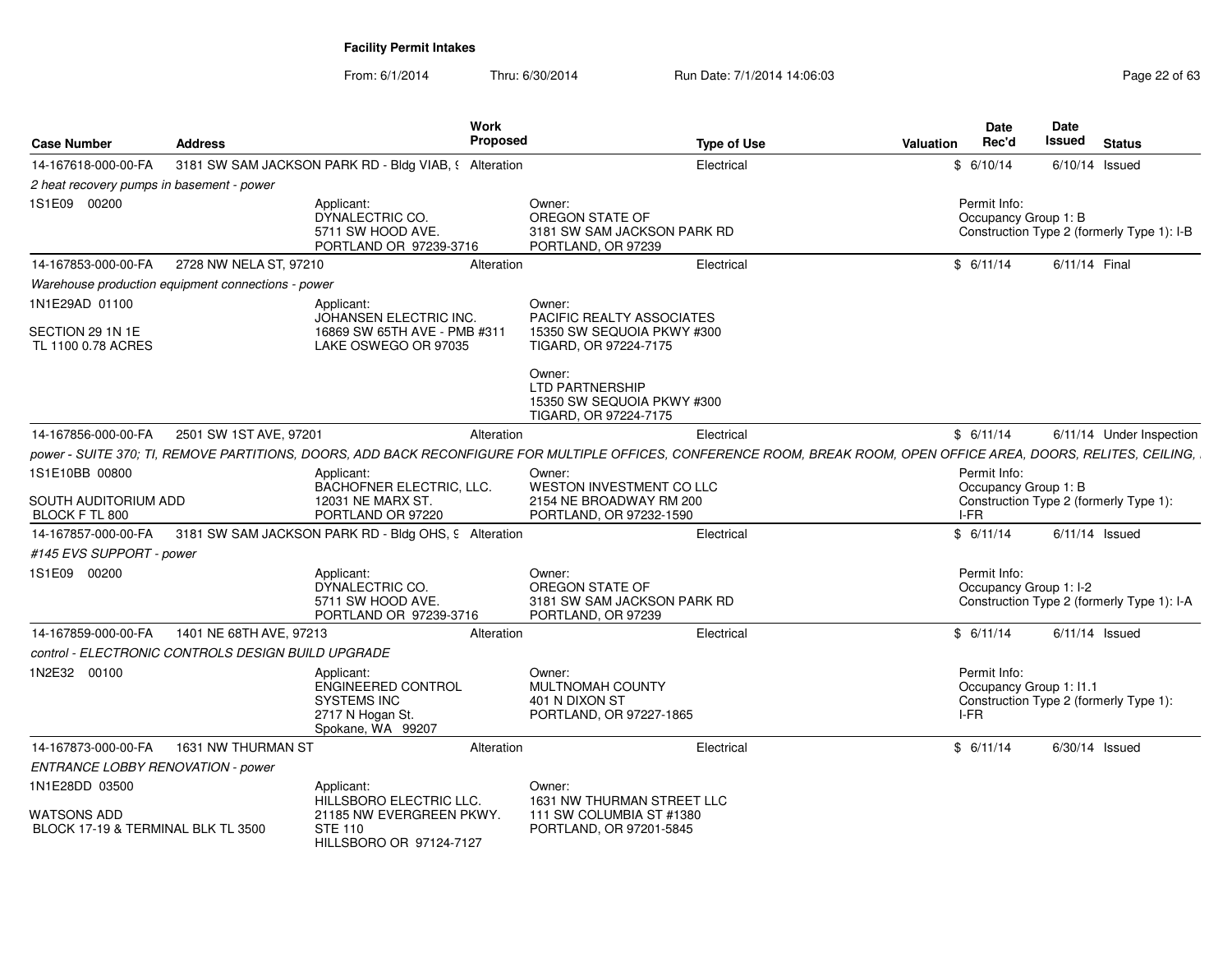From: 6/1/2014Thru: 6/30/2014 Run Date: 7/1/2014 14:06:03 Research 2010 Page 23 of 63

|                                                                                                |                            | Work                                                                                                              |                                                                                                                                                              |                                                                                                                                                                      |                                     | Date  | <b>Date</b>          |                                                                                |
|------------------------------------------------------------------------------------------------|----------------------------|-------------------------------------------------------------------------------------------------------------------|--------------------------------------------------------------------------------------------------------------------------------------------------------------|----------------------------------------------------------------------------------------------------------------------------------------------------------------------|-------------------------------------|-------|----------------------|--------------------------------------------------------------------------------|
| <b>Case Number</b>                                                                             | <b>Address</b>             | <b>Proposed</b>                                                                                                   |                                                                                                                                                              | <b>Type of Use</b><br><b>Valuation</b>                                                                                                                               |                                     | Rec'd | <b>Issued</b>        | <b>Status</b>                                                                  |
| 14-167896-000-00-FA                                                                            | 121 SW MORRISON ST, 97204  | Alteration                                                                                                        |                                                                                                                                                              | Electrical                                                                                                                                                           | \$6/11/14                           |       |                      | 6/11/14 Final                                                                  |
|                                                                                                |                            | access - REQUEST TO EXIT BUTTON, CARD READER, TWO MOTION DETECTORS - add- change out a communicator and reprogram |                                                                                                                                                              |                                                                                                                                                                      |                                     |       |                      |                                                                                |
| 1S1E03BA 02700<br><b>PORTLAND</b><br>BLOCK 15<br>LOT 1-4<br>LOT 7&8 EXC W 75'                  |                            | Applicant:<br>TYCO INTEGRATED SECURITY LL( TERRACE TOWER U S A -<br>2815 SW 153RD DR<br>BEAVERTON, OR 97006-5101  | Owner:<br>PORTLAND INC<br>121 SW MORRISON ST #250<br>PORTLAND, OR 97204-3179                                                                                 |                                                                                                                                                                      | Permit Info:<br>Med.Off., Pub.Bldg. |       |                      | Occupancy Group 1: B Bank, Off.,<br>Construction Type 2 (formerly Type 1): I-A |
| 14-167944-000-00-FA                                                                            | 12470 NE MARX ST, 97230    | Alteration                                                                                                        |                                                                                                                                                              | Electrical                                                                                                                                                           | \$6/11/14                           |       |                      | <b>Under Review</b>                                                            |
| Sears TI Bld #3 - power                                                                        |                            |                                                                                                                   |                                                                                                                                                              |                                                                                                                                                                      |                                     |       |                      |                                                                                |
| 1N2E23BC 00500                                                                                 |                            |                                                                                                                   | Owner:<br>PACIFIC REALTY ASSOCIATES<br>15350 SW SEQUOIA PKWY #300<br>TIGARD, OR 97224-7175<br>Owner:<br><b>LTD PARTNERSHIP</b><br>15350 SW SEQUOIA PKWY #300 |                                                                                                                                                                      |                                     |       |                      |                                                                                |
|                                                                                                |                            |                                                                                                                   | TIGARD, OR 97224-7175                                                                                                                                        |                                                                                                                                                                      |                                     |       |                      |                                                                                |
| 14-168346-000-00-FA                                                                            | 919 NE 19TH AVE, 97232     | Alteration                                                                                                        |                                                                                                                                                              | Electrical                                                                                                                                                           | \$6/11/14                           |       |                      | $6/11/14$ Issued                                                               |
|                                                                                                |                            |                                                                                                                   |                                                                                                                                                              | voice/data - #275N - NEW PARTITION WALLS TO CREATE OFFICES, BREAKROOM, FILEROOM, MEETING ROOMS CLASSROOM, EXERCISE ROOM AND RECEPTION. INFILL CEILING GRID AND FINIS |                                     |       |                      |                                                                                |
| 1N1E35AC 00100<br><b>SULLIVANS ADD</b><br><b>BLOCK 36 TL 100</b>                               |                            | Applicant:<br>ORE-COM<br>TELECOMMUNICATIONS, LLC.<br>13826 S MEYERS RD., #2127<br>OREGON CITY, OR 97045-7920      | Owner:<br><b>WESTON INVESTMENT CO LLC</b><br>2154 NE BROADWAY RM 200<br>PORTLAND, OR 97232-1590                                                              |                                                                                                                                                                      | Permit Info:                        |       | Occupancy Group 1: B | Construction Type 2 (formerly Type 1): II-A                                    |
| 14-168562-000-00-FA                                                                            | 3800 SE 22ND AVE, 97202    | Alteration                                                                                                        |                                                                                                                                                              | Electrical                                                                                                                                                           | \$6/12/14                           |       |                      | 6/12/14 Final                                                                  |
|                                                                                                |                            | voice/data - JEWELRY, 3RD FLOOR, ADD WALLS, DOORS TO CREATE TWO NEW OFFICES, ELEC,                                |                                                                                                                                                              |                                                                                                                                                                      |                                     |       |                      |                                                                                |
| 1S1E11DA 04300<br>SECTION 11 1S 1E<br>TL 4300 5.37 ACRES                                       |                            | Applicant:<br>STONER ELECTRIC, INC.<br>1904 SE OCHOCO ST.<br>MILWAUKIE OR 97222-7315                              | Owner:<br>FRED MEYER STORES INC<br>1014 VINE ST 7TH FLOOR<br>CINCINNATI, OH 45202-1141                                                                       |                                                                                                                                                                      | Permit Info:                        |       | Occupancy Group 1: B | Construction Type 2 (formerly Type 1): II-A                                    |
| 14-168566-000-00-FA                                                                            | 3050 SE DIVISION ST, 97202 | Alteration                                                                                                        |                                                                                                                                                              | Electrical                                                                                                                                                           | \$6/12/14                           |       |                      | $6/12/14$ Issued                                                               |
|                                                                                                |                            |                                                                                                                   |                                                                                                                                                              | power - ALLEY RELIGHTING - REPLACEMENT OF THE EXISTING WALL FIXTURES IN THE BACK HALL. INSTALLATION OF NEW RECPTACLES FOR LAMPS.                                     |                                     |       |                      |                                                                                |
| 1S1E12BA 06000                                                                                 |                            | Applicant:<br><b>ALAN FITCH ELECTRIC</b>                                                                          | Owner:<br>ADG IIIA LLC                                                                                                                                       |                                                                                                                                                                      | Permit Info:                        |       |                      | Occupancy Group 1: B Bank, Off.,                                               |
| <b>EAST PORTLAND HTS</b><br>BLOCK 6<br>LOT 1-4                                                 |                            | 25973 S MOEHNKE CT<br>BEAVERCREEK, OR 97004                                                                       | 2314 NW SAVIER ST<br>PORTLAND, OR 97210-2514                                                                                                                 |                                                                                                                                                                      | Med.Off., Pub.Bldg.                 |       |                      | Construction Type 2 (formerly Type 1): III-B                                   |
| 14-168735-000-00-FA                                                                            | 805 SW BROADWAY, 97205     | Alteration                                                                                                        |                                                                                                                                                              | Electrical                                                                                                                                                           | \$6/12/14                           |       |                      | 6/12/14 Final                                                                  |
| Ringside Fish House Water Heater Booster                                                       |                            |                                                                                                                   |                                                                                                                                                              |                                                                                                                                                                      |                                     |       |                      |                                                                                |
| 1S1E03BB 04400<br><b>PORTLAND</b><br>BLOCK 210<br>LOT 1-8<br>DEFERRED ADDITIONAL TAX LIABILITY |                            | Applicant:<br>DEKORTE ELECTRIC INC.<br>5331 SW MACADAM AVE, SUITE<br>258-113<br>PORTLAND OR 97239                 | Owner:<br>FOX TOWER L L C<br>805 SW BROADWAY #2020<br>PORTLAND, OR 97205                                                                                     |                                                                                                                                                                      |                                     |       |                      |                                                                                |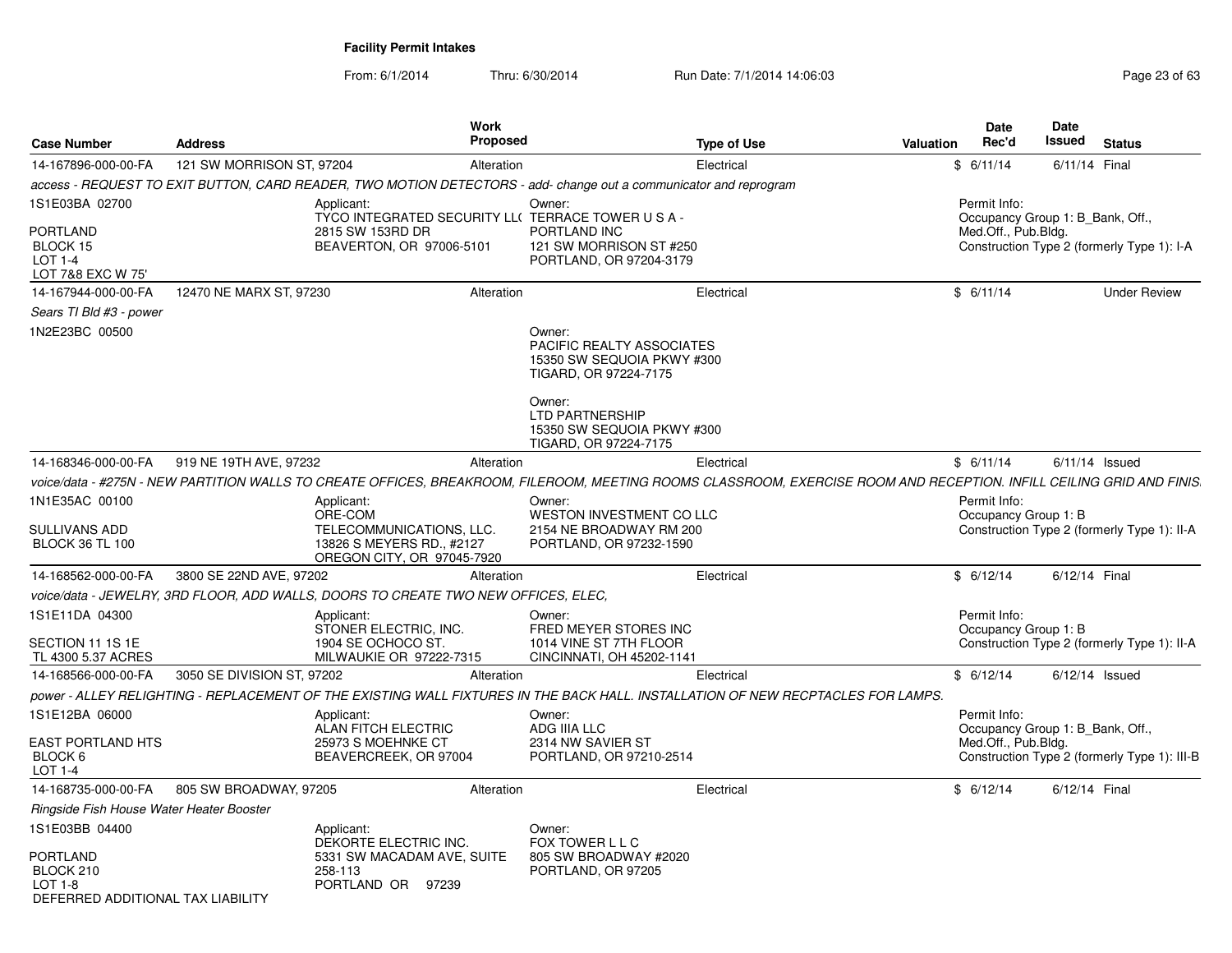| <b>Case Number</b>                                                                                                                                | <b>Address</b>                                              | Work<br><b>Proposed</b>                                                                                                                         |                                                                                        | <b>Type of Use</b> | <b>Valuation</b> | Date<br>Rec'd                                           | <b>Date</b><br>Issued | <b>Status</b>                                |
|---------------------------------------------------------------------------------------------------------------------------------------------------|-------------------------------------------------------------|-------------------------------------------------------------------------------------------------------------------------------------------------|----------------------------------------------------------------------------------------|--------------------|------------------|---------------------------------------------------------|-----------------------|----------------------------------------------|
| 14-168876-000-00-FA                                                                                                                               | 2850 NW NICOLAI ST, 97210                                   | Alteration                                                                                                                                      |                                                                                        | Electrical         |                  | \$6/12/14                                               | 6/12/14 Final         |                                              |
|                                                                                                                                                   | Data cabling for Wireless Access Points (WAPs) - voice/data |                                                                                                                                                 |                                                                                        |                    |                  |                                                         |                       |                                              |
| 1N1E29D 00100                                                                                                                                     |                                                             | Applicant:<br>COCHRAN INC. dba BROADWAY                                                                                                         | Owner:<br>KAISER FOUNDATION HEALTH                                                     |                    |                  | Permit Info:                                            |                       |                                              |
| SECTION 29 1N 1E<br>TL 100 3.94 ACRES                                                                                                             |                                                             | <b>ELECTRIC</b><br>7550 SW TECH CENTER DR STE<br>220                                                                                            | 500 NE MULTNOMAH ST #100<br>PORTLAND, OR 97232-2031                                    |                    |                  | Occupancy Group 1: B Bank, Off.,<br>Med.Off., Pub.Bldg. |                       | Construction Type 2 (formerly Type 1): III-B |
|                                                                                                                                                   |                                                             | TIGARD OR 97223-8061                                                                                                                            | Owner:<br>PLAN OF THE NORTHWEST<br>500 NE MULTNOMAH ST #100<br>PORTLAND, OR 97232-2031 |                    |                  |                                                         |                       |                                              |
| 14-168887-000-00-FA                                                                                                                               | 101 SW MAIN ST, 97204                                       | Alteration                                                                                                                                      |                                                                                        | Electrical         |                  | \$6/12/14                                               |                       | $6/12/14$ Issued                             |
|                                                                                                                                                   |                                                             | stat - 11TH & 12TH FLOORS BALL JANIK EXISTING TENANT REMODEL, RECONFIGURE OFFICES, CONFERENCE ROOMS, WORK STATIONS AND RECEPTION AREA           |                                                                                        |                    |                  |                                                         |                       |                                              |
| 1S1E03BD 00300<br><b>PORTLAND</b>                                                                                                                 |                                                             | Applicant:<br>HUNTER-DAVISSON INC.<br>1800 SE PERSHING ST.                                                                                      | Owner:<br>KBSH ONE MAIN PLACE LLC<br>14850 QUORUM DR #500                              |                    |                  |                                                         |                       |                                              |
| BLOCK 11<br>$LOT 1-4$                                                                                                                             |                                                             | PORTLAND OR 97202-2338                                                                                                                          | DALLAS, TX 75254                                                                       |                    |                  |                                                         |                       |                                              |
| LOT 5-8 EXC PT IN STS                                                                                                                             |                                                             |                                                                                                                                                 | Owner:<br><b>DUFF</b><br>14850 QUORUM DR #500<br>DALLAS, TX 75254                      |                    |                  |                                                         |                       |                                              |
|                                                                                                                                                   |                                                             |                                                                                                                                                 | Owner:<br>PHELPS LLC<br>14850 QUORUM DR #500<br>DALLAS, TX 75254                       |                    |                  |                                                         |                       |                                              |
| 14-168891-000-00-FA                                                                                                                               | 3030 SW MOODY AVE, 97201                                    | Alteration                                                                                                                                      |                                                                                        | Electrical         |                  | \$6/12/14                                               |                       | $6/12/14$ Issued                             |
|                                                                                                                                                   |                                                             | a/v - OHSU 1ST FLOOR & 2ND FLOOR TI WORK TO INCLUDE NEW DEMISING WALLS, WALLS TO UNDERSIDE OF GRID, DOORS, RELITES AND GENERAL REMODEL UPGRADES |                                                                                        |                    |                  |                                                         |                       |                                              |
| 1S1E10 00400                                                                                                                                      |                                                             | Applicant:<br>PROJECTUS. (a dba for                                                                                                             | Owner:<br>3030 PROPERTY LLC                                                            |                    |                  | Permit Info:<br>Occupancy Group 1: B_Bank, Off.,        |                       |                                              |
| SECTION 10 1S 1E<br>TL 400 2.77 ACRES                                                                                                             |                                                             | <b>TECHNOLOGY BY OBRIEN</b><br>SYSTEMS)<br>6750 SW Bradbury CT<br>Portland, OR 97224-7734                                                       | 3121 SW MOODY AVE<br>PORTLAND, OR 97239                                                |                    |                  | Med.Off., Pub.Bldg.                                     |                       | Construction Type 2 (formerly Type 1): III-B |
| 14-168962-000-00-FA                                                                                                                               | 123 NE 3RD AVE, 97232                                       | Alteration                                                                                                                                      |                                                                                        | Electrical         |                  | \$6/12/14                                               |                       | <b>Under Review</b>                          |
|                                                                                                                                                   |                                                             | power - SUITE 400 3RD & 4TH FLOOR NEW PARTITION WALLS TO ABANDONED STAIR                                                                        |                                                                                        |                    |                  |                                                         |                       |                                              |
| 1N1E34DA 02800                                                                                                                                    |                                                             |                                                                                                                                                 | Owner:                                                                                 |                    |                  | Permit Info:                                            |                       |                                              |
| <b>EAST PORTLAND</b><br>BLOCK 68<br>INC PT VAC ST LOT 1&8<br>LOT 2&3&6&7<br>INC PT VAC ST LOT 4&5; HISTORIC<br>PROPERTY; POTENTIAL ADDITIONAL TAX |                                                             |                                                                                                                                                 | BRIDGEHEAD DEVELOPMENT LLC<br>1001 SE WATER AVE #120<br>PORTLAND, OR 97214-2147        |                    |                  | Occupancy Group 1: B_Bank, Off.,<br>Med.Off., Pub.Bldg. |                       | Construction Type 2 (formerly Type 1): III-A |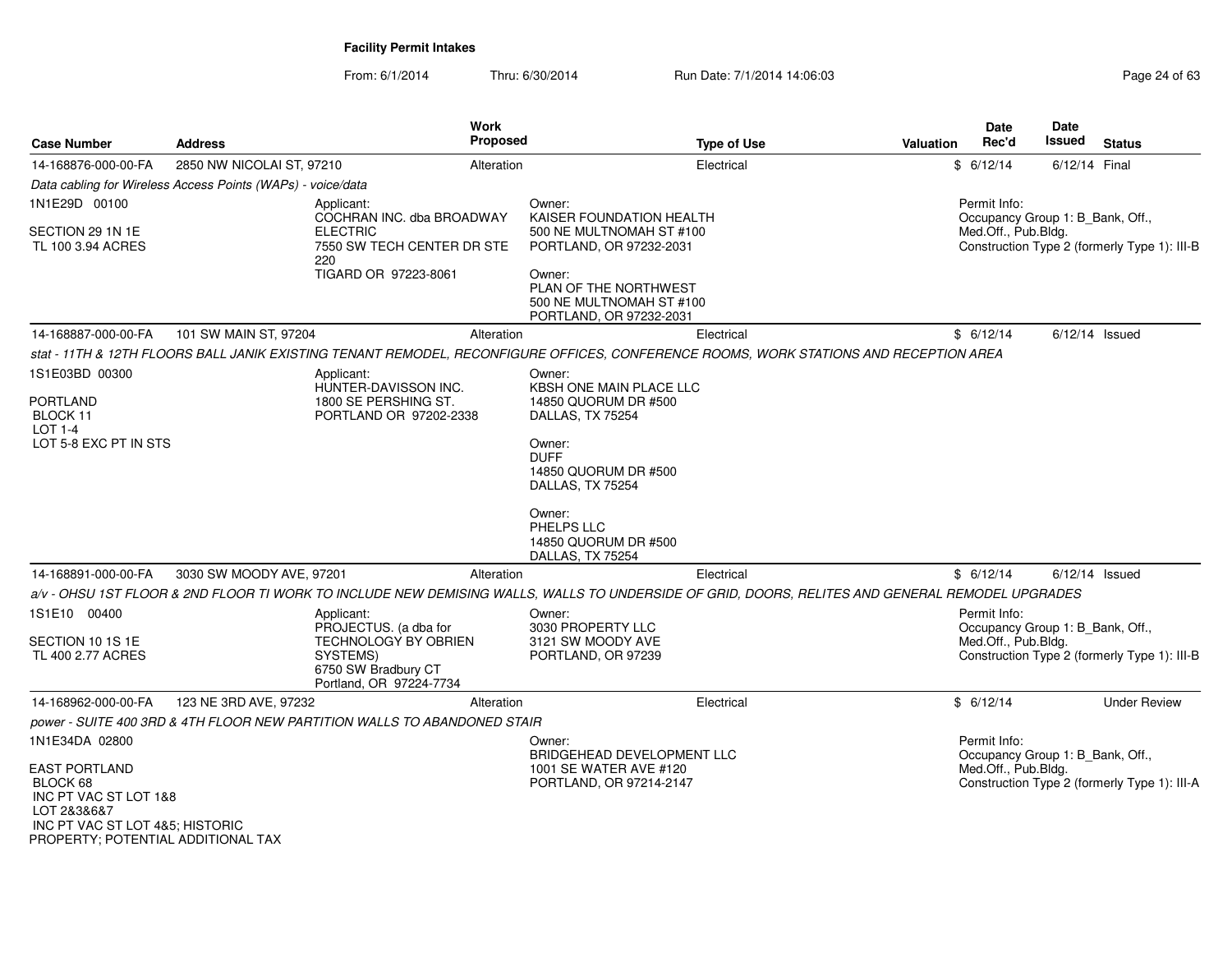| <b>Case Number</b>                                                            | <b>Address</b>                                                |                                                                                              | <b>Work</b><br><b>Proposed</b> |                                                                                                           | <b>Type of Use</b> | Valuation | Date<br>Rec'd                          | <b>Date</b><br>Issued | <b>Status</b>                               |
|-------------------------------------------------------------------------------|---------------------------------------------------------------|----------------------------------------------------------------------------------------------|--------------------------------|-----------------------------------------------------------------------------------------------------------|--------------------|-----------|----------------------------------------|-----------------------|---------------------------------------------|
| 14-168967-000-00-FA                                                           | 777 NE M L KING BLVD, 97232                                   |                                                                                              | Alteration                     |                                                                                                           | Electrical         |           | \$6/12/14                              |                       | 6/19/14 Under Inspection                    |
|                                                                               |                                                               | power - ELEVATOR LOBBY REMODEL, OPEN WALL FOR MORE DAYLIGHT                                  |                                |                                                                                                           |                    |           |                                        |                       |                                             |
| 1N1E34AD 00100                                                                |                                                               | Applicant:                                                                                   |                                | Owner:                                                                                                    |                    |           |                                        |                       |                                             |
| <b>WHEELERS ADD</b><br><b>TL 100 BLOCK 28</b><br>BLKS 10-12&20&22&27-29&40-42 |                                                               | LA LONDE ELECTRIC<br>PO BOX 2220<br>ESTACADA OR 97023                                        |                                | <b>METRO</b><br>600 NE GRAND AVE<br>PORTLAND, OR 97232-2736                                               |                    |           |                                        |                       |                                             |
| 14-169206-000-00-FA                                                           | 111 SW 5TH AVE, 97204-3626                                    |                                                                                              | Alteration                     |                                                                                                           | Electrical         |           | \$6/13/14                              |                       | <b>Under Review</b>                         |
| 38th floor TI - power                                                         |                                                               |                                                                                              |                                |                                                                                                           |                    |           |                                        |                       |                                             |
| 1N1E34CD 01300                                                                |                                                               |                                                                                              |                                |                                                                                                           |                    |           | Permit Info:<br>Occupancy Group 1: B   |                       | Construction Type 2 (formerly Type 1): I-A  |
| 14-169221-000-00-FA                                                           | 12775 NE MARX ST, 97230                                       |                                                                                              | Alteration                     |                                                                                                           | Electrical         |           | \$6/13/14                              |                       | 6/13/14 Under Inspection                    |
| THE AVOGADRO GROUP TI - power                                                 |                                                               |                                                                                              |                                |                                                                                                           |                    |           |                                        |                       |                                             |
| 1N2E23BB 01000                                                                |                                                               | Applicant:<br>JOHANSEN ELECTRIC INC.<br>16869 SW 65TH AVE - PMB #311<br>LAKE OSWEGO OR 97035 |                                | Owner:<br><b>PACIFIC REALTY ASSOCIATES LP</b><br>15115 SW SEQUOIA PKWY<br>PORTLAND, OR 97224              |                    |           |                                        |                       |                                             |
| 14-170681-000-00-FA                                                           | 5550 SW MACADAM AVE, 97201                                    |                                                                                              | Alteration                     |                                                                                                           | Electrical         |           | \$6/17/14                              | 6/17/14 Issued        |                                             |
|                                                                               | #200 Erickson Air Crane TI - access control door hardware     |                                                                                              |                                |                                                                                                           |                    |           |                                        |                       |                                             |
| 1S1E15BD 01200<br>SECTION 15 1S 1E<br>TL 1200 1.91 ACRES                      |                                                               | Applicant:<br>PROTEC INC.<br>720 NE FLANDERS ST.<br>PORTLAND OR 97232-2763                   |                                | Owner:<br>SRI EIGHT MACADAM LLC<br>235 MONTGOMERY ST 16TH<br><b>FLOOR</b><br>SAN FRANCISCO, CA 94104-3104 |                    |           | Permit Info:<br>Occupancy Group 1: B   |                       | Construction Type 2 (formerly Type 1): II-A |
| 14-170976-000-00-FA                                                           |                                                               | 3181 SW SAM JACKSON PARK RD - Bldg OHS, 9 Alteration                                         |                                |                                                                                                           | Electrical         |           | \$6/18/14                              | 6/18/14 Final         |                                             |
| Skybridge Espresso Dishwasher                                                 |                                                               |                                                                                              |                                |                                                                                                           |                    |           |                                        |                       |                                             |
| 1S1E09 00200                                                                  |                                                               | Applicant:<br>DYNALECTRIC CO.<br>5711 SW HOOD AVE.<br>PORTLAND OR 97239-3716                 |                                | Owner:<br>OREGON STATE OF<br>3181 SW SAM JACKSON PARK RD<br>PORTLAND, OR 97239                            |                    |           | Permit Info:<br>Occupancy Group 1: I-2 |                       | Construction Type 2 (formerly Type 1): I-A  |
| 14-170978-000-00-FA                                                           |                                                               | 3181 SW SAM JACKSON PARK RD - Bldg DCH, 9 Alteration                                         |                                |                                                                                                           | Electrical         |           | \$6/18/14                              | 6/18/14 Final         |                                             |
|                                                                               | #09405 & 10405 playroom booster water heaters for dishwashers |                                                                                              |                                |                                                                                                           |                    |           |                                        |                       |                                             |
| 1S1E09 00200                                                                  |                                                               | Applicant:<br>DYNALECTRIC CO.<br>5711 SW HOOD AVE.<br>PORTLAND OR 97239-3716                 |                                | Owner:<br>OREGON STATE OF<br>3181 SW SAM JACKSON PARK RD<br>PORTLAND, OR 97239                            |                    |           |                                        |                       |                                             |
| 14-170981-000-00-FA                                                           |                                                               | 3181 SW SAM JACKSON PARK RD - Bldg OHS, 9 Alteration                                         |                                |                                                                                                           | Electrical         |           | \$6/18/14                              | 6/18/14 Final         |                                             |
| 3B15 & 3B20 3 way switches - power                                            |                                                               |                                                                                              |                                |                                                                                                           |                    |           |                                        |                       |                                             |
| 1S1E09 00200                                                                  |                                                               | Applicant:<br>DYNALECTRIC CO.<br>5711 SW HOOD AVE.<br>PORTLAND OR 97239-3716                 |                                | Owner:<br>OREGON STATE OF<br>3181 SW SAM JACKSON PARK RD<br>PORTLAND, OR 97239                            |                    |           | Permit Info:<br>Occupancy Group 1: I-2 |                       | Construction Type 2 (formerly Type 1): I-A  |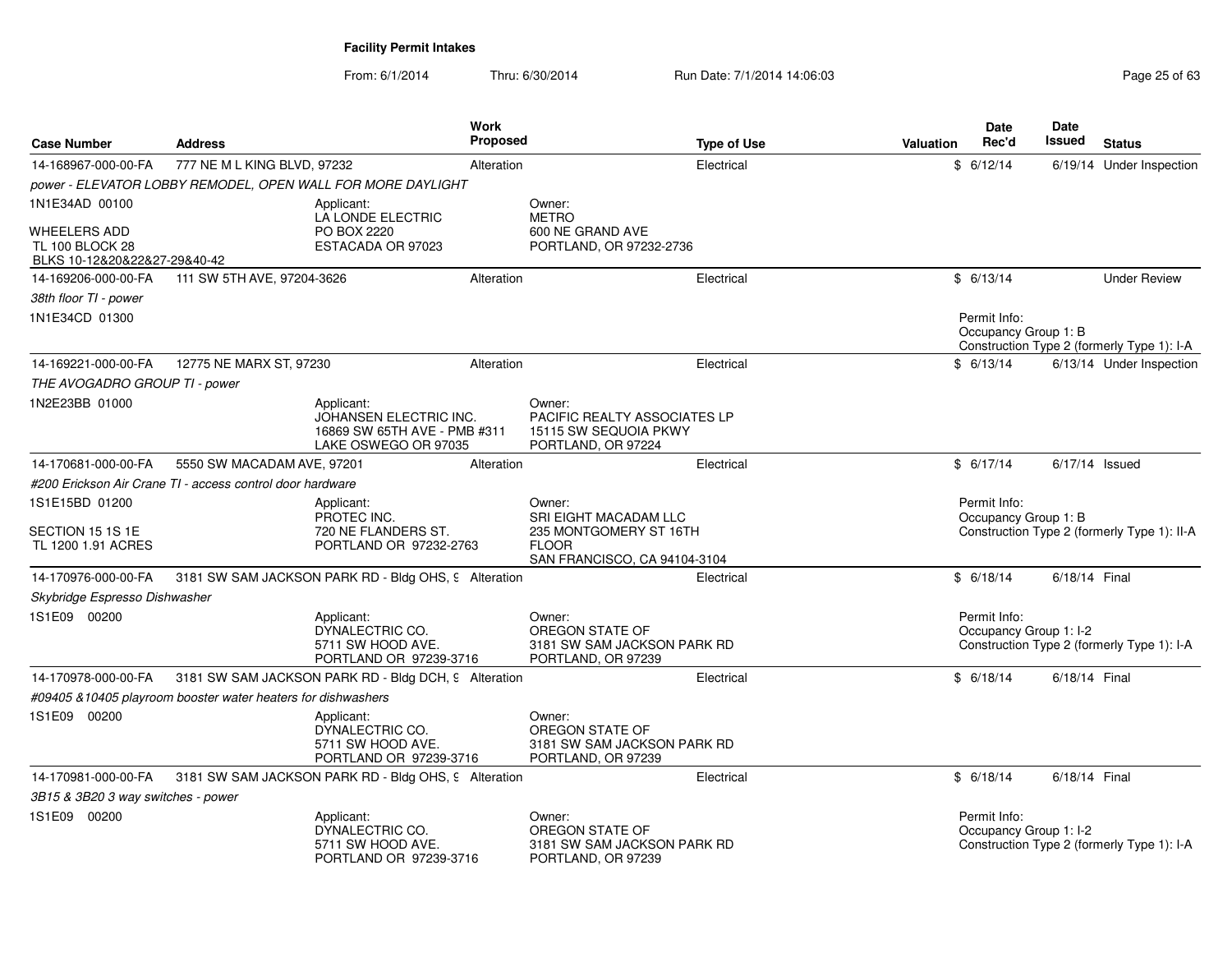| <b>Case Number</b>                                                                    | <b>Address</b>                                                      |                                                                              | Work<br>Proposed | <b>Type of Use</b>                                                                                     | <b>Valuation</b> | Date<br>Rec'd | Date<br>Issued | <b>Status</b> |
|---------------------------------------------------------------------------------------|---------------------------------------------------------------------|------------------------------------------------------------------------------|------------------|--------------------------------------------------------------------------------------------------------|------------------|---------------|----------------|---------------|
| 14-170983-000-00-FA                                                                   | 808 SW CAMPUS DR, 97201                                             |                                                                              | Alteration       | Electrical                                                                                             |                  | \$6/18/14     | 6/18/14 Final  |               |
| #5166 Women's Locker room receptacle outlet                                           |                                                                     |                                                                              |                  |                                                                                                        |                  |               |                |               |
| 1S1E09 00600                                                                          |                                                                     | Applicant:<br>DYNALECTRIC CO.<br>5711 SW HOOD AVE.<br>PORTLAND OR 97239-3716 |                  | Owner:<br>OREGON STATE OF (MEDICAL<br><b>DEPT</b><br>3181 SW SAM JACKSON PARK RD<br>PORTLAND, OR 97239 |                  |               |                |               |
| 14-170989-000-00-FA                                                                   |                                                                     | 3181 SW SAM JACKSON PARK RD - Bldg MRB, 9 Alteration                         |                  | Electrical                                                                                             |                  | \$6/18/14     | 6/18/14 Final  |               |
| #906A 2-quad receptacles                                                              |                                                                     |                                                                              |                  |                                                                                                        |                  |               |                |               |
| 1S1E09 00200                                                                          |                                                                     | Applicant:<br>DYNALECTRIC CO.<br>5711 SW HOOD AVE.<br>PORTLAND OR 97239-3716 |                  | Owner:<br>OREGON STATE OF<br>3181 SW SAM JACKSON PARK RD<br>PORTLAND, OR 97239                         |                  |               |                |               |
| 14-170993-000-00-FA                                                                   | 2525 SW 3RD AVE, 97201                                              |                                                                              | Alteration       | Electrical                                                                                             |                  | \$6/18/14     | 6/18/14 Final  |               |
|                                                                                       | #350 two dedicated receptacles & furniture whips - power/voice/data |                                                                              |                  |                                                                                                        |                  |               |                |               |
| 1S1E10BB 01000<br>SOUTH AUDITORIUM ADD                                                |                                                                     | Applicant:<br>DYNALECTRIC CO.<br>5711 SW HOOD AVE.                           |                  | Owner:<br>OREGON STATE OF<br>3181 SW SAM JACKSON PARK RD                                               |                  |               |                |               |
| BLOCK E EXC S 200                                                                     |                                                                     | PORTLAND OR 97239-3716                                                       |                  | PORTLAND, OR 97239                                                                                     |                  |               |                |               |
| 14-171001-000-00-FA                                                                   | 2525 SW 3RD AVE, 97201                                              |                                                                              | Alteration       | Electrical                                                                                             |                  | \$6/18/14     | 6/18/14 Final  |               |
| #240 receptacle outlet<br>1S1E10BB 01000<br>SOUTH AUDITORIUM ADD<br>BLOCK E EXC S 200 |                                                                     | Applicant:<br>DYNALECTRIC CO.<br>5711 SW HOOD AVE.<br>PORTLAND OR 97239-3716 |                  | Owner:<br>OREGON STATE OF<br>3181 SW SAM JACKSON PARK RD<br>PORTLAND, OR 97239                         |                  |               |                |               |
| 14-171008-000-00-FA<br>#0261 GFCI receptacle outlet                                   | 3505 SW US VETERANS HOSPITAL RD                                     |                                                                              | Alteration       | Electrical                                                                                             |                  | \$6/18/14     | 6/18/14 Final  |               |
| 1S1E09 00200 A1                                                                       |                                                                     | Applicant:<br>DYNALECTRIC CO.<br>5711 SW HOOD AVE.<br>PORTLAND OR 97239-3716 |                  | Owner:<br>OREGON STATE OF (LEASED<br>3181 SW SAM JACKSON PARK RD<br>PORTLAND, OR 97239-3098            |                  |               |                |               |
|                                                                                       |                                                                     |                                                                              |                  | Owner:<br>OHSU - SPACE PLANNING<br>3181 SW SAM JACKSON PARK RD<br>PORTLAND, OR 97239-3098              |                  |               |                |               |
|                                                                                       |                                                                     |                                                                              |                  | Owner:<br><b>MGMT</b><br>3181 SW SAM JACKSON PARK RD<br>PORTLAND, OR 97239-3098                        |                  |               |                |               |
|                                                                                       |                                                                     |                                                                              |                  | Owner:<br>MAIL STOP PP22E<br>3181 SW SAM JACKSON PARK RD<br>PORTLAND, OR 97239-3098                    |                  |               |                |               |
|                                                                                       |                                                                     |                                                                              |                  |                                                                                                        |                  |               |                |               |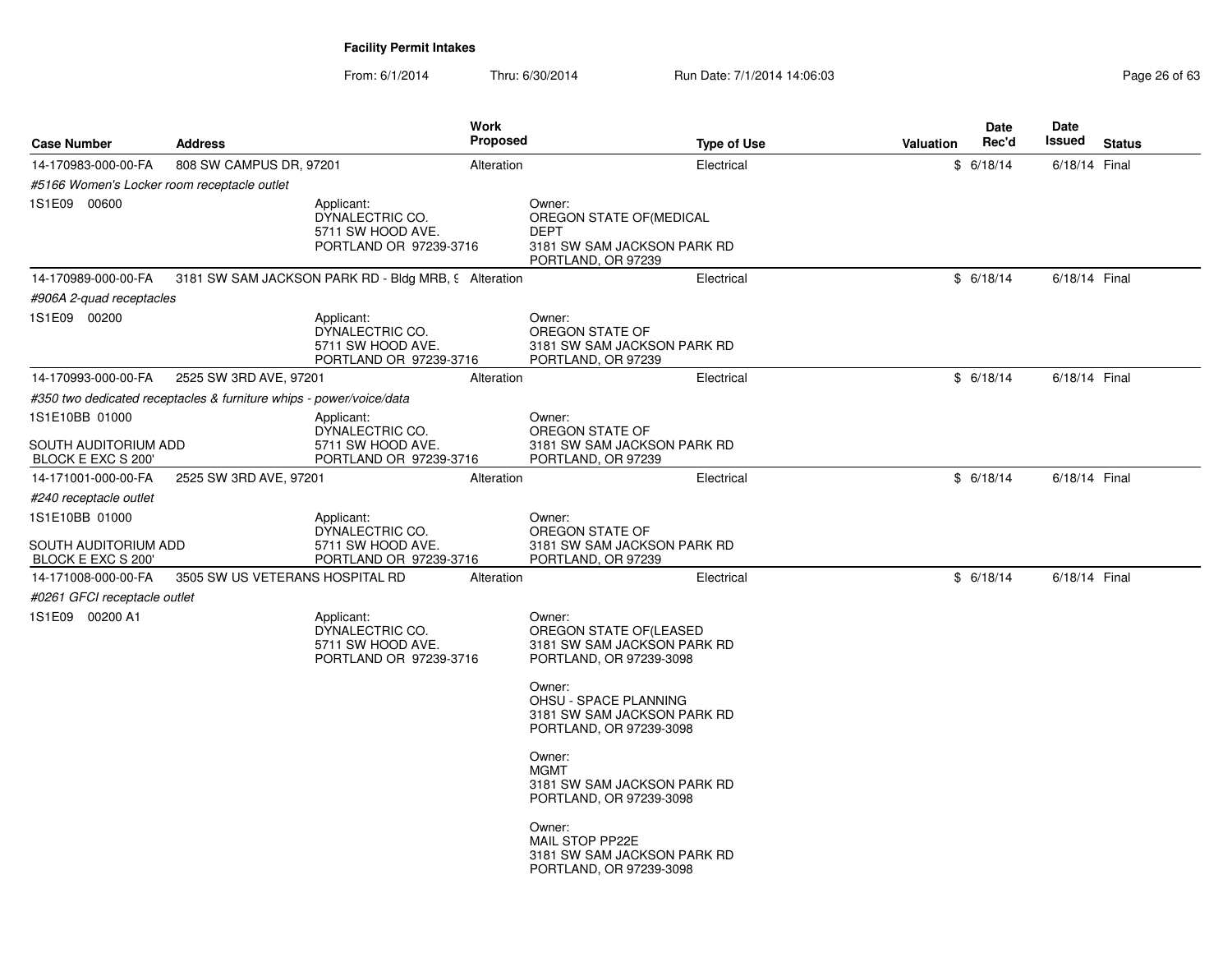| <b>Case Number</b>                                                                                                                       | <b>Address</b>                                              | Work<br>Proposed                                                                                                                                                 |                                                                                            | <b>Type of Use</b> | Valuation | <b>Date</b><br>Rec'd                            | Date<br>Issued   | <b>Status</b>                              |
|------------------------------------------------------------------------------------------------------------------------------------------|-------------------------------------------------------------|------------------------------------------------------------------------------------------------------------------------------------------------------------------|--------------------------------------------------------------------------------------------|--------------------|-----------|-------------------------------------------------|------------------|--------------------------------------------|
| 14-171236-000-00-FA                                                                                                                      | 12407 NE MARX ST, 97230                                     | Alteration                                                                                                                                                       |                                                                                            | Electrical         | \$        | 6/18/14                                         | $6/18/14$ Issued |                                            |
| 12403 NE Marx Warehouse lighting                                                                                                         |                                                             |                                                                                                                                                                  |                                                                                            |                    |           |                                                 |                  |                                            |
| 1N2E23BB 01200                                                                                                                           |                                                             | Applicant:<br>JOHANSEN ELECTRIC INC.<br>16869 SW 65TH AVE - PMB #311<br>LAKE OSWEGO OR 97035                                                                     | Owner:<br>PACIFIC REALTY ASSOCIATES<br>15350 SW SEQUOIA PKWY #300<br>TIGARD, OR 97224-7175 |                    |           |                                                 |                  |                                            |
|                                                                                                                                          |                                                             |                                                                                                                                                                  | Owner:<br><b>LTD PARTNERSHIP</b><br>15350 SW SEQUOIA PKWY #300<br>TIGARD, OR 97224-7175    |                    |           |                                                 |                  |                                            |
| 14-171547-000-00-FA                                                                                                                      | 500 NE MULTNOMAH ST, 97232                                  | Alteration                                                                                                                                                       |                                                                                            | Electrical         |           | \$6/19/14                                       | $6/19/14$ Issued |                                            |
|                                                                                                                                          | Re-cable entire 16 floor building - voice/data and security |                                                                                                                                                                  |                                                                                            |                    |           |                                                 |                  |                                            |
| 1N1E35BB 02400<br><b>HOLLADAYS ADD</b><br>BLOCK 73&80 TL 2400                                                                            |                                                             | Applicant:<br>COCHRAN INC. dba BROADWAY<br><b>ELECTRIC</b><br>7550 SW TECH CENTER DR STE                                                                         | Owner:<br>KAISER FOUNDATION HEALTH<br>500 NE MULTNOMAH ST #100<br>PORTLAND, OR 97232-2031  |                    |           |                                                 |                  |                                            |
|                                                                                                                                          |                                                             | 220<br>TIGARD OR 97223-8061                                                                                                                                      | Owner:<br>PLAN OF THE NORTHWEST<br>500 NE MULTNOMAH ST #100<br>PORTLAND, OR 97232-2031     |                    |           |                                                 |                  |                                            |
| 14-171666-000-00-FA                                                                                                                      | 10000 SE MAIN ST, 97216                                     | Alteration                                                                                                                                                       |                                                                                            | Electrical         |           | \$6/19/14                                       | $6/19/14$ Issued |                                            |
|                                                                                                                                          |                                                             | pwr -1ST FLOOR, 3T MRI REMODEL; REMOVE WALLS DOORS, ADD SOME WALLS BACK, RECONFIGURE WORK AREA, GLAZING, CABINETS, REMODEL PATIENT RESTROOM, PATIENT LIFT SYSTEI |                                                                                            |                    |           |                                                 |                  |                                            |
| 1S2E04A 02400<br><b>EVERGLADE</b><br>LOT 6 TL 2400                                                                                       |                                                             | Applicant:<br>MCKINSTRY ELECTRICAL LLC<br>16790 NE MASON ST.<br>PORTLAND OR 97230-7395                                                                           | Owner:<br>PORTLAND ADVENTIST MEDICAL<br>10123 SE MARKET ST<br>PORTLAND, OR 97216-2532      |                    |           | Permit Info:<br>Occupancy Group 1: I-2 Hospital |                  |                                            |
|                                                                                                                                          |                                                             |                                                                                                                                                                  | Owner:<br><b>CENTER</b><br>10123 SE MARKET ST<br>PORTLAND, OR 97216-2532                   |                    |           |                                                 |                  |                                            |
| 14-171740-000-00-FA                                                                                                                      | 888 SW 5TH AVE                                              | Alteration                                                                                                                                                       |                                                                                            | Electrical         |           | \$6/19/14                                       |                  | 6/19/14 Under Inspection                   |
|                                                                                                                                          |                                                             | voice/data - SUITE 1170 PROPEL INSURANCE 4914 SQ FT EXPANSION ADD NEW WALLS FOR PRIVATE OFFICES & CONFERENCE ROOM                                                |                                                                                            |                    |           |                                                 |                  |                                            |
| 1S1E03BB 90003                                                                                                                           |                                                             | Applicant:<br>TECHNOCOM INC. (dba:                                                                                                                               | Owner:<br>PIONEER PLACE LIMITED                                                            |                    |           | Permit Info:<br>Occupancy Group 1: B            |                  |                                            |
| PIONEER PLACE CONDOMINIUM<br>LOT 3                                                                                                       |                                                             | CONNECTED TECHNOLOGIES)<br>7929 SW BURNS WAY STE F<br>WILSONVILLE OR 97070-7678                                                                                  | PARTNERSHIP<br>PO BOX 617905<br>CHICAGO, IL 60661-7905                                     |                    |           | I-FR                                            |                  | Construction Type 2 (formerly Type 1):     |
| 14-172309-000-00-FA                                                                                                                      | 3181 SW SAM JACKSON PARK RD, 97201                          | Alteration                                                                                                                                                       |                                                                                            | Electrical         |           | \$6/20/14                                       |                  | 6/20/14 Under Inspection                   |
|                                                                                                                                          |                                                             | Project to upgrade and install complete Fire Sprinkler system- power & Fire Alarm wiring                                                                         |                                                                                            |                    |           |                                                 |                  |                                            |
| 1S1E09 00200                                                                                                                             |                                                             | Applicant:<br>DYNALECTRIC CO.                                                                                                                                    | Owner:<br>OREGON STATE OF                                                                  |                    |           | Permit Info:<br>Occupancy Group 1: B            |                  |                                            |
| SECTION 09 1S 1E<br>TL 200 26.24 ACRES<br>LAND & IMPS SEE R327745 (R991090552)<br>FOR AIRSPACE & IMPS & R327746<br>(R991090555) FOR IMPS |                                                             | 5711 SW HOOD AVE.<br>PORTLAND OR 97239-3716                                                                                                                      | 3181 SW SAM JACKSON PARK RD<br>PORTLAND, OR 97239                                          |                    |           |                                                 |                  | Construction Type 2 (formerly Type 1): I-A |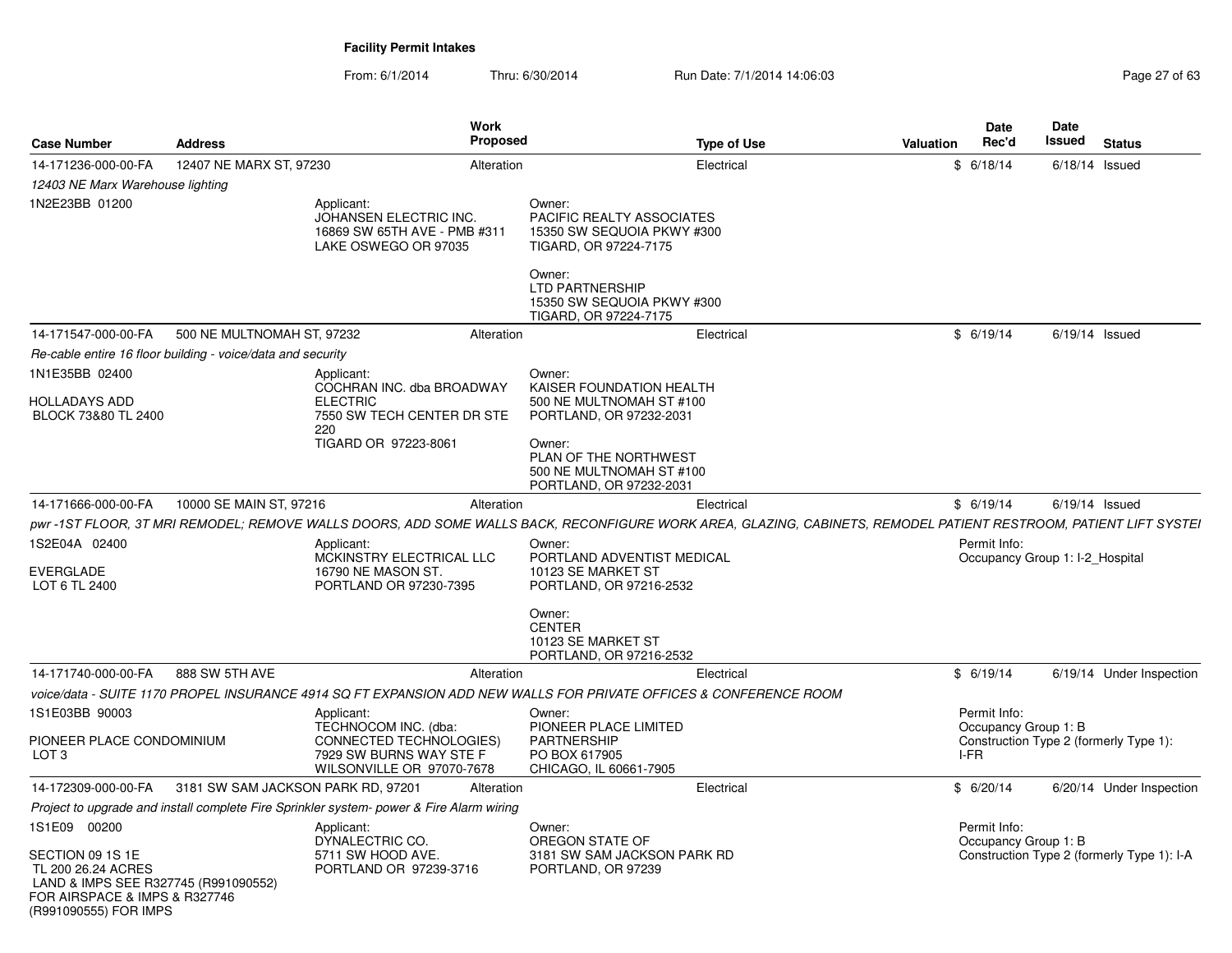| <b>Case Number</b>                                                                                        | <b>Address</b>                                    | Work<br>Proposed                                                                                                                                                    |                                                                                              | <b>Type of Use</b> | Valuation | <b>Date</b><br>Rec'd                 | Date<br>Issued   | <b>Status</b>                                |
|-----------------------------------------------------------------------------------------------------------|---------------------------------------------------|---------------------------------------------------------------------------------------------------------------------------------------------------------------------|----------------------------------------------------------------------------------------------|--------------------|-----------|--------------------------------------|------------------|----------------------------------------------|
| 14-172432-000-00-FA                                                                                       | 888 SW 5TH AVE                                    | Alteration                                                                                                                                                          |                                                                                              | Electrical         |           | \$6/20/14                            | 6/20/14 Final    |                                              |
|                                                                                                           |                                                   | Fire - SUITE 1170 PROPEL INSURANCE 4914 SQ FT EXPANSION ADD NEW WALLS FOR PRIVATE OFFICES & CONFERENCE ROOM - MOVE FIRE NOTIFICATION DEVICES FOR WALL ADDITONSNote: |                                                                                              |                    |           |                                      |                  |                                              |
| 1S1E03BB 90003                                                                                            |                                                   | Applicant:<br>SIGNALING SYSTEM SOLUTIONS                                                                                                                            | Owner:<br>PIONEER PLACE LIMITED                                                              |                    |           | Permit Info:<br>Occupancy Group 1: B |                  |                                              |
| PIONEER PLACE CONDOMINIUM<br>LOT <sub>3</sub>                                                             |                                                   | INC<br>13504 NE 84TH ST STE #103-160<br>VANCOUVER, WA 98682-3091                                                                                                    | <b>PARTNERSHIP</b><br>PO BOX 617905<br>CHICAGO, IL 60661-7905                                |                    |           | I-FR                                 |                  | Construction Type 2 (formerly Type 1):       |
| 14-173533-000-00-FA                                                                                       | 107 SE WASHINGTON ST, 97214                       | Alteration                                                                                                                                                          |                                                                                              | Electrical         |           | \$6/23/14                            | 6/23/14 Final    |                                              |
|                                                                                                           | #134 Panel Relocation & add lighting - power only |                                                                                                                                                                     |                                                                                              |                    |           |                                      |                  |                                              |
| 1S1E03AA 00900                                                                                            |                                                   | Applicant:<br>ALL WAYS ELECTRIC LLC                                                                                                                                 | Owner:<br>OLYMPIC MILLS WAREHOUSE LLC                                                        |                    |           |                                      |                  |                                              |
| <b>EAST PORTLAND</b><br>BLOCK 42<br>$LOT 1-8$<br>HISTORIC PROPERTY 15 YR 2006<br>POTENTIAL ADDITIONAL TAX |                                                   | 1526 NE ALBERTA ST #112<br>PORTLAND OR 97211-5046                                                                                                                   | 901 NE GLISAN ST<br>PORTLAND, OR 97232                                                       |                    |           |                                      |                  |                                              |
| 14-173610-000-00-FA                                                                                       | 12775 NE MARX ST, 97230                           | Alteration                                                                                                                                                          |                                                                                              | Electrical         |           | \$6/23/14                            |                  | 6/23/14 Under Inspection                     |
| THE AVOGADRO GROUP TI - HVAC controls                                                                     |                                                   |                                                                                                                                                                     |                                                                                              |                    |           |                                      |                  |                                              |
| 1N2E23BB 01000                                                                                            |                                                   | Applicant:<br>OREGON HEATING & AC. (dba for<br>OHAC INC.)<br>P.O. BOX 397<br>DUNDEE OR 97115-0241<br>503) 691-8556 e                                                | Owner:<br>PACIFIC REALTY ASSOCIATES LP<br>15115 SW SEQUOIA PKWY<br>PORTLAND, OR 97224        |                    |           |                                      |                  |                                              |
| 14-173805-000-00-FA                                                                                       | 5550 SW MACADAM AVE, 97201                        | Alteration                                                                                                                                                          |                                                                                              | Electrical         |           | \$6/24/14                            | $6/24/14$ Issued |                                              |
| #200 Erickson Air Crane TI - fire alarm wiring                                                            |                                                   |                                                                                                                                                                     |                                                                                              |                    |           |                                      |                  |                                              |
| 1S1E15BD 01200                                                                                            |                                                   | Applicant:<br>SAFE TECHNOLOGY GROUP INC.                                                                                                                            | Owner:<br><b>SRI EIGHT MACADAM LLC</b>                                                       |                    |           | Permit Info:<br>Occupancy Group 1: B |                  |                                              |
| SECTION 15 1S 1E<br>TL 1200 1.91 ACRES                                                                    |                                                   | 6400 NE HWY 99 STE G375<br>VACOUVER WA 98665-8748                                                                                                                   | 235 MONTGOMERY ST 16TH<br><b>FLOOR</b><br>SAN FRANCISCO, CA 94104-3104                       |                    |           |                                      |                  | Construction Type 2 (formerly Type 1): II-A  |
| 14-173856-000-00-FA                                                                                       | 0615 SW PALATINE HILL RD, 97219                   | Alteration                                                                                                                                                          |                                                                                              | Electrical         |           | \$6/24/14                            | $6/24/14$ Issued |                                              |
| 1st fl Photo Lab R&R - HVAC                                                                               |                                                   |                                                                                                                                                                     |                                                                                              |                    |           |                                      |                  |                                              |
| 1S1E27D 00100                                                                                             |                                                   | Applicant:<br>ALLIANT SYSTEMS LLC.                                                                                                                                  | Owner:<br>LEWIS & CLARK COLLEGE                                                              |                    |           | Permit Info:<br>Occupancy Group 1: B |                  |                                              |
| SECTION 27 1S 1E                                                                                          |                                                   | 1600 NW 167TH PL, SUITE 330<br>TL 100 85.50 ACRES SPLIT LEVY (R709301280 BEAVERTON, OR 97005                                                                        | 0615 SW PALATINE HILL RD MSC<br>31<br>PORTLAND, OR 97219                                     |                    |           |                                      |                  | Construction Type 2 (formerly Type 1): III-N |
|                                                                                                           |                                                   |                                                                                                                                                                     | Owner:<br><b>BUSINESS OFFICE</b><br>0615 SW PALATINE HILL RD MSC<br>31<br>PORTLAND, OR 97219 |                    |           |                                      |                  |                                              |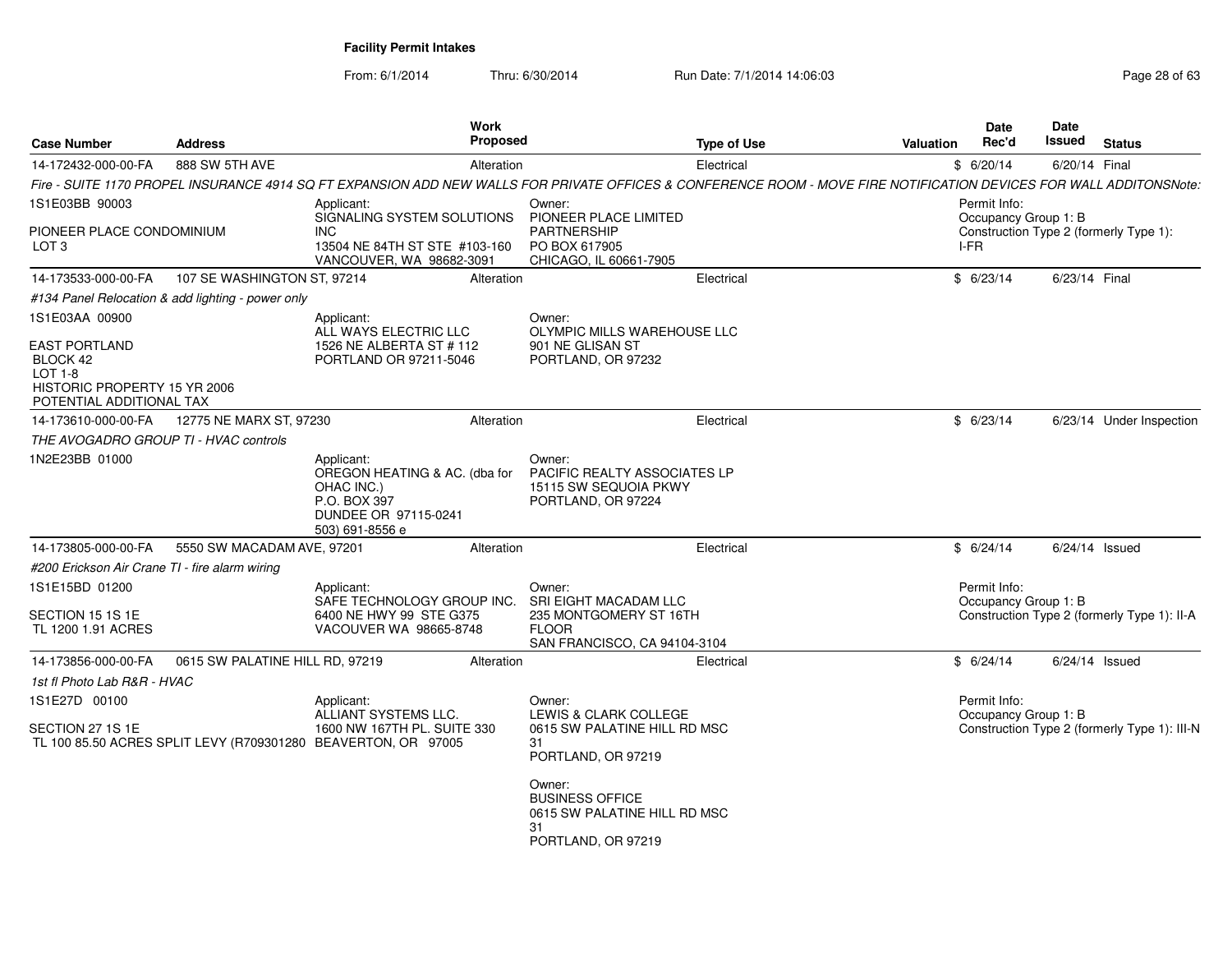From: 6/1/2014Thru: 6/30/2014 Run Date: 7/1/2014 14:06:03 Research 2010 Page 29 of 63

| <b>Case Number</b>                                                                                                                                               | <b>Address</b>                                                    | <b>Work</b><br>Proposed                                                                                                                  |                                                                                                                                                                                | <b>Type of Use</b> | <b>Valuation</b> | <b>Date</b><br>Rec'd                                                    | <b>Date</b><br>Issued | <b>Status</b>                               |
|------------------------------------------------------------------------------------------------------------------------------------------------------------------|-------------------------------------------------------------------|------------------------------------------------------------------------------------------------------------------------------------------|--------------------------------------------------------------------------------------------------------------------------------------------------------------------------------|--------------------|------------------|-------------------------------------------------------------------------|-----------------------|---------------------------------------------|
| 14-173914-000-00-FA                                                                                                                                              | 514 SW 6TH AVE, 97204                                             | Alteration                                                                                                                               |                                                                                                                                                                                | Electrical         |                  | \$6/24/14                                                               |                       | $6/24/14$ Issued                            |
|                                                                                                                                                                  | voice/data - 1ST FLOOR AZUMANO TRAVEL LEISURE.                    |                                                                                                                                          |                                                                                                                                                                                |                    |                  |                                                                         |                       |                                             |
| 1N1E34CC 07800                                                                                                                                                   |                                                                   | Applicant:                                                                                                                               | Owner:                                                                                                                                                                         |                    |                  | Permit Info:                                                            |                       |                                             |
| <b>PORTLAND</b><br>LOT 7 BLOCK 174                                                                                                                               |                                                                   | HATFIELD COMMUNICATIONS<br>LLC.<br>P.O. BOX 83825<br>PORTLAND OR 97283-0825                                                              | <b>BANK OF CALIFORNIA</b><br>121 SW MORRISON ST #200<br>PORTLAND, OR 97204<br>Owner:                                                                                           |                    |                  | Occupancy Group 1: B                                                    |                       |                                             |
|                                                                                                                                                                  |                                                                   |                                                                                                                                          | <b>EXCHANGE BUILDING</b><br>121 SW MORRISON ST #200<br>PORTLAND, OR 97204                                                                                                      |                    |                  |                                                                         |                       |                                             |
| 14-174329-000-00-FA                                                                                                                                              | 1500 SW 1ST AVE, 97201                                            | Alteration                                                                                                                               |                                                                                                                                                                                | Electrical         |                  | \$6/24/14                                                               | 6/24/14 Final         |                                             |
|                                                                                                                                                                  |                                                                   | #940 Donnelley TI - voice/data [NOTE: THERE IS A DUPLICATE ET PERMIT FOR THIS WORK THAT WILL NOT BE USED SEE PERMIT #14-170971 ET ]      |                                                                                                                                                                                |                    |                  |                                                                         |                       |                                             |
| 1S1E03CA 00600<br>PORTLAND<br><b>BLOCK 116 TL 600</b>                                                                                                            |                                                                   | Applicant:<br>CALLAHAN ELECTRIC LLC<br>4830 SE LONG ST<br>PORTLAND OR 97206                                                              | Owner:<br><b>URBAN OFFICE</b><br>111 SW COLUMBIA ST #1380<br>PORTLAND, OR 97201-5845                                                                                           |                    |                  | Permit Info:<br>Occupancy Group 1: B                                    |                       | Construction Type 2 (formerly Type 1): I-A  |
|                                                                                                                                                                  |                                                                   |                                                                                                                                          | Owner:<br><b>PARKING</b><br>111 SW COLUMBIA ST #1380<br>PORTLAND, OR 97201-5845<br>Owner:<br><b>FACILITIES</b><br>111 SW COLUMBIA ST #1380<br>PORTLAND, OR 97201-5845          |                    |                  |                                                                         |                       |                                             |
| 14-174578-000-00-FA                                                                                                                                              | 1201 NE LLOYD BLVD, 97232                                         | Alteration                                                                                                                               |                                                                                                                                                                                | Electrical         |                  | \$6/25/14                                                               |                       | 6/25/14 Under Inspection                    |
|                                                                                                                                                                  |                                                                   | power - 5TH FLOOR PROVIDENCE PHYSICIANS NEW 9773 SQ FT TENANT REMODEL, NEW WALLS & DOORS FOR PRIVATE OFFICES AND CONFERENCE & LUNCH ROOM |                                                                                                                                                                                |                    |                  |                                                                         |                       |                                             |
| 1N1E35BD 00400<br>HOLLADAYS ADD<br><b>BLOCK 142 TL 400</b>                                                                                                       |                                                                   | Applicant:<br>DYNALECTRIC CO.<br>5711 SW HOOD AVE.<br>PORTLAND OR 97239-3716                                                             | Owner:<br>GPT PORTLAND OR 1201 LLOYD<br><b>LLC</b><br>1201 NE LLOYD BLVD #150<br>PORTLAND, OR 97232                                                                            |                    |                  | Permit Info:<br>Occupancy Group 1: B_Bank, Off.,<br>Med.Off., Pub.Bldg. |                       | Construction Type 2 (formerly Type 1): I-A  |
| 14-174620-000-00-FA                                                                                                                                              | 4747 N CHANNEL AVE                                                | Alteration                                                                                                                               |                                                                                                                                                                                | Electrical         |                  | \$6/25/14                                                               |                       | $6/25/14$ Issued                            |
|                                                                                                                                                                  | power - C3A - 120V power outlet for new wall monitor, Exec office |                                                                                                                                          |                                                                                                                                                                                |                    |                  |                                                                         |                       |                                             |
| 1N1E20 00109<br>PARTITION PLAT 2003-38<br>LOT 2 TL 109<br>LAND & IMPS SEE R540487 (R64983-1507)<br>R540481 (R64983-1503)<br>R540494 (R64983-1515) FOR OTHER IMPS |                                                                   | Applicant:<br>HEIL ELECTRIC CO.<br>8425 SE STARK ST<br>PORTLAND OR 97216-1137                                                            | Owner:<br>PORT OF PORTLAND (LEASED<br>PO BOX 3820<br>PORTLAND, OR 97208-3849<br>Owner:<br>DAIMLER TRUCKS NORTH<br><b>AMERICA LLC</b><br>PO BOX 3820<br>PORTLAND, OR 97208-3849 |                    |                  | Permit Info:<br>Occupancy Group 1: B                                    |                       | Construction Type 2 (formerly Type 1): II-B |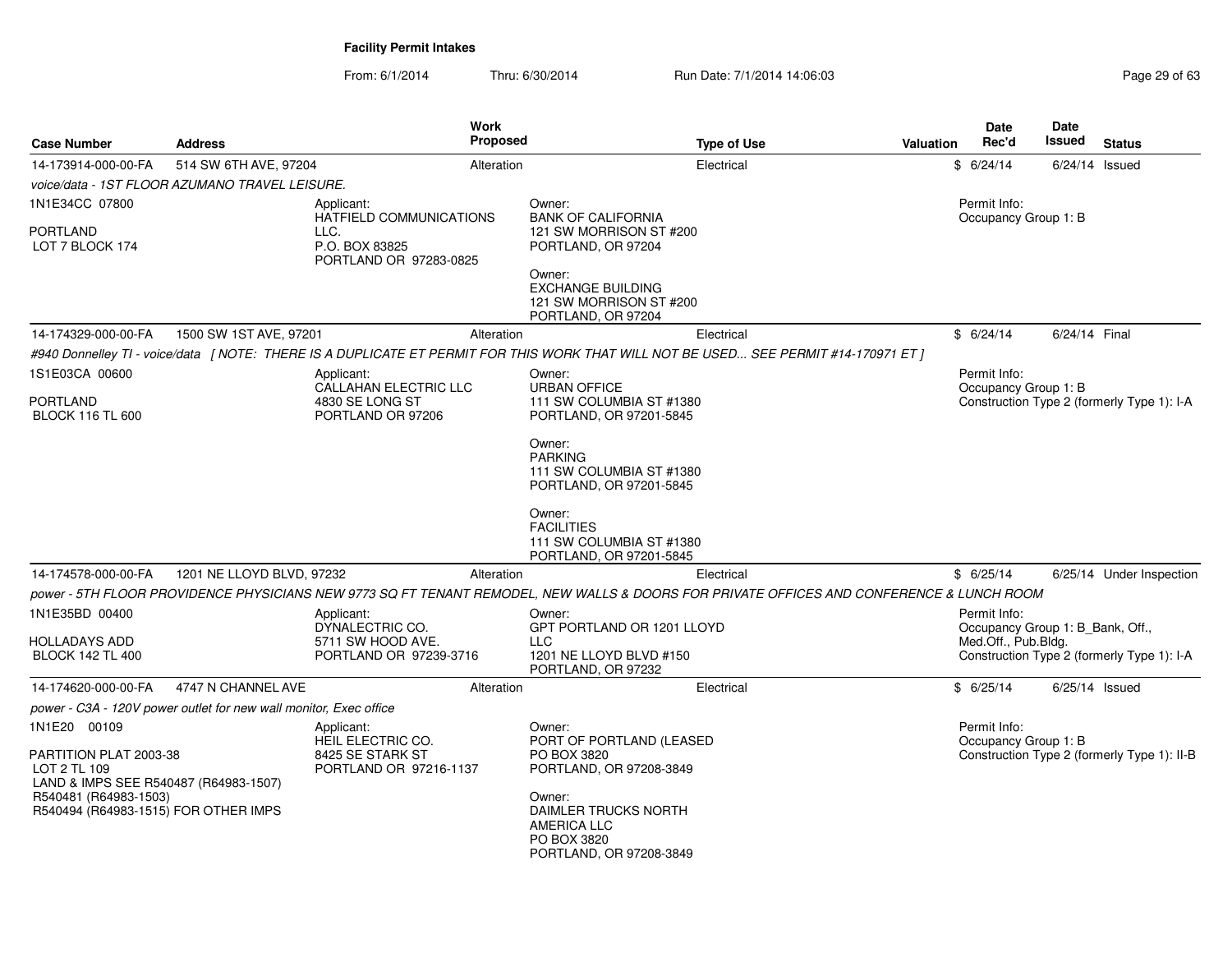| <b>Case Number</b>                                     | <b>Address</b>                                       | <b>Work</b><br><b>Proposed</b>                                                                            |                                                                                                       | <b>Type of Use</b> | <b>Valuation</b> | Date<br>Rec'd                                    | <b>Date</b><br>Issued | <b>Status</b>                              |
|--------------------------------------------------------|------------------------------------------------------|-----------------------------------------------------------------------------------------------------------|-------------------------------------------------------------------------------------------------------|--------------------|------------------|--------------------------------------------------|-----------------------|--------------------------------------------|
| 14-174658-000-00-FA                                    | 200 SW MARKET ST, 97201                              | Alteration                                                                                                |                                                                                                       | Electrical         |                  | \$6/25/14                                        |                       | 6/25/14 Under Inspection                   |
| 10th & 14th floor remodels - power                     |                                                      |                                                                                                           |                                                                                                       |                    |                  |                                                  |                       |                                            |
| 1S1E03CB 00800                                         |                                                      | Applicant:<br>CHRISTENSON ELECTRIC INC.                                                                   | Owner:<br>TWO HUNDRED MARKET ASSOC                                                                    |                    |                  |                                                  |                       |                                            |
| SOUTH AUDITORIUM ADD<br><b>BLOCK A</b><br>LOT 2 TL 800 |                                                      | 111 SW COLUMBIA ST. STE 480<br>PORTLAND OR 97201-5838                                                     | 200 SW MARKET ST #1720<br>PORTLAND, OR 97201                                                          |                    |                  |                                                  |                       |                                            |
|                                                        |                                                      |                                                                                                           | Owner:<br><b>LIMITED PARTNERSHIP</b><br>200 SW MARKET ST #1720<br>PORTLAND, OR 97201                  |                    |                  |                                                  |                       |                                            |
| 14-174669-000-00-FA                                    | 610 SW ALDER ST, 97205                               | Alteration                                                                                                |                                                                                                       | Electrical         |                  | \$6/25/14                                        | 6/25/14 Final         |                                            |
| #200 Mortenson WAPs - voice/data                       |                                                      |                                                                                                           |                                                                                                       |                    |                  |                                                  |                       |                                            |
| 1N1E34CC 08000                                         |                                                      | Applicant:<br>COCHRAN INC. dba BROADWAY                                                                   | Owner:<br>RALPH SCHLESINGER COMPANY                                                                   |                    |                  | Permit Info:<br>Occupancy Group 1: B Bank, Off., |                       |                                            |
| <b>PORTLAND</b><br>TL 8000 LOT 1-3 BLOCK 178           |                                                      | <b>ELECTRIC</b><br>7550 SW TECH CENTER DR STE<br>220<br>TIGARD OR 97223-8061                              | <b>LLC</b><br>610 SW ALDER ST #1221<br>PORTLAND, OR 97205-3613                                        |                    |                  | Med.Off., Pub.Bldg.                              |                       |                                            |
| 14-174735-000-00-FA                                    |                                                      | 3181 SW SAM JACKSON PARK RD - Bldg OHS, 9 Alteration                                                      |                                                                                                       | Electrical         |                  | \$6/25/14                                        | 6/25/14 Final         |                                            |
| 3rd Cafe fl Ice Machine relocation                     |                                                      |                                                                                                           |                                                                                                       |                    |                  |                                                  |                       |                                            |
| 1S1E09 00200                                           |                                                      | Applicant:<br>DYNALECTRIC CO.<br>5711 SW HOOD AVE.<br>PORTLAND OR 97239-3716                              | Owner:<br>OREGON STATE OF<br>3181 SW SAM JACKSON PARK RD<br>PORTLAND, OR 97239                        |                    |                  | Permit Info:<br>Occupancy Group 1: I-2           |                       | Construction Type 2 (formerly Type 1): I-A |
| 14-174742-000-00-FA                                    |                                                      | 3455 SW US VETERANS HOSPITAL RD, 97201<br>Alteration                                                      |                                                                                                       | Electrical         |                  | \$6/25/14                                        |                       | 6/25/14 Under Inspection                   |
| 1st & 3rd floors bottle filling stations - power       |                                                      |                                                                                                           |                                                                                                       |                    |                  |                                                  |                       |                                            |
| 1S1E09 00600                                           |                                                      | Applicant:<br>DYNALECTRIC CO.<br>5711 SW HOOD AVE.<br>PORTLAND OR 97239-3716                              | Owner:<br>OREGON STATE OF(MEDICAL<br><b>DEPT</b><br>3181 SW SAM JACKSON PARK RD<br>PORTLAND, OR 97239 |                    |                  | Permit Info:<br>Occupancy Group 1: B<br>II-FR    |                       | Construction Type 2 (formerly Type 1):     |
| 14-175227-000-00-FA                                    | 1100 SW 6TH AVE, 97204                               | Alteration                                                                                                |                                                                                                       | Electrical         |                  | \$6/26/14                                        | 6/26/14 Issued        |                                            |
|                                                        | Replacing 10 circuits for rooftop receptacle outlets |                                                                                                           |                                                                                                       |                    |                  |                                                  |                       |                                            |
| 1S1E03BB 00700                                         |                                                      | Applicant:<br>HUGHES ELECTRICAL                                                                           | Owner:<br>STANDARD INSURANCE CO                                                                       |                    |                  | Permit Info:<br>Occupancy Group 1: B             |                       |                                            |
| PORTLAND<br>BLOCK 168<br>LOT 1-8 TL 700                |                                                      | CONTRACTORS INC.<br>10490 NW JACKSON QUARRY RD PORTLAND, OR 97204<br>HILLSBORO, OR 97124-8184             | <b>PO BOX 711</b>                                                                                     |                    |                  | I-FR                                             |                       | Construction Type 2 (formerly Type 1):     |
| 14-175228-000-00-FA                                    |                                                      | 6500 SW MACADAM AVE - Unit 300, 97201<br>Alteration                                                       |                                                                                                       | Electrical         |                  | \$6/26/14                                        | $6/26/14$ Issued      |                                            |
|                                                        |                                                      | voice/data - SUITE 160 SEASONS HOSPICE ADD NEW OFFICES AND RELOCATE BREAK ROOM SINK                       |                                                                                                       |                    |                  |                                                  |                       |                                            |
| 1S1E15DC 00400                                         |                                                      | Applicant:                                                                                                | Owner:                                                                                                |                    |                  | Permit Info:                                     |                       |                                            |
| SOUTHERN PORTLAND<br>BLOCK 6<br>LOT 9-18 TL 400        |                                                      | COCHRAN INC. dba BROADWAY<br><b>ELECTRIC</b><br>7550 SW TECH CENTER DR STE<br>220<br>TIGARD OR 97223-8061 | WESTON INVESTMENT CO LLC<br>2154 NE BROADWAY RM 200<br>PORTLAND, OR 97232-1590                        |                    |                  | Occupancy Group 1: B<br>$II-1HR$                 |                       | Construction Type 2 (formerly Type 1):     |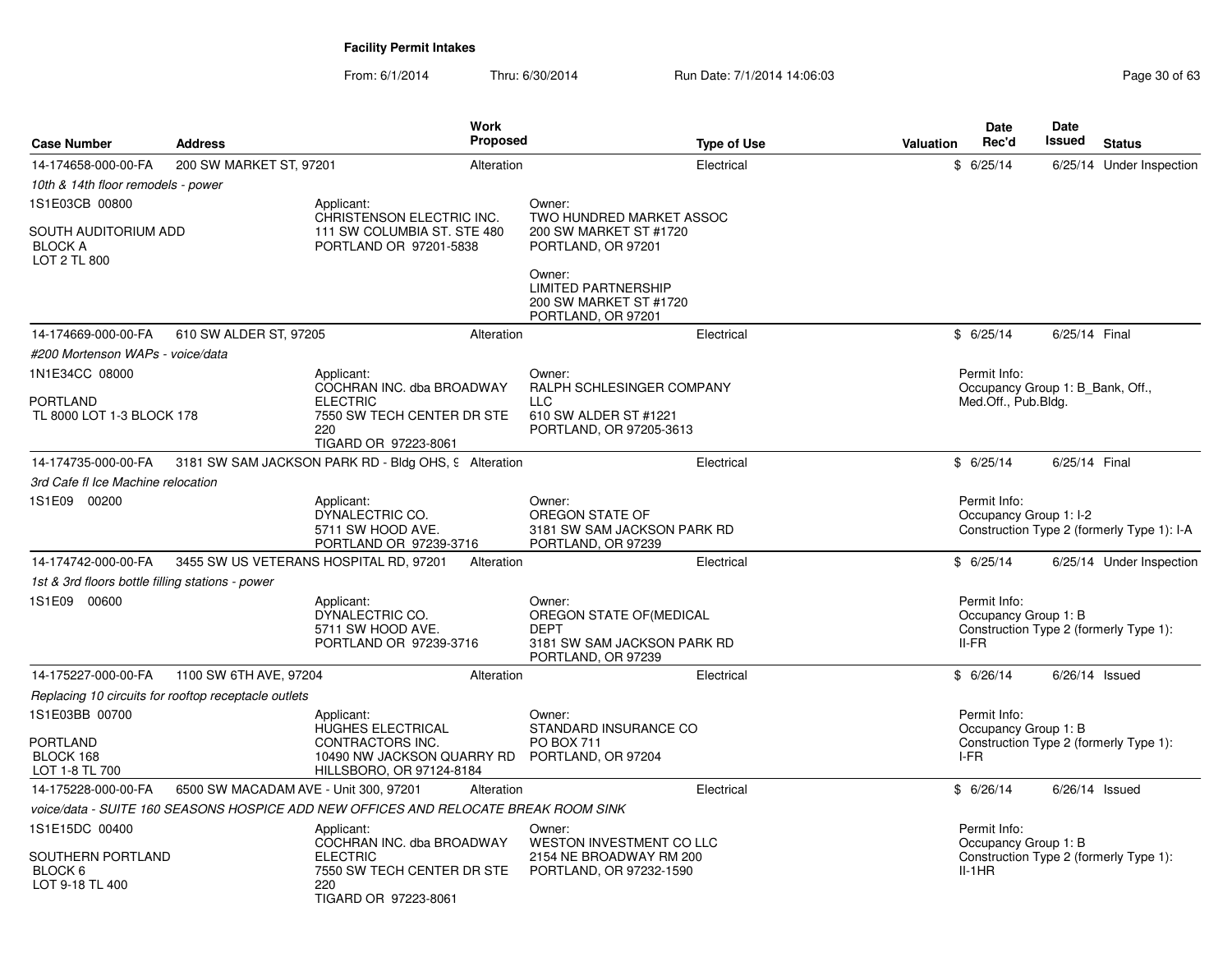| <b>Case Number</b>                                | <b>Address</b>                                              | Work<br><b>Proposed</b>                                                                                                                                                |                                                                                | <b>Type of Use</b> | <b>Valuation</b> | Date<br>Rec'd                                           | Date<br>Issued | <b>Status</b>                               |
|---------------------------------------------------|-------------------------------------------------------------|------------------------------------------------------------------------------------------------------------------------------------------------------------------------|--------------------------------------------------------------------------------|--------------------|------------------|---------------------------------------------------------|----------------|---------------------------------------------|
| 14-175229-000-00-FA                               | 2020 NW NORTHRUP ST, 97209                                  | Alteration                                                                                                                                                             |                                                                                | Electrical         |                  | \$6/26/14                                               | 6/26/14 Issued |                                             |
|                                                   |                                                             | power - Electrical alteration of room heaters and boiler pump. Plumbing Renovation at Marshall Union Manor to Repipe 8400 ft of water pipe.                            |                                                                                |                    |                  |                                                         |                |                                             |
| 1N1E33BA 02600                                    |                                                             | Applicant:                                                                                                                                                             | Owner:                                                                         |                    |                  |                                                         |                |                                             |
| <b>COUCHS ADD</b><br>BLOCK 287<br>LOT 1-14        |                                                             | ELECTRICAL CONSTRUCTION<br>CO. (a dba for EC COMPANY)<br>PO BOX 10286<br>PORTLAND OR 97296-0286                                                                        | UNION LABOR RETIREMENT ASSN<br>1625 SE LAFAYETTE ST<br>PORTLAND, OR 97202-3862 |                    |                  |                                                         |                |                                             |
| 14-175234-000-00-FA                               | 1201 NE LLOYD BLVD, 97232                                   | Alteration                                                                                                                                                             |                                                                                | Electrical         |                  | \$6/26/14                                               | 6/26/14 Issued |                                             |
|                                                   |                                                             | fire alarm - 5TH FLOOR PROVIDENCE PHYSICIANS NEW 9773 SQ FT TENANT REMODEL, NEW WALLS & DOORS FOR PRIVATE OFFICES AND CONFERENCE & LUNCH ROOM                          |                                                                                |                    |                  |                                                         |                |                                             |
| 1N1E35BD 00400                                    |                                                             | Applicant:<br>POINT MONITOR CORP.                                                                                                                                      | Owner:<br>GPT PORTLAND OR 1201 LLOYD                                           |                    |                  | Permit Info:<br>Occupancy Group 1: B_Bank, Off.,        |                |                                             |
| HOLLADAYS ADD<br><b>BLOCK 142 TL 400</b>          |                                                             | 5863 LAKEVIEW BLVD #100<br>LAKE OSWEGO, OR 97035-7058                                                                                                                  | LLC<br>1201 NE LLOYD BLVD #150<br>PORTLAND, OR 97232                           |                    |                  | Med.Off., Pub.Bldg.                                     |                | Construction Type 2 (formerly Type 1): I-A  |
| 14-175269-000-00-FA                               | 409 SW 11TH AVE, 97205                                      | Alteration                                                                                                                                                             |                                                                                | Electrical         |                  | \$6/26/14                                               | 6/26/14 Issued |                                             |
|                                                   | fire alarm - ROOMS 108 & 118 ROOM REMODEL WITH ADA UPGRADES |                                                                                                                                                                        |                                                                                |                    |                  |                                                         |                |                                             |
| 1N1E33DD 02000                                    |                                                             | Applicant:<br>ACTION TECHNOLOGY SYSTEMS                                                                                                                                | Owner:<br>PETER A NATHAN                                                       |                    |                  |                                                         |                |                                             |
| <b>PORTLAND</b><br>BLOCK 255<br>LOT 1&2           |                                                             | LLC.<br>835 SE 17TH AVE.<br>PORTLAND OR 97214                                                                                                                          | 2455 NW MARSHALL ST #1<br>PORTLAND, OR 97210                                   |                    |                  |                                                         |                |                                             |
| 14-175288-000-00-FA                               | 1403 SE WATER AVE, 97214                                    | Alteration                                                                                                                                                             |                                                                                | Electrical         |                  | \$6/26/14                                               | 6/26/14 Final  |                                             |
|                                                   |                                                             | power - COMPLETE TEAR-OFF AND REROOF WITH NEW PLYWOOD SHEATHING, NEW BUR SYSTEM AND ASPHALT SHINGLES, PARTIAL VOLUNTARY ROOF LEVEL SEISMIC UPGRADE, CRACKING           |                                                                                |                    |                  |                                                         |                |                                             |
| 1S1E03AD 06900                                    |                                                             |                                                                                                                                                                        | Owner:                                                                         |                    |                  | Permit Info:                                            |                |                                             |
| <b>EAST PORTLAND</b><br><b>BLOCK 11 TL 6900</b>   |                                                             | Applicant:<br>ELECTRICAL CONSTRUCTION<br>CO. (a dba for EC COMPANY)<br>PO BOX 10286<br>PORTLAND OR 97296-0286                                                          | MULTNOMAH COUNTY<br>2115 SE MORRISON ST<br>PORTLAND, OR 97214-2865             |                    |                  | Occupancy Group 1: B_Bank, Off.,<br>Med.Off., Pub.Bldg. |                | Construction Type 2 (formerly Type 1): II-B |
| 14-175313-000-00-FA                               | 2501 SW 1ST AVE, 97201                                      | Alteration                                                                                                                                                             |                                                                                | Electrical         |                  | \$6/26/14                                               |                | 6/26/14 Under Inspection                    |
|                                                   |                                                             | voice/data - SUITE 370; TI, REMOVE PARTITIONS, DOORS, ADD BACK RECONFIGURE FOR MULTIPLE OFFICES, CONFERENCE ROOM, BREAK ROOM, OPEN OFFICE AREA, DOORS, RELITES, CEILII |                                                                                |                    |                  |                                                         |                |                                             |
| 1S1E10BB 00800                                    |                                                             | Applicant:<br>XTREME COMMUNICATIONS INC.                                                                                                                               | Owner<br>WESTON INVESTMENT CO LLC                                              |                    |                  | Permit Info:<br>Occupancy Group 1: B                    |                |                                             |
| SOUTH AUDITORIUM ADD<br>BLOCK F TL 800            |                                                             | <b>PO BOX 272</b><br>TROUTDALE OR 97060-0272                                                                                                                           | 2154 NE BROADWAY RM 200<br>PORTLAND, OR 97232-1590                             |                    |                  | I-FR                                                    |                | Construction Type 2 (formerly Type 1):      |
| 14-176098-000-00-FA                               | 1200 NW NAITO PKY                                           | Alteration                                                                                                                                                             |                                                                                | Electrical         |                  | \$6/27/14                                               | 6/27/14 Issued |                                             |
|                                                   |                                                             | voice/data - Wheat Marketing Center - Installing 4 network connections from MDF to hallway                                                                             |                                                                                |                    |                  |                                                         |                |                                             |
| 1N1E34BA 00100                                    |                                                             | Applicant:<br>AZIMUTH COMMUNICATIONS INC.                                                                                                                              | Owner:<br>ALBERS MILL BUILDING LLC                                             |                    |                  |                                                         |                |                                             |
| <b>COUCHS ADD</b><br>BLOCK 318<br>LOT 2-15 TL 100 |                                                             | 9500 SW TUALATIN SHERWOOD<br><b>RD</b><br><b>TUALATIN OR 97062-8586</b>                                                                                                | 2701 NW VAUGHN ST #390<br>PORTLAND, OR 97210                                   |                    |                  |                                                         |                |                                             |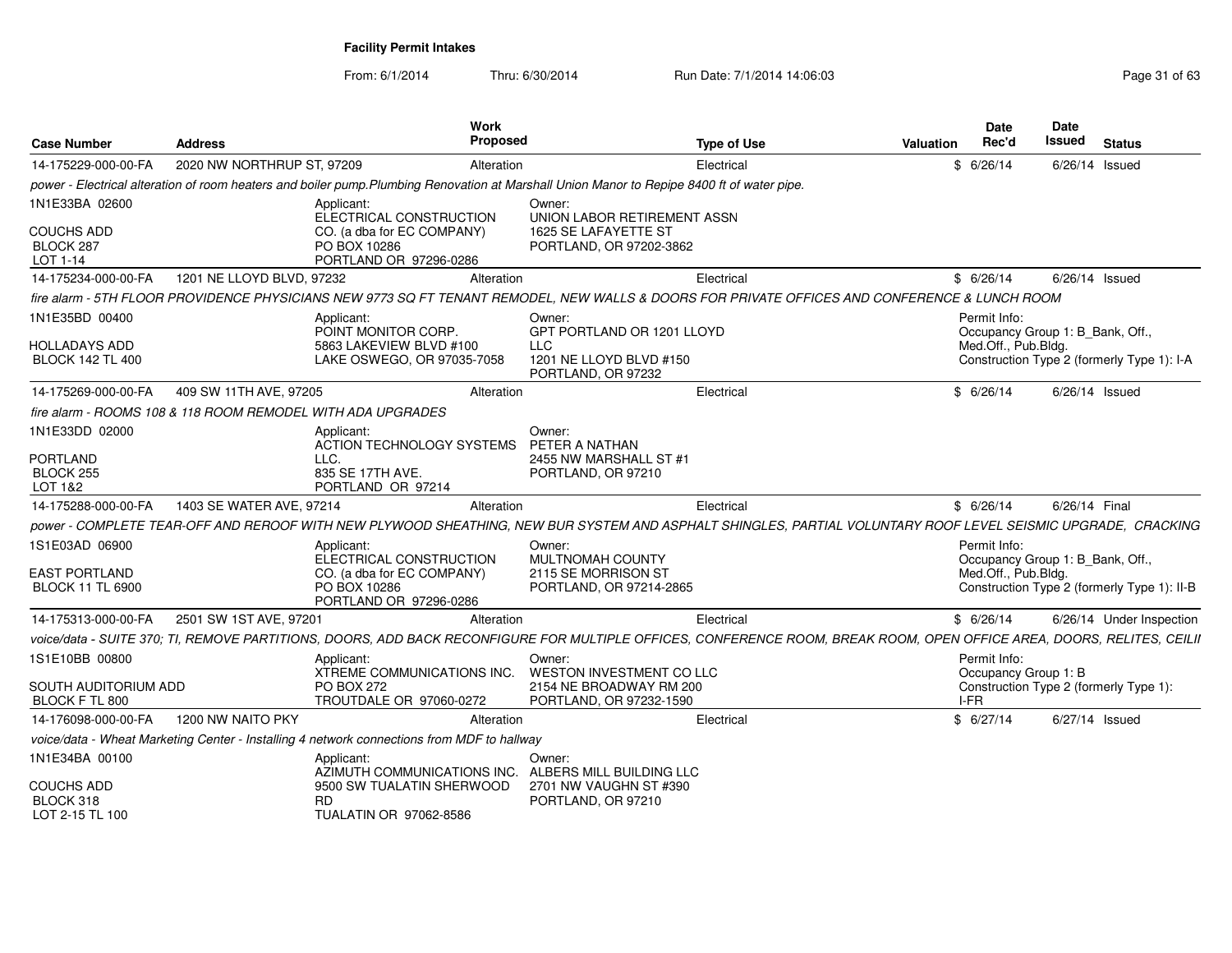| <b>Case Number</b>                             | <b>Address</b>                                                | Work<br>Proposed                                                                                            |                                                                                                | <b>Type of Use</b> | Valuation | Date<br>Rec'd                                                           | Date<br>Issued   | <b>Status</b>                               |
|------------------------------------------------|---------------------------------------------------------------|-------------------------------------------------------------------------------------------------------------|------------------------------------------------------------------------------------------------|--------------------|-----------|-------------------------------------------------------------------------|------------------|---------------------------------------------|
| 14-176101-000-00-FA                            | 1100 SW 6TH AVE, 97204                                        | Alteration                                                                                                  |                                                                                                | Electrical         |           | \$6/27/14                                                               | 6/27/14 Issued   |                                             |
| 3rd to 17th floors Restrooms Refresh - power   |                                                               |                                                                                                             |                                                                                                |                    |           |                                                                         |                  |                                             |
| 1S1E03BB 00700                                 |                                                               | Applicant:                                                                                                  | Owner:                                                                                         |                    |           | Permit Info:                                                            |                  |                                             |
| <b>PORTLAND</b><br>BLOCK 168<br>LOT 1-8 TL 700 |                                                               | <b>HUGHES ELECTRICAL</b><br>CONTRACTORS INC.<br>10490 NW JACKSON QUARRY RD<br>HILLSBORO, OR 97124-8184      | STANDARD INSURANCE CO<br>PO BOX 711<br>PORTLAND, OR 97204                                      |                    |           | Occupancy Group 1: B<br>I-FR                                            |                  | Construction Type 2 (formerly Type 1):      |
| 14-176403-000-00-FA                            | 888 SW 5TH AVE                                                | Alteration                                                                                                  |                                                                                                | Electrical         |           | \$6/27/14                                                               |                  | $6/27/14$ Issued                            |
|                                                |                                                               | stat - SUITE 1170 PROPEL INSURANCE 4914 SQ FT EXPANSION ADD NEW WALLS FOR PRIVATE OFFICES & CONFERENCE ROOM |                                                                                                |                    |           |                                                                         |                  |                                             |
| 1S1E03BB 90003                                 |                                                               | Applicant:<br>MCKINSTRY CO. LLC.                                                                            | Owner:<br>PIONEER PLACE LIMITED                                                                |                    |           | Permit Info:<br>Occupancy Group 1: B                                    |                  |                                             |
| PIONEER PLACE CONDOMINIUM<br>LOT <sub>3</sub>  |                                                               | 16790 NE MASON ST STE 100<br>PORTLAND OR 97230-7398                                                         | <b>PARTNERSHIP</b><br>PO BOX 617905<br>CHICAGO, IL 60661-7905                                  |                    |           | I-FR                                                                    |                  | Construction Type 2 (formerly Type 1):      |
| 14-176449-000-00-FA                            | 12775 NE MARX ST, 97230                                       | Alteration                                                                                                  |                                                                                                | Electrical         |           | \$6/27/14                                                               |                  | <b>Under Review</b>                         |
| THE AVOGADRO GROUP TI - voice/data             |                                                               |                                                                                                             |                                                                                                |                    |           |                                                                         |                  |                                             |
| 1N2E23BB 01000                                 |                                                               |                                                                                                             | Owner:<br>PACIFIC REALTY ASSOCIATES LP<br>15115 SW SEQUOIA PKWY<br>PORTLAND, OR 97224          |                    |           |                                                                         |                  |                                             |
| 14-176636-000-00-FA                            | 319 SW WASHINGTON ST, 97204                                   | Alteration                                                                                                  |                                                                                                | Electrical         |           | \$6/28/14                                                               |                  | <b>Under Review</b>                         |
|                                                |                                                               | power - SUITE 900 NEW WALLS AND DOORS. ADD GARAGE DOOR TO SEPARATE CONFERENCE ROOMS                         |                                                                                                |                    |           |                                                                         |                  |                                             |
| 1N1E34CD 07800                                 |                                                               |                                                                                                             | Owner:<br>THREE NINETEEN WASHINGTON<br><b>LLC</b><br><b>PO BOX 416</b><br>MANCHESTER, VT 05254 |                    |           | Permit Info:<br>Occupancy Group 1: B_Bank, Off.,<br>Med.Off., Pub.Bldg. |                  |                                             |
| 14-176637-000-00-FA                            | 4805 NE GLISAN ST, 97213                                      | Alteration                                                                                                  |                                                                                                | Electrical         |           | \$6/28/14                                                               | $6/28/14$ Issued |                                             |
|                                                | power - 1ST FLOOR TI, RECEPTION AREA, CEILING, ELEC, PLBG     |                                                                                                             |                                                                                                |                    |           |                                                                         |                  |                                             |
| 1N2E31BD 04100                                 |                                                               | Applicant:<br>COCHRAN INC. dba BROADWAY                                                                     | Owner:<br>PROVIDENCE HEALTH                                                                    |                    |           |                                                                         |                  |                                             |
| SECTION 31 1N 2E<br>TL 4100 9.54 ACRES         |                                                               | <b>ELECTRIC</b><br>7550 SW TECH CENTER DR STE<br>220                                                        | 4400 NE HALSEY ST BLDG 2 #190<br>PORTLAND, OR 97213-1545                                       |                    |           |                                                                         |                  |                                             |
|                                                |                                                               | TIGARD OR 97223-8061                                                                                        | Owner:<br>SERVICES-OREGON<br>4400 NE HALSEY ST BLDG 2 #190<br>PORTLAND, OR 97213-1545          |                    |           |                                                                         |                  |                                             |
| 14-176641-000-00-FA                            | 919 NE 19TH AVE, 97232                                        | Alteration                                                                                                  |                                                                                                | Electrical         |           | \$6/28/14                                                               | 6/28/14 Issued   |                                             |
|                                                | power - SUITE 250 MULT CO LIBRARIES 9621 SQ FT OFFICE REMODEL |                                                                                                             |                                                                                                |                    |           |                                                                         |                  |                                             |
| 1N1E35AC 00100                                 |                                                               | Applicant:<br>BACHOFNER ELECTRIC, LLC.                                                                      | Owner:<br>WESTON INVESTMENT CO LLC                                                             |                    |           | Permit Info:<br>Occupancy Group 1: B                                    |                  |                                             |
| SULLIVANS ADD<br><b>BLOCK 36 TL 100</b>        |                                                               | 12031 NE MARX ST.<br>PORTLAND OR 97220                                                                      | 2154 NE BROADWAY RM 200<br>PORTLAND, OR 97232-1590                                             |                    |           |                                                                         |                  | Construction Type 2 (formerly Type 1): II-A |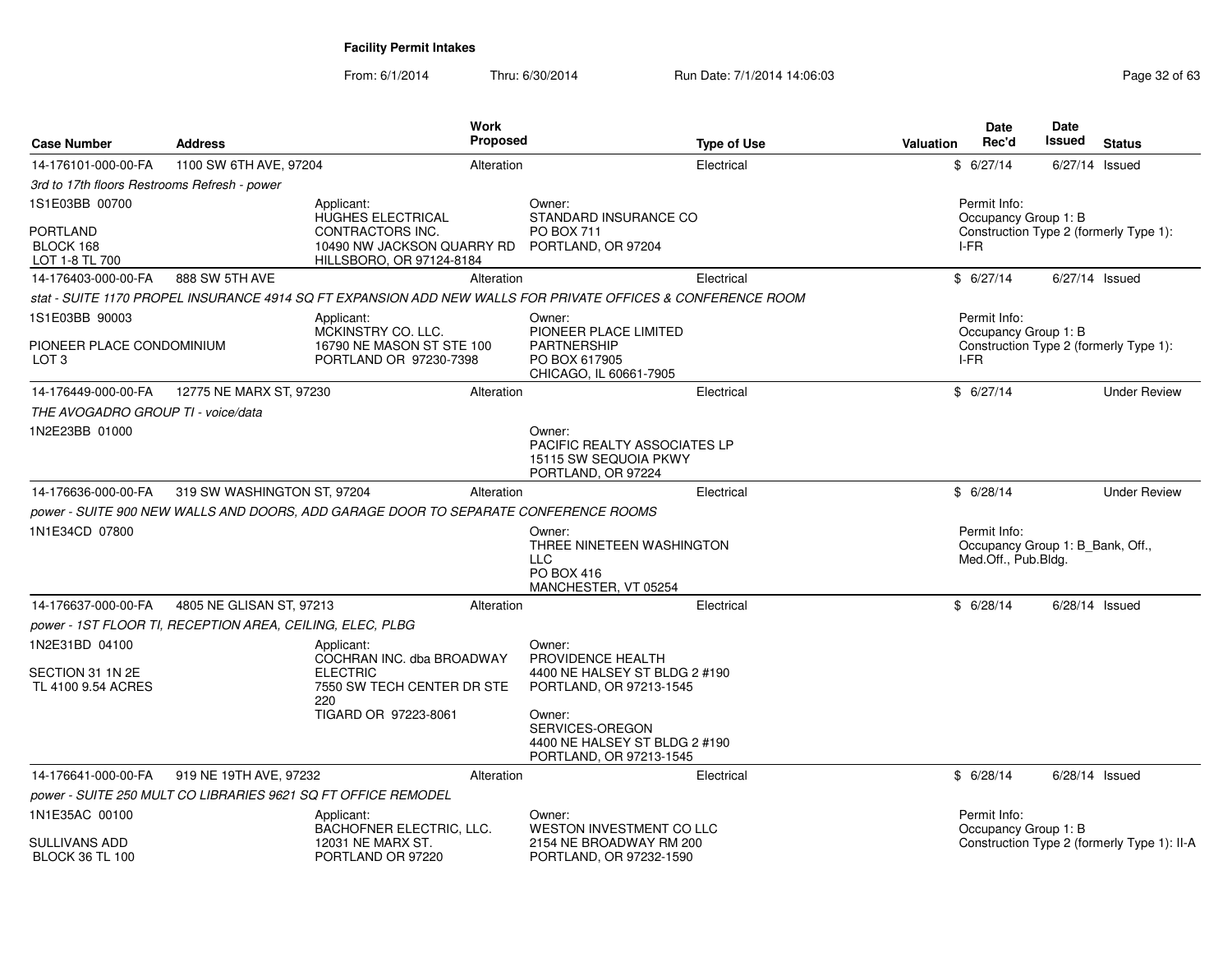| <b>Case Number</b>                      | <b>Address</b>                                            | Work<br><b>Proposed</b>                                                                                                                           |                                                                                  | <b>Type of Use</b> | Valuation | Date<br>Rec'd                                                           | <b>Date</b><br><b>Issued</b> | <b>Status</b>                               |
|-----------------------------------------|-----------------------------------------------------------|---------------------------------------------------------------------------------------------------------------------------------------------------|----------------------------------------------------------------------------------|--------------------|-----------|-------------------------------------------------------------------------|------------------------------|---------------------------------------------|
| 14-176642-000-00-FA                     | 101 SW MAIN ST, 97204                                     | Alteration                                                                                                                                        |                                                                                  | Electrical         |           | \$6/28/14                                                               |                              | <b>Under Review</b>                         |
|                                         |                                                           | power - SUITE1900: ADD WALLS TO ENLARGE RECEPTION AREA, CREATE WORKROOM, REDUCE SIZE OF BREAKROOM, FLOORING, CEILING, ELEC, PLBG                  |                                                                                  |                    |           |                                                                         |                              |                                             |
| 1S1E03BD 00300                          |                                                           |                                                                                                                                                   | Owner:<br><b>KBSH ONE MAIN PLACE LLC</b>                                         |                    |           |                                                                         |                              |                                             |
| <b>PORTLAND</b><br>BLOCK 11<br>LOT 1-4  |                                                           |                                                                                                                                                   | 14850 QUORUM DR #500<br>DALLAS, TX 75254                                         |                    |           |                                                                         |                              |                                             |
| LOT 5-8 EXC PT IN STS                   |                                                           |                                                                                                                                                   | Owner:<br><b>DUFF</b><br>14850 QUORUM DR #500<br>DALLAS, TX 75254                |                    |           |                                                                         |                              |                                             |
|                                         |                                                           |                                                                                                                                                   | Owner:<br>PHELPS LLC<br>14850 QUORUM DR #500<br>DALLAS, TX 75254                 |                    |           |                                                                         |                              |                                             |
| 14-176643-000-00-FA                     | 1211 SW 5TH AVE, 97204                                    | Alteration                                                                                                                                        |                                                                                  | Electrical         |           | \$6/28/14                                                               | $6/28/14$ Issued             |                                             |
|                                         | power - SUITE 1250 COMMERCE BANK 7260 SQ FT NEW OFFICE TI |                                                                                                                                                   |                                                                                  |                    |           |                                                                         |                              |                                             |
| 1S1E03BC 00900                          |                                                           | Applicant:<br>CHRISTENSON ELECTRIC INC.                                                                                                           | Owner:<br>PACWEST CENTER LLC                                                     |                    |           | Permit Info:<br>Occupancy Group 1: B Bank, Off.,                        |                              |                                             |
| <b>PORTLAND</b><br>BLOCK 167<br>LOT 1-8 |                                                           | 111 SW COLUMBIA ST. STE 480<br>PORTLAND OR 97201-5838                                                                                             | 1211 SW 5TH AVE #2230<br>PORTLAND, OR 97204                                      |                    |           | Med.Off., Pub.Bldg.                                                     |                              |                                             |
| 14-176644-000-00-FA                     | 3030 SW MOODY AVE, 97201                                  | Alteration                                                                                                                                        |                                                                                  | Electrical         |           | \$6/28/14                                                               |                              | <b>Under Review</b>                         |
|                                         |                                                           | power - OHSU (PHASE 3) 941 SQ FT OFFICE REMODEL, NEW WALLS, DOORS AND RELITES & 358 SQ FT COMMON AREA REMODEL ALL ON THE 1ST FLOOR                |                                                                                  |                    |           |                                                                         |                              |                                             |
| 1S1E10 00400                            |                                                           |                                                                                                                                                   | Owner:<br>3030 PROPERTY LLC                                                      |                    |           |                                                                         |                              |                                             |
| SECTION 10 1S 1E<br>TL 400 2.77 ACRES   |                                                           |                                                                                                                                                   | 3121 SW MOODY AVE<br>PORTLAND, OR 97239                                          |                    |           |                                                                         |                              |                                             |
| 14-176647-000-00-FA                     | 1120 NW COUCH ST, 97209                                   | Alteration                                                                                                                                        |                                                                                  | Electrical         |           | \$6/28/14                                                               | $6/28/14$ Issued             |                                             |
|                                         |                                                           | stat - 5TH FLOOR RAYMOND JAMES 5.489 SQ FT NEW TENANT REMODEL, REMOVE AND ADD PARTITION WALLS FOR PRIVATE OFFICES, CONFERENCE ROOM AND BREAK ROOM |                                                                                  |                    |           |                                                                         |                              |                                             |
| 1N1E33DA 04900                          |                                                           | Applicant:<br>ALLIANT SYSTEMS LLC.<br>1600 NW 167TH PL. SUITE 330<br>BEAVERTON, OR 97005                                                          | Owner:<br>MEPT BREWERY BLOCK 2 LLC<br>PO BOX 320099<br>ALEXANDRIA, VA 22320-0156 |                    |           | Permit Info:<br>Occupancy Group 1: B Bank, Off.,<br>Med.Off., Pub.Bldg. |                              | Construction Type 2 (formerly Type 1): II-A |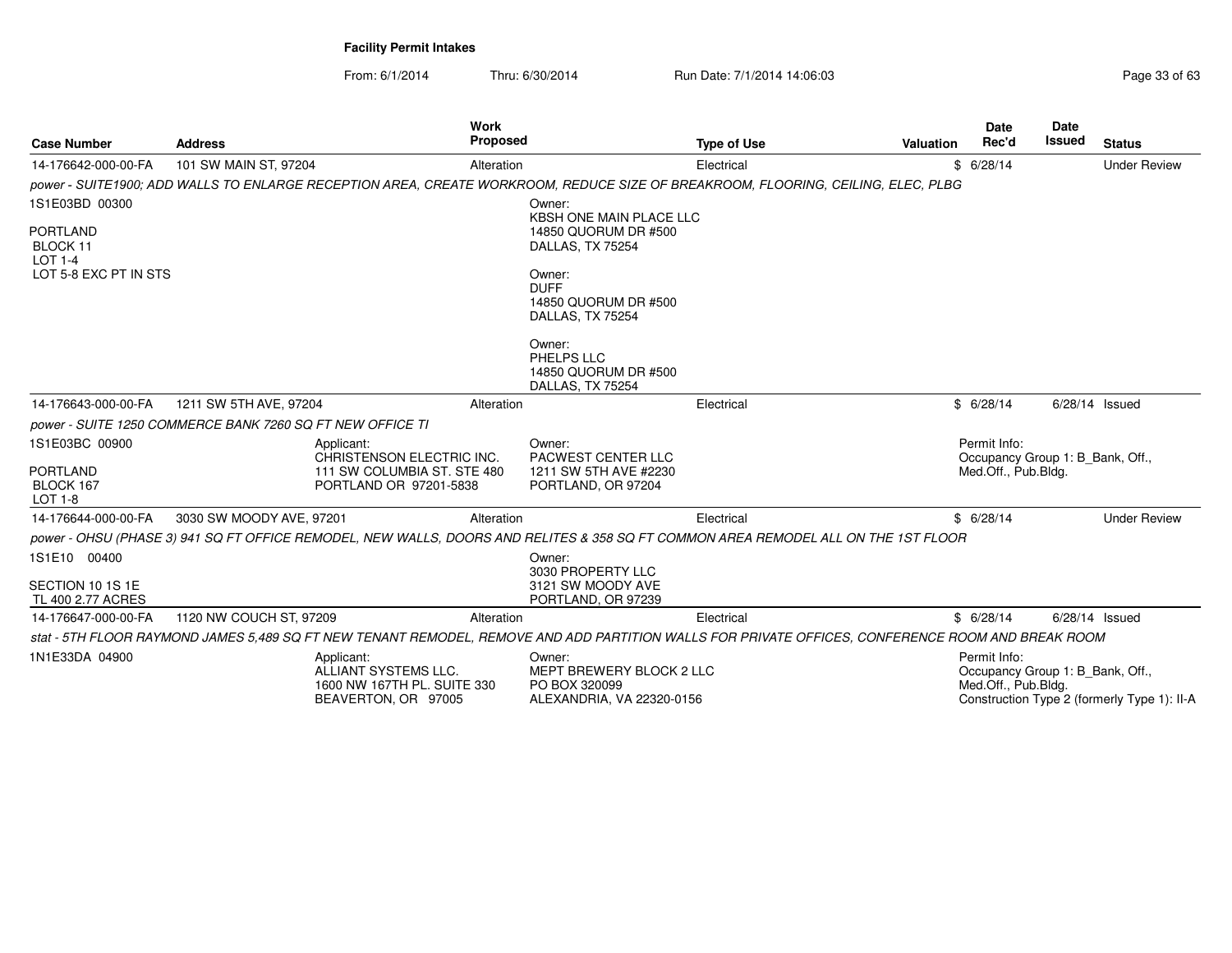| <b>Case Number</b>                                                               | <b>Address</b>             | <b>Work</b><br>Proposed                                                                                                                                          |                                                                                                       | <b>Type of Use</b> | Valuation | <b>Date</b><br>Rec'd                                                    | Date<br>Issued | <b>Status</b>                               |
|----------------------------------------------------------------------------------|----------------------------|------------------------------------------------------------------------------------------------------------------------------------------------------------------|-------------------------------------------------------------------------------------------------------|--------------------|-----------|-------------------------------------------------------------------------|----------------|---------------------------------------------|
| 14-176648-000-00-FA                                                              | 4635 NE CORNFOOT RD, 97218 | Alteration                                                                                                                                                       |                                                                                                       | Electrical         |           | \$6/28/14                                                               |                | <b>Under Review</b>                         |
|                                                                                  |                            | power - HANGER N & S; ROOF REPAIR AND REPLACEMENT IN CONJUNCTION WITH RTU REPLACEMENTS                                                                           |                                                                                                       |                    |           |                                                                         |                |                                             |
| 1N2E07C 00200                                                                    |                            |                                                                                                                                                                  | Owner:<br>PORT OF PORTLAND(LEASED                                                                     |                    |           | Permit Info:<br>Occupancy Group 1: H-5_HMP                              |                |                                             |
| LONDON AC & PLAT 2<br>LOT 41-43&47-64 TL 200<br>SPLIT LEVY R316949 (R9420710800) |                            |                                                                                                                                                                  | PO BOX 3707 M/C 6A1-01<br>SEATTLE, WA 98124-2207                                                      |                    |           |                                                                         |                | Construction Type 2 (formerly Type 1): II-B |
|                                                                                  |                            |                                                                                                                                                                  | Owner:<br>THE BOEING COMPANY<br>PO BOX 3707 M/C 6A1-01<br>SEATTLE, WA 98124-2207                      |                    |           |                                                                         |                |                                             |
|                                                                                  |                            |                                                                                                                                                                  | Owner:<br>PROPERTY TAX DEPT<br>PO BOX 3707 M/C 6A1-01<br>SEATTLE, WA 98124-2207                       |                    |           |                                                                         |                |                                             |
| 14-176650-000-00-FA                                                              | 308 SW 1ST AVE, 97204      | Alteration                                                                                                                                                       |                                                                                                       | Electrical         |           | \$6/28/14                                                               |                | <b>Under Review</b>                         |
|                                                                                  |                            | power - 2ND FLOOR, SW CORNER; TI, NEW PARTITION WALLS FOR OFFICES, CONFERENCE ROOMS, DOORS, RELITES, SERVER ROOM, BREAKROOM, RECEPTION AREA W/DOOR AND RELITE, ( |                                                                                                       |                    |           |                                                                         |                |                                             |
| 1N1E34CD 04200                                                                   |                            |                                                                                                                                                                  | Owner:<br><b>GEORGE LAWRENCE</b><br><b>INVESTMENTS LLC</b><br>9 SE 3RD AVE #100<br>PORTLAND, OR 97214 |                    |           | Permit Info:<br>Occupancy Group 1: B_Bank, Off.,<br>Med.Off., Pub.Bldg. |                |                                             |
| 14-176651-000-00-FA                                                              | 1721 SW BROADWAY, 97201    | Alteration                                                                                                                                                       |                                                                                                       | Electrical         |           | \$6/28/14                                                               |                | $6/28/14$ Issued                            |
|                                                                                  |                            | security - Card reader adds at ground level entry points. 43A & 169PR# 14-38092-053 (Separate permit 43A & 169 as prior permit was finalled.)                    |                                                                                                       |                    |           |                                                                         |                |                                             |
| 1S1E04AD 08500                                                                   |                            | Applicant:                                                                                                                                                       | Owner:                                                                                                |                    |           |                                                                         |                |                                             |
| PORTLAND<br>BLOCK 201                                                            |                            | ARONSON SECURITY GROUP INC. OREGON STATE OF (BOARD OF<br>8089 SW CIRRUS DR.<br>BEAVERTON OR 97008-5989                                                           | <b>PO BOX 751</b><br>PORTLAND, OR 97207                                                               |                    |           |                                                                         |                |                                             |
| LOT 1-8                                                                          |                            |                                                                                                                                                                  | Owner:<br><b>HIGHER EDUCATION</b><br>PO BOX 751<br>PORTLAND, OR 97207                                 |                    |           |                                                                         |                |                                             |
| 14-177161-000-00-FA                                                              | 101 SW MAIN ST, 97204      | Alteration                                                                                                                                                       |                                                                                                       | Electrical         |           | \$6/30/14                                                               |                | <b>Under Review</b>                         |
|                                                                                  |                            | voice/data - SUITE 1950; TI, REMOVE SOME PARTITION WALLS, ADD BACK FOR OFFICES, CONFERENCE ROOM, BREAK ROOM, SERVER ROOM, RECEPTION AREA, CEILING, ELEC, PLBG    |                                                                                                       |                    |           |                                                                         |                |                                             |
| 1S1E03BD 00300                                                                   |                            |                                                                                                                                                                  | Owner:                                                                                                |                    |           | Permit Info:                                                            |                |                                             |
| PORTLAND<br>BLOCK 11                                                             |                            |                                                                                                                                                                  | <b>KBSH ONE MAIN PLACE LLC</b><br>14850 QUORUM DR #500<br>DALLAS, TX 75254                            |                    |           | Occupancy Group 1: B_Bank, Off.,<br>Med.Off., Pub.Bldg.                 |                | Construction Type 2 (formerly Type 1): I-A  |
| LOT 1-4<br>LOT 5-8 EXC PT IN STS                                                 |                            |                                                                                                                                                                  | Owner:<br><b>DUFF</b><br>14850 QUORUM DR #500<br>DALLAS, TX 75254                                     |                    |           |                                                                         |                |                                             |
|                                                                                  |                            |                                                                                                                                                                  | Owner:<br>PHELPS LLC<br>14850 QUORUM DR #500<br>DALLAS, TX 75254                                      |                    |           |                                                                         |                |                                             |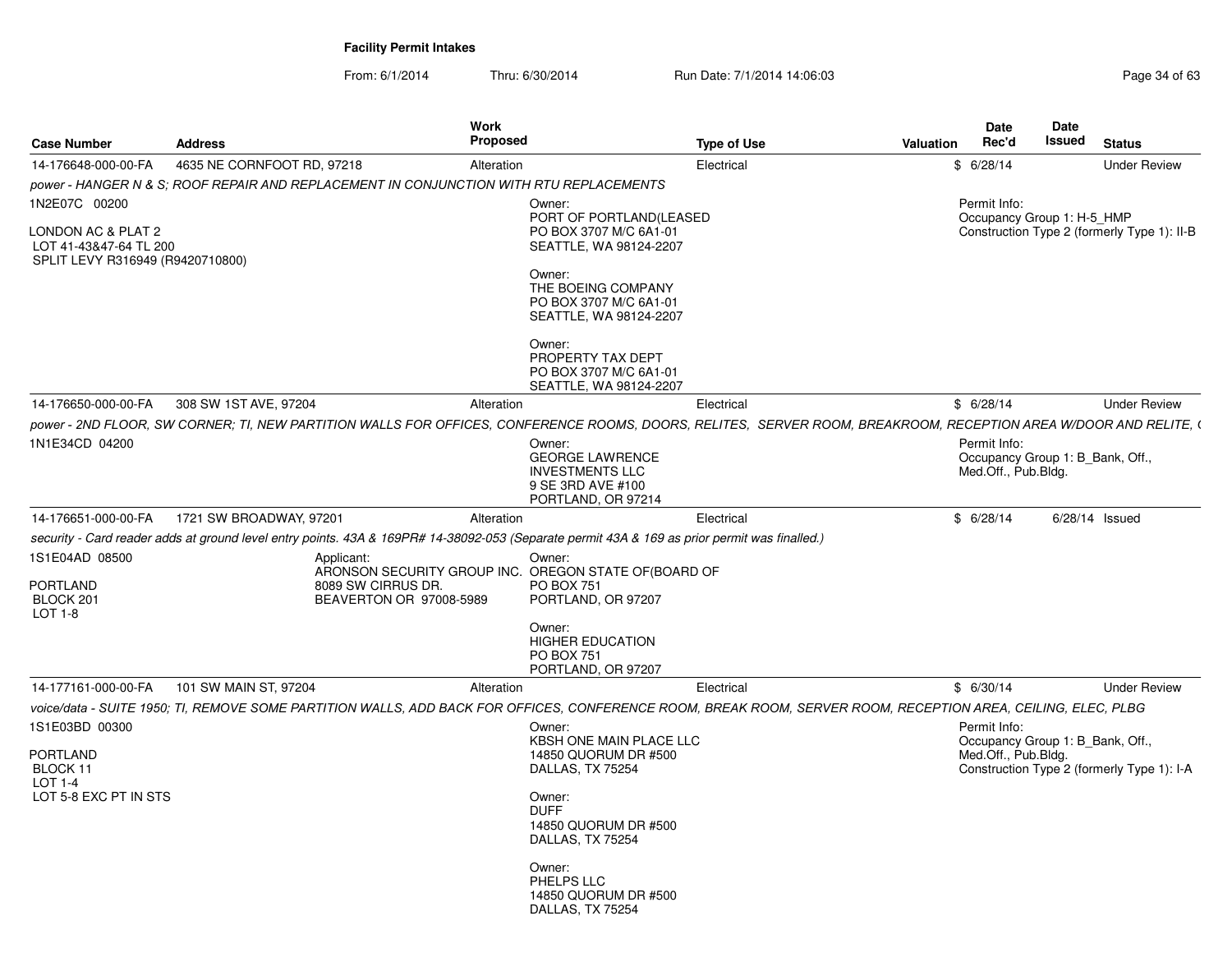| <b>Case Number</b>                                                 | <b>Address</b>                                                             |                                                                                     | <b>Work</b><br><b>Proposed</b> |                                                                                            | <b>Type of Use</b> |                                                | Valuation                                                                          | <b>Date</b><br>Rec'd                             | Date<br>Issued  | <b>Status</b>                               |  |
|--------------------------------------------------------------------|----------------------------------------------------------------------------|-------------------------------------------------------------------------------------|--------------------------------|--------------------------------------------------------------------------------------------|--------------------|------------------------------------------------|------------------------------------------------------------------------------------|--------------------------------------------------|-----------------|---------------------------------------------|--|
| 14-177248-000-00-FA                                                | 121 SW MORRISON ST, 97204                                                  |                                                                                     | Alteration                     | Electrical                                                                                 |                    |                                                | \$6/30/14                                                                          | 6/30/14 Final                                    |                 |                                             |  |
| voice/data - Fiber Cable from 1575 to 1500                         |                                                                            |                                                                                     |                                |                                                                                            |                    |                                                |                                                                                    |                                                  |                 |                                             |  |
| 1S1E03BA 02700                                                     |                                                                            | Applicant:<br><b>DENNIS J BRYANT</b>                                                |                                | Owner:<br>TERRACE TOWER USA-                                                               |                    | CCB - Contractor:<br><b>DENNIS J BRYANT</b>    |                                                                                    | Permit Info:<br>Occupancy Group 1: B_Bank, Off., |                 |                                             |  |
| <b>PORTLAND</b><br>BLOCK 15<br><b>LOT 1-4</b><br>LOT 7&8 EXC W 75' |                                                                            | <b>BRY-COM</b><br>14244 SE BUSH<br>PORTLAND, OR 97236                               |                                | PORTLAND INC<br>121 SW MORRISON ST #250<br>PORTLAND, OR 97204-3179                         |                    | BRY-COM<br>14244 SE BUSH<br>PORTLAND, OR 97236 | Med.Off., Pub.Bldg.                                                                |                                                  |                 | Construction Type 2 (formerly Type 1): I-A  |  |
| 14-177268-000-00-FA                                                | 3505 SW US VETERANS HOSPITAL RD                                            |                                                                                     | Alteration                     |                                                                                            | Electrical         |                                                |                                                                                    | \$6/30/14                                        |                 | $6/30/14$ Issued                            |  |
|                                                                    | 5th, 6th, 7th floor install new communications cabling - voice/data        |                                                                                     |                                |                                                                                            |                    |                                                |                                                                                    |                                                  |                 |                                             |  |
| 1S1E09 00200 A1                                                    |                                                                            | Applicant:<br>DYNALECTRIC CO.<br>5711 SW HOOD AVE.<br>PORTLAND OR 97239-3716        |                                | Owner:<br>OREGON STATE OF(LEASED<br>3181 SW SAM JACKSON PARK RD<br>PORTLAND, OR 97239-3098 |                    |                                                |                                                                                    |                                                  |                 |                                             |  |
|                                                                    |                                                                            |                                                                                     |                                | Owner:<br>OHSU - SPACE PLANNING<br>3181 SW SAM JACKSON PARK RD<br>PORTLAND, OR 97239-3098  |                    |                                                |                                                                                    |                                                  |                 |                                             |  |
|                                                                    |                                                                            |                                                                                     |                                | Owner:<br><b>MGMT</b><br>3181 SW SAM JACKSON PARK RD<br>PORTLAND, OR 97239-3098            |                    |                                                |                                                                                    |                                                  |                 |                                             |  |
|                                                                    |                                                                            |                                                                                     |                                | Owner:<br>MAIL STOP PP22E<br>3181 SW SAM JACKSON PARK RD<br>PORTLAND, OR 97239-3098        |                    |                                                |                                                                                    |                                                  |                 |                                             |  |
| 14-164310-000-00-FA                                                | 4650 SW MACADAM AVE, 97201                                                 |                                                                                     | Alteration                     | <b>Fire Alarms</b>                                                                         |                    |                                                | $$1$ 6/3/14                                                                        |                                                  | $6/3/14$ Issued |                                             |  |
|                                                                    | addition to existing alarm system 2nd 3rd and 4th floors---2 sets of plans |                                                                                     |                                |                                                                                            |                    |                                                |                                                                                    |                                                  |                 |                                             |  |
| 1S1E15BA 00900<br>SECTION 15 1S 1E<br>TL 900 1.00 ACRES            |                                                                            | Applicant:<br><b>IES COMMERCIAL INC</b><br>16135 SW 74th Ave.<br>TIGARD OR 97224    |                                | Owner:<br>PCC JOHNS LANDING LLC<br>4650 SW MACADAM AVE #440<br>PORTLAND, OR 97239-4262     |                    |                                                |                                                                                    | Permit Info:<br>Occupancy Group 1: B             |                 | Construction Type 2 (formerly Type 1): II-A |  |
| 14-165425-000-00-FA                                                | 12000 SW 49TH AVE, 97219                                                   |                                                                                     | Alteration                     |                                                                                            | <b>Fire Alarms</b> |                                                |                                                                                    | $$1$ 6/5/14                                      |                 | $6/5/14$ Issued                             |  |
| upgrade alarm system---2 sets of plans                             |                                                                            |                                                                                     |                                |                                                                                            |                    |                                                |                                                                                    |                                                  |                 |                                             |  |
| 1S1E31D 00200                                                      |                                                                            | Applicant:<br><b>EC COMPANY</b><br>PO BOX 10286<br>PORTLAND, OR 97296.0286          |                                | Owner:<br>PORTLAND COMMUNITY<br><b>COLLEGE DIST</b><br>PO BOX 19000<br>PORTLAND, OR 97283  |                    |                                                | Permit Info:<br>Occupancy Group 1: B<br>Construction Type 2 (formerly Type 1): I-B |                                                  |                 |                                             |  |
| 14-166044-000-00-FA                                                | 321 SW SALMON ST, 97204                                                    |                                                                                     | Alteration                     |                                                                                            | <b>Fire Alarms</b> |                                                | \$6,000 6/6/14                                                                     |                                                  | 6/6/14 Final    |                                             |  |
|                                                                    | Garage- Alterations to the Fire Alarm system for T.I. - 3 devices total    |                                                                                     |                                |                                                                                            |                    |                                                |                                                                                    |                                                  |                 |                                             |  |
| 1S1E03BA 06700                                                     |                                                                            | Applicant:<br>Hughes Electric<br>10490 NW Jackson Quarry Rd.<br>Hillsboro, OR 97124 |                                | Owner:<br>STANDARD INS CO<br>PO BOX 711<br>PORTLAND, OR 97204                              |                    |                                                |                                                                                    |                                                  |                 |                                             |  |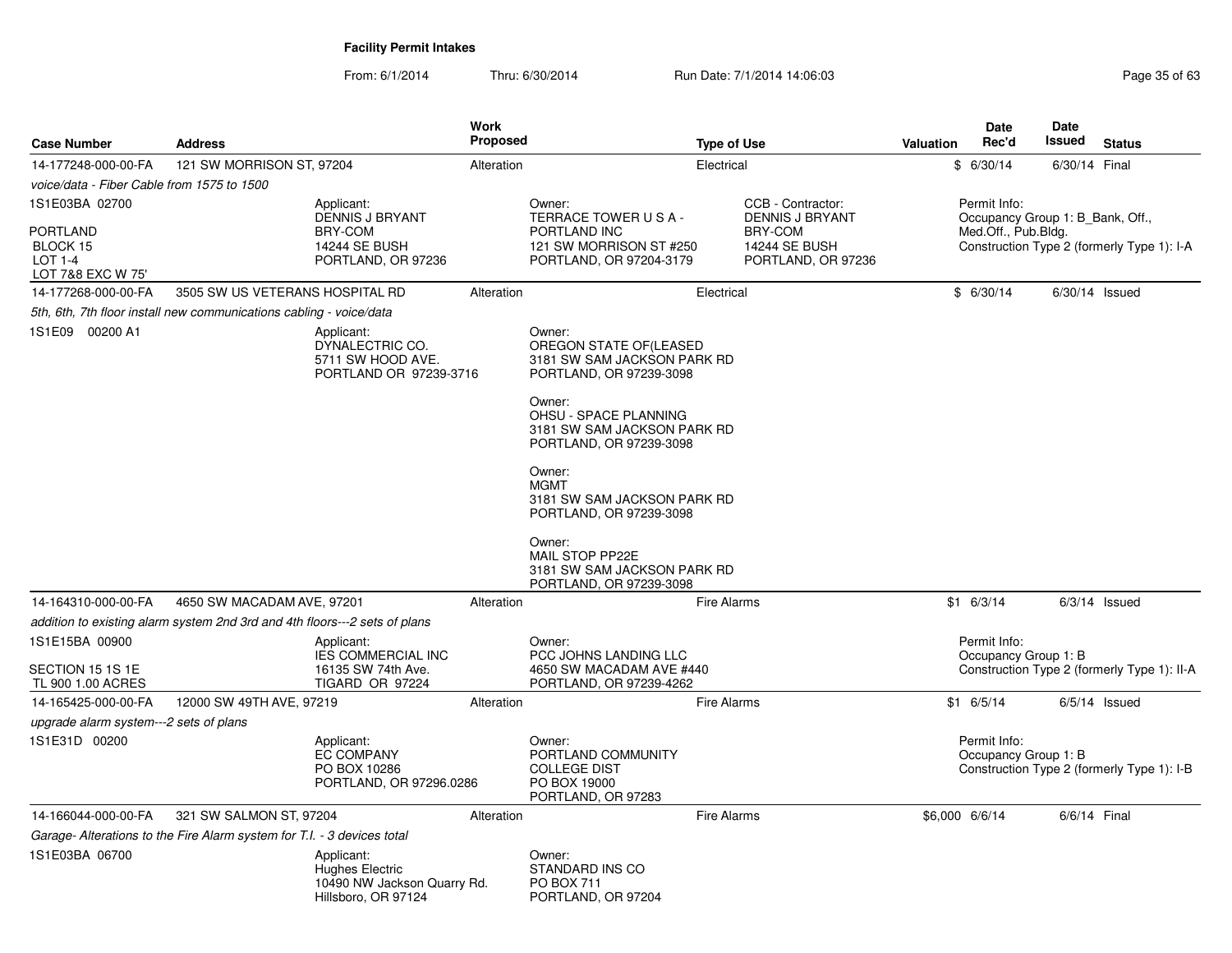| <b>Case Number</b>                                 | <b>Address</b>                                                          |                                                                                    | <b>Work</b><br><b>Proposed</b> |                                                                                              | <b>Type of Use</b>                                                             | <b>Valuation</b> | <b>Date</b><br>Rec'd | Date<br>Issued | <b>Status</b>   |
|----------------------------------------------------|-------------------------------------------------------------------------|------------------------------------------------------------------------------------|--------------------------------|----------------------------------------------------------------------------------------------|--------------------------------------------------------------------------------|------------------|----------------------|----------------|-----------------|
| 14-166047-000-00-FA                                | 631 SW HARRISON ST, 97201                                               |                                                                                    | Alteration                     |                                                                                              | <b>Fire Alarms</b>                                                             | \$11,000 6/6/14  |                      |                | $6/6/14$ Issued |
| Upgrade main FACP                                  |                                                                         |                                                                                    |                                |                                                                                              |                                                                                |                  |                      |                |                 |
| 1S1E04DA 05400                                     |                                                                         | Applicant:                                                                         |                                | Owner:                                                                                       |                                                                                |                  |                      |                |                 |
| PORTLAND<br>BLOCK 190<br>LOT 5                     |                                                                         | EC COMPANY<br>PO BOX 10286<br>PORTLAND, OR 97210-0286                              |                                | OREGON STATE OF(BOARD OF<br><b>PO BOX 751</b><br>PORTLAND, OR 97207                          |                                                                                |                  |                      |                |                 |
|                                                    |                                                                         |                                                                                    |                                | Owner:<br><b>HIGHER EDUCATION</b><br><b>PO BOX 751</b><br>PORTLAND, OR 97207                 |                                                                                |                  |                      |                |                 |
| 14-166050-000-00-FA                                | 1609 SW 12TH AVE, 97201                                                 |                                                                                    | Alteration                     |                                                                                              | <b>Fire Alarms</b>                                                             | \$12,500 6/6/14  |                      |                | $6/6/14$ Issued |
| Upgrade main FACP                                  |                                                                         |                                                                                    |                                |                                                                                              |                                                                                |                  |                      |                |                 |
| 1S1E04AC 01000                                     |                                                                         | Applicant:                                                                         |                                | Owner:                                                                                       |                                                                                |                  |                      |                |                 |
| <b>PORTLAND</b><br>BLOCK N1/2B<br>LOT 1-3 TL 1000  |                                                                         | EC COMPANY<br>PO BOX 10286<br>PORTLAND OR 97296                                    |                                | OREGON STATE OF (BD OF<br><b>HIGHER EDUCATION</b><br><b>PO BOX 751</b><br>PORTLAND, OR 97207 |                                                                                |                  |                      |                |                 |
|                                                    |                                                                         |                                                                                    |                                | Owner:<br><b>CAMPUS PLANNING OFFICE</b><br><b>PO BOX 751</b><br>PORTLAND, OR 97207           |                                                                                |                  |                      |                |                 |
| 14-166298-000-00-FA                                | 2701 NW VAUGHN ST, 97210                                                |                                                                                    | Alteration                     |                                                                                              | <b>Fire Alarms</b>                                                             | \$1,225 6/6/14   |                      |                | $6/6/14$ Issued |
|                                                    | Suite #290- Alteration to Fire Alarm for T.I.- 1 device                 |                                                                                    |                                |                                                                                              |                                                                                |                  |                      |                |                 |
| 1N1E29D 00200<br>SECTION 29 1N 1E                  | Applicant:<br><b>DTS SYSTEMS</b><br>7905 SW NIMBUS AV                   |                                                                                    |                                | Owner:<br>MONTGOMERY PARK I LLC<br>2701 NW VAUGHN ST                                         | Permit Info:<br>Occupancy Group 1: B<br>Construction Type 2 (formerly Type 1): |                  |                      |                |                 |
| TL 200 11.06 ACRES<br>ALSO SEE SUBS -0291<br>-0292 |                                                                         | BEAVERTON, OR 97008-                                                               |                                | PORTLAND, OR 97208                                                                           |                                                                                |                  | I-FR                 |                |                 |
| 14-168241-000-00-FA                                |                                                                         | 3181 SW SAM JACKSON PARK RD - Bldg MRB, 9 Alteration                               |                                |                                                                                              | <b>Fire Alarms</b>                                                             |                  | \$2,000 6/11/14      | 6/11/14 Final  |                 |
|                                                    | Electric Rm 1A- alterations to the Fire Alarm system for T.I.- 1 device |                                                                                    |                                |                                                                                              |                                                                                |                  |                      |                |                 |
| 1S1E09 00200                                       |                                                                         | Applicant:<br><b>Dynaelectric Company</b><br>5711 SW Hood Ave<br>Portland OR 97239 |                                | Owner:<br>OREGON STATE OF<br>3181 SW SAM JACKSON PARK RD<br>PORTLAND, OR 97239               |                                                                                |                  |                      |                |                 |
| 14-168247-000-00-FA                                | 2525 SW 3RD AVE, 97201                                                  |                                                                                    | Alteration                     |                                                                                              | <b>Fire Alarms</b>                                                             |                  | \$2,000 6/11/14      | 6/11/14 Final  |                 |
|                                                    | Room #265- Alterations to Fire Alarm system for T.I- 1 device total     |                                                                                    |                                |                                                                                              |                                                                                |                  |                      |                |                 |
| 1S1E10BB 01000                                     |                                                                         | Applicant:<br>DYNALECTRIC CO.                                                      |                                | Owner:<br>OREGON STATE OF                                                                    |                                                                                |                  |                      |                |                 |
| SOUTH AUDITORIUM ADD<br>BLOCK E EXC S 200'         |                                                                         | 5711 SW HOOD AVE.<br>PORTLAND OR 97239-3716                                        |                                | 3181 SW SAM JACKSON PARK RD<br>PORTLAND, OR 97239                                            |                                                                                |                  |                      |                |                 |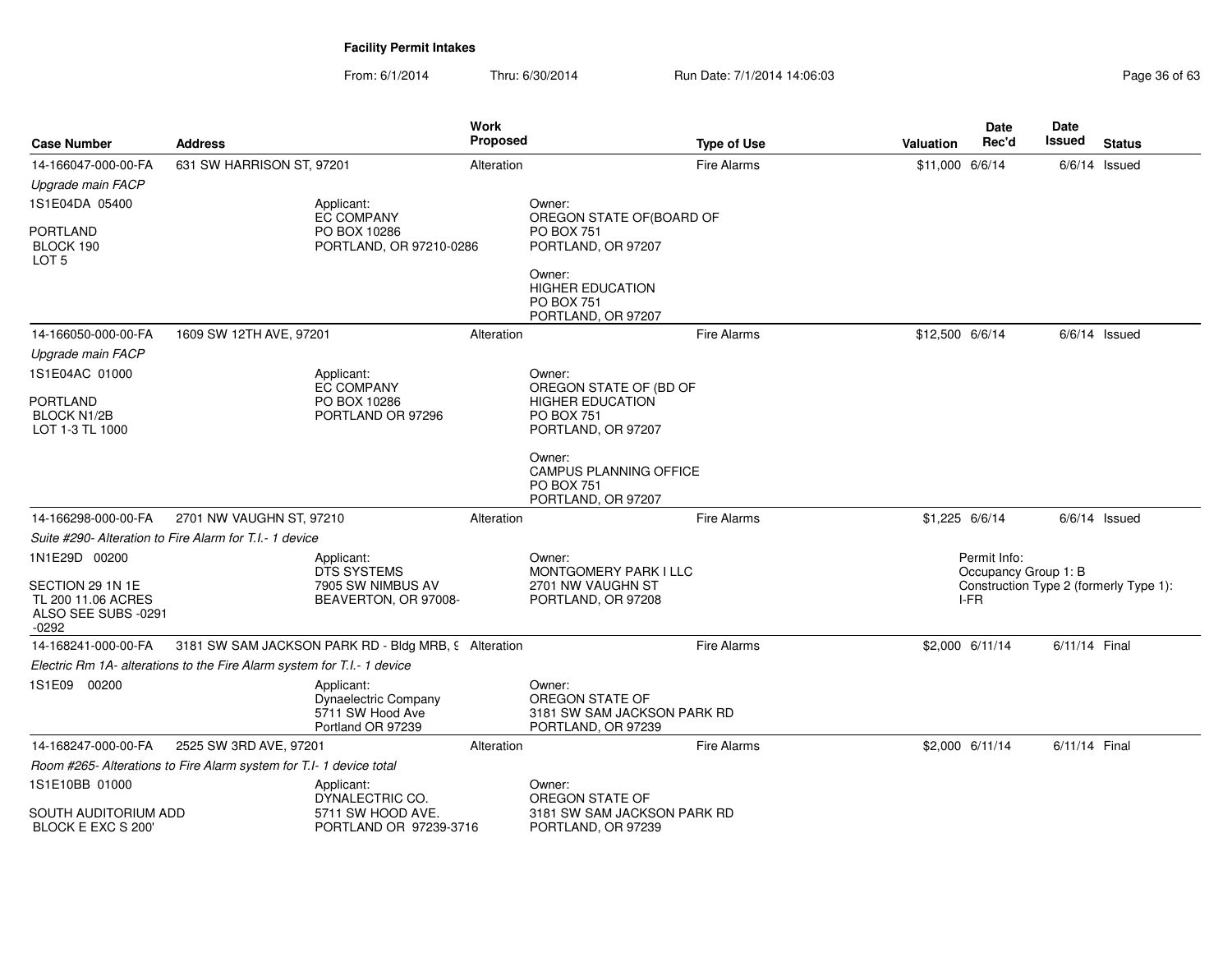| <b>Case Number</b>                                                                   | <b>Address</b>                                                                                     | Work<br>Proposed                                                              | <b>Type of Use</b>                                                                                                                                                                    | Valuation                                                                                                             | Date<br>Rec'd                          | Date<br>Issued         | <b>Status</b>                              |
|--------------------------------------------------------------------------------------|----------------------------------------------------------------------------------------------------|-------------------------------------------------------------------------------|---------------------------------------------------------------------------------------------------------------------------------------------------------------------------------------|-----------------------------------------------------------------------------------------------------------------------|----------------------------------------|------------------------|--------------------------------------------|
| 14-168259-000-00-FA                                                                  | 611 SW CAMPUS DR, 97201                                                                            | Alteration                                                                    | <b>Fire Alarms</b>                                                                                                                                                                    | \$19,532 6/11/14                                                                                                      |                                        |                        | $6/11/14$ Issued                           |
|                                                                                      | Elevator upgrades- Fire alarm alterations for T.I- 8 devices total                                 |                                                                               |                                                                                                                                                                                       |                                                                                                                       |                                        |                        |                                            |
| 1S1E09AC 03800                                                                       | Applicant:<br>DYNALECTRIC CO<br>5711 SW Hood Ave<br>PORTLAND, OR 97239                             |                                                                               | Owner:<br>OREGON STATE OF<br>3181 SW SAM JACKSON PARK RD<br>PORTLAND, OR 97239                                                                                                        |                                                                                                                       | Permit Info:                           | Occupancy Group 1: S-2 | Construction Type 2 (formerly Type 1): I-A |
| 14-169247-000-00-FA                                                                  | 840 SW GAINES ST, 97201                                                                            | Alteration                                                                    | <b>Fire Alarms</b>                                                                                                                                                                    | \$5,000 6/13/14                                                                                                       |                                        | 6/13/14 Final          |                                            |
|                                                                                      | Rooms 151 & 153- Alterations to Fire Alarm for T.I.- 2 devices total                               |                                                                               |                                                                                                                                                                                       |                                                                                                                       |                                        |                        |                                            |
| 1S1E09DB 03200<br>SECTION 09 1S 1E<br>TL 3200 1.63 ACRES                             | Applicant:<br>DYNALECTRIC CO<br>5711 SW Hood Ave<br>PORTLAND, OR 97239                             |                                                                               | Owner:<br>OREGON STATE OF<br>(U OF O MEDICAL SCHOOL STATE<br><b>HIGHWAY</b>                                                                                                           |                                                                                                                       |                                        |                        |                                            |
|                                                                                      |                                                                                                    |                                                                               | SALEM, OR 97310-0001                                                                                                                                                                  |                                                                                                                       |                                        |                        |                                            |
| 14-169257-000-00-FA                                                                  | 3181 SW SAM JACKSON PARK RD - Bldg OHS, 9 Alteration                                               |                                                                               | Fire Alarms                                                                                                                                                                           | \$6,500 6/13/14                                                                                                       |                                        | 6/13/14 Final          |                                            |
|                                                                                      | Room #246- Alterations to Fire Alarm for HVAC upgrades- 2 devices total                            |                                                                               |                                                                                                                                                                                       |                                                                                                                       |                                        |                        |                                            |
| 1S1E09 00200                                                                         | Applicant:<br>DYNALECTRIC CO<br>5711 SW Hood Ave<br>PORTLAND, OR 97239                             |                                                                               | Owner:<br>OREGON STATE OF<br>3181 SW SAM JACKSON PARK RD<br>PORTLAND, OR 97239                                                                                                        |                                                                                                                       | Permit Info:<br>Occupancy Group 1: I-2 |                        | Construction Type 2 (formerly Type 1): I-A |
| 14-169276-000-00-FA                                                                  | 110 SW YAMHILL ST, 97204                                                                           | Alteration                                                                    | <b>Fire Alarms</b>                                                                                                                                                                    | \$15,500 6/13/14                                                                                                      |                                        |                        | $6/13/14$ Issued                           |
|                                                                                      |                                                                                                    |                                                                               | Install New Fire Alarm system for new build-out of building-45 devices total 1- FACP9- Smoke10- Strobes1- Pull Station4- Heat20- H/S                                                  |                                                                                                                       |                                        |                        |                                            |
| 1S1E03BA 02400<br><b>PORTLAND</b><br>BLOCK 13<br>LOT 1&2                             | Applicant:                                                                                         | POINT MONITOR CORP.<br>5863 LAKEVIEW BLVD #100<br>LAKE OSWEGO, OR 97035-7058  | Owner:<br><b>B13 INVESTORS LLC</b><br>111 SW COLUMBIA ST #1380<br>PORTLAND, OR 97201                                                                                                  | Permit Info:<br>Occupancy Group 1: B_Bank, Off.,<br>Med.Off., Pub.Bldg.<br>Construction Type 2 (formerly Type 1): I-B |                                        |                        |                                            |
| 14-171190-000-00-FA                                                                  | 851 SW 6TH AVE, 97205                                                                              | Alteration                                                                    | <b>Fire Alarms</b>                                                                                                                                                                    |                                                                                                                       | \$500 6/18/14                          |                        | $6/18/14$ Issued                           |
| Install 1 AES Radio Dialer for monitoring                                            |                                                                                                    |                                                                               |                                                                                                                                                                                       |                                                                                                                       |                                        |                        |                                            |
| 1S1E03BB 02100                                                                       | Applicant:                                                                                         | FIRST RESPONSE SYSTEMS<br>4970 SW GRIFFITH DR SUITE 100<br>BEAVERTON OR 97005 | Owner:<br>PLI PORTLAND LLC<br>1825 S GRANT ST STE 700<br>SAN MATEO, CA 94402                                                                                                          |                                                                                                                       | Permit Info:<br>Occupancy Group 1: B   |                        | Construction Type 2 (formerly Type 1): I-A |
| 14-171616-000-00-FA                                                                  | 501 SE HAWTHORNE BLVD, 97214                                                                       | Alteration                                                                    | <b>Fire Alarms</b>                                                                                                                                                                    |                                                                                                                       | $$1$ 6/19/14                           |                        | $6/19/14$ Issued                           |
|                                                                                      | alarm/ evacuation system addition adding remote paging station in the lobby and 6th-floor---1 plan |                                                                               |                                                                                                                                                                                       |                                                                                                                       |                                        |                        |                                            |
| 1S1E02BC 07200<br><b>HAWTHORNE PK</b><br>BLOCK 131<br>LOT 1-5 EXC W 10'<br>LOT $6-8$ | Applicant:<br>NORTHWEST FIRE<br>SUPPRESSION INC<br>BEAVERTON, OR 97006                             |                                                                               | Owner:<br>MULTNOMAH COUNTY(LEASED<br>401 N DIXON ST<br>15385 SW BEAVERTON CREEK CT PORTLAND, OR 97227-1865<br>Owner:<br>MULTIPLE TENANTS<br>401 N DIXON ST<br>PORTLAND, OR 97227-1865 | I-FR                                                                                                                  | Permit Info:<br>Occupancy Group 1: B   |                        | Construction Type 2 (formerly Type 1):     |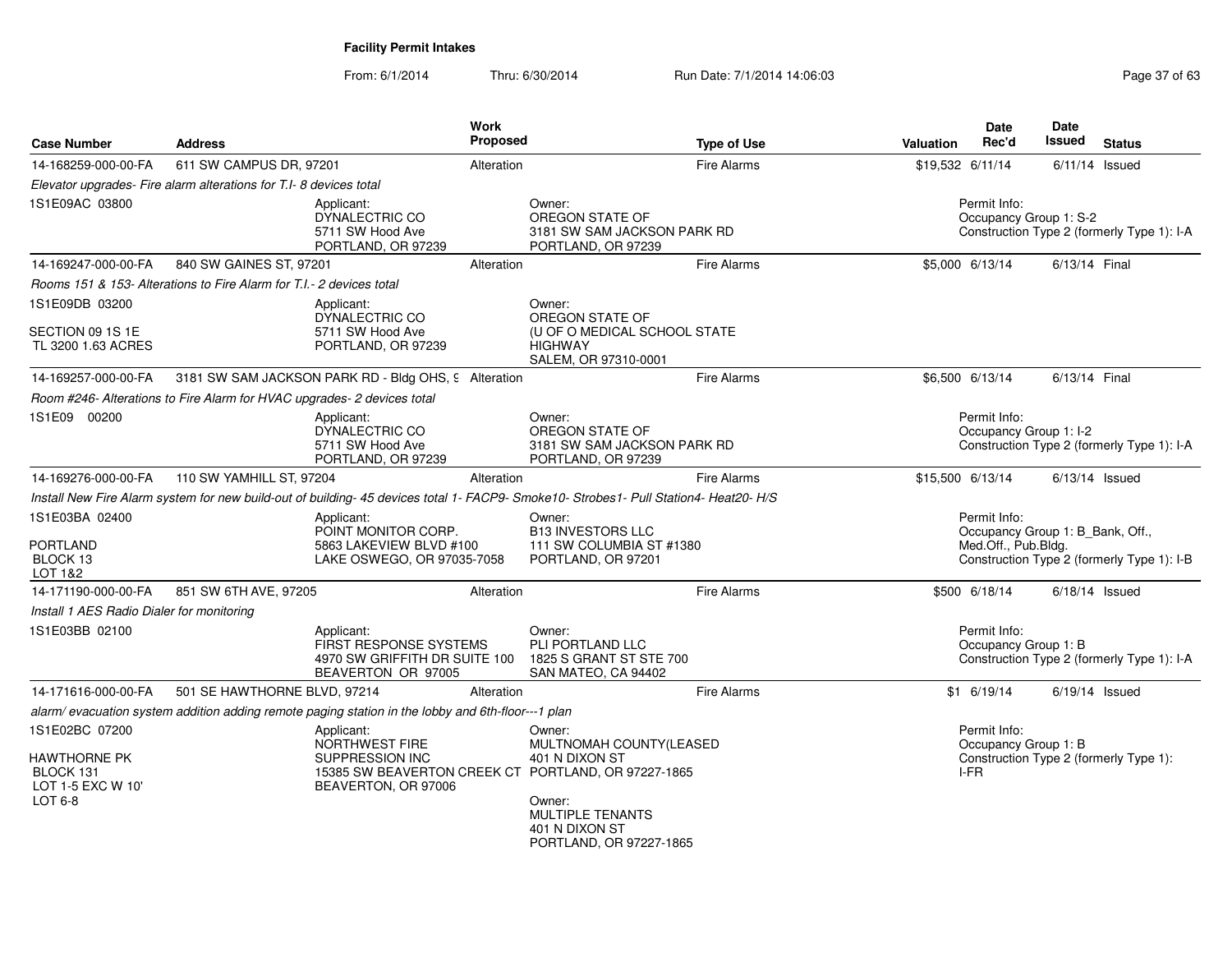| <b>Case Number</b>                                 | <b>Address</b>                                                                       | Work<br><b>Proposed</b>                                                                              |                                                                                    | <b>Type of Use</b> | <b>Valuation</b>                            | <b>Date</b><br>Rec'd                                                    | Date<br><b>Issued</b> | <b>Status</b>                               |
|----------------------------------------------------|--------------------------------------------------------------------------------------|------------------------------------------------------------------------------------------------------|------------------------------------------------------------------------------------|--------------------|---------------------------------------------|-------------------------------------------------------------------------|-----------------------|---------------------------------------------|
| 14-171951-000-00-FA                                | 1710 N HUMBOLDT ST, 97217                                                            | Alteration                                                                                           |                                                                                    | <b>Fire Alarms</b> |                                             | $$1$ 6/19/14                                                            | $6/24/14$ Issued      |                                             |
|                                                    |                                                                                      | ALARM - INSTALL ELEVATOR STATUS/RECALL CONTROL PANEL & PROVIDE ELEVATOR 001 RECALL                   |                                                                                    |                    |                                             |                                                                         |                       |                                             |
| 1N1E21AD 05800                                     |                                                                                      | Applicant:<br><b>DTS SYSTEMS</b>                                                                     | Owner:<br>SCHOOL DISTRICT NO 1                                                     |                    |                                             |                                                                         |                       |                                             |
| RIVERSIDE ADD<br>INC VAC ST BLOCK 7&8 EXC PT IN ST |                                                                                      | 7905 SW NIMBUS AV<br>BEAVERTON, OR 97008-                                                            | PO BOX 3107<br>PORTLAND, OR 97208-3107                                             |                    |                                             |                                                                         |                       |                                             |
| 14-172416-000-00-FA                                | 919 NE 19TH AVE, 97232                                                               | Alteration                                                                                           |                                                                                    | <b>Fire Alarms</b> |                                             | $$1$ 6/20/14                                                            | $6/20/14$ Issued      |                                             |
|                                                    |                                                                                      | moving 2 horn strobes, adding 2 hornstrobes and 5 strobes to relocate--3 sets of plans               |                                                                                    |                    |                                             |                                                                         |                       |                                             |
| 1N1E35AC 00100                                     |                                                                                      | Applicant:<br>STAR FIRE & SECURITY INC                                                               | Owner:<br>WESTON INVESTMENT CO LLC                                                 |                    |                                             | Permit Info:<br>Occupancy Group 1: B                                    |                       |                                             |
| <b>SULLIVANS ADD</b><br><b>BLOCK 36 TL 100</b>     |                                                                                      | 38954 PROCTOR BLVD#306<br>SANDY, OR 97055                                                            | 2154 NE BROADWAY RM 200<br>PORTLAND, OR 97232-1590                                 |                    |                                             |                                                                         |                       | Construction Type 2 (formerly Type 1): II-A |
| 14-172839-000-00-FA                                | 5550 SW MACADAM AVE, 97201                                                           | Alteration                                                                                           |                                                                                    | <b>Fire Alarms</b> |                                             | \$2,800 6/20/14                                                         | 6/20/14 Final         |                                             |
|                                                    | Suite #200- Alterations to the Fire Alarm system for T.I.- 8 devices total           |                                                                                                      |                                                                                    |                    |                                             |                                                                         |                       |                                             |
| 1S1E15BD 01200                                     |                                                                                      | Applicant:<br>SAFE TECHNOLOGY GROUP                                                                  | Owner:<br>SRI EIGHT MACADAM LLC                                                    |                    |                                             | Permit Info:<br>Occupancy Group 1: B                                    |                       |                                             |
| SECTION 15 1S 1E<br>TL 1200 1.91 ACRES             |                                                                                      | 6400 NE HWY 99 G#375<br>VANCOUVER WA 98665                                                           | 235 MONTGOMERY ST 16TH<br><b>FLOOR</b><br>SAN FRANCISCO, CA 94104-3104             |                    | Construction Type 2 (formerly Type 1): II-A |                                                                         |                       |                                             |
| 14-175414-000-00-FA                                | 1500 SW 1ST AVE, 97201                                                               | Alteration                                                                                           |                                                                                    | <b>Fire Alarms</b> |                                             | $$1$ 6/26/14                                                            | 6/26/14 Final         |                                             |
| move 1 strobe add 2 strobes--2 sets of plans       |                                                                                      |                                                                                                      |                                                                                    |                    |                                             |                                                                         |                       |                                             |
| 1S1E03CA 00600                                     |                                                                                      | Applicant:<br>CHRISTENSON ELECTRIC INC                                                               | Owner:<br><b>URBAN OFFICE</b>                                                      |                    |                                             | Permit Info:<br>Occupancy Group 1: B                                    |                       |                                             |
| <b>PORTLAND</b><br><b>BLOCK 116 TL 600</b>         |                                                                                      | 111 SW COLUMBIA, SUITE 480<br>PORTLAND, OR 97201                                                     | 111 SW COLUMBIA ST #1380<br>PORTLAND, OR 97201-5845                                |                    |                                             |                                                                         |                       | Construction Type 2 (formerly Type 1): I-A  |
|                                                    |                                                                                      |                                                                                                      | Owner:<br><b>PARKING</b><br>111 SW COLUMBIA ST #1380<br>PORTLAND, OR 97201-5845    |                    |                                             |                                                                         |                       |                                             |
|                                                    |                                                                                      |                                                                                                      | Owner:<br><b>FACILITIES</b><br>111 SW COLUMBIA ST #1380<br>PORTLAND, OR 97201-5845 |                    |                                             |                                                                         |                       |                                             |
| 14-175462-000-00-FA                                | 1120 NW COUCH ST, 97209                                                              | Alteration                                                                                           |                                                                                    | <b>Fire Alarms</b> |                                             | \$2,780 6/26/14                                                         | $6/26/14$ Issued      |                                             |
|                                                    | Suite #450- Alterations to the Fire Alarm system as needed for T.I.- 4 devices total |                                                                                                      |                                                                                    |                    |                                             |                                                                         |                       |                                             |
| 1N1E33DA 04900                                     |                                                                                      | Applicant:<br>SIEMENS INDUSTRY INC.<br>15201 NW GREENBRIER PKWY<br>STE A4<br>BEAVERTON OR 97006-5720 | Owner:<br>MEPT BREWERY BLOCK 2 LLC<br>PO BOX 320099<br>ALEXANDRIA, VA 22320-0156   |                    |                                             | Permit Info:<br>Occupancy Group 1: B_Bank, Off.,<br>Med.Off., Pub.Bldg. |                       | Construction Type 2 (formerly Type 1): II-A |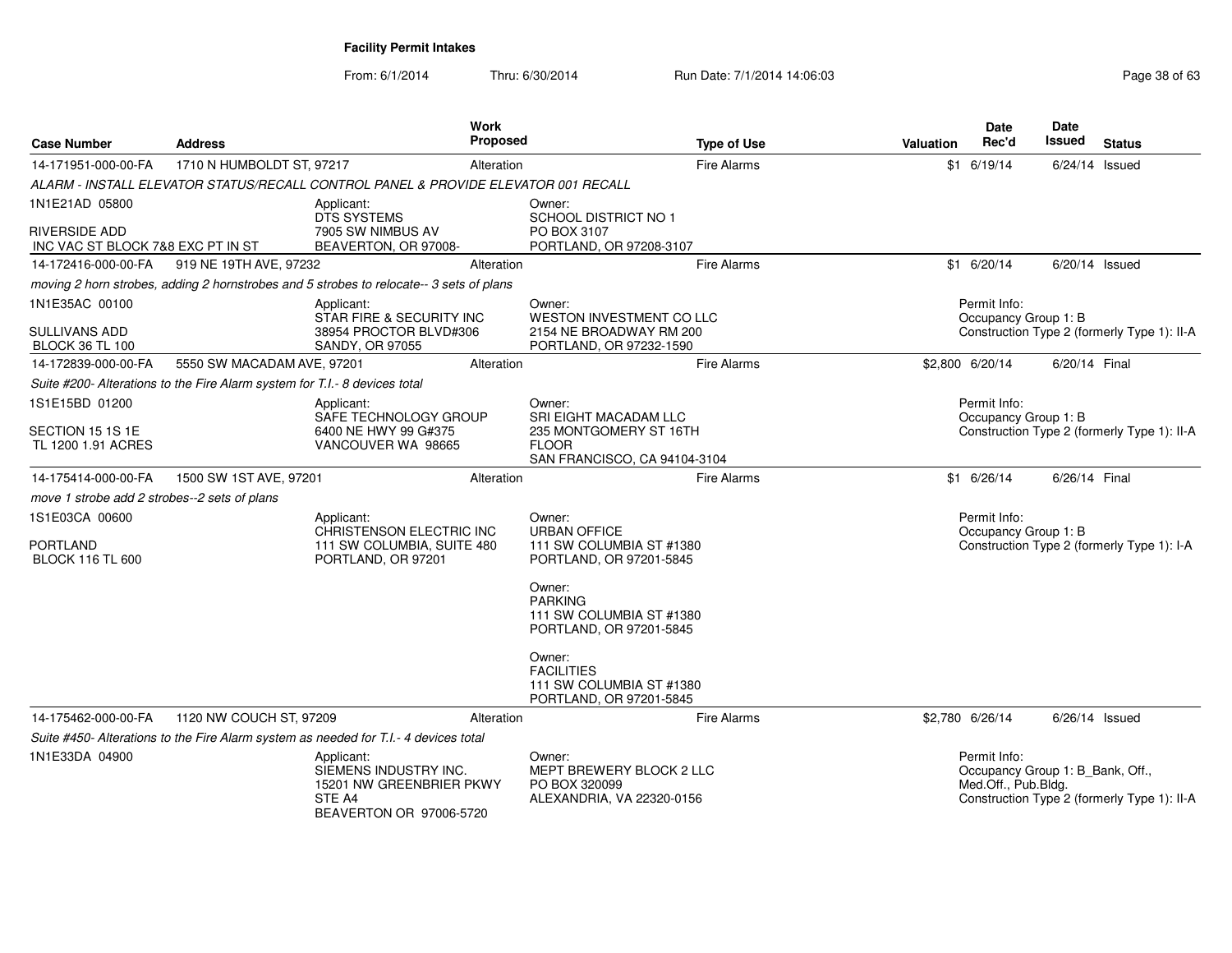| <b>Case Number</b>                                                            | <b>Address</b>                                                              |                                                                                                                  | <b>Work</b><br>Proposed | <b>Type of Use</b>                                                                                | <b>Valuation</b> | Date<br>Rec'd                                                           | <b>Date</b><br>Issued | <b>Status</b>                               |  |
|-------------------------------------------------------------------------------|-----------------------------------------------------------------------------|------------------------------------------------------------------------------------------------------------------|-------------------------|---------------------------------------------------------------------------------------------------|------------------|-------------------------------------------------------------------------|-----------------------|---------------------------------------------|--|
| 14-175490-000-00-FA                                                           | 1120 NW COUCH ST, 97209                                                     |                                                                                                                  | Alteration              | <b>Fire Alarms</b>                                                                                |                  | \$2,810 6/26/14                                                         | 6/26/14 Issued        |                                             |  |
|                                                                               | Suite #302/304- Alteration to Fire Alarm as needed for T.I.- 1 device total |                                                                                                                  |                         |                                                                                                   |                  |                                                                         |                       |                                             |  |
| 1N1E33DA 04900                                                                |                                                                             | Applicant:<br>SIEMENS INDUSTRY INC.<br>15201 NW GREENBRIER PKWY<br>STE A4<br>BEAVERTON OR 97006-5720             |                         | Owner:<br>MEPT BREWERY BLOCK 2 LLC<br>PO BOX 320099<br>ALEXANDRIA, VA 22320-0156                  |                  | Permit Info:<br>Occupancy Group 1: B_Bank, Off.,<br>Med.Off., Pub.Bldg. |                       | Construction Type 2 (formerly Type 1): II-A |  |
| 14-175529-000-00-FA                                                           | 10000 SE MAIN ST, 97216                                                     |                                                                                                                  | Alteration              | <b>Fire Alarms</b>                                                                                |                  | \$6,800 6/26/14                                                         | $6/26/14$ Issued      |                                             |  |
|                                                                               | MRI- Alterations to the Fire Alarm System for T.I.- 10 devices total        |                                                                                                                  |                         |                                                                                                   |                  |                                                                         |                       |                                             |  |
| 1S2E04A 02400<br>Applicant:<br>MCKINSTRY CO LLC<br>EVERGLADE<br>LOT 6 TL 2400 |                                                                             | 16970 NE MASON ST, SUITE 100<br>PORTLAND OR 97230-7398                                                           |                         | Owner:<br>PORTLAND ADVENTIST MEDICAL<br>10123 SE MARKET ST<br>PORTLAND, OR 97216-2532             |                  | Permit Info:                                                            |                       | Occupancy Group 1: I-2 Hospital             |  |
|                                                                               |                                                                             |                                                                                                                  |                         | Owner:<br><b>CENTER</b><br>10123 SE MARKET ST<br>PORTLAND, OR 97216-2532                          |                  |                                                                         |                       |                                             |  |
| 14-176404-000-00-FA                                                           | 409 SW 11TH AVE, 97205                                                      |                                                                                                                  | Alteration              | <b>Fire Alarms</b>                                                                                |                  | \$300 6/27/14                                                           | 6/27/14 Issued        |                                             |  |
|                                                                               |                                                                             | Room #118- Alteration to the Fire Alarm system for ADA upgrade- 3 devices total                                  |                         |                                                                                                   |                  |                                                                         |                       |                                             |  |
| 1N1E33DD 02000<br><b>PORTLAND</b><br><b>BLOCK 255</b><br>LOT 1&2              |                                                                             | Applicant:<br><b>ACTION TECHNOLOGY</b><br>835 SE 17TH AV<br>PORTLAND, OR 97214-                                  |                         | Owner:<br>PETER A NATHAN<br>2455 NW MARSHALL ST #1<br>PORTLAND, OR 97210                          |                  |                                                                         |                       |                                             |  |
| 14-164065-000-00-FA                                                           | 308 SW 2ND AVE, 97204                                                       |                                                                                                                  | Alteration              | <b>Fire Sprinklers</b>                                                                            |                  | $$1 \t6/2/14$                                                           |                       | $6/5/14$ Issued                             |  |
|                                                                               |                                                                             | SPRINKLER - ADD (4) SSP, RELOCATE (2) SSP AND PLUG (1) PENDENT SPRINKLER IN REMODEL AREA, LEVEL 3                |                         |                                                                                                   |                  |                                                                         |                       |                                             |  |
| 1N1E34CD 04600                                                                |                                                                             | Applicant:<br><b>BASIC FIRE PROTECTION</b><br>8135 N.E. MLK JR. BLVD<br>PORTLAND, OR 97211                       |                         | Owner:<br><b>NGP DUNCAN PLAZA</b><br>PO BOX 4900 DEPT #360<br>SCOTTSDALE, AZ 85261-4900<br>Owner: |                  | Permit Info:<br>Occupancy Group 1: A-2_Restaurant                       |                       | Construction Type 2 (formerly Type 1): I-A  |  |
|                                                                               |                                                                             |                                                                                                                  |                         | PORTLAND LLC<br>PO BOX 4900 DEPT #360<br>SCOTTSDALE, AZ 85261-4900                                |                  |                                                                         |                       |                                             |  |
| 14-164279-000-00-FA                                                           | 1208 SW 13TH AVE, 97205                                                     |                                                                                                                  | Alteration              | <b>Fire Sprinklers</b>                                                                            |                  | $$1 \t6/3/14$                                                           |                       | 6/3/14 Under Inspection                     |  |
|                                                                               | add fire protection to existing 2 stroy class room---3 sets of plans        |                                                                                                                  |                         |                                                                                                   |                  |                                                                         |                       |                                             |  |
| 1S1E04AA 04500                                                                |                                                                             | Applicant:<br><b>VIKING AUTOMATIC SPRINKLER</b><br><b>COMPANY</b><br>3245 NW FRONT AVE<br>PORTLAND, OR 972101580 |                         | Owner:<br><b>JOHN NIEMEYER</b><br>15 82ND DR #210<br>GLADSTONE, OR 97027                          |                  | Permit Info:<br>Occupancy Group 1: E_School                             |                       |                                             |  |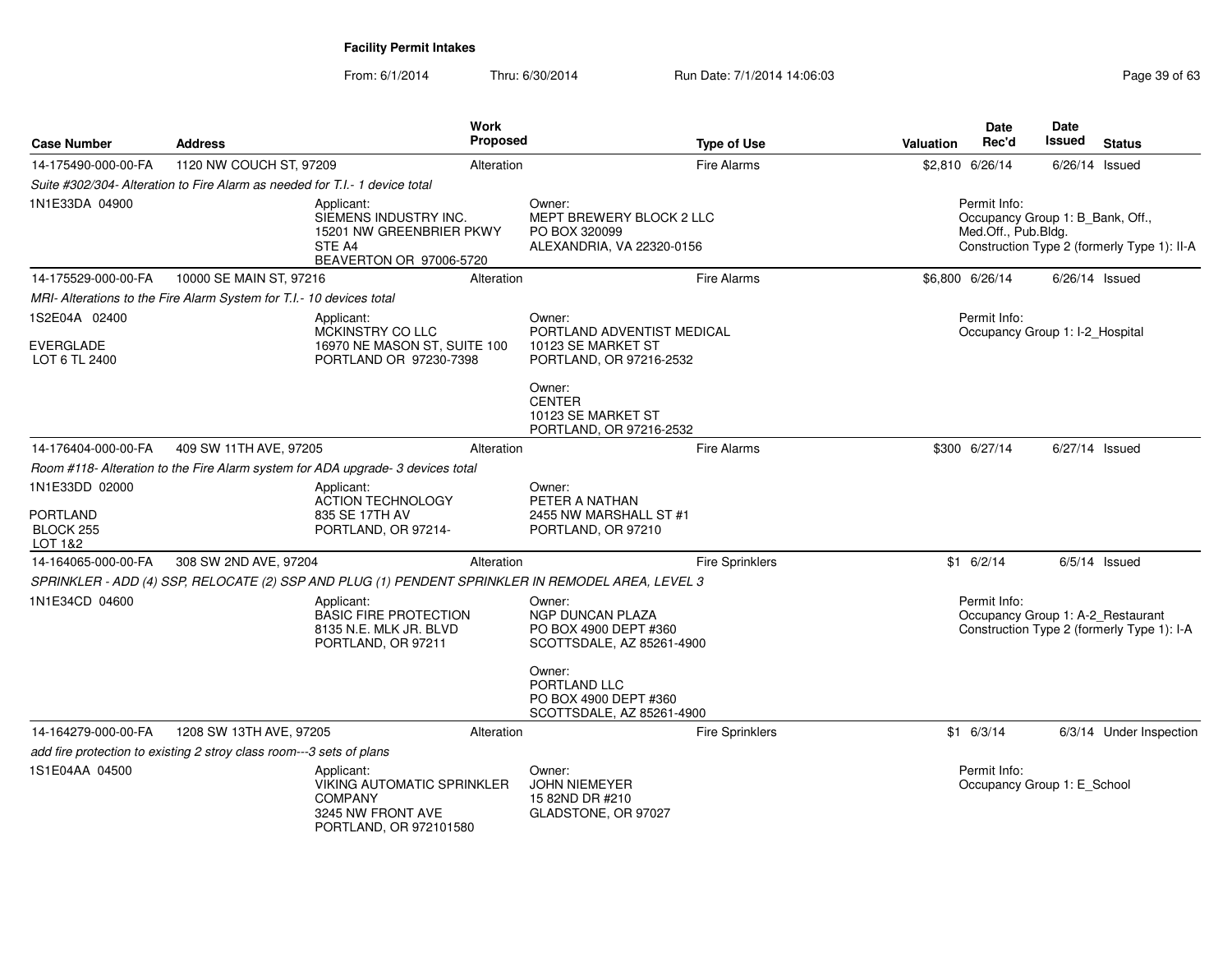| <b>Case Number</b>                                       | <b>Address</b>                                                         | <b>Work</b><br><b>Proposed</b>                                                                                                                                     |                                                                                           | <b>Type of Use</b>     | <b>Valuation</b> | <b>Date</b><br>Rec'd                                                    | <b>Date</b><br>Issued | <b>Status</b>                               |
|----------------------------------------------------------|------------------------------------------------------------------------|--------------------------------------------------------------------------------------------------------------------------------------------------------------------|-------------------------------------------------------------------------------------------|------------------------|------------------|-------------------------------------------------------------------------|-----------------------|---------------------------------------------|
| 14-165488-000-00-FA                                      | 3203 SE WOODSTOCK BLVD, 97202                                          | Alteration                                                                                                                                                         |                                                                                           | <b>Fire Sprinklers</b> |                  | $$1$ 6/5/14                                                             |                       | 6/5/14 Under Inspection                     |
|                                                          | relocate sprinklersthrought hall also relocate riser---2 sets of plans |                                                                                                                                                                    |                                                                                           |                        |                  |                                                                         |                       |                                             |
|                                                          |                                                                        | Applicant:<br><b>Western States Fire Protection</b><br>Company<br>13896 Fir St Suite B<br>Oregon City OR 97045                                                     | Owner:<br>THE REED INSTITUTE<br>3203 SE WOODSTOCK BLVD<br>PORTLAND, OR 97202-8138         |                        |                  | Permit Info:<br>Occupancy Group 1: B_Bank, Off.,<br>Med.Off., Pub.Bldg. |                       |                                             |
| 14-166057-000-00-FA                                      | 2545 SW TERWILLIGER BLVD, 97201                                        | Alteration                                                                                                                                                         |                                                                                           | Fire Sprinklers        | \$1,350 6/6/14   |                                                                         |                       | 6/6/14 Under Inspection                     |
|                                                          | Unit #1114- alteration to Fire SPrinklers for T.I.- 9 heads total      |                                                                                                                                                                    |                                                                                           |                        |                  |                                                                         |                       |                                             |
| 1S1E09AA 00200<br>SECTION 09 1S 1E<br>TL 200 3.09 ACRES  |                                                                        | Applicant:<br><b>BILL JOHNSON</b><br><b>RISER FIRE PROTECTION LLC</b><br>PO BOX 2319<br>BATTLE GROUND, WA 98604                                                    | Owner:<br>TERWILLIGER PLAZA INC<br>2545 SW TERWILLIGER BLVD<br>PORTLAND, OR 97201-6302    |                        |                  | Permit Info:<br>Occupancy Group 1: R1                                   |                       | Construction Type 2 (formerly Type 1): I-A  |
| 14-166081-000-00-FA                                      |                                                                        | 3181 SW SAM JACKSON PARK RD - Bldg OHS, 9 Alteration                                                                                                               |                                                                                           | <b>Fire Sprinklers</b> |                  | \$1 6/6/14                                                              | 6/10/14 Final         |                                             |
|                                                          |                                                                        | SPRINKLER-TI. DOOR RELOCATED 3 FT IN CORRIDOR & NEW SOFFIT ADDED IN OLD LOCATION THAT REQUIRES ADDING 1 SPRINKLER                                                  |                                                                                           |                        |                  |                                                                         |                       |                                             |
| 1S1E09 00200                                             |                                                                        | Applicant:<br><b>BASIC FIRE PROTECTION</b><br>8135 NE MLK Jr Blvd<br>PORTLAND, OR 97211                                                                            | Owner:<br>OREGON STATE OF<br>3181 SW SAM JACKSON PARK RD<br>PORTLAND, OR 97239            |                        |                  | Permit Info:<br>Occupancy Group 1: I-2                                  |                       | Construction Type 2 (formerly Type 1): I-A  |
| 14-166275-000-00-FA                                      | 700 SW 5TH AVE                                                         | Alteration                                                                                                                                                         |                                                                                           | <b>Fire Sprinklers</b> |                  | $$1$ 6/6/14                                                             | 6/6/14 Final          |                                             |
|                                                          | remove existing sprinklers and replace with upright---3 sets of plans  |                                                                                                                                                                    |                                                                                           |                        |                  |                                                                         |                       |                                             |
| 1S1E03BB1 90001                                          |                                                                        | Applicant:<br>MCKINSTRY CO LLC<br>16970 NE MASON ST, SUITE 100<br>PORTLAND OR 97230-7398                                                                           | Owner:<br>PIONEER PLACE LIMITED<br>PARTNERSHIP<br>PO BOX 617905<br>CHICAGO, IL 60661-7905 |                        |                  | Permit Info:<br>Occupancy Group 1: M<br>I-FR                            |                       | Construction Type 2 (formerly Type 1):      |
| 14-166303-000-00-FA                                      | 1500 NE IRVING ST, 97232                                               | Alteration                                                                                                                                                         |                                                                                           | Fire Sprinklers        |                  | $$1$ 6/6/14                                                             | 6/6/14 Final          |                                             |
|                                                          | turn 2 heads upright for exposed ceiling---3 sets of plans             |                                                                                                                                                                    |                                                                                           |                        |                  |                                                                         |                       |                                             |
| 1N1E35AC 01200<br>HOLLADAYS ADD<br>BLOCK 167&168 TL 1200 |                                                                        | Applicant:<br>MCKINSTRY CO. LLC.<br>16790 NE MASON ST STE 100<br>PORTLAND OR 97230-7398                                                                            | Owner:<br>WREH LLOYD PLAZA LLC<br>600 UNIVERSITY ST #2820<br>SEATTLE, WA 98101            |                        |                  | Permit Info:<br>Occupancy Group 1: B<br>I-FR                            |                       | Construction Type 2 (formerly Type 1):      |
| 14-166448-000-00-FA                                      | 12775 NE MARX ST, 97230                                                | Alteration                                                                                                                                                         |                                                                                           | <b>Fire Sprinklers</b> |                  | \$1 6/6/14                                                              |                       | 6/6/14 Under Inspection                     |
| new heads FLEX for office TI--3 sets of plans            |                                                                        |                                                                                                                                                                    |                                                                                           |                        |                  |                                                                         |                       |                                             |
| 1N2E23BB 01000                                           |                                                                        | Applicant:<br>WYATT FIRE PROTECTION INC<br>9095 SW BURNHAM ST<br>TIGARD, OR 972236104                                                                              | Owner:<br>PACIFIC REALTY ASSOCIATES LP<br>15115 SW SEQUOIA PKWY<br>PORTLAND, OR 97224     |                        |                  |                                                                         |                       |                                             |
| 14-167373-000-00-FA                                      | 1120 NW COUCH ST, 97209                                                | Alteration                                                                                                                                                         |                                                                                           | <b>Fire Sprinklers</b> |                  | $$1$ 6/10/14                                                            | $6/11/14$ Issued      |                                             |
|                                                          |                                                                        | SPRINKLER - TI ON 5TH & 6TH FLOOR:5TH FLOOR: ADJUST (E) SPRINKLER DROPS & WS SPRINKLERS @ NEW WATER CURTAIN SOFFIT. 6TH FLOOR: RELOCATE (2) UPRIGHT SPRINKLERS AWA |                                                                                           |                        |                  |                                                                         |                       |                                             |
| 1N1E33DA 04900                                           |                                                                        | Applicant:<br><b>BASIC FIRE PROTECTION</b><br>8135 N.E. MLK JR. BLVD<br>PORTLAND, OR 97211                                                                         | Owner:<br>MEPT BREWERY BLOCK 2 LLC<br>PO BOX 320099<br>ALEXANDRIA, VA 22320-0156          |                        |                  | Permit Info:<br>Occupancy Group 1: B Bank, Off.,<br>Med.Off., Pub.Bldg. |                       | Construction Type 2 (formerly Type 1): II-A |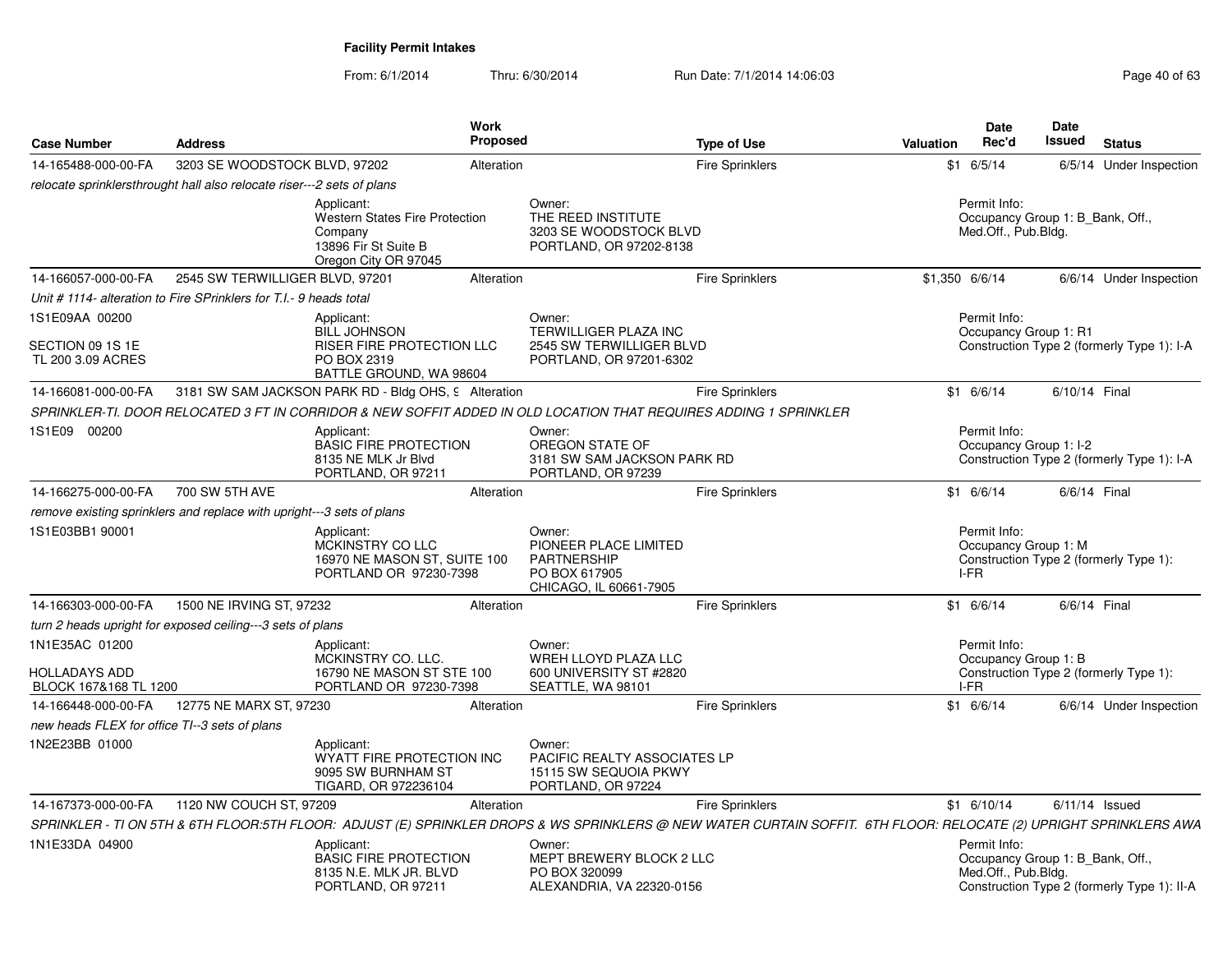| <b>Case Number</b>                                                                                                                                | <b>Address</b>                                                                                                                                                   | Work<br>Proposed                                     | <b>Type of Use</b>                | <b>Date</b><br>Rec'd<br>Valuation    | <b>Date</b><br><b>Issued</b><br><b>Status</b> |
|---------------------------------------------------------------------------------------------------------------------------------------------------|------------------------------------------------------------------------------------------------------------------------------------------------------------------|------------------------------------------------------|-----------------------------------|--------------------------------------|-----------------------------------------------|
| 14-167382-000-00-FA                                                                                                                               | 7000 NE AIRPORT WAY, 97218                                                                                                                                       | Alteration                                           | <b>Fire Sprinklers</b>            | $$1$ 6/10/14                         | $6/11/14$ Issued                              |
|                                                                                                                                                   | SPRINKLER - NORTH TERMINAL MECHANICAL ROOM T3371 - RELOCATE BRANCHLINE FOR MECHANICAL EQUIPMENT                                                                  |                                                      |                                   |                                      |                                               |
| 1N2E08B 00400                                                                                                                                     | Applicant:<br><b>BASIC FIRE PROTECTION</b>                                                                                                                       | Owner:<br>PORT OF PORTLAND                           |                                   |                                      |                                               |
| SECTION 08 1N 2E<br>TL 400 7.39 ACRES<br><b>TERMINAL BLDG</b><br><b>NONTAXABLE</b><br>SEE TAXABLE SUB ACCOUNTS                                    | 8135 N.E. MLK JR. BLVD<br>PORTLAND, OR 97211                                                                                                                     | PO BOX 3529<br>PORTLAND, OR 97208-3529               |                                   |                                      |                                               |
| 14-167460-000-00-FA                                                                                                                               | 5550 SW MACADAM AVE, 97201                                                                                                                                       | Alteration                                           | Fire Sprinklers                   | \$850 6/10/14                        | 6/10/14 Final                                 |
|                                                                                                                                                   | Suite #200- Relocate Fire Sprinklers as needed for T.I.- 3 heads total                                                                                           |                                                      |                                   |                                      |                                               |
| 1S1E15BD 01200                                                                                                                                    | Applicant:<br>MCKINSTRY CO                                                                                                                                       | Owner:<br>SRI EIGHT MACADAM LLC                      |                                   | Permit Info:<br>Occupancy Group 1: B |                                               |
| SECTION 15 1S 1E<br>TL 1200 1.91 ACRES                                                                                                            | 16970 NE MASON ST, SUITE 100<br>PORTLAND OR 97230-7398                                                                                                           | 235 MONTGOMERY ST 16TH<br><b>FLOOR</b>               | SAN FRANCISCO, CA 94104-3104      |                                      | Construction Type 2 (formerly Type 1): II-A   |
| 14-167602-000-00-FA                                                                                                                               | 123 NE 3RD AVE, 97232                                                                                                                                            | Alteration                                           | <b>Fire Sprinklers</b>            | $$1$ 6/10/14                         | 6/11/14 Final                                 |
|                                                                                                                                                   | SPRINKLER - RELOCATE SPRINKLER LINE FOR NEW STAIRS, ADD SPRINKLER PROTECTION UNDER STAIRS AND @ 2 ROOMS                                                          |                                                      |                                   |                                      |                                               |
| 1N1E34DA 02800                                                                                                                                    | Applicant:<br>FIRESTOP COMPANY                                                                                                                                   | Owner:                                               | <b>BRIDGEHEAD DEVELOPMENT LLC</b> | Permit Info:                         | Occupancy Group 1: B_Bank, Off.,              |
| <b>EAST PORTLAND</b><br>BLOCK 68<br>INC PT VAC ST LOT 1&8<br>LOT 2&3&6&7<br>INC PT VAC ST LOT 4&5; HISTORIC<br>PROPERTY; POTENTIAL ADDITIONAL TAX | 3203 NE 65TH ST SUITE 2<br>VANCOUVER WA 98663                                                                                                                    | 1001 SE WATER AVE #120<br>PORTLAND, OR 97214-2147    |                                   | Med.Off., Pub.Bldg.                  | Construction Type 2 (formerly Type 1): III-A  |
|                                                                                                                                                   | 14-167610-000-00-FA 4805 NE GLISAN ST, 97213                                                                                                                     | Alteration                                           | <b>Fire Sprinklers</b>            | $$1$ 6/10/14                         | 6/11/14 Final                                 |
|                                                                                                                                                   | SPRINKLER - RELOCATE (4) PENDENTS IN NEW SUSPENDED CEILING IN NURSING STATION. REPLACE ALL EXISTING PENDENT SPRINKLERS WITH NEW QUICK RESPONSE PENDENT SPRINKLE. |                                                      |                                   |                                      |                                               |
| 1N2E31BD 04100                                                                                                                                    | Applicant:<br><b>BASIC FIRE PROTECTION</b>                                                                                                                       | Owner:<br>PROVIDENCE HEALTH                          |                                   |                                      |                                               |
| SECTION 31 1N 2E<br>TL 4100 9.54 ACRES                                                                                                            | 8135 N.E. MLK JR. BLVD<br>PORTLAND, OR 97211                                                                                                                     | PORTLAND, OR 97213-1545                              | 4400 NE HALSEY ST BLDG 2 #190     |                                      |                                               |
|                                                                                                                                                   |                                                                                                                                                                  | Owner:<br>SERVICES-OREGON<br>PORTLAND, OR 97213-1545 | 4400 NE HALSEY ST BLDG 2 #190     |                                      |                                               |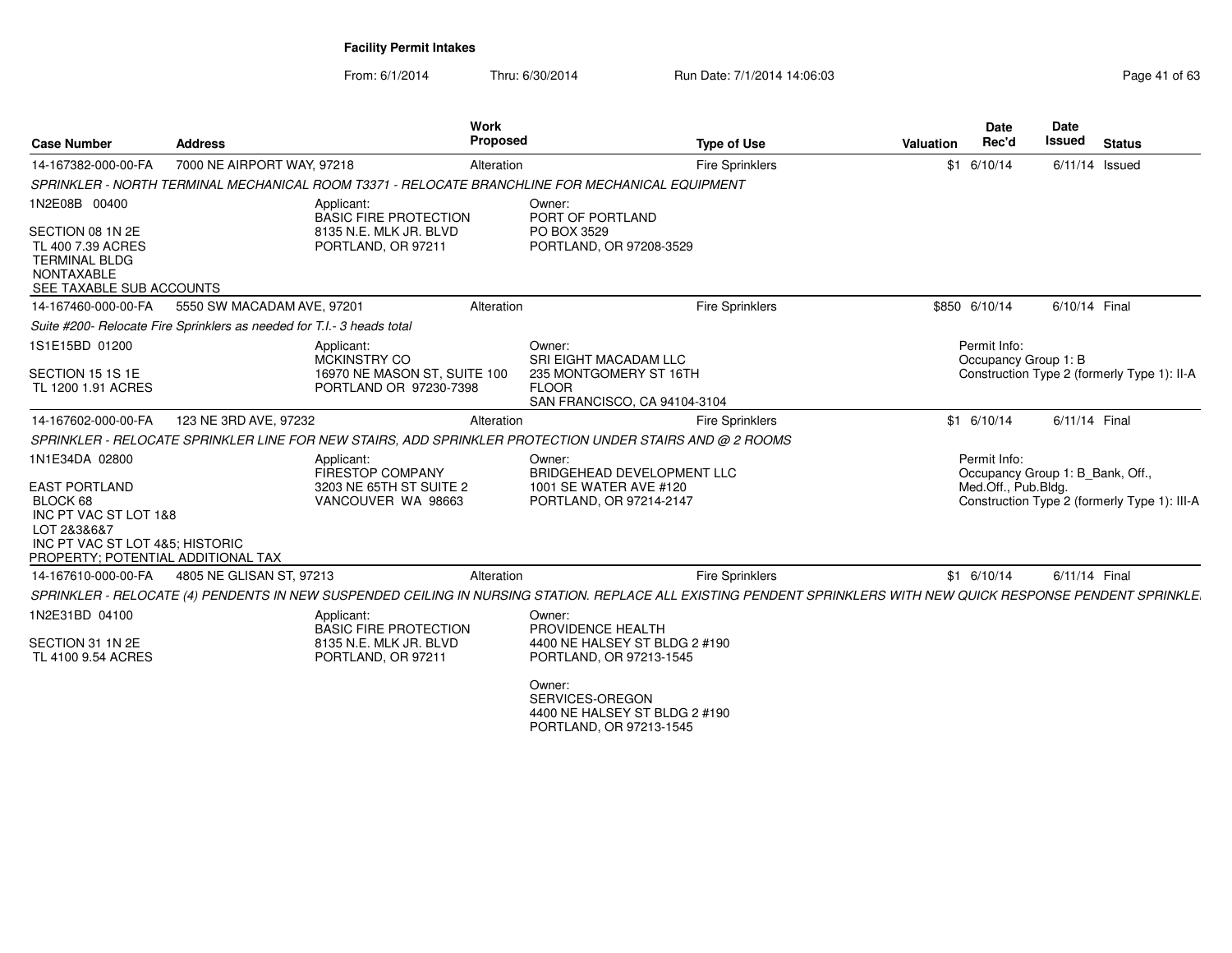| <b>Case Number</b>                                             | <b>Address</b>                                                                |                                                                                                                                    | Work<br>Proposed |                                                                                    | <b>Type of Use</b>     | Valuation |                                                                    | Date<br>Rec'd                        | Date<br>Issued   | <b>Status</b>                               |  |
|----------------------------------------------------------------|-------------------------------------------------------------------------------|------------------------------------------------------------------------------------------------------------------------------------|------------------|------------------------------------------------------------------------------------|------------------------|-----------|--------------------------------------------------------------------|--------------------------------------|------------------|---------------------------------------------|--|
| 14-168370-000-00-FA                                            | 1500 SW 1ST AVE, 97201                                                        |                                                                                                                                    | Alteration       |                                                                                    | <b>Fire Sprinklers</b> |           |                                                                    | $$1$ 6/11/14                         | 6/12/14 Final    |                                             |  |
|                                                                |                                                                               | SPRINKLER-ADD 1 PENDENT SPRINKLER TO OBTAIN ADEQUATE COVERAGE FOR NEW WALL BEING CONSTRUCTED.                                      |                  |                                                                                    |                        |           |                                                                    |                                      |                  |                                             |  |
| 1S1E03CA 00600                                                 |                                                                               | Applicant:<br><b>BASIC FIRE PROTECTION</b>                                                                                         |                  | Owner:<br><b>URBAN OFFICE</b>                                                      |                        |           |                                                                    | Permit Info:                         |                  |                                             |  |
| PORTLAND<br><b>BLOCK 116 TL 600</b>                            |                                                                               | 8135 NE MLK Jr Blvd<br>PORTLAND, OR 97211                                                                                          |                  | 111 SW COLUMBIA ST #1380<br>PORTLAND, OR 97201-5845                                |                        |           | Occupancy Group 1: B<br>Construction Type 2 (formerly Type 1): I-A |                                      |                  |                                             |  |
|                                                                |                                                                               |                                                                                                                                    |                  | Owner:<br><b>PARKING</b><br>111 SW COLUMBIA ST #1380<br>PORTLAND, OR 97201-5845    |                        |           |                                                                    |                                      |                  |                                             |  |
|                                                                |                                                                               |                                                                                                                                    |                  | Owner:<br><b>FACILITIES</b><br>111 SW COLUMBIA ST #1380<br>PORTLAND, OR 97201-5845 |                        |           |                                                                    |                                      |                  |                                             |  |
| 14-168583-000-00-FA                                            | 538 SW 6TH AVE, 97204                                                         |                                                                                                                                    | Alteration       |                                                                                    | <b>Fire Sprinklers</b> |           |                                                                    | $$1 \t6/12/14$                       | 6/12/14 Final    |                                             |  |
|                                                                | add 1 and relocate 1 to accommodate new walls---2 sets of plans               |                                                                                                                                    |                  |                                                                                    |                        |           |                                                                    |                                      |                  |                                             |  |
| 1N1E34CC 07900                                                 |                                                                               | Applicant:<br>PATRIOT FIRE PROTECTION                                                                                              |                  | Owner:<br>PORTLAND CASCADE BUILDING                                                |                        |           |                                                                    |                                      |                  |                                             |  |
| <b>PORTLAND</b><br>BLOCK 174<br>LOT 5&6                        |                                                                               | 4708 NE MINNEHAHA ST<br>VANCOUVER, WA 98661                                                                                        |                  | <b>LLC</b><br>166 KINGS HIGHWAY N<br>WESTPORT, CT 06880-2423                       |                        |           |                                                                    |                                      |                  |                                             |  |
| 14-168681-000-00-FA                                            | 3800 SE 22ND AVE, 97202                                                       |                                                                                                                                    | Alteration       |                                                                                    | <b>Fire Sprinklers</b> |           |                                                                    | \$2,525 6/12/14                      | $6/12/14$ Issued |                                             |  |
|                                                                |                                                                               | Call Center- Add and Relocate Fire Sprinklers as neede for T.I.- 16 heads total                                                    |                  |                                                                                    |                        |           |                                                                    |                                      |                  |                                             |  |
| 1S1E11DA 04300                                                 |                                                                               | Applicant:                                                                                                                         |                  | Owner:                                                                             |                        |           |                                                                    | Permit Info:                         |                  |                                             |  |
| SECTION 11 1S 1E<br>TL 4300 5.37 ACRES                         |                                                                               | <b>WYATT FIRE PROTECTION</b><br>9095 SW BURNHAM<br><b>TIGARD, OR 97223</b>                                                         |                  | FRED MEYER STORES INC<br>1014 VINE ST 7TH FLOOR<br>CINCINNATI, OH 45202-1141       |                        |           |                                                                    | Occupancy Group 1: B                 |                  | Construction Type 2 (formerly Type 1): II-A |  |
| 14-168686-000-00-FA                                            | 3800 SE 22ND AVE, 97202                                                       |                                                                                                                                    | Alteration       |                                                                                    | <b>Fire Sprinklers</b> |           |                                                                    | \$600 6/12/14                        | 6/12/14 Final    |                                             |  |
|                                                                | 3rd floor- Add and relocate Fire Sprinklers as needed for T.I.- 2 heads total |                                                                                                                                    |                  |                                                                                    |                        |           |                                                                    |                                      |                  |                                             |  |
| 1S1E11DA 04300                                                 |                                                                               | Applicant:<br>WYATT FIRE PROTECTION                                                                                                |                  | Owner:<br>FRED MEYER STORES INC                                                    |                        |           |                                                                    | Permit Info:<br>Occupancy Group 1: B |                  |                                             |  |
| SECTION 11 1S 1E<br>TL 4300 5.37 ACRES                         |                                                                               | 9095 SW BURNHAM ST<br><b>TIGARD, OR 97223</b>                                                                                      |                  | 1014 VINE ST 7TH FLOOR<br>CINCINNATI, OH 45202-1141                                |                        |           |                                                                    |                                      |                  | Construction Type 2 (formerly Type 1): II-A |  |
| 14-170092-000-00-FA                                            | 555 SW OAK ST                                                                 |                                                                                                                                    | Alteration       |                                                                                    | <b>Fire Sprinklers</b> |           |                                                                    | $$1 \t6/16/14$                       | $6/18/14$ Issued |                                             |  |
|                                                                |                                                                               | SPRINKLER - IN PLAZA RESTROOM, MODIFY EXISTING SPRINKLERS FOR NEW ROOM LAYOUT. INSTALL (6) CONCEALER SSP AND (3) SEMI-RECESSED SSP |                  |                                                                                    |                        |           |                                                                    |                                      |                  |                                             |  |
| 1N1E34CD 80000                                                 |                                                                               | Applicant:<br><b>BASIC FIRE PROTECTION</b>                                                                                         |                  | Owner:<br>ASSOCIATION OF UNIT OWNERS                                               |                        |           |                                                                    |                                      |                  |                                             |  |
| ONE ELEVEN TOWER CONDOMINIUM<br><b>GENERAL COMMON ELEMENTS</b> |                                                                               | 8135 N.E. MLK JR. BLVD<br>PORTLAND, OR 97211                                                                                       |                  | OF<br>ONE ELEVEN TOWER<br>CONDOMINIUM 111 SW 5TH<br>PORTLAND, OR 97204             |                        |           |                                                                    |                                      |                  |                                             |  |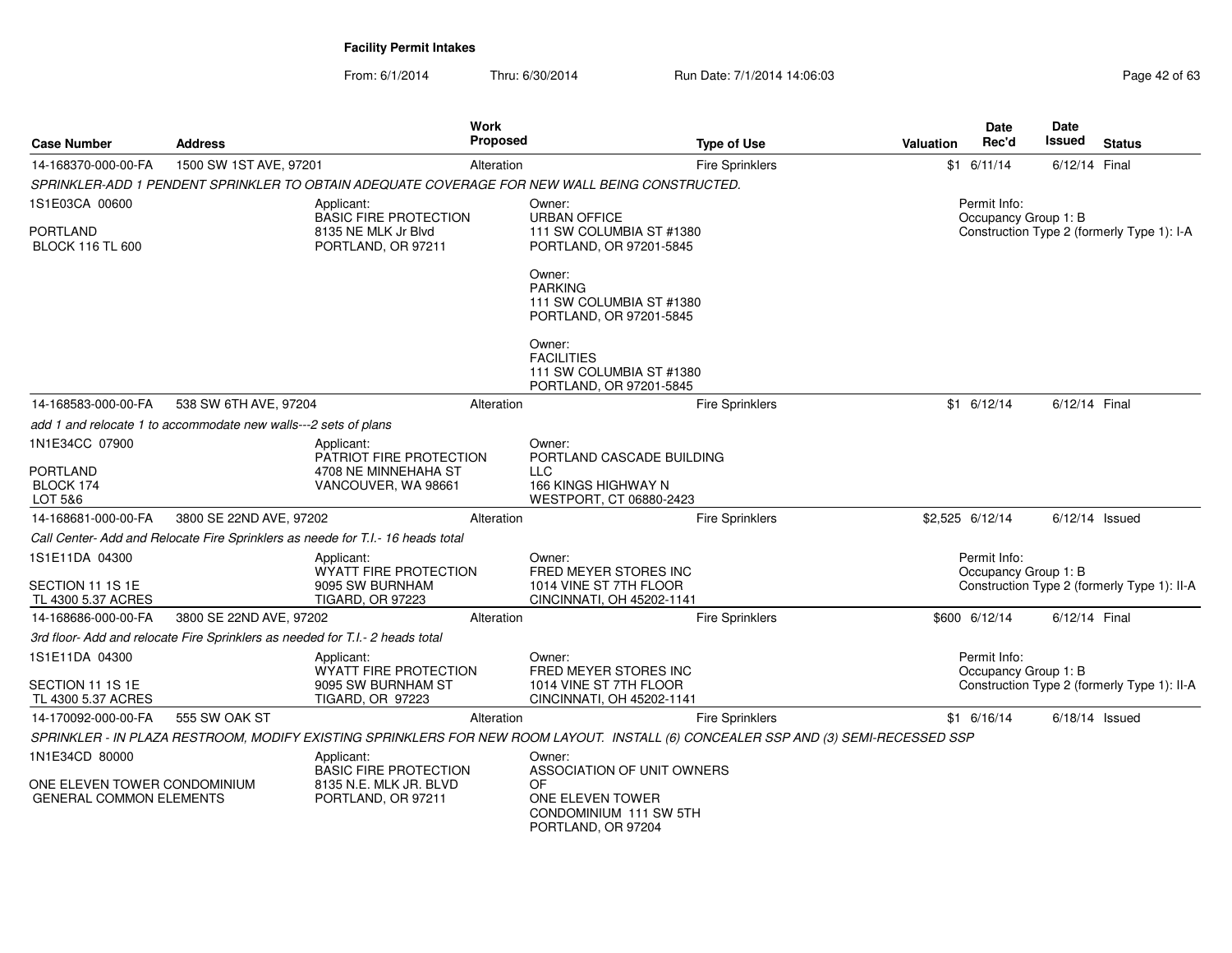| <b>Case Number</b>                                                    | <b>Address</b>                                                      | Work<br>Proposed                                                                                                 |                                                                              | <b>Type of Use</b>     | Valuation | <b>Date</b><br>Rec'd | <b>Date</b><br>Issued<br><b>Status</b>     |
|-----------------------------------------------------------------------|---------------------------------------------------------------------|------------------------------------------------------------------------------------------------------------------|------------------------------------------------------------------------------|------------------------|-----------|----------------------|--------------------------------------------|
| 14-170505-000-00-FA                                                   | 825 NE MULTNOMAH ST - Unit 1                                        | Alteration                                                                                                       |                                                                              | <b>Fire Sprinklers</b> |           | \$1 6/17/14          | 6/18/14<br>Issued                          |
|                                                                       |                                                                     | SPRINKLER - ADD/RELOCATE (18) SPRINKLERS FOR NEW TI ON 3RD FLOOR                                                 |                                                                              |                        |           |                      |                                            |
| 1N1E35BB 90002                                                        |                                                                     | Applicant:<br><b>BLACKSTONE FIRE PROTECTION</b>                                                                  | Owner:<br><b>PACIFICORP</b>                                                  |                        |           |                      |                                            |
| LLOYD CENTER TOWER CONDOMINIUM<br>LOT <sub>1</sub><br>DEPT OF REVENUE |                                                                     | 612 NE SQUIRE RD<br>WASHOUGAL, WA 98671                                                                          | 700 NE MULTNOMAH ST 7TH FLR<br>PORTLAND, OR 97232                            |                        |           |                      |                                            |
| 14-171076-000-00-FA                                                   | 1208 SW 13TH AVE, 97205                                             | Alteration                                                                                                       |                                                                              | Fire Sprinklers        |           | $$1$ 6/18/14         | $6/18/14$ Issued                           |
|                                                                       | add sprinkler coverage to 2 story bldg--- 4 sets of plans           |                                                                                                                  |                                                                              |                        |           |                      |                                            |
| 1S1E04AA 04500                                                        |                                                                     | Applicant:<br><b>VIKING AUTOMATIC SPRINKLER</b><br><b>COMPANY</b><br>3245 NW FRONT AVE<br>PORTLAND, OR 972101580 | Owner:<br>JOHN NIEMEYER<br>15 82ND DR #210<br>GLADSTONE, OR 97027            |                        |           | Permit Info:         | Occupancy Group 1: E School                |
| 14-171227-000-00-FA                                                   | 101 SW MAIN ST, 97204                                               | Alteration                                                                                                       |                                                                              | <b>Fire Sprinklers</b> |           | \$4,000 6/18/14      | $6/18/14$ Issued                           |
|                                                                       |                                                                     | 11th & 12th fls- Add and relocate Fire Sprinklers as needed for T.I.- 52 heads total40 relocate12 new SPP        |                                                                              |                        |           |                      |                                            |
| 1S1E03BD 00300                                                        |                                                                     | Applicant:<br>FIRE SYSTEMS WEST                                                                                  | Owner:<br>KBSH ONE MAIN PLACE LLC                                            |                        |           |                      |                                            |
| <b>PORTLAND</b><br><b>BLOCK 11</b><br>LOT 1-4                         |                                                                     | 600 SE MARITIME AVE #300<br>VANCOUVER, WA 98661                                                                  | 14850 QUORUM DR #500<br>DALLAS, TX 75254                                     |                        |           |                      |                                            |
| LOT 5-8 EXC PT IN STS                                                 |                                                                     |                                                                                                                  | Owner:<br><b>DUFF</b><br>14850 QUORUM DR #500<br>DALLAS, TX 75254            |                        |           |                      |                                            |
|                                                                       |                                                                     |                                                                                                                  | Owner:<br>PHELPS LLC<br>14850 QUORUM DR #500<br>DALLAS, TX 75254             |                        |           |                      |                                            |
| 14-171238-000-00-FA                                                   | 1 N CENTER COURT ST, 97227                                          | Alteration                                                                                                       |                                                                              | <b>Fire Sprinklers</b> |           | \$6,500 6/18/14      | $6/18/14$ Issued                           |
|                                                                       |                                                                     | #300 Level- Alterations to the Fire Sprinklers as needed for T.I.- 54 Heads total                                |                                                                              |                        |           |                      |                                            |
| 1N1E34AB 00700                                                        |                                                                     | Applicant:<br><b>FIRE SYSTEMS WEST</b><br>600 SE MARITIME AV #300<br>VANCOUVER, WA 98661                         | Owner:<br>PORTLAND CITY OF (LEASED<br>1 CENTER CT #150<br>PORTLAND, OR 97227 |                        |           | Permit Info:         | Construction Type 2 (formerly Type 1): I-A |
|                                                                       |                                                                     |                                                                                                                  | Owner:<br>PORTLAND ARENA MGMT LLC<br>1 CENTER CT #150<br>PORTLAND, OR 97227  |                        |           |                      |                                            |
| 14-171252-000-00-FA                                                   | 2020 NW NORTHRUP ST, 97209                                          | Alteration                                                                                                       |                                                                              | <b>Fire Sprinklers</b> |           | \$500 6/18/14        | $6/18/14$ Issued                           |
|                                                                       | Remove Class II standpipe and disable and cap outlets on each floor |                                                                                                                  |                                                                              |                        |           |                      |                                            |
| 1N1E33BA 02600                                                        |                                                                     |                                                                                                                  | Owner:<br>UNION LABOR RETIREMENT ASSN                                        |                        |           |                      |                                            |
| <b>COUCHS ADD</b><br>BLOCK 287<br>LOT 1-14                            |                                                                     |                                                                                                                  | 1625 SE LAFAYETTE ST<br>PORTLAND, OR 97202-3862                              |                        |           |                      |                                            |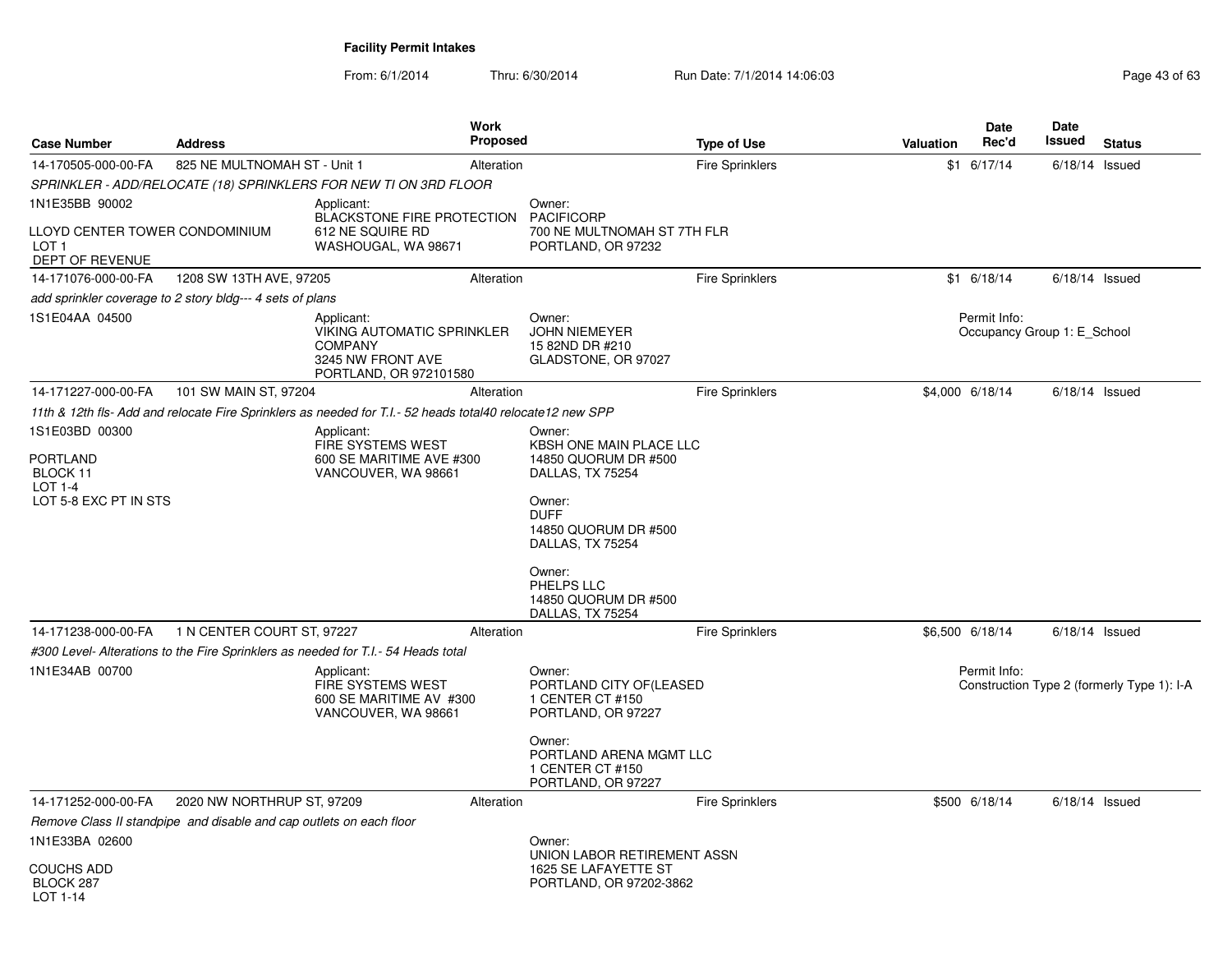| <b>Case Number</b>                                                            | <b>Address</b>                                                |                                                                                         | <b>Work</b><br><b>Proposed</b> |                                                                                                                                          | <b>Type of Use</b>                                                                                                                                                  | Valuation                                                                          | <b>Date</b><br>Rec'd                                                    | <b>Date</b><br>Issued | <b>Status</b>                                |
|-------------------------------------------------------------------------------|---------------------------------------------------------------|-----------------------------------------------------------------------------------------|--------------------------------|------------------------------------------------------------------------------------------------------------------------------------------|---------------------------------------------------------------------------------------------------------------------------------------------------------------------|------------------------------------------------------------------------------------|-------------------------------------------------------------------------|-----------------------|----------------------------------------------|
| 14-171555-000-00-FA                                                           | 9320 SW BARBUR BLVD, 97219                                    |                                                                                         | Alteration                     |                                                                                                                                          | <b>Fire Sprinklers</b>                                                                                                                                              |                                                                                    | $$1$ 6/19/14                                                            | $6/19/14$ Issued      |                                              |
|                                                                               | add and remove to accomodate new walls---2 sets of plns       |                                                                                         |                                |                                                                                                                                          |                                                                                                                                                                     |                                                                                    |                                                                         |                       |                                              |
| 1S1E29AC 00600<br>WERLOCK<br>LOT 2-6&A TL 600                                 |                                                               | Applicant:<br>VANPORT FIRE SPRINKLERS INC<br>6101 NE 127TH AVE<br>VANCOUVER, WA 98682   |                                | Owner:<br><b>WESTON INVESTMENT CO LLC</b><br>2154 NE BROADWAY RM 200<br>PORTLAND, OR 97232-1590                                          |                                                                                                                                                                     |                                                                                    | Permit Info:<br>Occupancy Group 1: B                                    |                       | Construction Type 2 (formerly Type 1): III-B |
| 14-171557-000-00-FA                                                           | 6500 SW MACADAM AVE - Unit 300, 97201                         |                                                                                         | Alteration                     |                                                                                                                                          | <b>Fire Sprinklers</b>                                                                                                                                              |                                                                                    | $$1$ 6/19/14                                                            | $6/19/14$ Issued      |                                              |
|                                                                               | add 9 heads to accomodate new office layout---2 sets of plans |                                                                                         |                                |                                                                                                                                          |                                                                                                                                                                     |                                                                                    |                                                                         |                       |                                              |
| 1S1E15DC 00400                                                                |                                                               | Applicant:<br>VANPORT FIRE SPRINKLERS INC                                               |                                | Owner:<br>WESTON INVESTMENT CO LLC                                                                                                       |                                                                                                                                                                     |                                                                                    | Permit Info:<br>Occupancy Group 1: B                                    |                       |                                              |
| SOUTHERN PORTLAND<br>BLOCK 6<br>LOT 9-18 TL 400                               |                                                               | 6101 NE 127TH AVE<br>VANCOUVER, WA 98682                                                |                                | 2154 NE BROADWAY RM 200<br>PORTLAND, OR 97232-1590                                                                                       |                                                                                                                                                                     |                                                                                    | $II-1HR$                                                                |                       | Construction Type 2 (formerly Type 1):       |
| 14-171562-000-00-FA                                                           | 2501 SW 1ST AVE, 97201                                        |                                                                                         | Alteration                     |                                                                                                                                          | <b>Fire Sprinklers</b>                                                                                                                                              |                                                                                    | $$1$ 6/19/14                                                            | $6/19/14$ Issued      |                                              |
|                                                                               | install 1 inch flex hose with pendent heads--2 sets of plans  |                                                                                         |                                |                                                                                                                                          |                                                                                                                                                                     |                                                                                    |                                                                         |                       |                                              |
| 1S1E10BB 00800<br>SOUTH AUDITORIUM ADD<br>BLOCK F TL 800                      |                                                               | Applicant:<br>VANPORT FIRE SPRINKLERS INC<br>6101 NE 127TH AVE<br>VANCOUVER, WA 98682   |                                | Owner:<br>WESTON INVESTMENT CO LLC<br>2154 NE BROADWAY RM 200<br>PORTLAND, OR 97232-1590                                                 |                                                                                                                                                                     |                                                                                    | Permit Info:<br>Occupancy Group 1: B<br>I-FR                            |                       | Construction Type 2 (formerly Type 1):       |
| 14-172347-000-00-FA                                                           | 520 SW YAMHILL ST, 97204                                      |                                                                                         | Alteration                     |                                                                                                                                          | <b>Fire Sprinklers</b>                                                                                                                                              |                                                                                    | $$1$ 6/20/14                                                            | 6/20/14 Final         |                                              |
|                                                                               | change upright to pendent and add 1 head---1 plan             |                                                                                         |                                |                                                                                                                                          |                                                                                                                                                                     |                                                                                    |                                                                         |                       |                                              |
| 1S1E03BB 01200<br><b>PORTLAND</b><br>BLOCK 171<br>LOT 1&8<br>N 1/2 OF LOT 2&7 |                                                               | Applicant:<br>PATRIOT FIRE PROTECTION<br>4708 NE MINNEHAHA ST<br>VANCOUVER, WA 98661    |                                | Owner:<br><b>PAC-HILL LIMITED PARTNERSHIP</b><br>520 SW YAMHILL ST RF GDN #8<br>PORTLAND, OR 97204                                       |                                                                                                                                                                     | Permit Info:<br>Occupancy Group 1: B<br>Construction Type 2 (formerly Type 1): I-A |                                                                         |                       |                                              |
| 14-172786-000-00-FA                                                           | 319 SW WASHINGTON ST, 97204                                   |                                                                                         | Alteration                     |                                                                                                                                          | <b>Fire Sprinklers</b>                                                                                                                                              |                                                                                    | $$1$ 6/20/14                                                            | 6/24/14 Final         |                                              |
|                                                                               |                                                               |                                                                                         |                                |                                                                                                                                          | FIRE SPRINKLER - REPIPE SPRINKLER PIPING FOR NEW CELING ELEVATION. ALL PIPING EXPOSED, ADJUST EXISTING FIRE SPRIKNLERS TO CODERECEIVED: 2 SETS CUT SHEETS: 3 PLANS: |                                                                                    |                                                                         |                       |                                              |
| 1N1E34CD 07800                                                                |                                                               | Applicant:<br><b>BASIC FIRE PROTECTION</b><br>8135 NE MLK Jr Blvd<br>PORTLAND, OR 97211 |                                | Owner:<br>THREE NINETEEN WASHINGTON<br>LLC<br>PO BOX 416<br>MANCHESTER, VT 05254                                                         |                                                                                                                                                                     |                                                                                    | Permit Info:<br>Occupancy Group 1: B Bank, Off.,<br>Med.Off., Pub.Bldg. |                       |                                              |
| 14-174142-000-00-FA                                                           | 1875 SW PARK AVE, 97201                                       |                                                                                         | Alteration                     |                                                                                                                                          | <b>Fire Sprinklers</b>                                                                                                                                              | \$450,000 6/24/14                                                                  |                                                                         | $6/24/14$ Issued      |                                              |
|                                                                               |                                                               |                                                                                         |                                | Add full Fire Sprinkler coverage throughout building including changing heads on Basement and 1st floor.- 1365 heads total- 154,088 sqft |                                                                                                                                                                     |                                                                                    |                                                                         |                       |                                              |
| 1S1E04DA 06800                                                                |                                                               | Applicant:<br>PARKER FIRE PROTECTION                                                    |                                | Owner:<br>OREGON STATE OF (BD OF                                                                                                         |                                                                                                                                                                     |                                                                                    |                                                                         |                       |                                              |
| PORTLAND<br>INC PT VAC STS BLOCK 230                                          |                                                               | 30205 SE KELSO RD<br><b>BORING, OR 97009</b>                                            |                                | <b>HIGHER EDUCATION</b><br><b>PO BOX 751</b><br>PORTLAND, OR 97207                                                                       |                                                                                                                                                                     |                                                                                    |                                                                         |                       |                                              |
|                                                                               |                                                               |                                                                                         |                                | Owner:<br>CAMPUS PLANNING OFFICE<br><b>PO BOX 751</b><br>PORTLAND, OR 97207                                                              |                                                                                                                                                                     |                                                                                    |                                                                         |                       |                                              |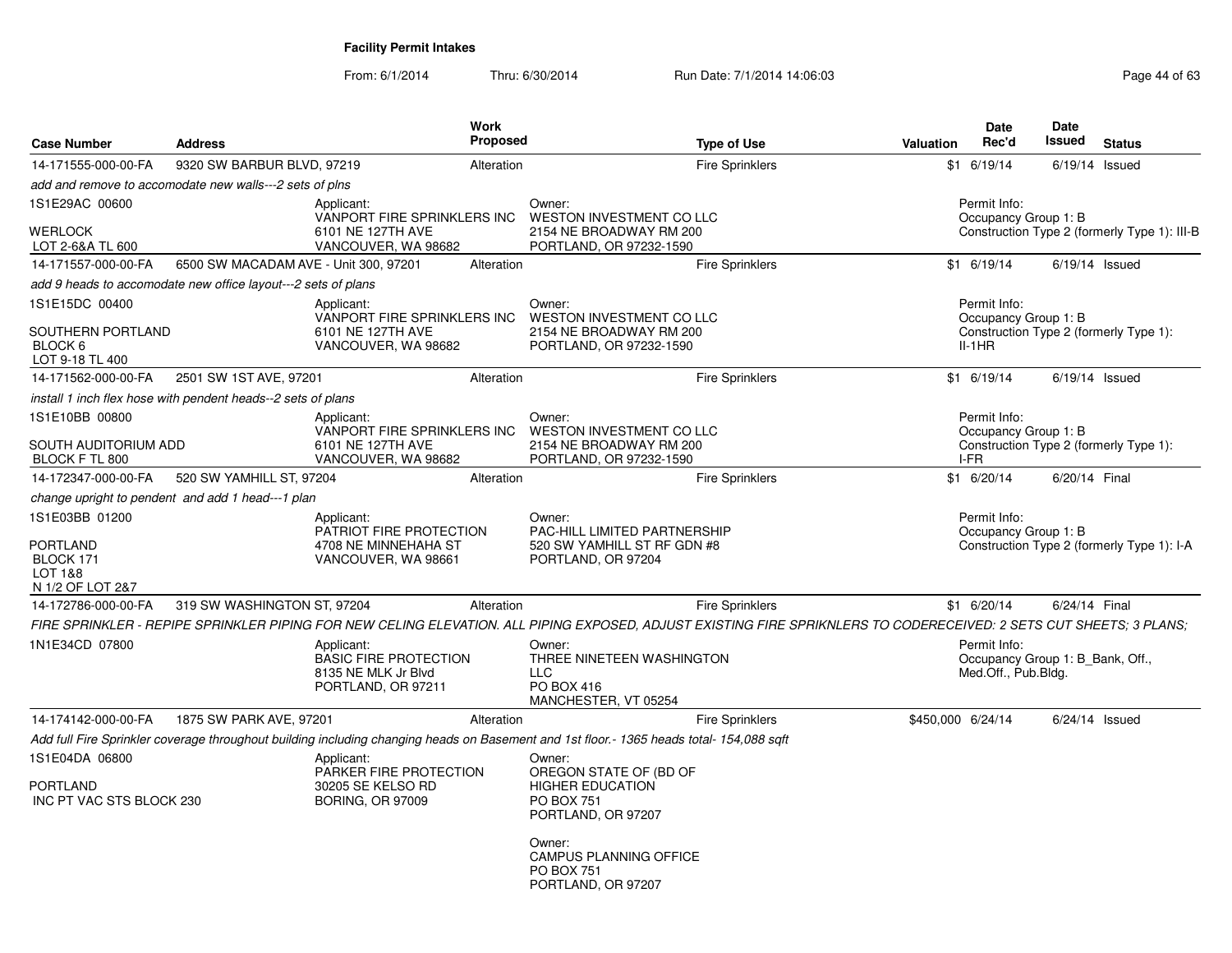From: 6/1/2014Thru: 6/30/2014 Run Date: 7/1/2014 14:06:03

| <b>Case Number</b>                                                     | <b>Address</b>                                                         | Work                                                                                         | <b>Proposed</b> | <b>Type of Use</b>                                                                               | <b>Valuation</b> | <b>Date</b><br>Rec'd                             | <b>Date</b><br>Issued | <b>Status</b>                              |
|------------------------------------------------------------------------|------------------------------------------------------------------------|----------------------------------------------------------------------------------------------|-----------------|--------------------------------------------------------------------------------------------------|------------------|--------------------------------------------------|-----------------------|--------------------------------------------|
| 14-174175-000-00-FA                                                    | 1825 SW BROADWAY, 97201                                                |                                                                                              | Alteration      | <b>Fire Sprinklers</b>                                                                           |                  | \$2,960 6/24/14                                  | $6/24/14$ Issued      |                                            |
|                                                                        |                                                                        | 2nd floor Mezz- add and relocate Fire Sprinklers as needed for T.I.- 7 heads total           |                 |                                                                                                  |                  |                                                  |                       |                                            |
| 1S1E04DA 06300                                                         |                                                                        | Applicant:<br><b>WESTERN STATES FIRE</b>                                                     |                 | Owner:<br>OREGON STATE OF(BRD HIGHER                                                             |                  |                                                  |                       |                                            |
| <b>PORTLAND</b><br>BLOCK 200<br>99.88% NONTAXABLE                      |                                                                        | <b>PROTECTION</b><br>13896 FIR ST #B<br>OREGON CITY, OR 97045                                |                 | ED)<br><b>PO BOX 751</b><br>PORTLAND, OR 97207-0751                                              |                  |                                                  |                       |                                            |
| 14-174190-000-00-FA                                                    | 1849 SW SALMON ST, 97205                                               |                                                                                              | Alteration      | <b>Fire Sprinklers</b>                                                                           |                  | \$15,030 6/24/14                                 | $6/24/14$ Issued      |                                            |
|                                                                        |                                                                        | Pool Upgrade- Change of all Fire Sprinkler heads for pool environment- 174 heads total       |                 |                                                                                                  |                  |                                                  |                       |                                            |
| 1N1E33DC 05800                                                         |                                                                        | Applicant:                                                                                   |                 | Owner:                                                                                           |                  | Permit Info:                                     |                       |                                            |
| SECTION 33 1N 1E<br>TL 5800 2.82 ACRES                                 |                                                                        | WESTERN STATES FIRE<br><b>PROTECTION</b><br>13896 FIR ST #B<br>OREGON CITY, OR 97045         |                 | <b>MULTNOMAH AMATEUR</b><br><b>ATHLETIC CLUB</b><br>1849 SW SALMON ST<br>PORTLAND, OR 97205-1726 |                  | Occupancy Group 1: A-3_Assembly -<br>General     |                       | Construction Type 2 (formerly Type 1): I-A |
| 14-174618-000-00-FA                                                    | 1300 SW 5TH AVE, 97201                                                 |                                                                                              | Alteration      | <b>Fire Sprinklers</b>                                                                           |                  | $$1$ 6/25/14                                     | 6/25/14 Issued        |                                            |
|                                                                        |                                                                        | mnodify fire sprinklkers for new lighiting and walls in tenate improvement---3 sets of plans |                 |                                                                                                  |                  |                                                  |                       |                                            |
| 1S1E03BC 01800                                                         |                                                                        | Applicant:<br>SOUND FIRE PROTECTION INC                                                      |                 | Owner:<br>FIRST INTERSTATE BANK OF OR                                                            |                  | Permit Info:<br>Occupancy Group 1: B             |                       |                                            |
| <b>PORTLAND</b><br><b>BLOCK 148 TL 1800</b>                            |                                                                        | 10756 SE HIGHWAY 212<br>CLACKAMAS, OR 970159162                                              |                 | PO BOX 2609<br>CARLSBAD, CA 92018-2609                                                           |                  |                                                  |                       | Construction Type 2 (formerly Type 1): I-A |
| 14-175333-000-00-FA                                                    | 520 SW YAMHILL ST, 97204                                               |                                                                                              | Alteration      | <b>Fire Sprinklers</b>                                                                           |                  | \$900 6/26/14                                    | $6/26/14$ Issued      |                                            |
|                                                                        | Suite #402- relocate Fire Sprinklers as needed for T.I.- 9 heads total |                                                                                              |                 |                                                                                                  |                  |                                                  |                       |                                            |
| 1S1E03BB 01200                                                         |                                                                        | Applicant:<br>PATRIOT FIRE PROTECTION                                                        |                 | Owner:<br><b>PAC-HILL LIMITED PARTNERSHIP</b>                                                    |                  | Permit Info:<br>Occupancy Group 1: B             |                       |                                            |
| <b>PORTLAND</b><br>BLOCK 171<br><b>LOT 1&amp;8</b><br>N 1/2 OF LOT 2&7 |                                                                        | 4708 NE MINNEHAHA ST<br>VANCOUVER, WA 98661                                                  |                 | 520 SW YAMHILL ST RF GDN #8<br>PORTLAND, OR 97204                                                |                  |                                                  |                       | Construction Type 2 (formerly Type 1): I-A |
| 14-175362-000-00-FA                                                    | 1201 NE LLOYD BLVD, 97232                                              |                                                                                              | Alteration      | <b>Fire Sprinklers</b>                                                                           |                  | \$6,100 6/26/14                                  | $6/26/14$ Issued      |                                            |
|                                                                        | 5th floor- Add and relocte as needed for T.I.- 27 add and relocte 33   |                                                                                              |                 |                                                                                                  |                  |                                                  |                       |                                            |
| 1N1E35BD 00400                                                         |                                                                        | Applicant:<br>PATRIOT FIRE PROTECTION                                                        |                 | Owner:<br>GPT PORTLAND OR 1201 LLOYD                                                             |                  | Permit Info:<br>Occupancy Group 1: B Bank, Off., |                       |                                            |
| <b>HOLLADAYS ADD</b><br><b>BLOCK 142 TL 400</b>                        |                                                                        | 4708 NE MINNEHAHA ST<br>VANCOUVER, WA 98661                                                  |                 | <b>LLC</b><br>1201 NE LLOYD BLVD #150<br>PORTLAND, OR 97232                                      |                  | Med.Off., Pub.Bldg.                              |                       | Construction Type 2 (formerly Type 1): I-A |
| 14-175385-000-00-FA                                                    | 530 SW 5TH AVE, 97204                                                  |                                                                                              | Alteration      | <b>Fire Sprinklers</b>                                                                           |                  | \$500 6/26/14                                    | 6/26/14 Final         |                                            |
|                                                                        |                                                                        | Suite #1125- Add and relocate Fire Sprinklers as needed for T.I.- 2 heads total              |                 |                                                                                                  |                  |                                                  |                       |                                            |
| 1N1E34CD 09600                                                         |                                                                        | Applicant:<br>PATRIOT FIRE PROTECTION                                                        |                 | Owner:<br>RGOF YEON BUILDING LLC                                                                 |                  | Permit Info:<br>Occupancy Group 1: B_Bank, Off., |                       |                                            |
| <b>PORTLAND</b><br>BLOCK 63<br>LOT 5&6<br><b>HISTORIC PROPERTY</b>     |                                                                        | 4708 NE MINNEHAHA ST<br>VANCOUVER, WA 98661                                                  |                 | 551 FIFTH AVE 23RD FLOOR<br>NEW YORK, NY 10176                                                   |                  | Med.Off., Pub.Bldg.                              |                       |                                            |

POTENTIAL ADDITIONAL TAX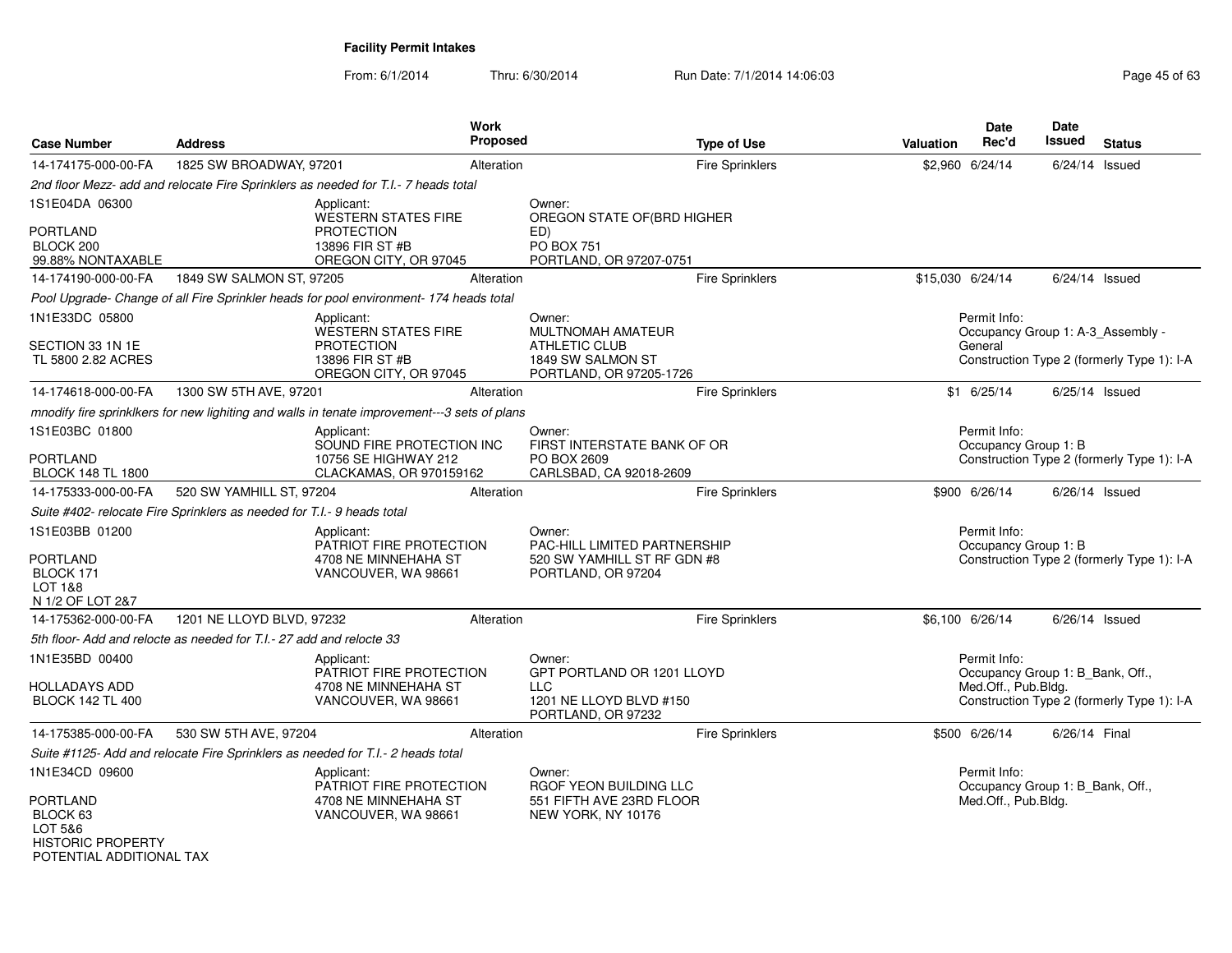| <b>Case Number</b>                                                                                        | <b>Address</b>                                                                                                                                                       |                                                                                                                | <b>Work</b><br>Proposed | <b>Type of Use</b>                                                                                                                                                                                        |  | <b>Valuation</b>                                                                                                        | Date<br>Rec'd                                                           | <b>Date</b><br>Issued | <b>Status</b>                                |
|-----------------------------------------------------------------------------------------------------------|----------------------------------------------------------------------------------------------------------------------------------------------------------------------|----------------------------------------------------------------------------------------------------------------|-------------------------|-----------------------------------------------------------------------------------------------------------------------------------------------------------------------------------------------------------|--|-------------------------------------------------------------------------------------------------------------------------|-------------------------------------------------------------------------|-----------------------|----------------------------------------------|
| 14-175405-000-00-FA                                                                                       | 101 SW MAIN ST, 97204                                                                                                                                                |                                                                                                                | Alteration              | <b>Fire Sprinklers</b>                                                                                                                                                                                    |  |                                                                                                                         | \$1,900 6/26/14                                                         |                       | 6/26/14 Under Inspection                     |
|                                                                                                           |                                                                                                                                                                      | Suite #1950- Add and relocate Fire Sprinklers as needed for T.I. - 6 heads total                               |                         |                                                                                                                                                                                                           |  |                                                                                                                         |                                                                         |                       |                                              |
| 1S1E03BD 00300<br><b>PORTLAND</b><br>BLOCK 11<br><b>LOT 1-4</b><br>LOT 5-8 EXC PT IN STS                  |                                                                                                                                                                      | Applicant:<br>John Barber<br><b>JR MERIT INC</b><br>4505 NE 68th Drive<br>Vancouver, 98661                     |                         | Owner:<br><b>KBSH ONE MAIN PLACE LLC</b><br>14850 QUORUM DR #500<br>DALLAS, TX 75254<br>Owner:<br><b>DUFF</b><br>14850 QUORUM DR #500<br>DALLAS, TX 75254<br>Owner:<br>PHELPS LLC<br>14850 QUORUM DR #500 |  |                                                                                                                         | Permit Info:<br>Occupancy Group 1: B_Bank, Off.,<br>Med.Off., Pub.Bldg. |                       | Construction Type 2 (formerly Type 1): I-A   |
| 14-175418-000-00-FA                                                                                       | 1025 SW WASHINGTON ST, 97205                                                                                                                                         |                                                                                                                | Alteration              | DALLAS, TX 75254<br><b>Fire Sprinklers</b>                                                                                                                                                                |  |                                                                                                                         | \$8,220 6/26/14                                                         | $6/26/14$ Issued      |                                              |
|                                                                                                           |                                                                                                                                                                      |                                                                                                                |                         |                                                                                                                                                                                                           |  |                                                                                                                         |                                                                         |                       |                                              |
| 1N1E34CC 05100                                                                                            | Add and relocate Fire Sprinklers as needed for remodel- Move FDC-22 heads total<br>Applicant:<br>WYATT FIRE PROTECTION<br>9095 SW BURNHAM<br><b>TIGARD, OR 97223</b> |                                                                                                                |                         | Owner:<br><b>1122 STARK INVESTMENT LLC</b><br>2455 NW MARSHALL ST #1<br>PORTLAND, OR 97210                                                                                                                |  | Permit Info:<br>Occupancy Group 1: B Bank, Off.,<br>Med.Off., Pub.Bldg.<br>Construction Type 2 (formerly Type 1): III-B |                                                                         |                       |                                              |
| 14-175559-000-00-FA                                                                                       | 2215 NW NORTHRUP ST, 97210                                                                                                                                           |                                                                                                                | Alteration              | <b>Fire Sprinklers</b>                                                                                                                                                                                    |  |                                                                                                                         | $$1$ 6/26/14                                                            | 6/27/14 Issued        |                                              |
|                                                                                                           |                                                                                                                                                                      | SPRINKLER - INSTALL 14 FIRE SPRINKLERS IN MECHANICAL ROOM 002                                                  |                         |                                                                                                                                                                                                           |  |                                                                                                                         |                                                                         |                       |                                              |
| 1N1E33BA 07600<br><b>COUCHS ADD</b><br>LOT 1-9 BLOCK 306<br>LOT 12 BLOCK 306<br>E 1/2 OF LOT 13 BLOCK 306 |                                                                                                                                                                      | Applicant:<br><b>BASIC FIRE PROTECTION</b><br>8135 NE MLK Jr Blvd<br>PORTLAND, OR 97211                        |                         | Owner:<br><b>GOOD SAMARITAN HOSPITAL &amp;</b><br><b>MEDICAL CENTER</b><br>1919 NW LOVEJOY ST<br>PORTLAND, OR 97209                                                                                       |  |                                                                                                                         |                                                                         |                       |                                              |
| 14-176118-000-00-FA                                                                                       | 0615 SW PALATINE HILL RD, 97219                                                                                                                                      |                                                                                                                | Alteration              | <b>Fire Sprinklers</b>                                                                                                                                                                                    |  |                                                                                                                         | $$1$ 6/27/14                                                            |                       | 6/27/14 Under Inspection                     |
|                                                                                                           | add 2 pendent, 4 upright, relocate 2 upright---no plans                                                                                                              |                                                                                                                |                         |                                                                                                                                                                                                           |  |                                                                                                                         |                                                                         |                       |                                              |
| 1S1E27D 00100<br>SECTION 27 1S 1E                                                                         | TL 100 85.50 ACRES SPLIT LEVY (R709301280 PROTECTION CO                                                                                                              | Applicant:<br><b>DARRELL FLUIT</b><br><b>WESTERN STATES FIRE</b><br>13896 FIR ST SU B<br>OREGON CITY, OR 97045 |                         | Owner:<br><b>LEWIS &amp; CLARK COLLEGE</b><br>0615 SW PALATINE HILL RD MSC<br>31<br>PORTLAND, OR 97219<br>Owner:<br><b>BUSINESS OFFICE</b><br>0615 SW PALATINE HILL RD MSC<br>31                          |  |                                                                                                                         | Permit Info:<br>Occupancy Group 1: B                                    |                       | Construction Type 2 (formerly Type 1): III-N |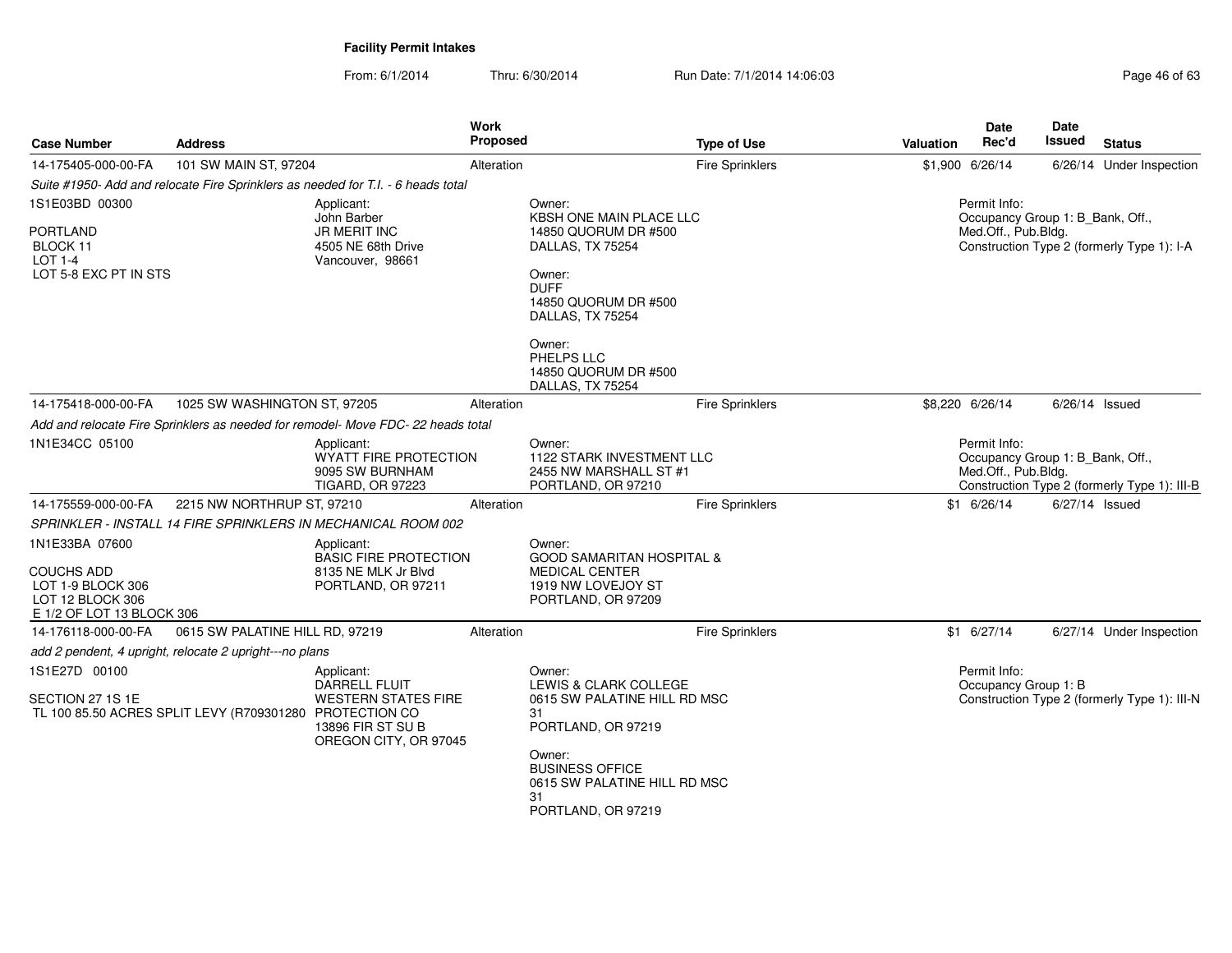| <b>Case Number</b>                                                          | <b>Address</b>             |                                                                                                      | Work<br>Proposed |                                                                                                        | <b>Type of Use</b>                                                                                                                                                   | Valuation | <b>Date</b><br>Rec'd                                                    | Date<br>Issued   | <b>Status</b>                               |
|-----------------------------------------------------------------------------|----------------------------|------------------------------------------------------------------------------------------------------|------------------|--------------------------------------------------------------------------------------------------------|----------------------------------------------------------------------------------------------------------------------------------------------------------------------|-----------|-------------------------------------------------------------------------|------------------|---------------------------------------------|
| 14-176397-000-00-FA                                                         | 2311 NW NORTHRUP ST, 97210 |                                                                                                      | Alteration       |                                                                                                        | <b>Fire Sprinklers</b>                                                                                                                                               |           | \$1,150 6/27/14                                                         | 6/27/14 Issued   |                                             |
|                                                                             |                            | Suite #207- Alteration to Fire Sprinklers as needed for wall distance being to close.- 5 heads total |                  |                                                                                                        |                                                                                                                                                                      |           |                                                                         |                  |                                             |
| 1N1E33BB 04200                                                              |                            | Applicant:<br><b>EXPRESS FIRE SYSTEMS INC</b><br>1913 41ST ST<br>WASHOUGAL, WA 98671                 |                  | Owner:<br><b>EASTERN WESTERN</b><br><b>CORPORATION</b><br>PO BOX 3228<br>PORTLAND, OR 97208-3228       |                                                                                                                                                                      |           |                                                                         |                  |                                             |
| 14-176406-000-00-FA                                                         | 1120 NW COUCH ST, 97209    |                                                                                                      | Alteration       |                                                                                                        | <b>Fire Sprinklers</b>                                                                                                                                               |           | $$1$ 6/27/14                                                            | $7/1/14$ Issued  |                                             |
|                                                                             |                            | SPRINKLER - 43 NEW/RELOCATED SPRINKLERS FOR TI ON 5TH FLOOR                                          |                  |                                                                                                        |                                                                                                                                                                      |           |                                                                         |                  |                                             |
| 1N1E33DA 04900                                                              |                            | Applicant:<br><b>BASIC FIRE PROTECTION</b><br>8135 NE MLK Jr Blvd<br>PORTLAND, OR 97211              |                  | Owner:<br>MEPT BREWERY BLOCK 2 LLC<br>PO BOX 320099<br>ALEXANDRIA, VA 22320-0156                       |                                                                                                                                                                      |           | Permit Info:<br>Occupancy Group 1: B_Bank, Off.,<br>Med.Off., Pub.Bldg. |                  | Construction Type 2 (formerly Type 1): II-A |
| 14-176410-000-00-FA                                                         | 7200 NE 11TH AVE, 97211    |                                                                                                      | Alteration       |                                                                                                        | <b>Fire Sprinklers</b>                                                                                                                                               |           | $$1 \t6/27/14$                                                          |                  | <b>Under Review</b>                         |
|                                                                             |                            |                                                                                                      |                  |                                                                                                        | SPRINKLER - REMOVE EXISTING FIRE SPRINKLER PIPING TO ALLOW FOR SEISMIC RENOVATION OF WALL AND REINSTALL IN SAME LOCATION                                             |           |                                                                         |                  |                                             |
| 1N1E14BA 06100                                                              |                            | Applicant:                                                                                           |                  | Owner:                                                                                                 |                                                                                                                                                                      |           | Permit Info:                                                            |                  |                                             |
| <b>SCOFFINS ADD</b><br>BLOCK 2&5&6 TL 6100                                  |                            | AMERICAN SPRINKLERS INC<br>10818 NW SAINT HELENS RD<br>PORTLAND, OR 972311046                        |                  | SCHOOL DISTRICT NO 1<br>PO BOX 3107<br>PORTLAND, OR 97208-3107                                         |                                                                                                                                                                      |           | Occupancy Group 1: E_School                                             |                  | Construction Type 2 (formerly Type 1): II-A |
| 14-176427-000-00-FA                                                         | 1710 N HUMBOLDT ST, 97217  |                                                                                                      | Alteration       |                                                                                                        | <b>Fire Sprinklers</b>                                                                                                                                               |           | $$1$ 6/27/14                                                            |                  | <b>Under Review</b>                         |
|                                                                             |                            |                                                                                                      |                  | SPRINKLER - REMOVE SPRINKLER PIPING TO ALLOW FOR SEISMIC UPGRADE OF WALLS AND REPLACE IN SAME LOCATION |                                                                                                                                                                      |           |                                                                         |                  |                                             |
| 1N1E21AD 05800<br><b>RIVERSIDE ADD</b><br>INC VAC ST BLOCK 7&8 EXC PT IN ST |                            | Applicant:<br>AMERICAN SPRINKLERS INC<br>10818 NW SAINT HELENS RD<br>PORTLAND, OR 972311046          |                  | Owner:<br>SCHOOL DISTRICT NO 1<br>PO BOX 3107<br>PORTLAND, OR 97208-3107                               |                                                                                                                                                                      |           |                                                                         |                  |                                             |
| 14-176441-000-00-FA                                                         | 200 SW MARKET ST, 97201    |                                                                                                      | Alteration       |                                                                                                        | <b>Fire Sprinklers</b>                                                                                                                                               |           | $$1$ 6/27/14                                                            |                  | <b>Under Review</b>                         |
|                                                                             |                            |                                                                                                      |                  |                                                                                                        | SPRINKLER-10TH FLOOR: RELOCATE (8) EXISTING, ADD (1) NEW PENDANT SPRINKLER FOR NEW WALLS & LIGHTS. 14TH FLOOR: RELOCATE (6) EXISTING AND ADD (3) NEW PENDANT SPRINKI |           |                                                                         |                  |                                             |
| 1S1E03CB 00800<br>SOUTH AUDITORIUM ADD<br><b>BLOCK A</b><br>LOT 2 TL 800    |                            | Applicant:<br><b>BASIC FIRE PROTECTION</b><br>8135 N.E. MLK JR. BLVD<br>PORTLAND, OR 97211           |                  | Owner:<br>TWO HUNDRED MARKET ASSOC<br>200 SW MARKET ST #1720<br>PORTLAND, OR 97201<br>Owner:           |                                                                                                                                                                      |           |                                                                         |                  |                                             |
|                                                                             |                            |                                                                                                      |                  | <b>LIMITED PARTNERSHIP</b><br>200 SW MARKET ST #1720<br>PORTLAND, OR 97201                             |                                                                                                                                                                      |           |                                                                         |                  |                                             |
| 14-176506-000-00-FA                                                         | 1849 SW SALMON ST, 97205   |                                                                                                      | Alteration       |                                                                                                        | <b>Fire Sprinklers</b>                                                                                                                                               |           | \$3,105 6/27/14                                                         | $6/27/14$ Issued |                                             |
|                                                                             |                            | Restroom- Add and relocate Fikre Sprinklers as needed for T.I.- 6 heads total                        |                  |                                                                                                        |                                                                                                                                                                      |           |                                                                         |                  |                                             |
| 1N1E33DC 05800                                                              |                            | Applicant:<br><b>SIMPLEX GRINNELL</b>                                                                |                  | Owner:<br>MULTNOMAH AMATEUR                                                                            |                                                                                                                                                                      |           | Permit Info:<br>Occupancy Group 1: A-3 Assembly -                       |                  |                                             |
| SECTION 33 1N 1E<br>TL 5800 2.82 ACRES                                      |                            | 6305 SW ROSEWOOD ST STE A<br>LAKE OSWEGO OR 97035                                                    |                  | ATHLETIC CLUB<br>1849 SW SALMON ST<br>PORTLAND, OR 97205-1726                                          |                                                                                                                                                                      |           | General                                                                 |                  | Construction Type 2 (formerly Type 1): I-A  |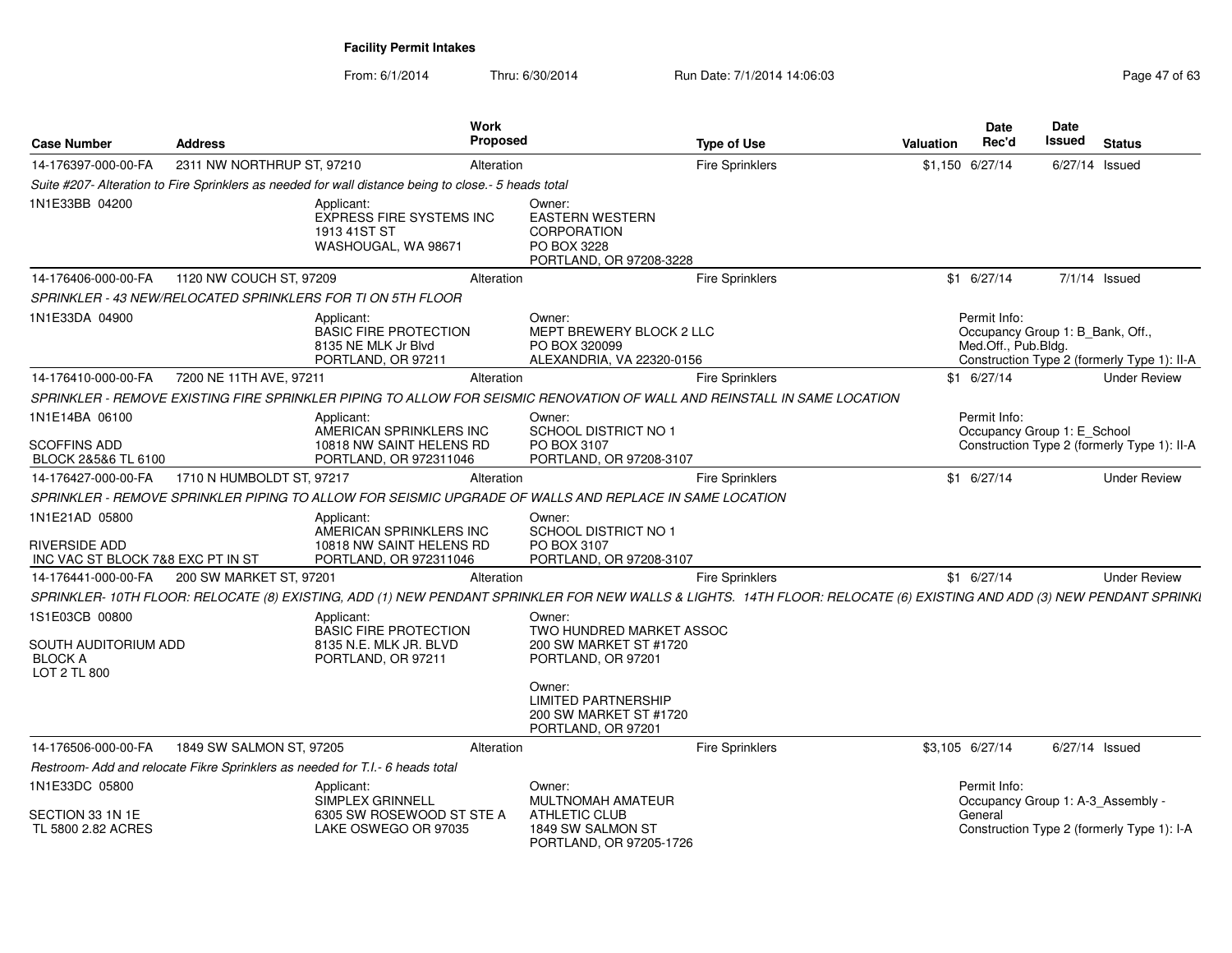| <b>Case Number</b>                                                 | <b>Address</b>                                                               |                                                                                                    | Work<br>Proposed |                                                                                                                                                                                        | <b>Type of Use</b> |                                                                                                                             | Valuation | Date<br>Rec'd                        | Date<br>Issued         | <b>Status</b>                               |
|--------------------------------------------------------------------|------------------------------------------------------------------------------|----------------------------------------------------------------------------------------------------|------------------|----------------------------------------------------------------------------------------------------------------------------------------------------------------------------------------|--------------------|-----------------------------------------------------------------------------------------------------------------------------|-----------|--------------------------------------|------------------------|---------------------------------------------|
| 14-165390-000-00-FA                                                | 705 N KILLINGSWORTH ST, 97217                                                |                                                                                                    | Alteration       |                                                                                                                                                                                        |                    | <b>Fixed Extinguishing Systems</b>                                                                                          |           | $$1$ 6/5/14                          |                        | $6/5/14$ Issued                             |
|                                                                    | installation of 4 Ansull R-102 systems onto pre piped hoods--3 sets of plans |                                                                                                    |                  |                                                                                                                                                                                        |                    |                                                                                                                             |           |                                      |                        |                                             |
| 1N1E15CD 12300                                                     |                                                                              | Applicant:                                                                                         |                  | Owner:                                                                                                                                                                                 |                    |                                                                                                                             |           | Permit Info:                         |                        |                                             |
| <b>WEST PIEDMONT</b><br>BLOCK 3<br>LOT 10-16<br>E 77' OF LOT 17&18 |                                                                              | SANDERSON SAFETY SUPPLY CO<br>1101 SE 3RD AVE<br>PORTLAND, OR 972143399                            |                  | PORTLAND COMMUNITY<br><b>COLLEGE DIST</b><br>PO BOX 6119<br>ALOHA, OR 97007-0119                                                                                                       |                    |                                                                                                                             |           |                                      | Occupancy Group 1: A-3 | Construction Type 2 (formerly Type 1): II-A |
|                                                                    |                                                                              |                                                                                                    |                  | Owner:<br>PROCUREMENT AND RISK SVCS<br>PO BOX 6119<br>ALOHA, OR 97007-0119                                                                                                             |                    |                                                                                                                             |           |                                      |                        |                                             |
| 14-154860-REV-01-FA                                                | 8530 NE ALDERWOOD RD, 97220                                                  |                                                                                                    | Alteration       |                                                                                                                                                                                        | Mechanical         |                                                                                                                             |           | \$6/2/14                             |                        | $6/3/14$ Issued                             |
|                                                                    |                                                                              | B1/ REV-01 REPLACE EXISTING 7.5 TON RTU WITH NEW UNIT SAME SIZE AND LOCATION                       |                  |                                                                                                                                                                                        |                    |                                                                                                                             |           |                                      |                        |                                             |
| 1N2E16B 02100                                                      |                                                                              | Applicant:<br><b>BRIAN SCHAIN</b><br>2000 SE HANNA HARVESTER DR<br>MILWAUKIE, OR 97222             |                  | Owner:<br>PORT OF PORTLAND (LEASED<br>PO BOX 320099<br>ALEXANDRIA, VA 22320-4099<br>Owner:<br>NEW TOWER TRUST CO (PHASE<br>$\vert \vert$<br>PO BOX 320099<br>ALEXANDRIA, VA 22320-4099 |                    | CCB - Contractor:<br>PORTLAND MECH CONSTRUCTN<br>INC DBA PTLD MECH CONTR.<br>2000 HANNA HARVESTER DR<br>MILWAUKIE, OR 97222 |           |                                      |                        |                                             |
|                                                                    |                                                                              |                                                                                                    |                  | Owner:<br><b>PTA K#111</b><br>PO BOX 320099<br>ALEXANDRIA, VA 22320-4099                                                                                                               |                    |                                                                                                                             |           |                                      |                        |                                             |
| 14-163995-000-00-FA                                                | 919 NE 19TH AVE, 97232                                                       |                                                                                                    | Alteration       |                                                                                                                                                                                        | Mechanical         |                                                                                                                             |           | \$3,800 6/2/14                       |                        | <b>Under Review</b>                         |
|                                                                    | B2/ INSTALL A ONE TON DUCTLESS SPLIT SYSTEM, RTU                             |                                                                                                    |                  |                                                                                                                                                                                        |                    |                                                                                                                             |           |                                      |                        |                                             |
| 1N1E35AC 00100<br>SULLIVANS ADD<br><b>BLOCK 36 TL 100</b>          |                                                                              | Applicant:<br>ZAK TUTTLE<br>HUNTER DAVISSON, INC.<br>1800 SE PERSHING ST.<br>PORTLAND, OR 97202    |                  | Owner:<br>WESTON INVESTMENT CO LLC<br>2154 NE BROADWAY RM 200<br>PORTLAND, OR 97232-1590                                                                                               |                    | CCB - Contractor:<br>HUNTER DAVISSON INC<br>1800 SE PERSHING ST<br>PORTLAND, OR 97202-2338                                  |           | Permit Info:<br>Occupancy Group 1: B |                        | Construction Type 2 (formerly Type 1): II-A |
| 14-164086-000-00-FA                                                | 501 N GRAHAM ST, 97227                                                       |                                                                                                    | Alteration       |                                                                                                                                                                                        | Mechanical         |                                                                                                                             |           | \$31,409 6/2/14                      | $6/10/14$ Issued       |                                             |
|                                                                    |                                                                              | B1/ SUITES 500.565.580, REVISE DUCT LAYOUT FOR NEW TENANT, ADD 1 TU REHEAT AND 1 SPACE EXHAUST FAN |                  |                                                                                                                                                                                        |                    |                                                                                                                             |           |                                      |                        |                                             |
| 1N1E27AC 01000<br>ABENDS ADD<br><b>BLOCK 1 TL 1000</b>             |                                                                              | Applicant:<br><b>NOLAN DOYLE</b><br>TOTAL MECHANICAL INC<br>1498 SE TECH CENTER PL SUITE           |                  | Owner:<br>LEGACY HEALTH SYSTEM<br>1919 NW LOVEJOY ST<br>PORTLAND, OR 97209                                                                                                             |                    | CCB - Contractor:<br>TOTAL MECHANICAL INC<br>1498 SE TECH CENTER PLACE<br><b>STE 180</b>                                    |           |                                      |                        |                                             |
|                                                                    |                                                                              | 180<br>VANCOUVER, WA98683                                                                          |                  |                                                                                                                                                                                        |                    | VANCOUVER WA 98683                                                                                                          |           |                                      |                        |                                             |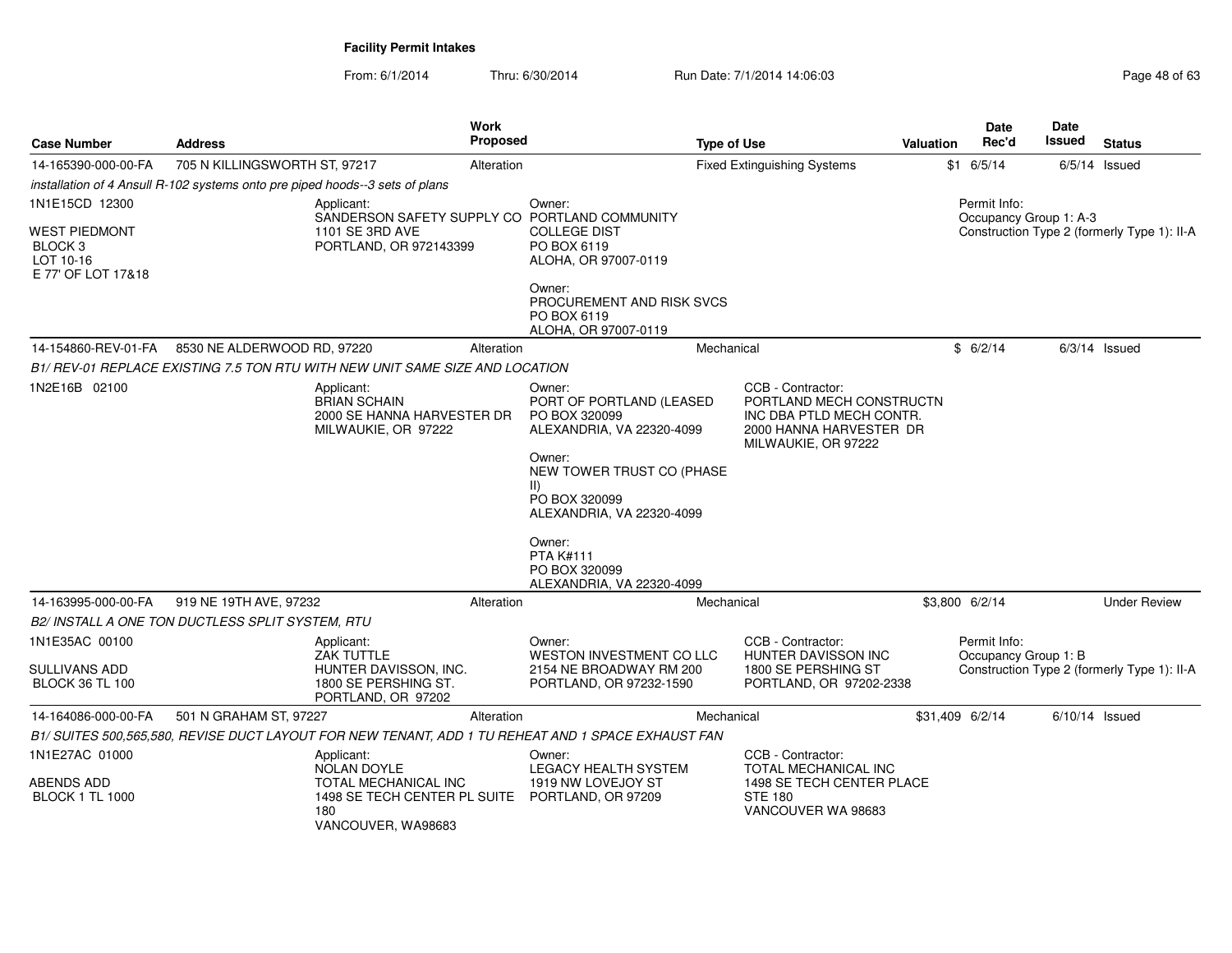From: 6/1/2014

Thru: 6/30/2014 Run Date: 7/1/2014 14:06:03

| <b>Case Number</b>                                        | <b>Address</b>                                   |                                                                                                                 | <b>Work</b><br><b>Proposed</b> |                                                                                                                                                                      | <b>Type of Use</b> |                                                                                                                   | Valuation | <b>Date</b><br>Rec'd                                                    | <b>Date</b><br>Issued | <b>Status</b>                               |
|-----------------------------------------------------------|--------------------------------------------------|-----------------------------------------------------------------------------------------------------------------|--------------------------------|----------------------------------------------------------------------------------------------------------------------------------------------------------------------|--------------------|-------------------------------------------------------------------------------------------------------------------|-----------|-------------------------------------------------------------------------|-----------------------|---------------------------------------------|
| 14-164099-000-00-FA                                       | 4650 SW MACADAM AVE, 97201                       |                                                                                                                 | Alteration                     |                                                                                                                                                                      | Mechanical         |                                                                                                                   |           | \$24,567 6/2/14                                                         |                       | $6/16/14$ Issued                            |
|                                                           |                                                  |                                                                                                                 |                                | F4/TI WORK 2ND,3RD,4TH FLOOR - RELOCATE 1 EXISTING VAV, ADD 1 NEW VAV, NEW DUCTWORK & GRILLES                                                                        |                    |                                                                                                                   |           |                                                                         |                       |                                             |
| 1S1E15BA 00900<br>SECTION 15 1S 1E<br>TL 900 1.00 ACRES   |                                                  | Applicant:<br><b>SEAN DYER</b><br>AMERICAN HEATING INC<br>5035 SE 24TH AVE<br>PORTLAND, OR 97202                |                                | Owner:<br>PCC JOHNS LANDING LLC<br>4650 SW MACADAM AVE #440<br>PORTLAND, OR 97239-4262                                                                               |                    | CCB - Contractor:<br>AMERICAN HEATING INC<br>5035 SE 24TH<br>PORTLAND, OR 97202-4765                              |           | Permit Info:<br>Occupancy Group 1: B                                    |                       | Construction Type 2 (formerly Type 1): II-A |
| 14-164147-000-00-FA                                       | 3203 SE WOODSTOCK BLVD, 97202                    |                                                                                                                 | Alteration                     |                                                                                                                                                                      | Mechanical         |                                                                                                                   |           | \$26,000 6/2/14                                                         |                       | 6/9/14 Under Inspection                     |
|                                                           |                                                  | F3/ REPLACE SMALL BOILER TO EXISTING CONNECTIONS, REPLACE A COUPLE EXHAUST FANS, HEATERS.                       |                                |                                                                                                                                                                      |                    |                                                                                                                   |           |                                                                         |                       |                                             |
|                                                           |                                                  | Applicant:<br>ZAK TUTTLE<br>HUNTER DAVISSON, INC.<br>1800 SE PERSHING ST.<br>PORTLAND, OR 97202                 |                                | Owner:<br>THE REED INSTITUTE<br>3203 SE WOODSTOCK BLVD<br>PORTLAND, OR 97202-8138                                                                                    |                    | CCB - Contractor:<br><b>HUNTER DAVISSON INC</b><br>1800 SE PERSHING ST<br>PORTLAND, OR 97202-2338                 |           | Permit Info:<br>Occupancy Group 1: B Bank, Off.,<br>Med.Off., Pub.Bldg. |                       |                                             |
| 14-164347-000-00-FA                                       | 1120 NW COUCH ST, 97209                          |                                                                                                                 | Alteration                     |                                                                                                                                                                      | Mechanical         |                                                                                                                   |           | \$13,000 6/3/14                                                         |                       | $6/5/14$ Issued                             |
|                                                           | B2/ BASEMENT, ADD MECHANICAL UNIT FOR TELCO ROOM |                                                                                                                 |                                |                                                                                                                                                                      |                    |                                                                                                                   |           |                                                                         |                       |                                             |
| 1N1E33DA 04900                                            |                                                  | Applicant:<br>Eddie Stovan<br>ALLIANT SYSTEMS LLC<br>1600 NW 167th Pl, #330<br>Portland, OR 97006               |                                | Owner:<br>MEPT BREWERY BLOCK 2 LLC<br>PO BOX 320099<br>ALEXANDRIA, VA 22320-0156                                                                                     |                    | CCB - Contractor:<br><b>ALLIANT SYSTEMS LLC</b><br>1600 NW 167TH PL SUITE 330<br>BEAVERTON OR 97005               |           | Permit Info:<br>Occupancy Group 1: B_Bank, Off.,<br>Med.Off., Pub.Bldg. |                       |                                             |
| 14-165566-000-00-FA                                       | 1926 W BURNSIDE                                  |                                                                                                                 | Alteration                     |                                                                                                                                                                      | Mechanical         |                                                                                                                   |           | \$79,000 6/5/14                                                         |                       | <b>Under Review</b>                         |
|                                                           |                                                  | B2/ TYPE 1 HOOD W/POLLUTION CONTROL, GAS PIPING, SEISMIC ANCHORS                                                |                                |                                                                                                                                                                      |                    |                                                                                                                   |           |                                                                         |                       |                                             |
| 1N1E33DC 70000                                            |                                                  | Applicant:<br>ROLLAND WALTERS<br><b>BULLDOG MECHANICAL</b><br>3307 NE 39TH ST<br>VANCOUVER WA 98661             |                                | Owner:<br>ASSOCIATION OF UNIT OWNERS<br>1120 NW COUCH ST #600<br>PORTLAND, OR 97209<br>Owner:<br>OF CIVIC CONDOMINIUM<br>1120 NW COUCH ST #600<br>PORTLAND, OR 97209 |                    | CCB - Contractor:<br><b>ROLLAND WALTERS</b><br><b>BULLDOG MECHANICAL</b><br>3307 NE 39TH ST<br>VANCOUVER WA 98661 |           |                                                                         |                       |                                             |
| 14-165648-000-00-FA                                       | 1300 SW 6TH AVE, 97201                           |                                                                                                                 | Alteration                     |                                                                                                                                                                      | Mechanical         |                                                                                                                   |           | \$15,000 6/5/14                                                         |                       | $6/11/14$ Issued                            |
|                                                           | B2/ DUCTWORK AND GRILLES FOR EXERCISE AREA       |                                                                                                                 |                                |                                                                                                                                                                      |                    |                                                                                                                   |           |                                                                         |                       |                                             |
| 1S1E03BC 01900<br>PORTLAND<br>BLOCK 166<br><b>LOT 1-8</b> |                                                  | Applicant:<br><b>DAVID SCHWARZ</b><br><b>ARCTIC SHEET METAL</b><br>2310 NE COLUMBIA BLVD.<br>PORTLAND, OR 97211 |                                | Owner:<br><b>ERICKSON REALTY LTD</b><br>4900 SW GRIFFITH DR STE 133<br>BEAVERTON, OR 97005                                                                           |                    | CCB - Contractor:<br>ARCTIC SHEET METAL INC<br>2310 NE COLUMBIA BLVD<br>PORTLAND, OR 97211-1965                   |           | Permit Info:<br>Occupancy Group 1: B<br>I-FR                            |                       | Construction Type 2 (formerly Type 1):      |
| 14-165770-000-00-FA                                       | 26 SW SALMON ST, 97204                           |                                                                                                                 | Alteration                     |                                                                                                                                                                      | Mechanical         |                                                                                                                   |           | \$56,671 6/5/14                                                         |                       | $6/16/14$ Issued                            |
|                                                           |                                                  | B2/ 4TH FLOOR HVAC MODIFICATIONS: ADD 7 COOLING ONLY VAV BOXES. ASSOCIATED DUCT WORK                            |                                |                                                                                                                                                                      |                    |                                                                                                                   |           |                                                                         |                       |                                             |
| 1S1E03BD 00200<br>PORTLAND<br>BLOCK 6<br>LOT 1-8          |                                                  | Applicant:<br><b>DENNIS LAWRENCE</b><br>1800 SE PERSHING CT<br>PORTLAND, OR 97202                               |                                | Owner:<br>IEH PORTLAND LLC<br>121 SW SALMON ST 1WTC0402<br>PORTLAND, OR 97204-2901                                                                                   |                    | CCB - Contractor:<br>HUNTER DAVISSON INC<br>1800 SE PERSHING ST<br>PORTLAND, OR 97202-2338                        |           |                                                                         |                       |                                             |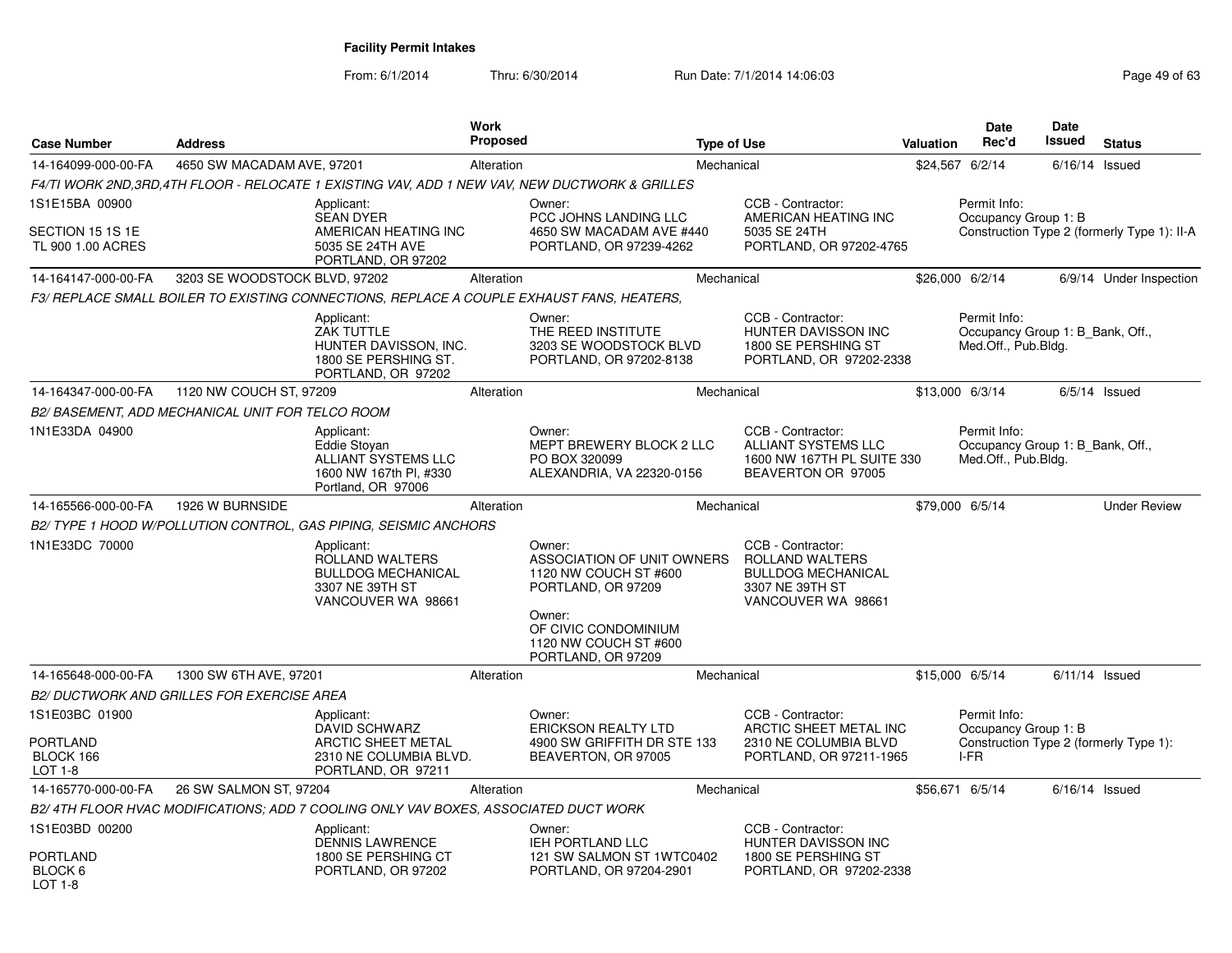| <b>Case Number</b>                    | <b>Address</b>                                     | <b>Work</b><br><b>Proposed</b>                                                                                                          |                                                                                                                                                                         | <b>Type of Use</b> |                                                                                                                                                | Valuation | <b>Date</b><br>Rec'd                              | Date<br>Issued | <b>Status</b>                                                                      |
|---------------------------------------|----------------------------------------------------|-----------------------------------------------------------------------------------------------------------------------------------------|-------------------------------------------------------------------------------------------------------------------------------------------------------------------------|--------------------|------------------------------------------------------------------------------------------------------------------------------------------------|-----------|---------------------------------------------------|----------------|------------------------------------------------------------------------------------|
| 14-165869-000-00-FA                   | 514 SW 6TH AVE, 97204                              | Alteration                                                                                                                              |                                                                                                                                                                         | Mechanical         |                                                                                                                                                |           | \$950 6/5/14                                      | 6/16/14 Final  |                                                                                    |
|                                       | B2/ ADD RETURN GRILLES, RELOCATE 2 SUPPLIES        |                                                                                                                                         |                                                                                                                                                                         |                    |                                                                                                                                                |           |                                                   |                |                                                                                    |
| 1N1E34CC 07800                        |                                                    | Applicant:                                                                                                                              | Owner:                                                                                                                                                                  |                    | CCB - Contractor:                                                                                                                              |           | Permit Info:                                      |                |                                                                                    |
| <b>PORTLAND</b><br>LOT 7 BLOCK 174    |                                                    | <b>CLINT LATIMER</b><br>OREGON HEATING AND AIR<br><b>CONDITIONING</b><br>P.O. BOX 241<br><b>DUNDEE, OR 97115</b>                        | <b>BANK OF CALIFORNIA</b><br>121 SW MORRISON ST #200<br>PORTLAND, OR 97204<br>Owner:<br><b>EXCHANGE BUILDING</b><br>121 SW MORRISON ST #200<br>PORTLAND, OR 97204       |                    | OHAC INC<br><b>PO BOX 241</b><br>DUNDEE OR 97115                                                                                               |           | Occupancy Group 1: B                              |                |                                                                                    |
| 14-165918-000-00-FA                   |                                                    | 3181 SW SAM JACKSON PARK RD - Bldg VIAB, § Alteration                                                                                   |                                                                                                                                                                         | Mechanical         |                                                                                                                                                |           | \$46,000 6/5/14                                   |                | $6/19/14$ Issued                                                                   |
|                                       | B1/LEVEL 1 MECH ROOM REPLACE 2 HEAT RECOVERY PUMPS |                                                                                                                                         |                                                                                                                                                                         |                    |                                                                                                                                                |           |                                                   |                |                                                                                    |
| 1S1E09 00200                          |                                                    | Applicant:<br><b>DAN BINDER</b><br>TOTAL MECHANICAL, INC.<br>1498 SE TECH CENTER PLACE,<br>SUITE 180<br>VANCOUVER, WA 98683             | Owner:<br>OREGON STATE OF<br>3181 SW SAM JACKSON PARK RD 1498 SE TECH CENTER PLACE<br>PORTLAND, OR 97239                                                                |                    | CCB - Contractor:<br>TOTAL MECHANICAL INC<br><b>STE 180</b><br>VANCOUVER WA 98683                                                              |           | Permit Info:<br>Occupancy Group 1: B              |                | Construction Type 2 (formerly Type 1): I-B                                         |
| 14-166353-000-00-FA                   | 2201 NE LLOYD BLVD, 97232                          | Alteration                                                                                                                              |                                                                                                                                                                         | Mechanical         |                                                                                                                                                |           | \$12,000 6/6/14                                   |                | <b>Under Review</b>                                                                |
|                                       |                                                    | F10/ SPACE 2230 & 2241 CONSUMER OPINION SERVICES - MECHANICAL WORK ****BID ESTIMATE****                                                 |                                                                                                                                                                         |                    |                                                                                                                                                |           |                                                   |                |                                                                                    |
| 1N1E35BA 00101                        |                                                    | Applicant:<br><b>DANIEL YOUNG</b><br><b>OREGON BUSINESS</b><br><b>ARCHITECTURE</b><br>PO BOX 80301<br>PORTLAND, OR 97280                | Owner:<br>CAPREF LLOYD CENTER LLC<br>2201 LLOYD CENTER<br>PORTLAND, OR 97232                                                                                            |                    |                                                                                                                                                |           | Permit Info:<br>Station                           |                | Occupancy Group 1: M Store, Service<br>Construction Type 2 (formerly Type 1): II-A |
| 14-166526-000-00-FA                   | 308 SW 2ND AVE, 97204                              | Alteration                                                                                                                              |                                                                                                                                                                         | Mechanical         |                                                                                                                                                |           | \$59,263 6/6/14                                   |                | <b>Under Review</b>                                                                |
| B2/HVAC EQUIPMENT, PARTIAL 3RD FLOOR, |                                                    |                                                                                                                                         |                                                                                                                                                                         |                    |                                                                                                                                                |           |                                                   |                |                                                                                    |
| 1N1E34CD 04600                        |                                                    | Applicant:<br><b>MEGAN GILLORY</b><br><b>MACDONALD MILLER FACILITY</b><br><b>SOLUTIONS</b><br>12911 NE AIRPORT WAY<br>PORTLAND OR 97230 | Owner:<br><b>NGP DUNCAN PLAZA</b><br>PO BOX 4900 DEPT #360<br>SCOTTSDALE, AZ 85261-4900<br>Owner:<br>PORTLAND LLC<br>PO BOX 4900 DEPT #360<br>SCOTTSDALE, AZ 85261-4900 |                    | CCB - Contractor:<br><b>KEVIN SIMMONS</b><br><b>MACDONALD MILLER FACILITY</b><br><b>SOLUTIONS</b><br>12801 NE AIRPORT WAY<br>PORTLAND OR 97230 |           | Permit Info:<br>Occupancy Group 1: A-2_Restaurant |                | Construction Type 2 (formerly Type 1): I-A                                         |
| 14-166993-000-00-FA                   | 421 SW 6TH AVE, 97205                              | Alteration                                                                                                                              |                                                                                                                                                                         | Mechanical         |                                                                                                                                                |           | \$12,000 6/9/14                                   |                | <b>Under Review</b>                                                                |
|                                       | B1/6TH FLOOR SPLIT SYSTEM FOR SERVER ROOM          |                                                                                                                                         |                                                                                                                                                                         |                    |                                                                                                                                                |           |                                                   |                |                                                                                    |
| 1N1E34CC 04300                        |                                                    | Applicant:<br>Eddie Stovan                                                                                                              | Owner:<br>UPI COMMONWEALTH LLC                                                                                                                                          |                    | CCB - Contractor:<br><b>ALLIANT SYSTEMS LLC</b>                                                                                                |           |                                                   |                |                                                                                    |
| PORTLAND<br>BLOCK 176<br>LOT 1-4      |                                                    | <b>ALLIANT SYSTEMS LLC</b><br>1600 NW 167th PI, #330<br>Portland, OR 97006                                                              | 1215 FOURTH AVE STE 600<br>SEATTLE, WA 98161                                                                                                                            |                    | 1600 NW 167TH PL SUITE 330<br>BEAVERTON OR 97005                                                                                               |           |                                                   |                |                                                                                    |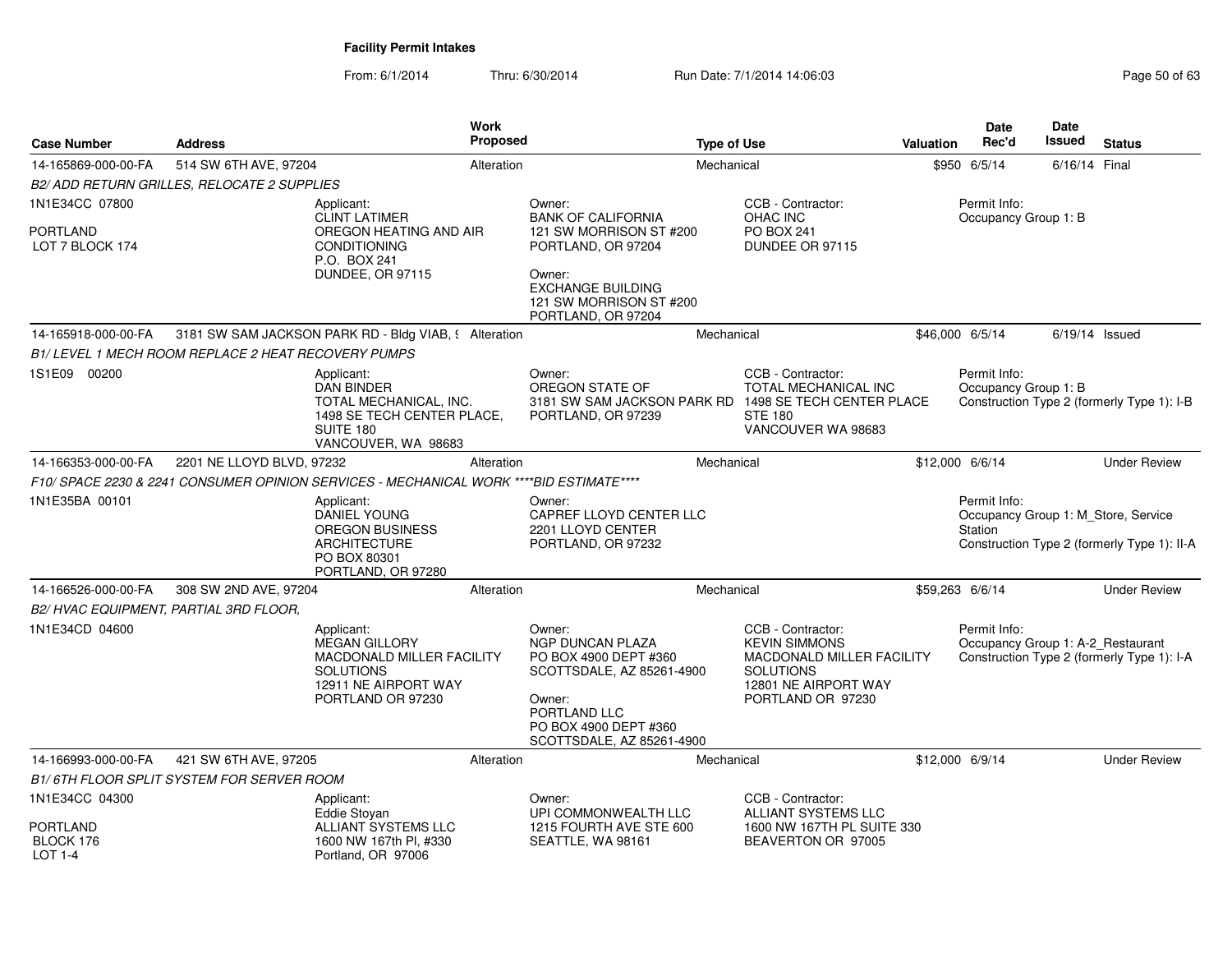| <b>Case Number</b>                                                           | <b>Address</b>               |                                                                                      | <b>Work</b><br>Proposed |                                                                                                             | <b>Type of Use</b> |                                                                                                 | <b>Valuation</b> | Date<br>Rec'd                        | Date<br>Issued   | <b>Status</b>                               |
|------------------------------------------------------------------------------|------------------------------|--------------------------------------------------------------------------------------|-------------------------|-------------------------------------------------------------------------------------------------------------|--------------------|-------------------------------------------------------------------------------------------------|------------------|--------------------------------------|------------------|---------------------------------------------|
| 14-167579-000-00-FA                                                          | 3800 SE 22ND AVE, 97202      |                                                                                      | Alteration              |                                                                                                             | Mechanical         |                                                                                                 |                  | \$7,000 6/10/14                      | 6/19/14 Final    |                                             |
|                                                                              |                              | <b>B2/ REPLACE TWO LIKE FOR LIKE SUSPENDED TERMINAL AIR BOXES</b>                    |                         |                                                                                                             |                    |                                                                                                 |                  |                                      |                  |                                             |
| 1S1E11DA 04300                                                               |                              | Applicant:<br>Mark Secomb                                                            |                         | Owner:<br>FRED MEYER STORES INC                                                                             |                    | CCB - Contractor:<br>JAMES W SECOMB                                                             |                  | Permit Info:<br>Occupancy Group 1: B |                  |                                             |
| SECTION 11 1S 1E<br>TL 4300 5.37 ACRES                                       |                              | ALPINE BUILDING SERVICES INC<br>10905 NE KNOTT ST<br>PORTLAND, OR 97220              |                         | 1014 VINE ST 7TH FLOOR<br>CINCINNATI, OH 45202-1141                                                         |                    | ALPINE BUILDING SERVICES INC<br>1025 NE 91ST AVE<br>PORTLAND, OR 97220                          |                  |                                      |                  | Construction Type 2 (formerly Type 1): II-A |
| 14-167702-000-00-FA                                                          | 825 NE MULTNOMAH ST - Unit 1 |                                                                                      | Alteration              |                                                                                                             | Mechanical         |                                                                                                 |                  | \$110,000 6/10/14                    |                  | <b>Under Review</b>                         |
| <b>F3/ADD 10 WATER SOURCE HEAT PUMPS</b>                                     |                              |                                                                                      |                         |                                                                                                             |                    |                                                                                                 |                  |                                      |                  |                                             |
| 1N1E35BB 90002                                                               |                              | Applicant:<br><b>KEN TIKKA</b>                                                       |                         | Owner:<br><b>PACIFICORP</b>                                                                                 |                    | CCB - Contractor:<br>JRT MECHANICAL INC                                                         |                  |                                      |                  |                                             |
| LLOYD CENTER TOWER CONDOMINIUM<br>LOT <sub>1</sub><br><b>DEPT OF REVENUE</b> |                              | 2211 SE GRACE AVE.<br>BATTLE GROUND, WA 98604                                        |                         | 700 NE MULTNOMAH ST 7TH FLR<br>PORTLAND, OR 97232                                                           |                    | PO BOX 1450<br>BATTLE GROUND, WA 986041450                                                      |                  |                                      |                  |                                             |
| 14-168288-000-00-FA                                                          | 101 SW MAIN ST, 97204        |                                                                                      | Alteration              |                                                                                                             | Mechanical         |                                                                                                 |                  | \$52,000 6/11/14                     | $6/16/14$ Issued |                                             |
|                                                                              |                              |                                                                                      |                         | B1/11TH & 12TH FLOORS BALL JANIK EXISTING TENANT REMODEL - NEW VAV AND EXHAUST FANS WITH DUCTWORK & GRILLES |                    |                                                                                                 |                  |                                      |                  |                                             |
| 1S1E03BD 00300                                                               |                              | Applicant:                                                                           |                         | Owner:                                                                                                      |                    | CCB - Contractor:                                                                               |                  |                                      |                  |                                             |
| <b>PORTLAND</b><br>BLOCK 11<br><b>LOT 1-4</b>                                |                              | <b>DENNIS LAWRENCE</b><br>1800 SE PERSHING CT<br>PORTLAND, OR 97202                  |                         | KBSH ONE MAIN PLACE LLC<br>14850 QUORUM DR #500<br>DALLAS, TX 75254                                         |                    | <b>HUNTER DAVISSON INC</b><br>1800 SE PERSHING ST<br>PORTLAND, OR 97202-2338                    |                  |                                      |                  |                                             |
| LOT 5-8 EXC PT IN STS                                                        |                              |                                                                                      |                         | Owner:<br><b>DUFF</b><br>14850 QUORUM DR #500<br>DALLAS, TX 75254                                           |                    |                                                                                                 |                  |                                      |                  |                                             |
|                                                                              |                              |                                                                                      |                         | Owner:<br>PHELPS LLC<br>14850 QUORUM DR #500<br>DALLAS, TX 75254                                            |                    |                                                                                                 |                  |                                      |                  |                                             |
| 14-168327-000-00-FA                                                          | 3800 SE 22ND AVE, 97202      |                                                                                      | Alteration              |                                                                                                             | Mechanical         |                                                                                                 |                  | \$45,000 6/11/14                     | $6/19/14$ Issued |                                             |
|                                                                              |                              | B2/1ST FLOOR, REPLACE 14 LIKE FOR LIKE SUSPENDED VAV BOXES                           |                         |                                                                                                             |                    |                                                                                                 |                  |                                      |                  |                                             |
| 1S1E11DA 04300                                                               |                              | Applicant:<br>Mark Secomb                                                            |                         | Owner:<br>FRED MEYER STORES INC                                                                             |                    | CCB - Contractor:<br><b>JAMES W SECOMB</b>                                                      |                  | Permit Info:<br>Occupancy Group 1: B |                  |                                             |
| SECTION 11 1S 1E<br>TL 4300 5.37 ACRES                                       |                              | ALPINE BUILDING SERVICES INC<br>10905 NE KNOTT ST<br>PORTLAND, OR 97220              |                         | 1014 VINE ST 7TH FLOOR<br>CINCINNATI, OH 45202-1141                                                         |                    | ALPINE BUILDING SERVICES INC<br>1025 NE 91ST AVE<br>PORTLAND, OR 97220                          |                  |                                      |                  | Construction Type 2 (formerly Type 1): II-A |
| 14-169249-000-00-FA                                                          |                              | 3181 SW SAM JACKSON PARK RD - Bldg MRB, 9 Alteration                                 |                         |                                                                                                             | Mechanical         |                                                                                                 |                  | \$17,900 6/13/14                     |                  | <b>Under Review</b>                         |
|                                                                              |                              | F6/ SUITE 270; FURNISH/INSTALL DUCTWORK WITH WALL MOUNT AHU AND CONDENSATE PUMP(RTU) |                         |                                                                                                             |                    |                                                                                                 |                  |                                      |                  |                                             |
| 1S1E09 00200                                                                 |                              | Applicant:<br><b>JOE PAXTON</b><br>2310 NE COLUMBIA BLVD<br>PORTLAND, OR 97211       |                         | Owner:<br>OREGON STATE OF<br>3181 SW SAM JACKSON PARK RD<br>PORTLAND, OR 97239                              |                    | CCB - Contractor:<br>ARCTIC SHEET METAL INC<br>2310 NE COLUMBIA BLVD<br>PORTLAND, OR 97211-1965 |                  |                                      |                  |                                             |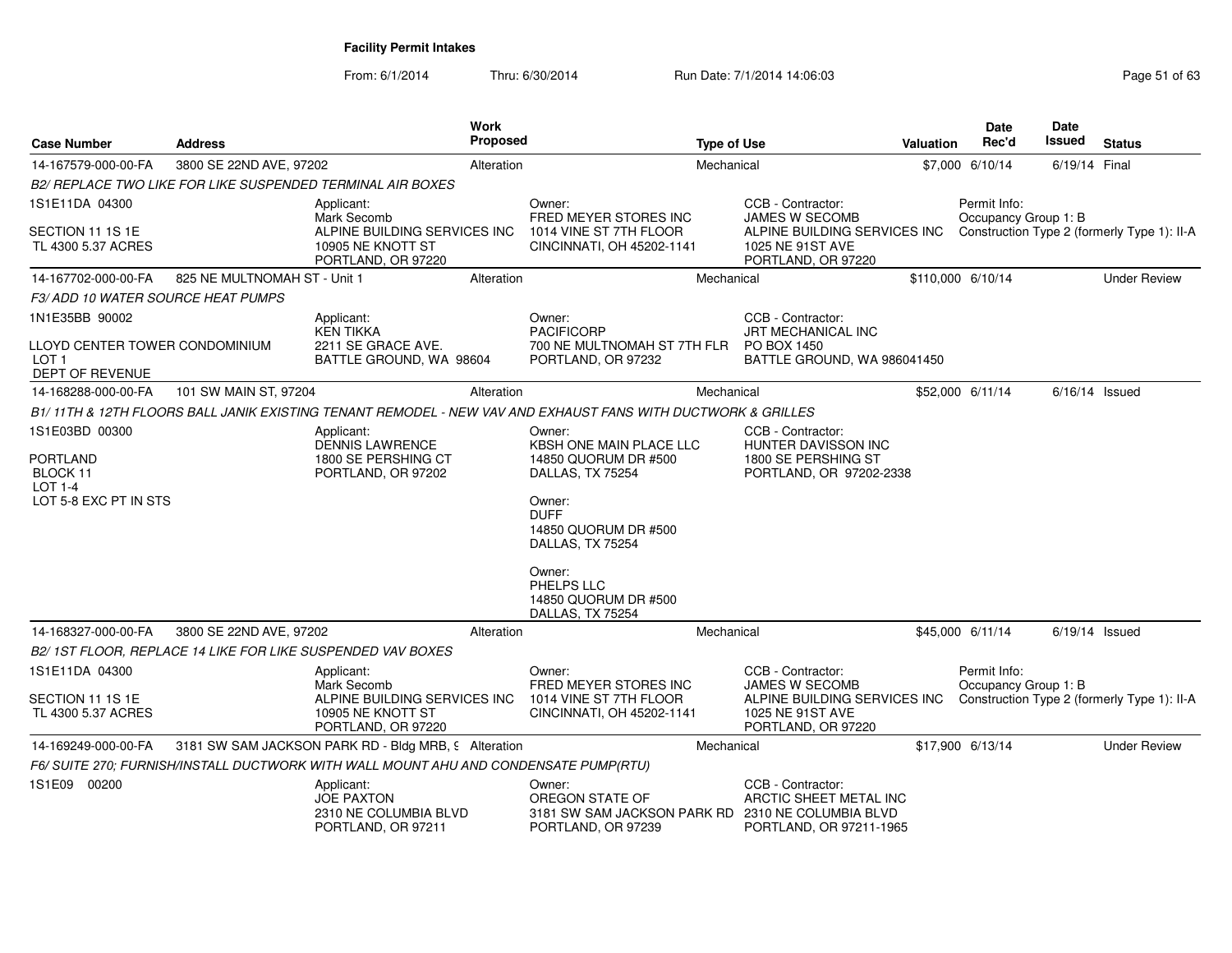From: 6/1/2014

| <b>Case Number</b>                                                  | <b>Address</b>                  |                                                                                                                                      | <b>Work</b><br><b>Proposed</b> |                                                                                                                                                               | <b>Type of Use</b>                                                                                  | <b>Valuation</b> | Date<br>Rec'd                                                           | <b>Date</b><br>Issued | <b>Status</b>                                |
|---------------------------------------------------------------------|---------------------------------|--------------------------------------------------------------------------------------------------------------------------------------|--------------------------------|---------------------------------------------------------------------------------------------------------------------------------------------------------------|-----------------------------------------------------------------------------------------------------|------------------|-------------------------------------------------------------------------|-----------------------|----------------------------------------------|
| 14-170529-000-00-FA                                                 | 1120 NW COUCH ST, 97209         |                                                                                                                                      | Alteration                     |                                                                                                                                                               | Mechanical                                                                                          |                  | \$1,200 6/17/14                                                         |                       | 6/23/14 Issued                               |
|                                                                     |                                 | F10/ AKQA, TI; 5TH, 6TH FLOOR - NEW DUCT TIE-IN TO EXISTING SYSTEM FOR PARTIAL 5TH FLOOR                                             |                                |                                                                                                                                                               |                                                                                                     |                  |                                                                         |                       |                                              |
| 1N1E33DA 04900                                                      |                                 | Applicant:<br>Eddie Stoyan<br>ALLIANT SYSTEMS LLC<br>1600 NW 167th PI, #330<br>Portland, OR 97006                                    |                                | Owner:<br>MEPT BREWERY BLOCK 2 LLC<br>PO BOX 320099<br>ALEXANDRIA, VA 22320-0156                                                                              | CCB - Contractor:<br><b>ALLIANT SYSTEMS LLC</b><br>1600 NW 167TH PL SUITE 330<br>BEAVERTON OR 97005 |                  | Permit Info:<br>Occupancy Group 1: B Bank, Off.,<br>Med.Off., Pub.Bldg. |                       | Construction Type 2 (formerly Type 1): II-A  |
| 14-170552-000-00-FA                                                 | 0615 SW PALATINE HILL RD, 97219 |                                                                                                                                      | Alteration                     |                                                                                                                                                               | Mechanical                                                                                          |                  | \$6,500 6/17/14                                                         |                       | $6/24/14$ Issued                             |
|                                                                     |                                 |                                                                                                                                      |                                | B1/1ST FLOOR RENOVATION OF EXISTING PHOTO LAB - DEMO & CAP EXISTING OUTLETS AND INSTALL NEW EXHAUST OUTLETS AND RELOCATE THERMOSTATS                          |                                                                                                     |                  |                                                                         |                       |                                              |
| 1S1E27D 00100                                                       |                                 | Applicant:                                                                                                                           |                                | Owner:                                                                                                                                                        | CCB - Contractor:                                                                                   |                  | Permit Info:                                                            |                       |                                              |
| SECTION 27 1S 1E                                                    |                                 | Eddie Stoyan<br><b>ALLIANT SYSTEMS LLC</b><br>TL 100 85.50 ACRES SPLIT LEVY (R709301280 1600 NW 167th PI, #330<br>Portland, OR 97006 |                                | LEWIS & CLARK COLLEGE<br>0615 SW PALATINE HILL RD MSC<br>31<br>PORTLAND, OR 97219                                                                             | ALLIANT SYSTEMS LLC<br>1600 NW 167TH PL SUITE 330<br>BEAVERTON OR 97005                             |                  | Occupancy Group 1: B                                                    |                       | Construction Type 2 (formerly Type 1): III-N |
|                                                                     |                                 |                                                                                                                                      |                                | Owner:<br><b>BUSINESS OFFICE</b><br>0615 SW PALATINE HILL RD MSC<br>31<br>PORTLAND, OR 97219                                                                  |                                                                                                     |                  |                                                                         |                       |                                              |
| 14-170559-000-00-FA                                                 | 5550 SW MACADAM AVE, 97201      |                                                                                                                                      | Alteration                     |                                                                                                                                                               | Mechanical                                                                                          |                  | \$1,375 6/17/14                                                         |                       | 6/23/14 Issued                               |
|                                                                     |                                 | F3/ ERICKSON AIR, SUITE 200 - NEW DUCTWORK & GRILLES TO EXISTING SYSTEM                                                              |                                |                                                                                                                                                               |                                                                                                     |                  |                                                                         |                       |                                              |
| 1S1E15BD 01200                                                      |                                 | Applicant:<br><b>SEAN DYER</b>                                                                                                       |                                | Owner:<br>SRI EIGHT MACADAM LLC                                                                                                                               | CCB - Contractor:<br>AMERICAN HEATING INC                                                           |                  | Permit Info:<br>Occupancy Group 1: B                                    |                       |                                              |
| SECTION 15 1S 1E<br>TL 1200 1.91 ACRES                              |                                 | AMERICAN HEATING INC<br>5035 SE 24TH AVE<br>PORTLAND, OR 97202                                                                       |                                | 235 MONTGOMERY ST 16TH<br><b>FLOOR</b><br>SAN FRANCISCO, CA 94104-3104                                                                                        | 5035 SE 24TH<br>PORTLAND, OR 97202-4765                                                             |                  |                                                                         |                       | Construction Type 2 (formerly Type 1): II-A  |
| 14-171237-000-00-FA                                                 | 1120 NW COUCH ST, 97209         |                                                                                                                                      | Alteration                     |                                                                                                                                                               | Mechanical                                                                                          |                  | \$6,800 6/18/14                                                         |                       | <b>Under Review</b>                          |
|                                                                     |                                 |                                                                                                                                      |                                | F14/5TH FLOOR/MECHANICAL MODIFICATIONS FOR NEW TENANT, INCLUDING DUCT, DIFFUSERS, (1) NEW EXHAUST FAN, (1) NEW VAV TERMINAL UNIT, AND THERMOSTAT RELOCATIONS. |                                                                                                     |                  |                                                                         |                       |                                              |
| 1N1E33DA 04900                                                      |                                 | Applicant:<br><b>Eddie Stovan</b><br>ALLIANT SYSTEMS LLC<br>1600 nw 167th pl. ste. 330<br>Beaverton, OR 97006                        |                                | Owner:<br>MEPT BREWERY BLOCK 2 LLC<br>PO BOX 320099<br>ALEXANDRIA, VA 22320-0156                                                                              | CCB - Contractor:<br>ALLIANT SYSTEMS LLC<br>1600 NW 167TH PL SUITE 330<br>BEAVERTON OR 97005        |                  | Permit Info:<br>Occupancy Group 1: B_Bank, Off.,<br>Med.Off., Pub.Bldg. |                       | Construction Type 2 (formerly Type 1): II-A  |
| 14-172710-000-00-FA                                                 | 7510 N CHARLESTON AVE, 97203    |                                                                                                                                      | Alteration                     |                                                                                                                                                               | Mechanical                                                                                          |                  | \$38,400 6/20/14                                                        |                       | <b>Under Review</b>                          |
|                                                                     |                                 |                                                                                                                                      |                                | F16/ MECHANICAL UPGRADES - REMOVE EXISTING HVAC UNIT FROM ROOF AND ADD NEW UNIT ON GROUND LEVEL NORTH SIDE OF BUILDING                                        |                                                                                                     |                  |                                                                         |                       |                                              |
| 1N1W12AB 10300                                                      |                                 | Applicant:<br>CHANDRA ROBINSON                                                                                                       |                                | Owner:<br>MULTNOMAH COUNTY                                                                                                                                    | Primary Contractor:<br>TO BID                                                                       |                  |                                                                         |                       |                                              |
| <b>JERSEY ST ADD</b><br>BLOCK <sub>2</sub><br>INC PT VAC ST LOT 5-8 |                                 | <b>HENNEBERY EDDY ARCHITECTS</b><br>921 SW WASHINGTON ST, SUITE<br>250<br>PORTLAND OR 97205                                          |                                | (LIBRARY-ST JOHNS<br>401 N DIXON ST<br>PORTLAND, OR 97227-1865                                                                                                |                                                                                                     |                  |                                                                         |                       |                                              |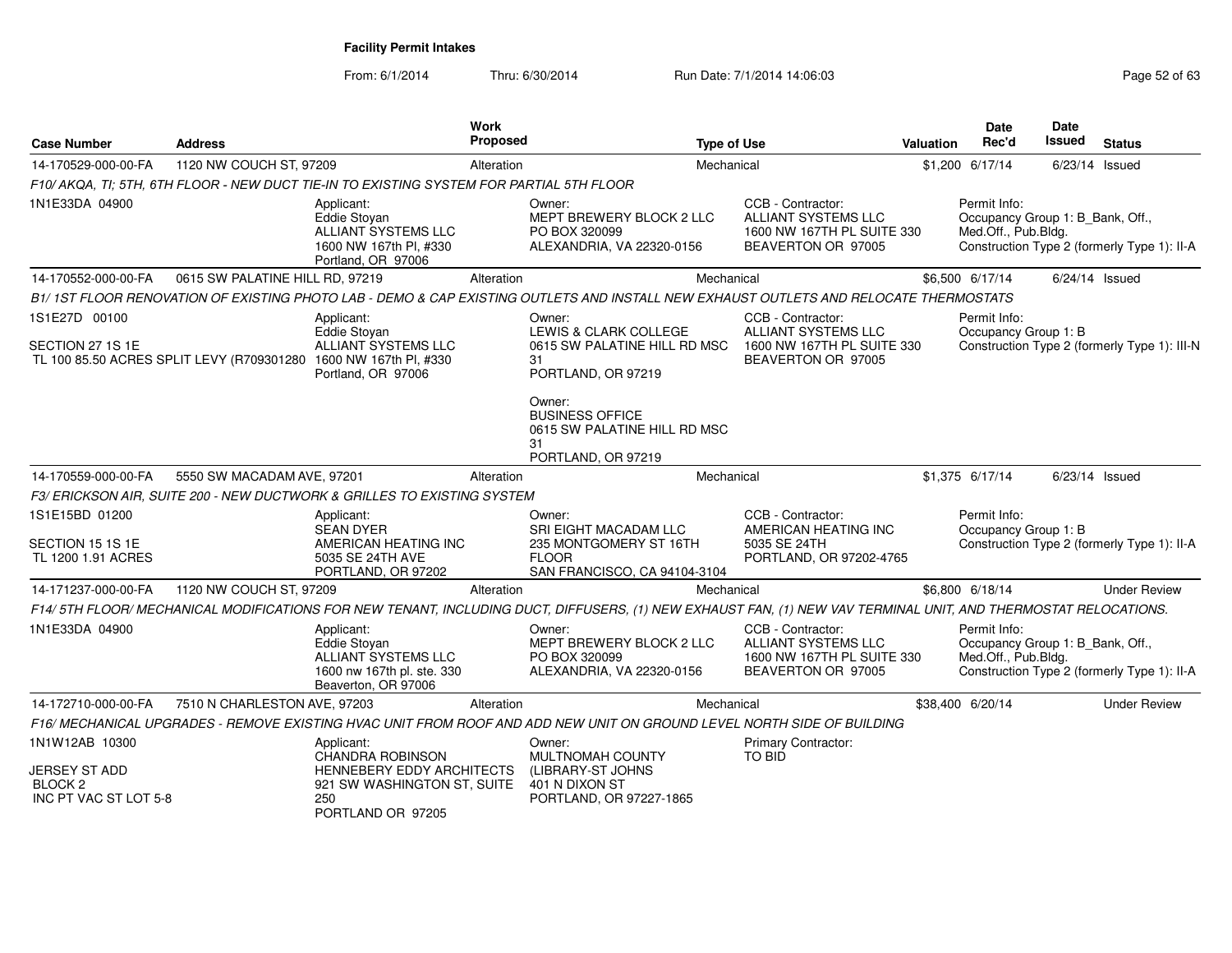| <b>Case Number</b>                                                               | <b>Address</b>                                   | Work                                                                                                                              | <b>Proposed</b> |                                                                                                                     | <b>Type of Use</b>                                                                                     | Valuation | <b>Date</b><br>Rec'd                 | <b>Date</b><br>Issued | <b>Status</b>                              |
|----------------------------------------------------------------------------------|--------------------------------------------------|-----------------------------------------------------------------------------------------------------------------------------------|-----------------|---------------------------------------------------------------------------------------------------------------------|--------------------------------------------------------------------------------------------------------|-----------|--------------------------------------|-----------------------|--------------------------------------------|
| 14-172780-000-00-FA                                                              | 12775 NE MARX ST, 97230                          |                                                                                                                                   | Alteration      |                                                                                                                     | Mechanical                                                                                             |           | \$8,000 6/20/14                      |                       | 6/26/14 Under Inspection                   |
|                                                                                  | B1/PTR #147 THE AVOGADRO GROUP - MODIFY DUCTWORK |                                                                                                                                   |                 |                                                                                                                     |                                                                                                        |           |                                      |                       |                                            |
| 1N2E23BB 01000                                                                   |                                                  | Applicant:<br><b>CLINT LADEMER</b><br><b>OHAC</b><br>19300 SW 118TH AVE<br>TUALATIN, OR 97062                                     |                 | Owner:<br>PACIFIC REALTY ASSOCIATES LP<br>15115 SW SEQUOIA PKWY<br>PORTLAND, OR 97224                               | CCB - Contractor:<br>OHAC INC<br><b>PO BOX 241</b><br>DUNDEE OR 97115                                  |           |                                      |                       |                                            |
| 14-173489-000-00-FA                                                              | 4635 NE CORNFOOT RD, 97218                       |                                                                                                                                   | Alteration      |                                                                                                                     | Mechanical                                                                                             |           | \$90,000 6/23/14                     |                       | <b>Under Review</b>                        |
| F4/HANGER N & S: RTU REPLACEMENTS                                                |                                                  |                                                                                                                                   |                 |                                                                                                                     |                                                                                                        |           |                                      |                       |                                            |
| 1N2E07C 00200                                                                    |                                                  | Applicant:<br><b>CHRIS HANSON</b>                                                                                                 |                 | Owner:<br>PORT OF PORTLAND(LEASED                                                                                   | Primary Contractor:<br><b>TO BID</b>                                                                   |           |                                      |                       |                                            |
| LONDON AC & PLAT 2<br>LOT 41-43&47-64 TL 200<br>SPLIT LEVY R316949 (R9420710800) |                                                  | CORBIN CONSULTING ENGINEERS PO BOX 3707 M/C 6A1-01<br>1905 NW 169TH PLACE SUITE 121 SEATTLE, WA 98124-2207<br>BEAVERTON, OR 97006 |                 |                                                                                                                     |                                                                                                        |           |                                      |                       |                                            |
|                                                                                  |                                                  |                                                                                                                                   |                 | Owner:<br>THE BOEING COMPANY<br>PO BOX 3707 M/C 6A1-01<br>SEATTLE, WA 98124-2207                                    |                                                                                                        |           |                                      |                       |                                            |
|                                                                                  |                                                  |                                                                                                                                   |                 | Owner:<br>PROPERTY TAX DEPT<br>PO BOX 3707 M/C 6A1-01<br>SEATTLE, WA 98124-2207                                     |                                                                                                        |           |                                      |                       |                                            |
| 14-173892-000-00-FA                                                              | 520 SW YAMHILL ST, 97204                         |                                                                                                                                   | Alteration      |                                                                                                                     | Mechanical                                                                                             |           | \$35,000 6/24/14                     |                       | <b>Under Review</b>                        |
|                                                                                  |                                                  |                                                                                                                                   |                 | F11/(805 SW 5TH) BEN BRIDGE JEWELER - NEW SUPPLY & RETURN DUCTWORK, DIFFUSERS AND NEW HVAC UNIT, NEW HOT WATER LOOP |                                                                                                        |           |                                      |                       |                                            |
| 1S1E03BB 01200                                                                   |                                                  | Applicant:<br><b>MATT MAREK</b>                                                                                                   |                 | Owner:<br>PAC-HILL LIMITED PARTNERSHIP                                                                              | CCB - Contractor:<br>SHRADER AND MARTINEZ                                                              |           | Permit Info:<br>Occupancy Group 1: B |                       |                                            |
| <b>PORTLAND</b><br>BLOCK 171<br>LOT 1&8<br>N 1/2 OF LOT 2&7                      |                                                  | <b>CALLISON ARCHITECTURE</b><br>1420 5TH AVE, SUITE 2400<br>SEATTLE, WA98101                                                      |                 | 520 SW YAMHILL ST RF GDN #8<br>PORTLAND, OR 97204                                                                   | <b>CONSTRING</b><br>2030 W HWY 89A STE B2<br>SEDONA, AZ 863365412                                      |           |                                      |                       | Construction Type 2 (formerly Type 1): I-A |
| 14-174385-000-00-FA                                                              |                                                  |                                                                                                                                   | Alteration      |                                                                                                                     | Mechanical                                                                                             |           | \$4,500 6/24/14                      |                       | <b>Under Review</b>                        |
|                                                                                  |                                                  | B1/ PLAZA RENOVATION OF PUBLIC SPACES - 1ST FLOOR BATHROOM DUCTWORK MODIFICATIONS                                                 |                 |                                                                                                                     |                                                                                                        |           |                                      |                       |                                            |
|                                                                                  |                                                  | Applicant:<br><b>JODY DEPEW</b><br><b>HVAC INC</b><br>5188 SE INTERNATIONAL<br>MILWAUKIE OR 97222                                 |                 | Owner:<br>ASSOCIATION OF UNIT OWNERS<br>OF<br>ONE ELEVEN TOWER<br>CONDOMINIUM 111 SW 5TH<br>PORTLAND, OR 97204      | CCB - Contractor:<br>JODY DEPEW<br><b>HVAC INC</b><br>5188 SE INTERNATIONAL WAY<br>MILWAUKIE, OR 97222 |           |                                      |                       |                                            |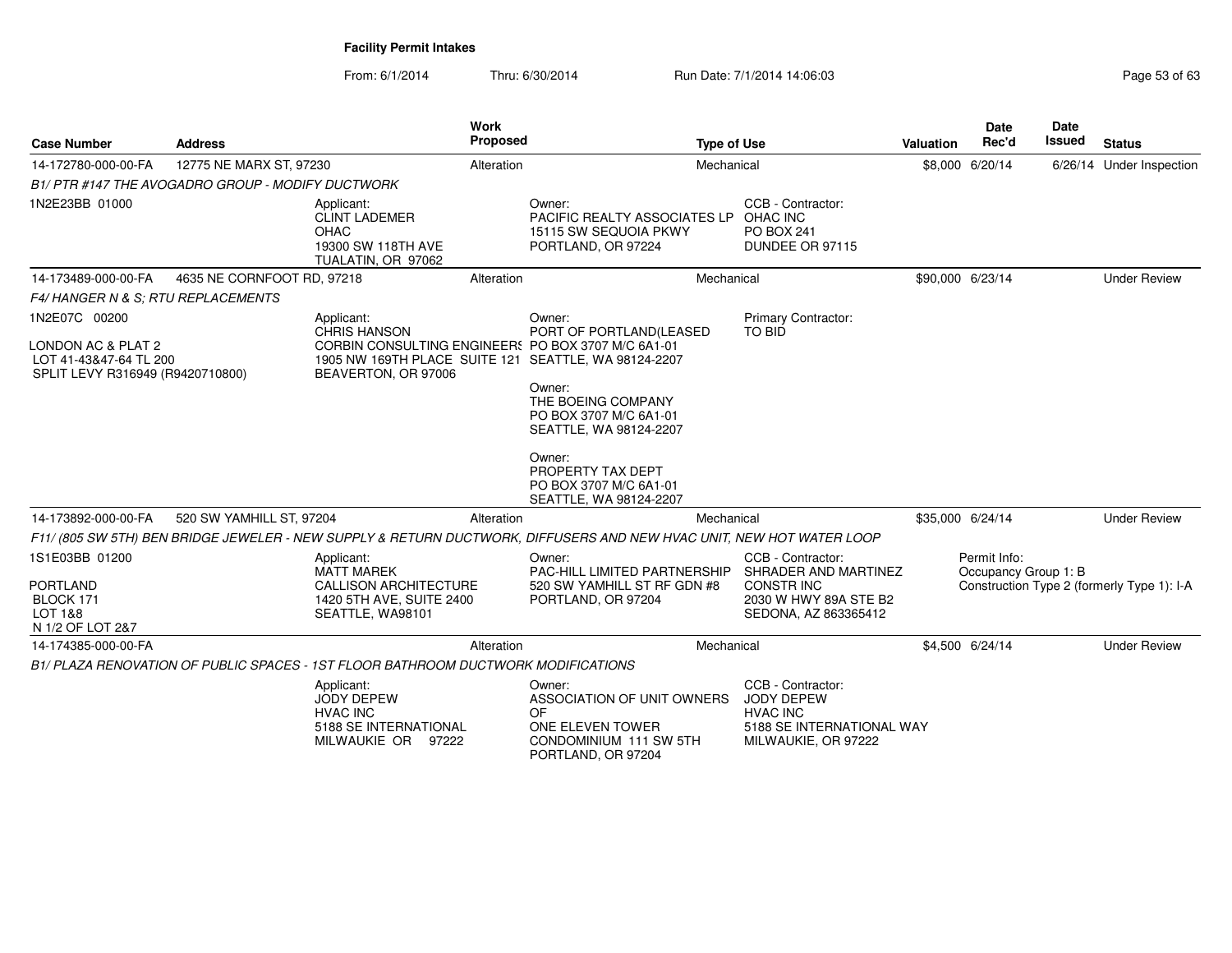| <b>Case Number</b>                                                                | <b>Address</b>                     |                                                                                                                          | <b>Work</b><br>Proposed |                                                                                                                                                                        | <b>Type of Use</b> |                                                                                                               | Valuation | Date<br>Rec'd                                                           | Date<br>Issued   | <b>Status</b>                              |
|-----------------------------------------------------------------------------------|------------------------------------|--------------------------------------------------------------------------------------------------------------------------|-------------------------|------------------------------------------------------------------------------------------------------------------------------------------------------------------------|--------------------|---------------------------------------------------------------------------------------------------------------|-----------|-------------------------------------------------------------------------|------------------|--------------------------------------------|
| 14-175289-000-00-FA                                                               | 4805 NE GLISAN ST, 97213           |                                                                                                                          | Alteration              |                                                                                                                                                                        | Mechanical         |                                                                                                               |           | \$8,000 6/26/14                                                         |                  | <b>Under Review</b>                        |
|                                                                                   |                                    | B2/ ONE COOLING ONLY VAV W/PNEUMATIC CONTROLS, ONE NEW DUCTWORK AND GRILLE                                               |                         |                                                                                                                                                                        |                    |                                                                                                               |           |                                                                         |                  |                                            |
| 1N2E31BD 04100                                                                    |                                    | Applicant:                                                                                                               |                         | Owner:                                                                                                                                                                 |                    | CCB - Contractor:                                                                                             |           |                                                                         |                  |                                            |
| SECTION 31 1N 2E<br>TL 4100 9.54 ACRES                                            |                                    | <b>Garth Didlick</b><br>Portland Providence Med Ctr<br>(Physical Plant Services)<br>4805 NE Glisan<br>Portland, OR 97213 |                         | PROVIDENCE HEALTH<br>4400 NE HALSEY ST BLDG 2 #190<br>PORTLAND, OR 97213-1545<br>Owner:<br>SERVICES-OREGON<br>4400 NE HALSEY ST BLDG 2 #190<br>PORTLAND, OR 97213-1545 |                    | AMERICAN HEATING INC<br>5035 SE 24TH<br>PORTLAND, OR 97202-4765                                               |           |                                                                         |                  |                                            |
| 14-175317-000-00-FA                                                               | 3251 SW SAM JACKSON PARK RD, 97201 |                                                                                                                          | Alteration              |                                                                                                                                                                        | Mechanical         |                                                                                                               |           | \$8,000 6/26/14                                                         |                  | <b>Under Review</b>                        |
|                                                                                   |                                    | B2/6TH FLOOR; SOUND BOOTH, SUPPLY AND EXHAUST FAN FROM EXISTING                                                          |                         |                                                                                                                                                                        |                    |                                                                                                               |           |                                                                         |                  |                                            |
| 1S1E09AC 03700<br>SECTION 09 1S 1E                                                |                                    | Applicant:<br><b>GREG KEMPTHORN</b><br>2310 NE COLUMBIA BLVD                                                             |                         | Owner:<br>OREGON STATE OF<br>3181 SW SAM JACKSON PARK RD 2310 NE COLUMBIA BLVD                                                                                         |                    | CCB - Contractor:<br>ARCTIC SHEET METAL INC                                                                   |           | Permit Info:<br>Occupancy Group 1: I1.1                                 |                  | Construction Type 2 (formerly Type 1):     |
| TL 3700 0.07 ACRES                                                                |                                    | PORTLAND, OR 97211                                                                                                       |                         | PORTLAND, OR 97239                                                                                                                                                     |                    | PORTLAND, OR 97211-1965                                                                                       |           | I-FR                                                                    |                  |                                            |
| 14-175458-000-00-FA                                                               | 101 SW MAIN ST, 97204              |                                                                                                                          | Alteration              |                                                                                                                                                                        | Mechanical         |                                                                                                               |           | \$5,650 6/26/14                                                         | $6/30/14$ Issued |                                            |
| B2/ ONE CEILING MOUNT EXHAUST FAN, RELOCATE GRILLES                               |                                    |                                                                                                                          |                         |                                                                                                                                                                        |                    |                                                                                                               |           |                                                                         |                  |                                            |
| 1S1E03BD 00300<br><b>PORTLAND</b><br>BLOCK 11<br>LOT 1-4<br>LOT 5-8 EXC PT IN STS |                                    | Applicant:<br>Sean Dyer<br>AMERICAN HEATING INC<br>5035 SE 24th Ave<br>Portland, OR 97202                                |                         | Owner:<br>KBSH ONE MAIN PLACE LLC<br>14850 QUORUM DR #500<br>DALLAS, TX 75254<br>Owner:<br><b>DUFF</b><br>14850 QUORUM DR #500<br>DALLAS, TX 75254<br>Owner:           |                    | CCB - Contractor:<br>AMERICAN HEATING INC<br>5035 SE 24TH<br>PORTLAND, OR 97202-4765                          |           | Permit Info:<br>Occupancy Group 1: B Bank, Off.,<br>Med.Off., Pub.Bldg. |                  | Construction Type 2 (formerly Type 1): I-A |
|                                                                                   |                                    |                                                                                                                          |                         | PHELPS LLC<br>14850 QUORUM DR #500<br>DALLAS, TX 75254                                                                                                                 |                    |                                                                                                               |           |                                                                         |                  |                                            |
| 14-176401-000-00-FA                                                               | 1717 NW 21ST AVE, 97209            |                                                                                                                          | Alteration              |                                                                                                                                                                        | Mechanical         |                                                                                                               |           | \$837.426 6/27/14                                                       |                  | <b>Under Review</b>                        |
|                                                                                   |                                    | B2/ INSTALL TWO BOILERS, ONE COOLING TOWER, SIX EF'S AND 88 VAV BOXES, RTU'S                                             |                         |                                                                                                                                                                        |                    |                                                                                                               |           |                                                                         |                  |                                            |
| 1N1E28CD 02400<br><b>COUCHS ADD</b><br>INC PT VAC STS BLOCK 292                   |                                    | Applicant:<br><b>ANTHONY HARNISH</b><br><b>GENERAL SHEET METAL</b><br>11235 SE HIGHWAY 212<br>PORTLAND, OR 97209         |                         | Owner:<br><b>CON-WAY PROPERTIES INC</b><br>PO BOX 4138<br>PORTLAND, OR 97208-4138                                                                                      |                    | CCB - Contractor:<br><b>GENERAL SHEET METAL WORKS</b><br>INC<br>11235 HIGHWAY 212<br>CLACKAMAS, OR 97015 9160 |           |                                                                         |                  |                                            |
| 14-177232-000-00-FA                                                               | 111 SW 5TH AVE, 97204-3626         |                                                                                                                          | Alteration              |                                                                                                                                                                        | Mechanical         |                                                                                                               |           | \$1,400 6/30/14                                                         |                  | <b>Under Review</b>                        |
| B1/38TH FLOOR - SAMUALS TI - HVAC DUCTWORK MODIFICATIONS                          |                                    |                                                                                                                          |                         |                                                                                                                                                                        |                    |                                                                                                               |           |                                                                         |                  |                                            |
| 1N1E34CD 01300                                                                    |                                    | Applicant:<br><b>JODY DEPEW</b><br><b>HVAC INC</b><br>5188 SE INTERNATIONAL WAY<br>MILWAUKIE, OR 97222                   |                         |                                                                                                                                                                        |                    | CCB - Contractor:<br><b>JODY DEPEW</b><br><b>HVAC INC</b><br>5188 SE INTERNATIONAL WAY<br>MILWAUKIE, OR 97222 |           | Permit Info:<br>Occupancy Group 1: B                                    |                  | Construction Type 2 (formerly Type 1): I-A |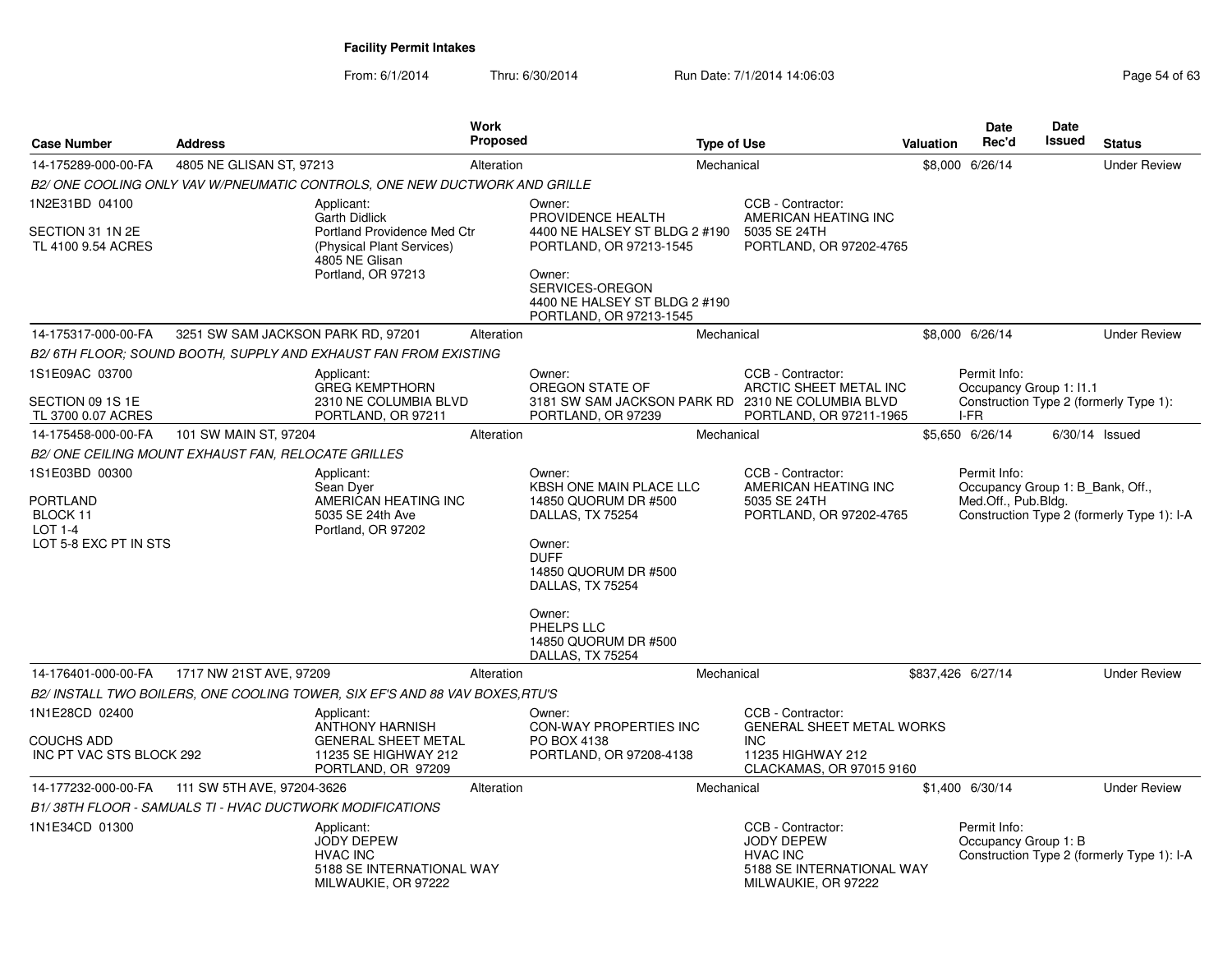| <b>Case Number</b>                         | <b>Address</b>                                                  |                                                                                                        | Work<br><b>Proposed</b> |                                                                                            | <b>Type of Use</b> |                                                                                                               | <b>Valuation</b> | <b>Date</b><br>Rec'd                 | Date<br>Issued | <b>Status</b>                               |
|--------------------------------------------|-----------------------------------------------------------------|--------------------------------------------------------------------------------------------------------|-------------------------|--------------------------------------------------------------------------------------------|--------------------|---------------------------------------------------------------------------------------------------------------|------------------|--------------------------------------|----------------|---------------------------------------------|
| 14-177237-000-00-FA                        | 111 SW 5TH AVE, 97204-3626                                      |                                                                                                        | Alteration              |                                                                                            | Mechanical         |                                                                                                               |                  | \$2,000 6/30/14                      |                | <b>Under Review</b>                         |
|                                            |                                                                 | B1/42ND FLOOR PACIFIC CREST NEW FAN IN CONFERENCE ROOM AND DUCKWORK                                    |                         |                                                                                            |                    |                                                                                                               |                  |                                      |                |                                             |
| 1N1E34CD 01300                             |                                                                 | Applicant:<br><b>JODY DEPEW</b><br><b>HVAC INC</b><br>5188 SE INTERNATIONAL WAY<br>MILWAUKIE, OR 97222 |                         |                                                                                            |                    | CCB - Contractor:<br>JODY DEPEW<br><b>HVAC INC</b><br>5188 SE INTERNATIONAL WAY<br>MILWAUKIE, OR 97222        |                  | Permit Info:<br>Occupancy Group 1: B |                | Construction Type 2 (formerly Type 1): I-A  |
| 14-177244-000-00-FA                        | 111 SW 5TH AVE, 97204-3626                                      |                                                                                                        | Alteration              |                                                                                            | Mechanical         |                                                                                                               |                  | \$5,800 6/30/14                      |                | <b>Under Review</b>                         |
|                                            |                                                                 | B1/38TH FLOORNSIGHT NEW EXHAUST FAN FOR CONFERENCE ROOM AND DUCTWORK                                   |                         |                                                                                            |                    |                                                                                                               |                  |                                      |                |                                             |
| 1N1E34CD 01300                             |                                                                 | Applicant:<br><b>JODY DEPEW</b><br><b>HVAC INC</b><br>5188 SE INTERNATIONAL WAY<br>MILWAUKIE, OR 97222 |                         |                                                                                            |                    | CCB - Contractor:<br><b>JODY DEPEW</b><br><b>HVAC INC</b><br>5188 SE INTERNATIONAL WAY<br>MILWAUKIE, OR 97222 |                  | Permit Info:<br>Occupancy Group 1: B |                | Construction Type 2 (formerly Type 1): I-A  |
| 14-163670-000-00-FA                        | 507 NE 47TH AVE, 97213                                          |                                                                                                        | Alteration              |                                                                                            | Plumbing           |                                                                                                               |                  | \$6/2/14                             |                | 6/2/14 Final                                |
|                                            | Plumbing Renovation at 507 MOB Suite 102Demo 1 Sink Add 2 Sinks |                                                                                                        |                         |                                                                                            |                    |                                                                                                               |                  |                                      |                |                                             |
| 1N2E31BC 06200                             |                                                                 | Applicant:                                                                                             |                         | Owner:                                                                                     |                    |                                                                                                               |                  |                                      |                |                                             |
| MAPLE HILL PL<br><b>BLOCK1</b><br>$LOT6-8$ |                                                                 | AMERICAN HEATING INC<br>5035 SE 24TH<br>Portland Oregon 97202-4765                                     |                         | PROVIDENCE HEALTH<br>4400 NE HALSEY ST BLDG 2 #190<br>PORTLAND, OR 97213-1545              |                    |                                                                                                               |                  |                                      |                |                                             |
|                                            |                                                                 |                                                                                                        |                         | Owner:<br>SERVICES-OREGON<br>4400 NE HALSEY ST BLDG 2 #190<br>PORTLAND, OR 97213-1545      |                    |                                                                                                               |                  |                                      |                |                                             |
| 14-163984-000-00-FA                        | 12000 SW 49TH AVE, 97219                                        |                                                                                                        | Alteration              |                                                                                            | Plumbing           |                                                                                                               |                  | \$6/2/14                             |                | <b>Under Review</b>                         |
|                                            |                                                                 | Plumbing Renovation at PCC Sylvania CC Building Mens RRR/R 4 WC, 8 Lav, 8 Urinals                      |                         |                                                                                            |                    |                                                                                                               |                  |                                      |                |                                             |
| 1S1E31D 00200                              |                                                                 |                                                                                                        |                         | Owner:<br>PORTLAND COMMUNITY<br><b>COLLEGE DIST</b><br>PO BOX 19000<br>PORTLAND, OR 97283  |                    |                                                                                                               |                  | Permit Info:<br>Occupancy Group 1: B |                | Construction Type 2 (formerly Type 1): I-B  |
| 14-164004-000-00-FA                        | 705 N KILLINGSWORTH ST, 97217                                   |                                                                                                        | Alteration              |                                                                                            | Plumbing           |                                                                                                               |                  | \$6/2/14                             |                | <b>Under Review</b>                         |
|                                            | Plumbing Renovation at PCC Cascade TEB.Demo 3 Sinks, 5 EEW      |                                                                                                        |                         |                                                                                            |                    |                                                                                                               |                  |                                      |                |                                             |
| 1N1E15CD 12300                             |                                                                 |                                                                                                        |                         | Owner:<br>PORTLAND COMMUNITY<br><b>COLLEGE DIST</b><br>PO BOX 6119<br>ALOHA, OR 97007-0119 |                    |                                                                                                               |                  | Permit Info:<br>Occupancy Group 1: B |                | Construction Type 2 (formerly Type 1): II-B |
|                                            |                                                                 |                                                                                                        |                         | Owner:<br>PROCUREMENT AND RISK SVCS<br>PO BOX 6119<br>ALOHA, OR 97007-0119                 |                    |                                                                                                               |                  |                                      |                |                                             |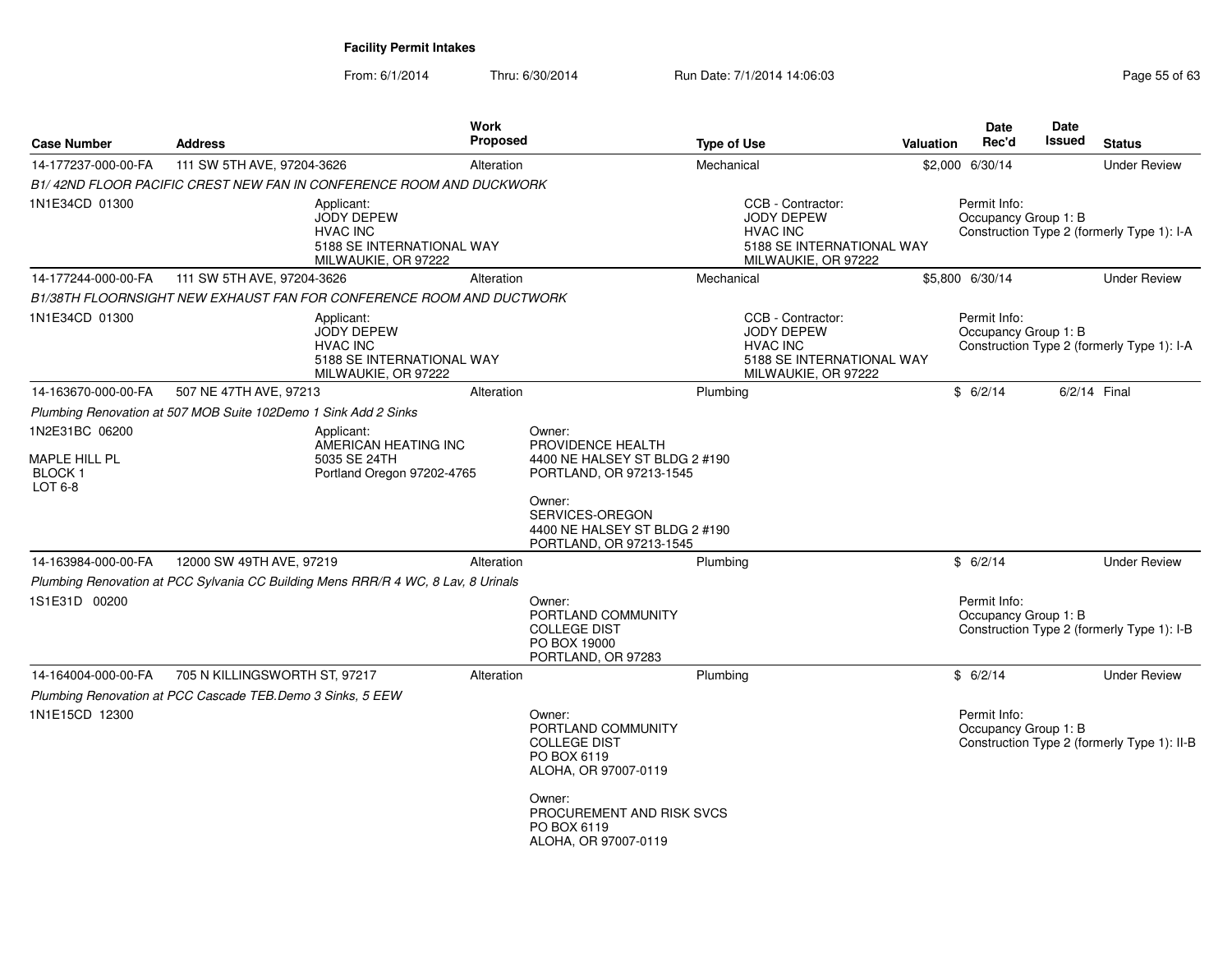| <b>Case Number</b>                                                 | <b>Address</b>                                                                                                                     | <b>Work</b><br><b>Proposed</b> |                                                                                         | Type of Use | Valuation | <b>Date</b><br>Rec'd                                                    | <b>Date</b><br>Issued | <b>Status</b>                                                                      |
|--------------------------------------------------------------------|------------------------------------------------------------------------------------------------------------------------------------|--------------------------------|-----------------------------------------------------------------------------------------|-------------|-----------|-------------------------------------------------------------------------|-----------------------|------------------------------------------------------------------------------------|
| 14-164861-000-00-FA                                                | 3181 SW SAM JACKSON PARK RD - Bldg DCH, 9 Alteration                                                                               |                                |                                                                                         | Plumbing    |           | \$6/4/14                                                                | 6/4/14 Final          |                                                                                    |
|                                                                    | Plumbing Renovation at OHSU Doernbecker HospitalInstall Point of Use WH for DWWork preformed by on-site Plumbers                   |                                |                                                                                         |             |           |                                                                         |                       |                                                                                    |
| 1S1E09 00200                                                       |                                                                                                                                    |                                | Owner:<br>OREGON STATE OF<br>3181 SW SAM JACKSON PARK RD<br>PORTLAND, OR 97239          |             |           |                                                                         |                       |                                                                                    |
| 14-165187-000-00-FA                                                | 3181 SW SAM JACKSON PARK RD - Bldg BSC, 9 Alteration                                                                               |                                |                                                                                         | Plumbing    |           | \$6/4/14                                                                | 6/4/14 Final          |                                                                                    |
|                                                                    | Plumbing Renovation at OHSU Replace RPBP to Chillers                                                                               |                                |                                                                                         |             |           |                                                                         |                       |                                                                                    |
| 1S1E09 00200                                                       | Applicant:<br>DETEMPLE COMPANY INC<br>1951 NW OVERTON<br>PORTLAND, OR 97209                                                        |                                | Owner:<br>OREGON STATE OF<br>3181 SW SAM JACKSON PARK RD<br>PORTLAND, OR 97239          |             |           | Permit Info:<br>Occupancy Group 1: B                                    |                       | Construction Type 2 (formerly Type 1): I-B                                         |
| 14-166464-000-00-FA                                                | 501 N GRAHAM ST, 97227                                                                                                             | Alteration                     |                                                                                         | Plumbing    |           | \$6/6/14                                                                |                       | $6/6/14$ Issued                                                                    |
|                                                                    | Plumbing Renovation at Legacy Emanual HospitalMOB 2 Suite580Install 8 Sinks                                                        |                                |                                                                                         |             |           |                                                                         |                       |                                                                                    |
| 1N1E27AC 01000<br>ABENDS ADD<br><b>BLOCK 1 TL 1000</b>             | Applicant:<br>TOTAL MECHANICAL INC<br>1498 SE TECH CENTER PLACE<br><b>STE 180</b><br>VANCOUVER WA 98683                            |                                | Owner:<br><b>LEGACY HEALTH SYSTEM</b><br>1919 NW LOVEJOY ST<br>PORTLAND, OR 97209       |             |           |                                                                         |                       |                                                                                    |
| 14-166474-000-00-FA                                                | 707 SW WASHINGTON ST, 97205                                                                                                        | Alteration                     |                                                                                         | Plumbing    |           | \$6/6/14                                                                |                       | <b>Under Review</b>                                                                |
|                                                                    | Plumbing Renovation at Union Bank of California Suite 900Remodel Kitchenette, Sink, DW                                             |                                |                                                                                         |             |           |                                                                         |                       |                                                                                    |
| 1N1E34CC 04600                                                     |                                                                                                                                    |                                | Owner:<br><b>UBCT PARTNERSHIP</b><br>111 SW COLUMBIA ST #1380<br>PORTLAND, OR 97201     |             |           |                                                                         |                       |                                                                                    |
| 14-166492-000-00-FA                                                | 2801 N GANTENBEIN AVE, 97227                                                                                                       | Alteration                     |                                                                                         | Plumbing    |           | \$6/6/14                                                                |                       | <b>Under Review</b>                                                                |
|                                                                    | Plumbing Renovation at LEH Randall Children's Hospital 2nd & 3rd Floor                                                             |                                |                                                                                         |             |           |                                                                         |                       |                                                                                    |
| 1N1E27AC 00300<br>ABENDS ADD<br>BLOCK 3<br>INC PT VAC STS LOT 1-16 |                                                                                                                                    |                                | Owner:<br><b>EMANUEL HOSPITAL</b><br>1919 NW LOVEJOY ST<br>PORTLAND, OR 97209-1503      |             |           |                                                                         |                       |                                                                                    |
| 14-166731-000-00-FA                                                | 319 SW WASHINGTON ST, 97204                                                                                                        | Alteration                     |                                                                                         | Plumbing    |           | \$6/9/14                                                                |                       | <b>Under Review</b>                                                                |
|                                                                    | Plumbing Renovation at Spalding Building Suite 614Breakroom Sink, DW, Ice/water                                                    |                                |                                                                                         |             |           |                                                                         |                       |                                                                                    |
| 1N1E34CD 07800                                                     |                                                                                                                                    |                                | Owner:<br>THREE NINETEEN WASHINGTON<br><b>LLC</b><br>PO BOX 416<br>MANCHESTER, VT 05254 |             |           | Permit Info:<br>Occupancy Group 1: B_Bank, Off.,<br>Med.Off., Pub.Bldg. |                       |                                                                                    |
| 14-166742-000-00-FA                                                | 2201 NE LLOYD BLVD, 97232                                                                                                          | Alteration                     |                                                                                         | Plumbing    |           | \$6/9/14                                                                |                       | <b>Under Review</b>                                                                |
|                                                                    | Plumbing Renovation at Lloyd Center Suite 2230, 2241 Consumer Opinion ServicesDemo Sink, Install Sink*******Bid Estimate********** |                                |                                                                                         |             |           |                                                                         |                       |                                                                                    |
| 1N1E35BA 00101                                                     |                                                                                                                                    |                                | Owner:<br>CAPREF LLOYD CENTER LLC<br>2201 LLOYD CENTER<br>PORTLAND, OR 97232            |             |           | Permit Info:<br>Station                                                 |                       | Occupancy Group 1: M Store, Service<br>Construction Type 2 (formerly Type 1): II-A |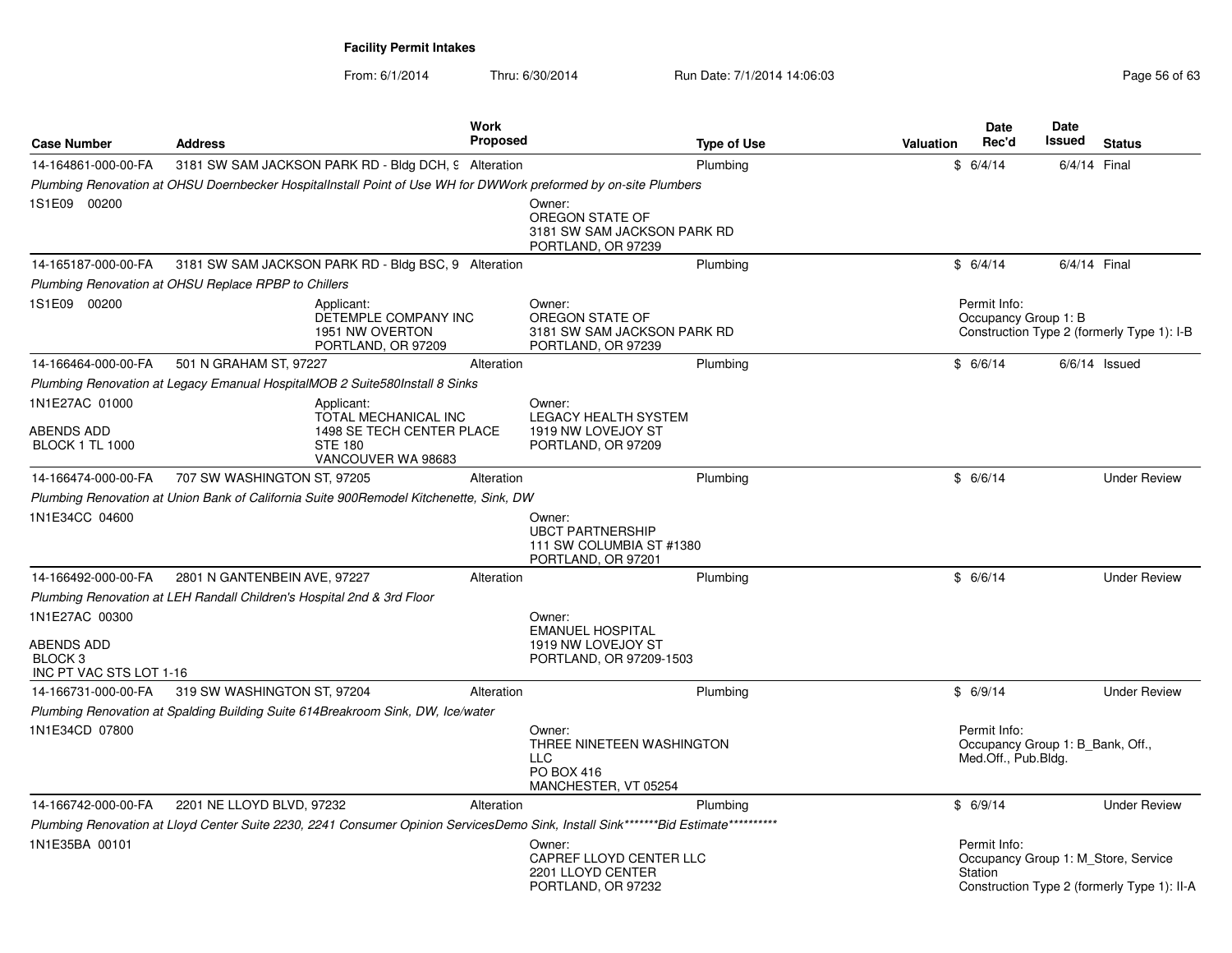| <b>Case Number</b>                                                | <b>Address</b>                        |                                                                                                        | <b>Work</b><br>Proposed |                                                                                                                                                                | <b>Type of Use</b> | <b>Valuation</b> | <b>Date</b><br>Rec'd                                                    | Date<br>Issued   | <b>Status</b>                               |
|-------------------------------------------------------------------|---------------------------------------|--------------------------------------------------------------------------------------------------------|-------------------------|----------------------------------------------------------------------------------------------------------------------------------------------------------------|--------------------|------------------|-------------------------------------------------------------------------|------------------|---------------------------------------------|
| 14-167042-000-00-FA                                               | 319 SW WASHINGTON ST, 97204           |                                                                                                        | Alteration              |                                                                                                                                                                | Plumbing           |                  | \$6/9/14                                                                |                  | 6/17/14 Under Inspection                    |
|                                                                   |                                       | Plumbing Renovation at Spalding Building 12th Floor Rest RoomsRemodel 3 RR to ADA RR                   |                         |                                                                                                                                                                |                    |                  |                                                                         |                  |                                             |
| 1N1E34CD 07800                                                    |                                       | Applicant:<br>GILLESPIE PLUMBING LLC<br>PO Box 3175<br>Oregon City Oregon 97045                        |                         | Owner:<br>THREE NINETEEN WASHINGTON<br><b>LLC</b><br>PO BOX 416<br>MANCHESTER, VT 05254                                                                        |                    |                  | Permit Info:<br>Occupancy Group 1: B_Bank, Off.,<br>Med.Off., Pub.Bldg. |                  |                                             |
| 14-167057-000-00-FA                                               | 1120 NW COUCH ST, 97209               |                                                                                                        | Alteration              |                                                                                                                                                                | Plumbing           |                  | \$6/9/14                                                                |                  | <b>Under Review</b>                         |
|                                                                   |                                       | Plumbing Renovation at Brewery Block 2 for Raymond James 5th Floor TIBreakroom w/sink and DW           |                         |                                                                                                                                                                |                    |                  |                                                                         |                  |                                             |
| 1N1E33DA 04900                                                    |                                       |                                                                                                        |                         | Owner:<br>MEPT BREWERY BLOCK 2 LLC<br>PO BOX 320099<br>ALEXANDRIA, VA 22320-0156                                                                               |                    |                  | Permit Info:<br>Occupancy Group 1: B Bank, Off.,<br>Med.Off., Pub.Bldg. |                  | Construction Type 2 (formerly Type 1): II-A |
| 14-167066-000-00-FA                                               | 12775 NE MARX ST, 97230               |                                                                                                        | Alteration              |                                                                                                                                                                | Plumbing           |                  | \$6/9/14                                                                |                  | 6/13/14 Under Inspection                    |
|                                                                   |                                       |                                                                                                        |                         | Plumbing Renovation at Pacific Business Park Bldg 14 for The Avogadro GroupDemo multi stall Mens and womens RR and install 2 ADA RR Breakroom and Laundry tray |                    |                  |                                                                         |                  |                                             |
| 1N2E23BB 01000                                                    |                                       | Applicant:<br>TRACY JAY MOORE<br><b>ADDISON PLUMBING</b><br>27425 S BEAVERCREEK RD<br>MULINA, OR 97042 |                         | Owner:<br>PACIFIC REALTY ASSOCIATES LP<br>15115 SW SEQUOIA PKWY<br>PORTLAND, OR 97224                                                                          |                    |                  |                                                                         |                  |                                             |
| 14-167078-000-00-FA                                               | 111 SW 5TH AVE, 97204-3626            |                                                                                                        | Alteration              |                                                                                                                                                                | Plumbing           |                  | \$6/9/14                                                                | 6/11/14 Final    |                                             |
|                                                                   |                                       | Plumbing Renovation at US Bakcorp Tower for On Fulfillment TI 18th FloorBreakroom sink and DW          |                         |                                                                                                                                                                |                    |                  |                                                                         |                  |                                             |
| 1N1E34CD 01300                                                    |                                       | Applicant:<br>West Coast Central Plmbing, LLC<br>12714 SE Majestic Ln.<br>Clackamas, OR 97086          |                         |                                                                                                                                                                |                    |                  | Permit Info:<br>Occupancy Group 1: B                                    |                  | Construction Type 2 (formerly Type 1): I-A  |
| 14-167258-000-00-FA                                               | 6500 SW MACADAM AVE - Unit 300, 97201 |                                                                                                        | Alteration              |                                                                                                                                                                | Plumbing           |                  | \$6/10/14                                                               |                  | 6/20/14 Under Inspection                    |
|                                                                   |                                       | Plumbing Renovation at River Park Plaza for Seasons HospiceTI Suite 160Relocate sink and DW            |                         |                                                                                                                                                                |                    |                  |                                                                         |                  |                                             |
| 1S1E15DC 00400<br>SOUTHERN PORTLAND<br>BLOCK 6<br>LOT 9-18 TL 400 |                                       | Applicant:<br>BEAVERTON PLUMBING INC<br>13980 SW TV HWY<br>BEAVERTON, OR 97005                         |                         | Owner:<br>WESTON INVESTMENT CO LLC<br>2154 NE BROADWAY RM 200<br>PORTLAND, OR 97232-1590                                                                       |                    |                  | Permit Info:<br>Occupancy Group 1: B<br>$II-1HR$                        |                  | Construction Type 2 (formerly Type 1):      |
| 14-167259-000-00-FA                                               | 26 SW SALMON ST, 97204                |                                                                                                        | Alteration              |                                                                                                                                                                | Plumbing           |                  | \$6/10/14                                                               | $6/10/14$ Issued |                                             |
| Plumbing Renovation at 3WTC 4th FloorBreakroom Sink               |                                       |                                                                                                        |                         |                                                                                                                                                                |                    |                  |                                                                         |                  |                                             |
| 1S1E03BD 00200                                                    |                                       | Applicant:<br>DETEMPLE COMPANY INC                                                                     |                         | Owner:<br>IEH PORTLAND LLC                                                                                                                                     |                    |                  |                                                                         |                  |                                             |
| PORTLAND<br>BLOCK 6<br>LOT 1-8                                    |                                       | 1951 NW OVERTON<br>PORTLAND, OR 97209                                                                  |                         | 121 SW SALMON ST 1WTC0402<br>PORTLAND, OR 97204-2901                                                                                                           |                    |                  |                                                                         |                  |                                             |
| 14-167261-000-00-FA                                               | 920 SW 6TH AVE, 97204                 |                                                                                                        | Alteration              |                                                                                                                                                                | Plumbing           |                  | \$6/10/14                                                               |                  | <b>Under Review</b>                         |
|                                                                   |                                       | Plumbing Renovation at Public Services Building 2nd Floor TI2 Kitchen areas w/ 2 sinks and a DW        |                         |                                                                                                                                                                |                    |                  |                                                                         |                  |                                             |
| 1S1E03BB 01000                                                    |                                       |                                                                                                        |                         | Owner:<br>PUBLIC SERVICE BUILDING LLC                                                                                                                          |                    |                  |                                                                         |                  |                                             |
| PORTLAND<br>BLOCK 170<br>LOT 5-8                                  |                                       |                                                                                                        |                         | 920 SW 6TH AVE STE 223<br>PORTLAND, OR 97204                                                                                                                   |                    |                  |                                                                         |                  |                                             |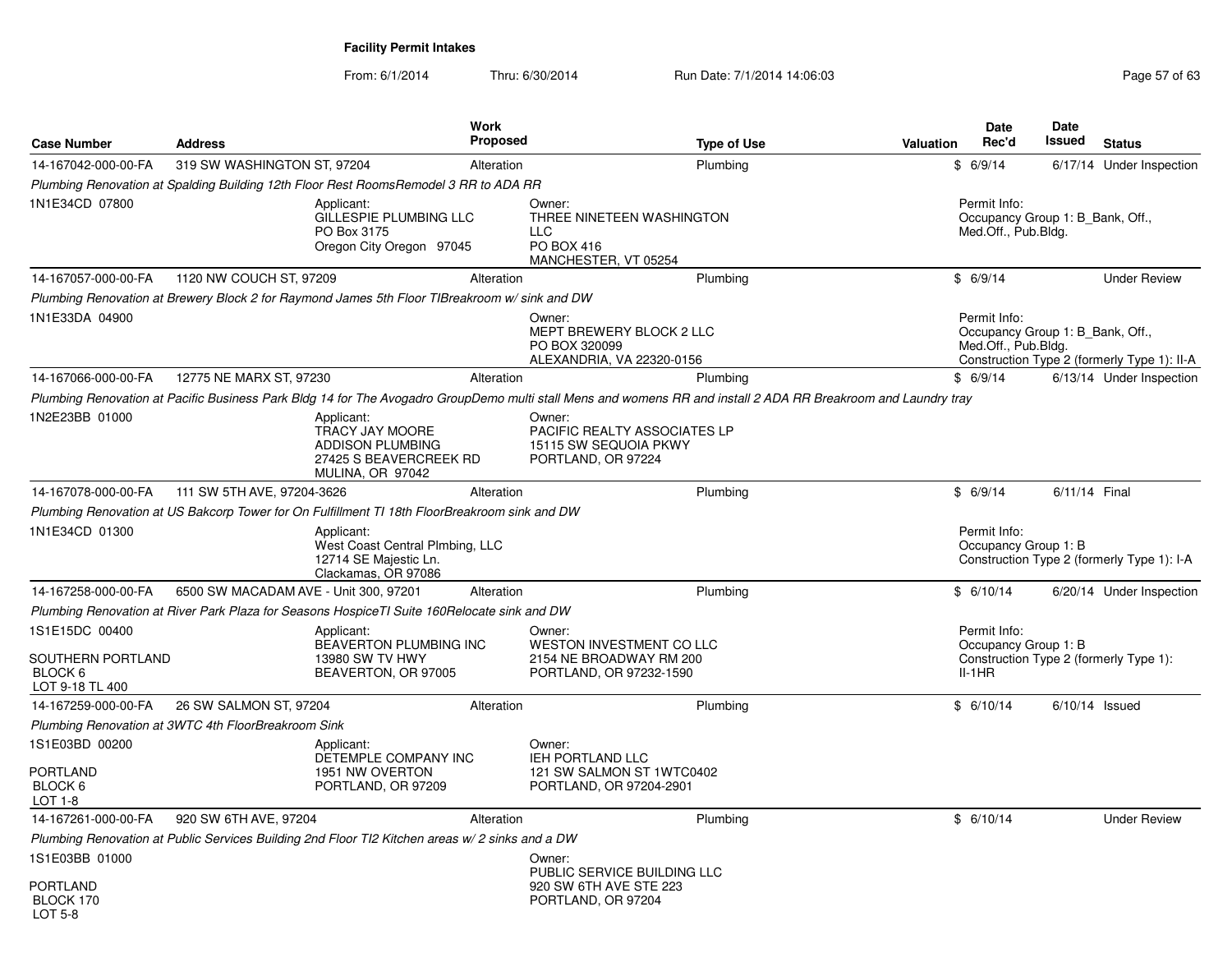From: 6/1/2014

| <b>Case Number</b>                    | <b>Address</b>                                                                                                          | <b>Work</b><br>Proposed                     | <b>Type of Use</b>                                                                                                                                                                                   | <b>Date</b><br>Rec'd<br><b>Valuation</b> | <b>Date</b><br>Issued<br><b>Status</b>                          |
|---------------------------------------|-------------------------------------------------------------------------------------------------------------------------|---------------------------------------------|------------------------------------------------------------------------------------------------------------------------------------------------------------------------------------------------------|------------------------------------------|-----------------------------------------------------------------|
| 14-167550-000-00-FA                   | 1210 NW COUCH ST, 97209                                                                                                 | Alteration                                  | Plumbing                                                                                                                                                                                             | \$6/10/14                                | <b>Under Review</b>                                             |
|                                       | Plumbing Renovation at Whole Foods Pearl District MezzanineR/R 2 WC, 2 Lav                                              |                                             |                                                                                                                                                                                                      |                                          |                                                                 |
| 1N1E33DA 05000                        |                                                                                                                         | Owner:                                      | SPF BREWERY BLOCKS LLC<br>351 NW 12TH AVE<br>PORTLAND, OR 97209-2905                                                                                                                                 | Permit Info:<br>I-FR                     | Occupancy Group 1: B<br>Construction Type 2 (formerly Type 1):  |
| 14-167571-000-00-FA                   | 1 N CENTER COURT ST, 97227                                                                                              | Alteration                                  | Plumbing                                                                                                                                                                                             | \$6/10/14                                | $6/25/14$ Issued                                                |
|                                       | Plumbing Renovation at MODA Center 4th, 5th and 6th Floor Bar Area                                                      |                                             |                                                                                                                                                                                                      |                                          |                                                                 |
| 1N1E34AB 00700                        | Applicant:<br>PMSI, LLC<br>SUITE 204<br>HILLSBORO OR 97124                                                              | Owner:<br>21195 NW EVERGREEN PKWY<br>Owner: | PORTLAND CITY OF(LEASED<br>1 CENTER CT #150<br>PORTLAND, OR 97227<br>PORTLAND ARENA MGMT LLC<br>1 CENTER CT #150<br>PORTLAND, OR 97227                                                               | Permit Info:                             | Construction Type 2 (formerly Type 1): I-A                      |
| 14-167641-000-00-FA                   | 1131 SW MONTGOMERY ST, 97201                                                                                            | Alteration                                  | Plumbing                                                                                                                                                                                             | \$6/10/14                                | <b>Under Review</b>                                             |
|                                       | Plumbing Renovation at PSU Saint Helens Building Roof Replacement2 Scuppers w/downspouts, 2 overflow drains to daylight |                                             |                                                                                                                                                                                                      |                                          |                                                                 |
| 1S1E04AD 08800                        |                                                                                                                         | Owner:<br><b>PO BOX 751</b><br>Owner:       | OREGON STATE OF(BOARD OF<br>PORTLAND, OR 97207                                                                                                                                                       | Permit Info:<br>$III-1HR$                | Occupancy Group 1: R1<br>Construction Type 2 (formerly Type 1): |
|                                       |                                                                                                                         | <b>PO BOX 751</b>                           | <b>HIGHER EDUCATION</b><br>PORTLAND, OR 97207                                                                                                                                                        |                                          |                                                                 |
| 14-167865-000-00-FA                   | 1926 W BURNSIDE                                                                                                         | Alteration                                  | Plumbing                                                                                                                                                                                             | \$6/11/14                                | $6/11/14$ Issued                                                |
|                                       | Plumbing Renovation at Boise Fry CompanyKitchen Remodel                                                                 |                                             |                                                                                                                                                                                                      |                                          |                                                                 |
| 1N1E33DC 70000                        | Applicant:<br>MODERN PLUMBING CO<br>TUALATIN, OR 97062                                                                  | Owner:<br>11120 SW INDUSTRIAL WAY           | ASSOCIATION OF UNIT OWNERS<br>1120 NW COUCH ST #600<br>PORTLAND, OR 97209                                                                                                                            |                                          |                                                                 |
|                                       |                                                                                                                         | Owner:                                      | OF CIVIC CONDOMINIUM<br>1120 NW COUCH ST #600<br>PORTLAND, OR 97209                                                                                                                                  |                                          |                                                                 |
| 14-168315-000-00-FA                   | 4650 SW MACADAM AVE, 97201                                                                                              | Alteration                                  | Plumbing                                                                                                                                                                                             | \$6/11/14                                | <b>Under Review</b>                                             |
| 1S1E15BA 00900                        |                                                                                                                         | Owner:                                      | Plumbing Renovation at Precision Castparts 2nd, 3rd and 4th FloorDemo 2nd floor breakrooms 2sinks, 1DW, Relocate Breakroom 1 sink, 1DWNo Plumbing Work on 3rd and 4th floor<br>PCC JOHNS LANDING LLC | Permit Info:                             | Occupancy Group 1: B                                            |
| SECTION 15 1S 1E<br>TL 900 1.00 ACRES |                                                                                                                         |                                             | 4650 SW MACADAM AVE #440<br>PORTLAND, OR 97239-4262                                                                                                                                                  |                                          | Construction Type 2 (formerly Type 1): II-A                     |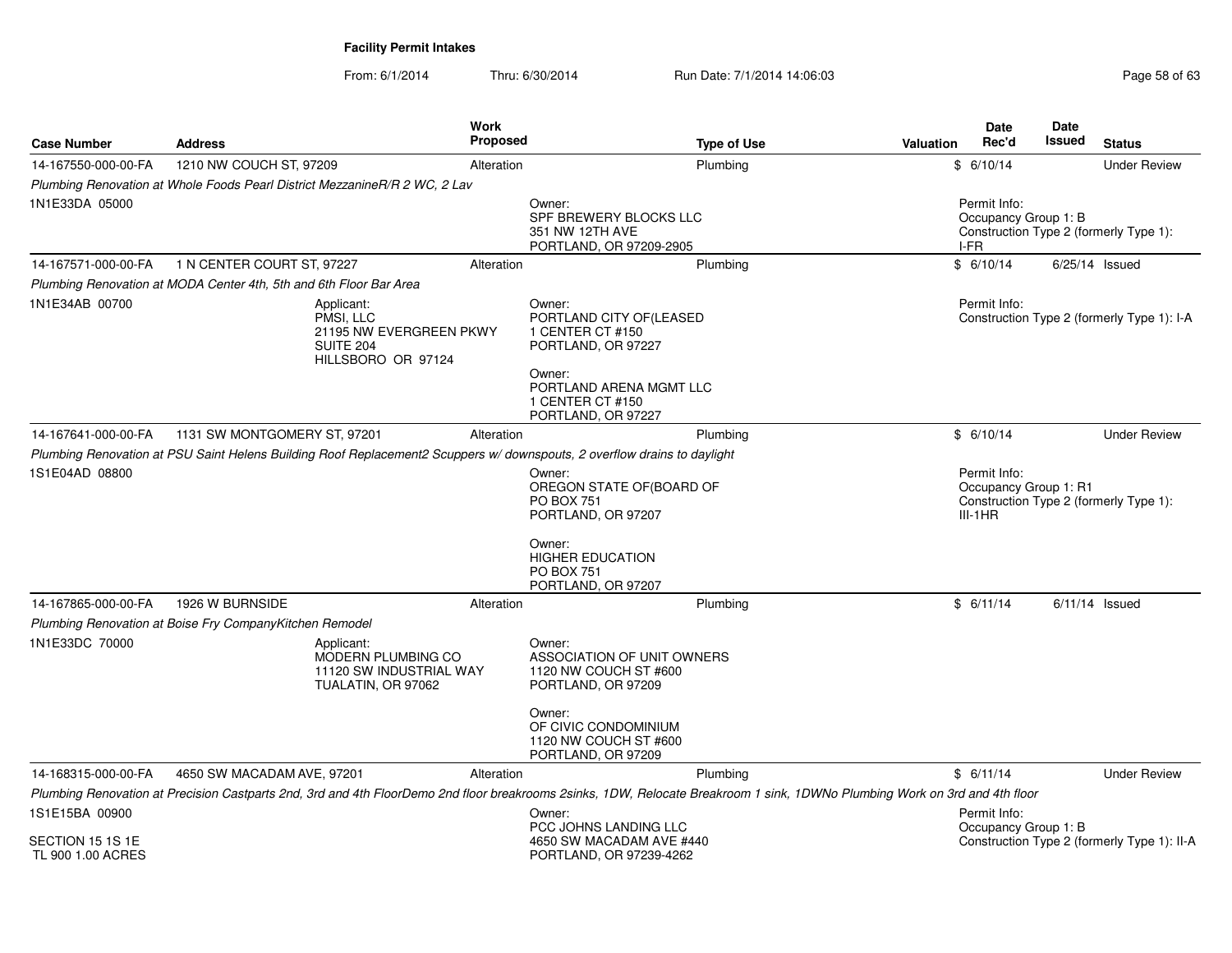| <b>Case Number</b>                        | <b>Address</b>                                                       |                                                                                                   | Work<br><b>Proposed</b> |                                                                                                                                     | <b>Type of Use</b> | <b>Valuation</b> | <b>Date</b><br>Rec'd                                    | <b>Date</b><br><b>Issued</b> | <b>Status</b>                                |
|-------------------------------------------|----------------------------------------------------------------------|---------------------------------------------------------------------------------------------------|-------------------------|-------------------------------------------------------------------------------------------------------------------------------------|--------------------|------------------|---------------------------------------------------------|------------------------------|----------------------------------------------|
| 14-168324-000-00-FA                       | 12470 NE MARX ST, 97230                                              |                                                                                                   | Alteration              |                                                                                                                                     | Plumbing           |                  | \$6/11/14                                               |                              | <b>Under Review</b>                          |
|                                           |                                                                      | Plumbing Renovation at PBP South Bldg 3Demo Urinal and WC and relocate lav's                      |                         |                                                                                                                                     |                    |                  |                                                         |                              |                                              |
| 1N2E23BC 00500                            |                                                                      |                                                                                                   |                         | Owner:<br>PACIFIC REALTY ASSOCIATES<br>15350 SW SEQUOIA PKWY #300<br>TIGARD, OR 97224-7175                                          |                    |                  |                                                         |                              |                                              |
|                                           |                                                                      |                                                                                                   |                         | Owner:<br><b>LTD PARTNERSHIP</b><br>15350 SW SEQUOIA PKWY #300<br>TIGARD, OR 97224-7175                                             |                    |                  |                                                         |                              |                                              |
| 14-168332-000-00-FA                       | 111 SW 5TH AVE, 97204-3626                                           |                                                                                                   | Alteration              |                                                                                                                                     | Plumbing           |                  | \$6/11/14                                               |                              | <b>Under Review</b>                          |
|                                           |                                                                      | Plumbing Renovation at US Bancorp Tower Suite 3200Add 1 WC to Mens RR, water to coffee and Refer. |                         |                                                                                                                                     |                    |                  |                                                         |                              |                                              |
| 1N1E34CD 01300                            |                                                                      |                                                                                                   |                         |                                                                                                                                     |                    |                  | Permit Info:<br>Occupancy Group 1: B                    |                              | Construction Type 2 (formerly Type 1): I-A   |
| 14-168349-000-00-FA                       | 2801 N GANTENBEIN AVE, 97227                                         |                                                                                                   | Alteration              |                                                                                                                                     | Plumbing           |                  | \$6/11/14                                               |                              | <b>Under Review</b>                          |
|                                           | Plumbing Renovation at LEH West Wing HybridScrub Sink Alcove         |                                                                                                   |                         |                                                                                                                                     |                    |                  |                                                         |                              |                                              |
| 1N1E27AC 01100                            |                                                                      |                                                                                                   |                         | Owner:                                                                                                                              |                    |                  | Permit Info:                                            |                              |                                              |
| ABENDS ADD<br>BLOCK 4<br>LOT 1-18 TL 1100 |                                                                      |                                                                                                   |                         | <b>EMANUEL HOSPITAL</b><br>5215 N O'CONNOR BLVD #1100<br>IRVING, TX 75039-3739                                                      |                    |                  | Occupancy Group 1: I-2                                  |                              | Construction Type 2 (formerly Type 1): I-A   |
| 14-168365-000-00-FA                       | 3030 SW MOODY AVE, 97201                                             |                                                                                                   | Alteration              |                                                                                                                                     | Plumbing           |                  | \$6/11/14                                               |                              | <b>Under Review</b>                          |
|                                           |                                                                      |                                                                                                   |                         | Plumbing Renovation at OHSU 3030 SW Moody Suite 107 and 210Demo 1st flr WC, Lav, 2nd flr sink and DW. Install 2nd flr 2 sinks, 2 DW |                    |                  |                                                         |                              |                                              |
| 1S1E10 00400                              |                                                                      |                                                                                                   |                         | Owner:                                                                                                                              |                    |                  | Permit Info:                                            |                              |                                              |
| SECTION 10 1S 1E                          |                                                                      |                                                                                                   |                         | 3030 PROPERTY LLC<br>3121 SW MOODY AVE                                                                                              |                    |                  | Occupancy Group 1: B Bank, Off.,<br>Med.Off., Pub.Bldg. |                              |                                              |
| TL 400 2.77 ACRES                         |                                                                      |                                                                                                   |                         | PORTLAND, OR 97239                                                                                                                  |                    |                  |                                                         |                              | Construction Type 2 (formerly Type 1): III-B |
| 14-168378-000-00-FA                       | 9325 N VAN HOUTEN AVE, 97203                                         |                                                                                                   | Alteration              |                                                                                                                                     | Plumbing           |                  | \$6/11/14                                               |                              | $6/25/14$ Issued                             |
|                                           | Plumbing Renovation at Clarendon SchoolRemodel Restrooms and Kitchen |                                                                                                   |                         |                                                                                                                                     |                    |                  |                                                         |                              |                                              |
| 1N1E07AA 00500                            |                                                                      | Applicant:<br>HEINZ MECHANICAL CO INC<br>2615 NW ST HELENS RD<br>PORTLAND, OR 97210               |                         | Owner:<br>SCHOOL DISTRICT NO 1<br>PO BOX 3107<br>PORTLAND, OR 97208-3107                                                            |                    |                  |                                                         |                              |                                              |
| 14-168889-000-00-FA                       |                                                                      | 3181 SW SAM JACKSON PARK RD - Bldg MRB, 9 Alteration                                              |                         |                                                                                                                                     | Plumbing           |                  | \$6/12/14                                               | 6/12/14 Final                |                                              |
|                                           |                                                                      | Plumbing Renovation at OHSU MRB 2nd Floor Install Emergency Eye Wash                              |                         |                                                                                                                                     |                    |                  |                                                         |                              |                                              |
| 1S1E09 00200                              |                                                                      | Applicant:<br>DETEMPLE COMPANY INC<br>1951 NW OVERTON<br>PORTLAND, OR 97209                       |                         | Owner:<br>OREGON STATE OF<br>3181 SW SAM JACKSON PARK RD<br>PORTLAND, OR 97239                                                      |                    |                  |                                                         |                              |                                              |
| 14-168897-000-00-FA                       | 3251 SW SAM JACKSON PARK RD, 97201                                   |                                                                                                   | Alteration              |                                                                                                                                     | Plumbing           |                  | \$6/12/14                                               | 6/12/14 Final                |                                              |
|                                           | Plumbing Renovation at OHSU HRC 8 ED Observation Relocate Sink       |                                                                                                   |                         |                                                                                                                                     |                    |                  |                                                         |                              |                                              |
| 1S1E09AC 03700<br>SECTION 09 1S 1E        |                                                                      | Applicant:<br>DETEMPLE COMPANY INC<br>1951 NW OVERTON                                             |                         | Owner:<br>OREGON STATE OF<br>3181 SW SAM JACKSON PARK RD                                                                            |                    |                  | Permit Info:<br>Occupancy Group 1: 11.1                 |                              | Construction Type 2 (formerly Type 1):       |
| TL 3700 0.07 ACRES                        |                                                                      | PORTLAND, OR 97209                                                                                |                         | PORTLAND, OR 97239                                                                                                                  |                    |                  | I-FR                                                    |                              |                                              |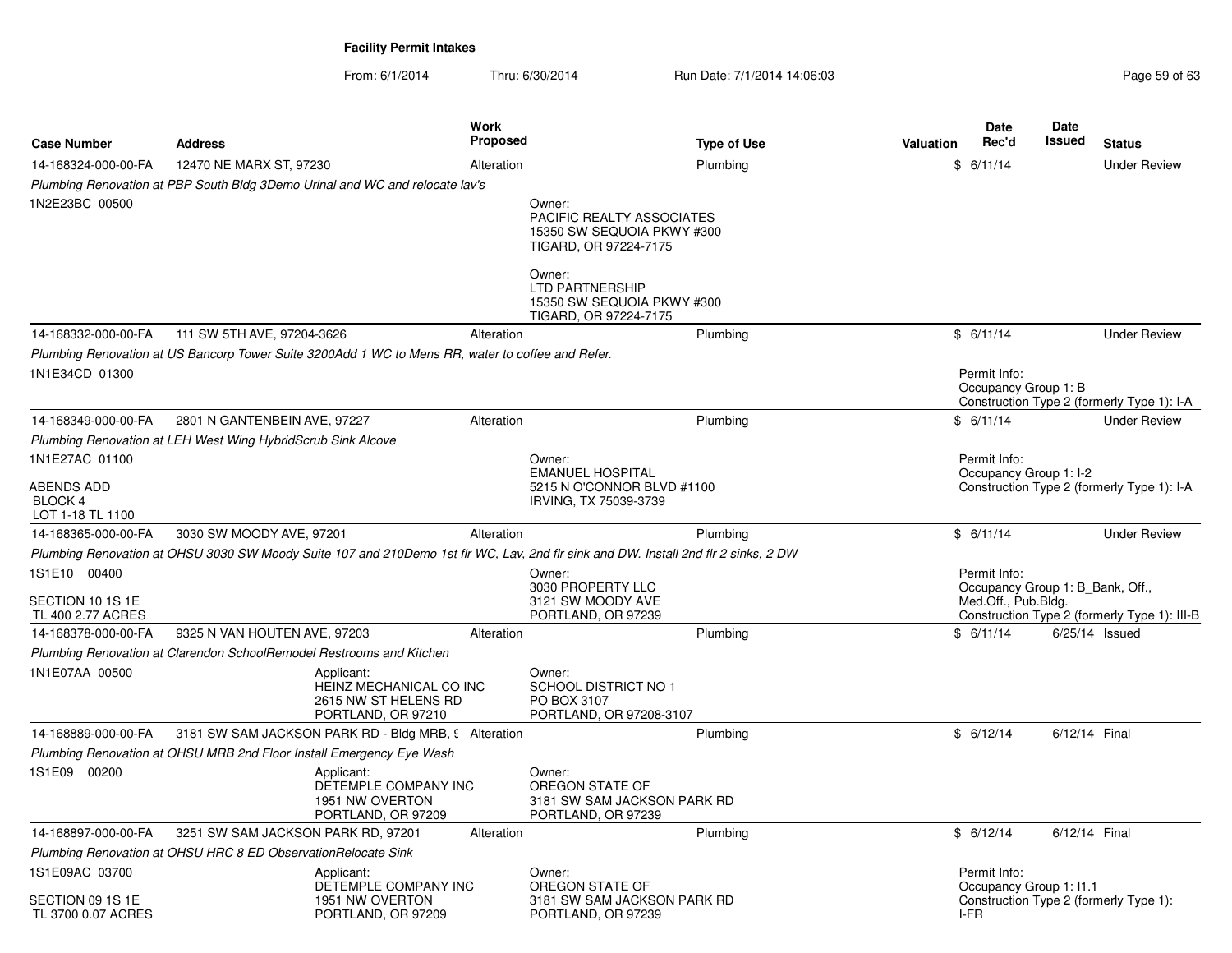| <b>Case Number</b>                                                                                    | <b>Address</b>                                                           | Work                                                                                                             | <b>Proposed</b> | <b>Type of Use</b>                                                                       | Valuation | <b>Date</b><br>Rec'd                                                    | <b>Date</b><br>Issued | <b>Status</b>                              |
|-------------------------------------------------------------------------------------------------------|--------------------------------------------------------------------------|------------------------------------------------------------------------------------------------------------------|-----------------|------------------------------------------------------------------------------------------|-----------|-------------------------------------------------------------------------|-----------------------|--------------------------------------------|
| 14-169166-000-00-FA                                                                                   | 805 SW BROADWAY, 97205                                                   |                                                                                                                  | Alteration      | Plumbing                                                                                 |           | \$6/13/14                                                               | 6/13/14 Final         |                                            |
|                                                                                                       |                                                                          | Plumbing Renovation at Fox Tower for Ringside Fish HouseInstall Water Heater Booster                             |                 |                                                                                          |           |                                                                         |                       |                                            |
| 1S1E03BB 04400<br><b>PORTLAND</b><br>BLOCK 210<br><b>LOT 1-8</b><br>DEFERRED ADDITIONAL TAX LIABILITY |                                                                          | Applicant:<br>WILLIAMS MECHANICAL INC<br>3903 SMITH AVE<br>EVERETT, WA 98201                                     |                 | Owner:<br>FOX TOWER L L C<br>805 SW BROADWAY #2020<br>PORTLAND, OR 97205                 |           |                                                                         |                       |                                            |
| 14-169375-000-00-FA                                                                                   | 110 SW YAMHILL ST, 97204                                                 |                                                                                                                  | Alteration      | Plumbing                                                                                 |           | \$6/13/14                                                               |                       | <b>Under Review</b>                        |
|                                                                                                       |                                                                          | Plumbing Renovation at Jama Software 2nd and 3rd Floor4 sink, 3 DW, 3 coffee, 2 ice                              |                 |                                                                                          |           |                                                                         |                       |                                            |
| 1S1E03BA 02400<br><b>PORTLAND</b><br>BLOCK 13<br>LOT 1&2                                              |                                                                          |                                                                                                                  |                 | Owner:<br><b>B13 INVESTORS LLC</b><br>111 SW COLUMBIA ST #1380<br>PORTLAND, OR 97201     |           | Permit Info:<br>Occupancy Group 1: B_Bank, Off.,<br>Med.Off., Pub.Bldg. |                       | Construction Type 2 (formerly Type 1): I-B |
| 14-169394-000-00-FA                                                                                   | 2501 SW 1ST AVE, 97201                                                   |                                                                                                                  | Alteration      | Plumbing                                                                                 |           | \$6/13/14                                                               |                       | 6/18/14 Under Inspection                   |
|                                                                                                       | Plumbing Renovation at Marguam Building Suite 370 for B-Glowing TI1 Sink |                                                                                                                  |                 |                                                                                          |           |                                                                         |                       |                                            |
| 1S1E10BB 00800<br>SOUTH AUDITORIUM ADD<br>BLOCK F TL 800                                              |                                                                          | Applicant:<br>BEAVERTON PLUMBING INC<br>13980 SW TV HWY<br>BEAVERTON, OR 97005                                   |                 | Owner:<br>WESTON INVESTMENT CO LLC<br>2154 NE BROADWAY RM 200<br>PORTLAND, OR 97232-1590 |           | Permit Info:<br>Occupancy Group 1: B<br>I-FR                            |                       | Construction Type 2 (formerly Type 1):     |
| 14-169406-000-00-FA                                                                                   | 200 SW MARKET ST, 97201                                                  |                                                                                                                  | Alteration      | Plumbing                                                                                 |           | \$6/13/14                                                               |                       | <b>Under Review</b>                        |
|                                                                                                       |                                                                          | Plumbing Renovation at Cambia Health 200 Market Building 10th & 14th Floor1 new sink 10th flr, R/R sink 14th flr |                 |                                                                                          |           |                                                                         |                       |                                            |
| 1S1E03CB 00800                                                                                        |                                                                          |                                                                                                                  |                 | Owner:                                                                                   |           |                                                                         |                       |                                            |
| <b>SOUTH AUDITORIUM ADD</b><br><b>BLOCK A</b><br><b>LOT 2 TL 800</b>                                  |                                                                          |                                                                                                                  |                 | TWO HUNDRED MARKET ASSOC<br>200 SW MARKET ST #1720<br>PORTLAND, OR 97201                 |           |                                                                         |                       |                                            |
|                                                                                                       |                                                                          |                                                                                                                  |                 | Owner:<br><b>LIMITED PARTNERSHIP</b><br>200 SW MARKET ST #1720<br>PORTLAND, OR 97201     |           |                                                                         |                       |                                            |
| 14-169451-000-00-FA                                                                                   | 1849 SW SALMON ST, 97205                                                 |                                                                                                                  | Alteration      | Plumbing                                                                                 |           | \$6/13/14                                                               |                       | 6/13/14 Under Inspection                   |
|                                                                                                       | Plumbing Renovation at Multnomah Athletic Club4 fixtures                 |                                                                                                                  |                 |                                                                                          |           |                                                                         |                       |                                            |
| 1N1E33DC 05800                                                                                        |                                                                          | Applicant:<br>ALLIANT SYSTEMS LLC                                                                                |                 | Owner:<br>MULTNOMAH AMATEUR                                                              |           | Permit Info:<br>Occupancy Group 1: A-3_Assembly -                       |                       |                                            |
| SECTION 33 1N 1E<br>TL 5800 2.82 ACRES                                                                |                                                                          | 1600 NW 167TH PL STE 330<br>BEAVERTON, OR 97006                                                                  |                 | <b>ATHLETIC CLUB</b><br>1849 SW SALMON ST<br>PORTLAND, OR 97205-1726                     |           | General                                                                 |                       | Construction Type 2 (formerly Type 1): I-A |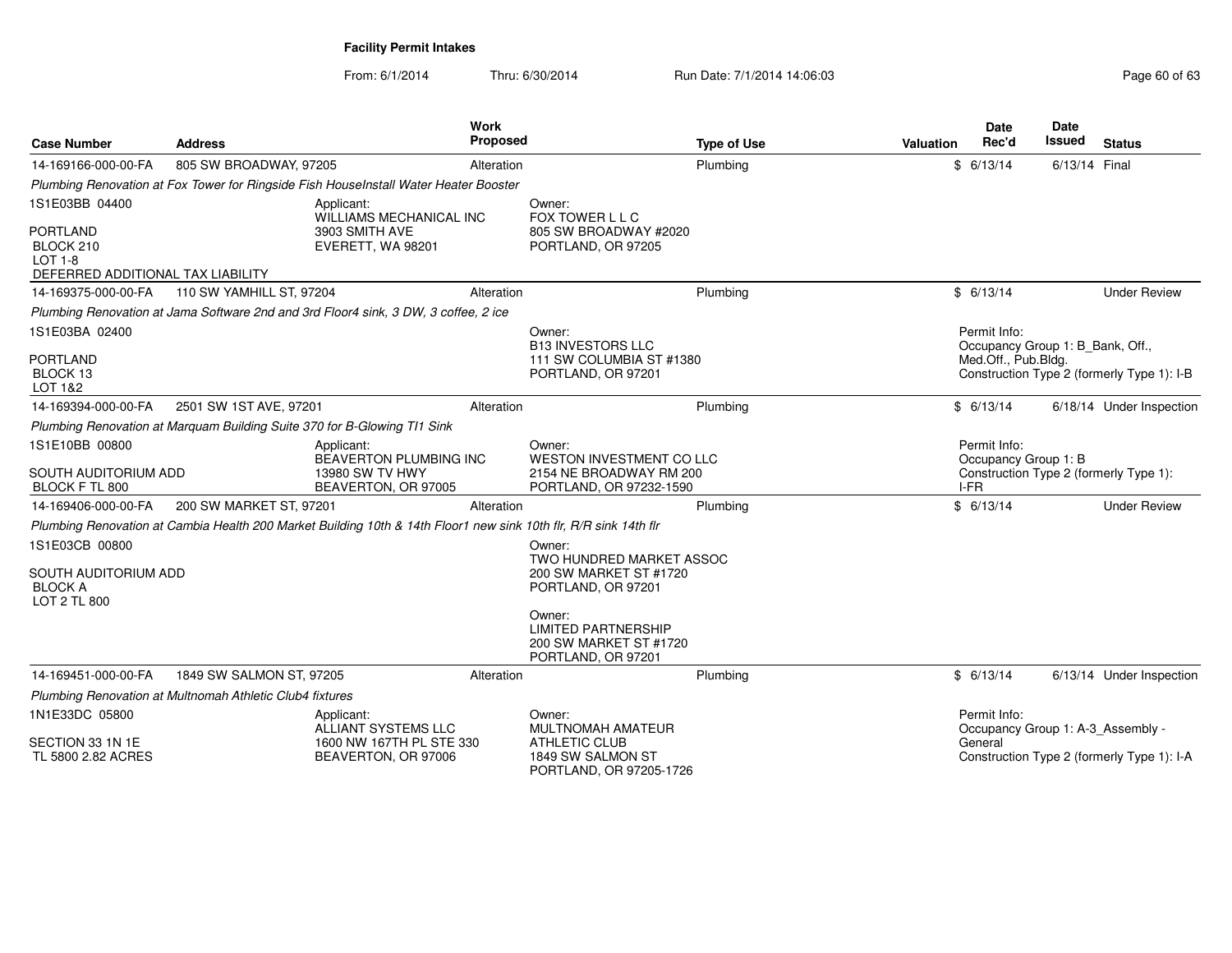From: 6/1/2014Thru: 6/30/2014 **Run Date: 7/1/2014 14:06:03** Page 6/30/2014 **Page 61** 

| Page 61 of 63 |  |  |
|---------------|--|--|
|               |  |  |

| <b>Case Number</b>                            | <b>Address</b>                                                                                             | Work<br><b>Proposed</b> |                                                                                                        | <b>Type of Use</b> | Valuation | Date<br>Rec'd                                   | Date<br><b>Issued</b> | <b>Status</b>                              |
|-----------------------------------------------|------------------------------------------------------------------------------------------------------------|-------------------------|--------------------------------------------------------------------------------------------------------|--------------------|-----------|-------------------------------------------------|-----------------------|--------------------------------------------|
| 14-171225-000-00-FA                           | 101 SW MAIN ST, 97204                                                                                      | Alteration              |                                                                                                        | Plumbing           |           | \$6/18/14                                       |                       | <b>Under Review</b>                        |
|                                               | Plumbing Renovation at One Main Place Suite 1900 for Huegli FraserR/R Sink and DW                          |                         |                                                                                                        |                    |           |                                                 |                       |                                            |
| 1S1E03BD 00300                                |                                                                                                            |                         | Owner:                                                                                                 |                    |           |                                                 |                       |                                            |
| <b>PORTLAND</b><br>BLOCK 11<br><b>LOT 1-4</b> |                                                                                                            |                         | KBSH ONE MAIN PLACE LLC<br>14850 QUORUM DR #500<br>DALLAS, TX 75254                                    |                    |           |                                                 |                       |                                            |
| LOT 5-8 EXC PT IN STS                         |                                                                                                            |                         | Owner:<br><b>DUFF</b><br>14850 QUORUM DR #500<br>DALLAS, TX 75254                                      |                    |           |                                                 |                       |                                            |
|                                               |                                                                                                            |                         | Owner:<br>PHELPS LLC<br>14850 QUORUM DR #500<br>DALLAS, TX 75254                                       |                    |           |                                                 |                       |                                            |
| 14-171249-000-00-FA                           | 111 SW 5TH AVE, 97204-3626                                                                                 | Alteration              |                                                                                                        | Plumbing           |           | \$6/18/14                                       |                       | <b>Under Review</b>                        |
|                                               | Plumbing Renovation at US Bancorp Tower 11th Floor for AECOMDemo Breakroom, Relocate sink                  |                         |                                                                                                        |                    |           |                                                 |                       |                                            |
| 1N1E34CD 01300                                |                                                                                                            |                         |                                                                                                        |                    |           | Permit Info:<br>Occupancy Group 1: B            |                       | Construction Type 2 (formerly Type 1): I-A |
| 14-171265-000-00-FA                           | 555 SW OAK ST                                                                                              | Alteration              |                                                                                                        | Plumbing           |           | \$6/18/14                                       |                       | <b>Under Review</b>                        |
|                                               | Plumbing Renovation at US Bancorp Plaza North Restrooms4 WC, 4 Lav, 2 Uri, 1 Mop                           |                         |                                                                                                        |                    |           |                                                 |                       |                                            |
| 1N1E34CD 80000                                |                                                                                                            |                         | Owner:                                                                                                 |                    |           |                                                 |                       |                                            |
| ONE ELEVEN TOWER CONDOMINIUM                  |                                                                                                            |                         | ASSOCIATION OF UNIT OWNERS<br>OF                                                                       |                    |           |                                                 |                       |                                            |
| <b>GENERAL COMMON ELEMENTS</b>                |                                                                                                            |                         | ONE ELEVEN TOWER<br>CONDOMINIUM 111 SW 5TH<br>PORTLAND, OR 97204                                       |                    |           |                                                 |                       |                                            |
| 14-171288-000-00-FA                           | 1849 SW SALMON ST, 97205                                                                                   | Alteration              |                                                                                                        | Plumbing           |           | \$6/18/14                                       |                       | <b>Under Review</b>                        |
|                                               | Plumbing Renovation at Multnomah Athletic Club Pool Area26 FD, 2 Shower valves                             |                         |                                                                                                        |                    |           |                                                 |                       |                                            |
| 1N1E33DC 05800                                |                                                                                                            |                         | Owner:<br><b>MULTNOMAH AMATEUR</b>                                                                     |                    |           | Permit Info:                                    |                       | Occupancy Group 1: A-3_Assembly -          |
| SECTION 33 1N 1E<br>TL 5800 2.82 ACRES        |                                                                                                            |                         | <b>ATHLETIC CLUB</b><br>1849 SW SALMON ST<br>PORTLAND, OR 97205-1726                                   |                    |           | General                                         |                       | Construction Type 2 (formerly Type 1): I-A |
| 14-174863-000-00-FA                           | 3455 SW US VETERANS HOSPITAL RD, 97201                                                                     | Alteration              |                                                                                                        | Plumbing           |           | \$6/25/14                                       |                       | 6/25/14 Under Inspection                   |
|                                               | Plumbing Renovation at OHSU School of Nursing to install 2 BottleFillersWork preformed by On-site Plumbers |                         |                                                                                                        |                    |           |                                                 |                       |                                            |
| 1S1E09 00600                                  |                                                                                                            |                         | Owner:<br>OREGON STATE OF (MEDICAL<br><b>DEPT</b><br>3181 SW SAM JACKSON PARK RD<br>PORTLAND, OR 97239 |                    |           | Permit Info:<br>Occupancy Group 1: B<br>$II-FR$ |                       | Construction Type 2 (formerly Type 1):     |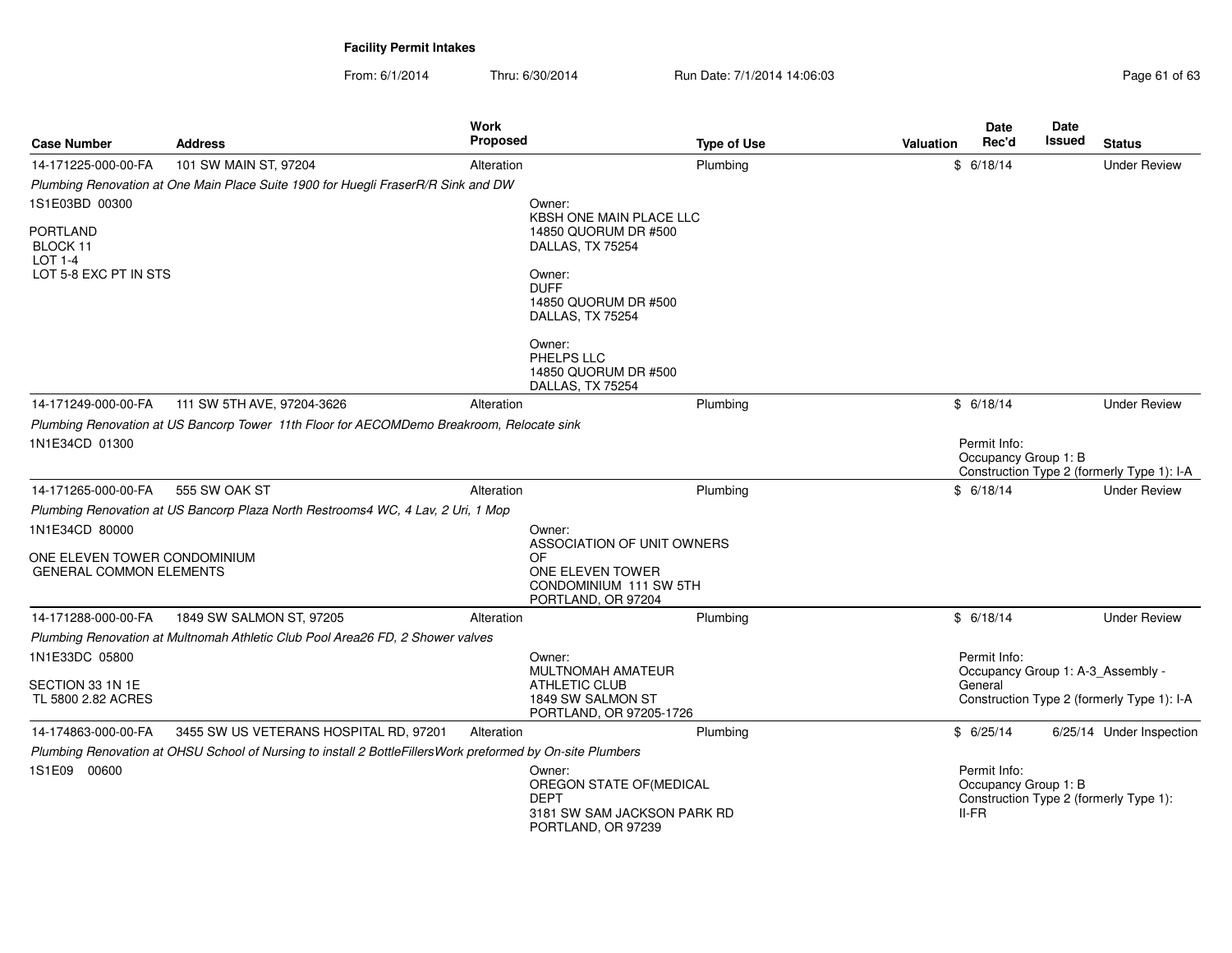| <b>Case Number</b>                                             | <b>Address</b>                                                      |                                                                                              | <b>Work</b><br><b>Proposed</b> | <b>Type of Use</b>                                                                    | <b>Valuation</b> | Date<br>Rec'd                                    | Date<br>Issued | <b>Status</b>                              |
|----------------------------------------------------------------|---------------------------------------------------------------------|----------------------------------------------------------------------------------------------|--------------------------------|---------------------------------------------------------------------------------------|------------------|--------------------------------------------------|----------------|--------------------------------------------|
| 14-174960-000-00-FA                                            | 555 SW OAK ST                                                       |                                                                                              | Alteration                     | Plumbing                                                                              |                  | \$6/25/14                                        |                | <b>Under Review</b>                        |
|                                                                | Plumbing Renovation at US Bancorp Plaza South Restrooms2 WC, 2 Lav  |                                                                                              |                                |                                                                                       |                  |                                                  |                |                                            |
| 1N1E34CD 80000                                                 |                                                                     |                                                                                              |                                | Owner:<br>ASSOCIATION OF UNIT OWNERS                                                  |                  |                                                  |                |                                            |
| ONE ELEVEN TOWER CONDOMINIUM<br><b>GENERAL COMMON ELEMENTS</b> |                                                                     |                                                                                              |                                | OF<br>ONE ELEVEN TOWER<br>CONDOMINIUM 111 SW 5TH<br>PORTLAND, OR 97204                |                  |                                                  |                |                                            |
| 14-176095-000-00-FA                                            | 507 NE 47TH AVE, 97213                                              |                                                                                              | Alteration                     | Plumbing                                                                              |                  | \$6/27/14                                        | 6/27/14 Final  |                                            |
|                                                                | Plumbing Renovation at 507 Building to Repair Sewer inside Building |                                                                                              |                                |                                                                                       |                  |                                                  |                |                                            |
| 1N2E31BC 06200                                                 |                                                                     | Applicant:                                                                                   |                                | Owner:                                                                                |                  |                                                  |                |                                            |
| MAPLE HILL PL<br><b>BLOCK1</b><br>LOT 6-8                      |                                                                     | HEINZ MECHANICAL CO INC<br>2615 NW ST HELENS RD<br>PORTLAND, OR 97210                        |                                | PROVIDENCE HEALTH<br>4400 NE HALSEY ST BLDG 2 #190<br>PORTLAND, OR 97213-1545         |                  |                                                  |                |                                            |
|                                                                |                                                                     |                                                                                              |                                | Owner:<br>SERVICES-OREGON<br>4400 NE HALSEY ST BLDG 2 #190<br>PORTLAND, OR 97213-1545 |                  |                                                  |                |                                            |
| 14-176439-000-00-FA                                            | 1201 NE LLOYD BLVD, 97232                                           |                                                                                              | Alteration                     | Plumbing                                                                              |                  | \$6/27/14                                        | 6/27/14 Issued |                                            |
|                                                                |                                                                     | Plumbing Renovation at Lloyd Building for Providence Physicians TIBreakroom                  |                                |                                                                                       |                  |                                                  |                |                                            |
| 1N1E35BD 00400                                                 |                                                                     | Applicant:<br>JAMES ROOD PLUMBING INC                                                        |                                | Owner:<br>GPT PORTLAND OR 1201 LLOYD                                                  |                  | Permit Info:<br>Occupancy Group 1: B_Bank, Off., |                |                                            |
| <b>HOLLADAYS ADD</b><br><b>BLOCK 142 TL 400</b>                |                                                                     | 125 S 1ST AVE #542<br>Hillsboro, OR 97123                                                    |                                | <b>LLC</b><br>1201 NE LLOYD BLVD #150<br>PORTLAND, OR 97232                           |                  | Med.Off., Pub.Bldg.                              |                | Construction Type 2 (formerly Type 1): I-A |
| 14-176758-000-00-FA                                            | 1849 SW SALMON ST, 97205                                            |                                                                                              | Alteration                     | Plumbing                                                                              |                  | \$6/30/14                                        | 6/30/14 Issued |                                            |
|                                                                |                                                                     | Plumbing Renovation at Multnomah Athletic Club 4th Level Parking Restroom Remodel16 Fixtures |                                |                                                                                       |                  |                                                  |                |                                            |
| 1N1E33DC 05800                                                 |                                                                     | Applicant:<br>DETEMPLE COMPANY INC                                                           |                                | Owner:<br>MULTNOMAH AMATEUR                                                           |                  | Permit Info:                                     |                | Occupancy Group 1: A-3 Assembly -          |
| SECTION 33 1N 1E<br>TL 5800 2.82 ACRES                         |                                                                     | 1951 NW OVERTON<br>PORTLAND, OR 97209                                                        |                                | <b>ATHLETIC CLUB</b><br>1849 SW SALMON ST<br>PORTLAND, OR 97205-1726                  |                  | General                                          |                | Construction Type 2 (formerly Type 1): I-A |
| 14-176780-000-00-FA                                            | 5331 SW MACADAM AVE, 97201                                          |                                                                                              | Alteration                     | Plumbing                                                                              |                  | \$6/30/14                                        |                | 6/30/14 Under Inspection                   |
|                                                                |                                                                     | Plumbing Renovation at Water Tower Parking Structure to Replace Main Sewer Line              |                                |                                                                                       |                  |                                                  |                |                                            |
| 1S1E15BD 03900                                                 |                                                                     | Applicant:<br>D & F PLUMBING CO                                                              |                                | Owner:<br>WATER TOWER BUILDING LLC                                                    |                  | Permit Info:<br>Occupancy Group 1: B             |                |                                            |
| SECTION 15 1S 1E<br>TL 3900 3.66 ACRES                         |                                                                     | 4636 N ALBINA<br>PORTLAND, OR 97217                                                          |                                | 111 SW COLUMBIA ST #1380<br>PORTLAND, OR 97239                                        |                  | IV-HT                                            |                | Construction Type 2 (formerly Type 1):     |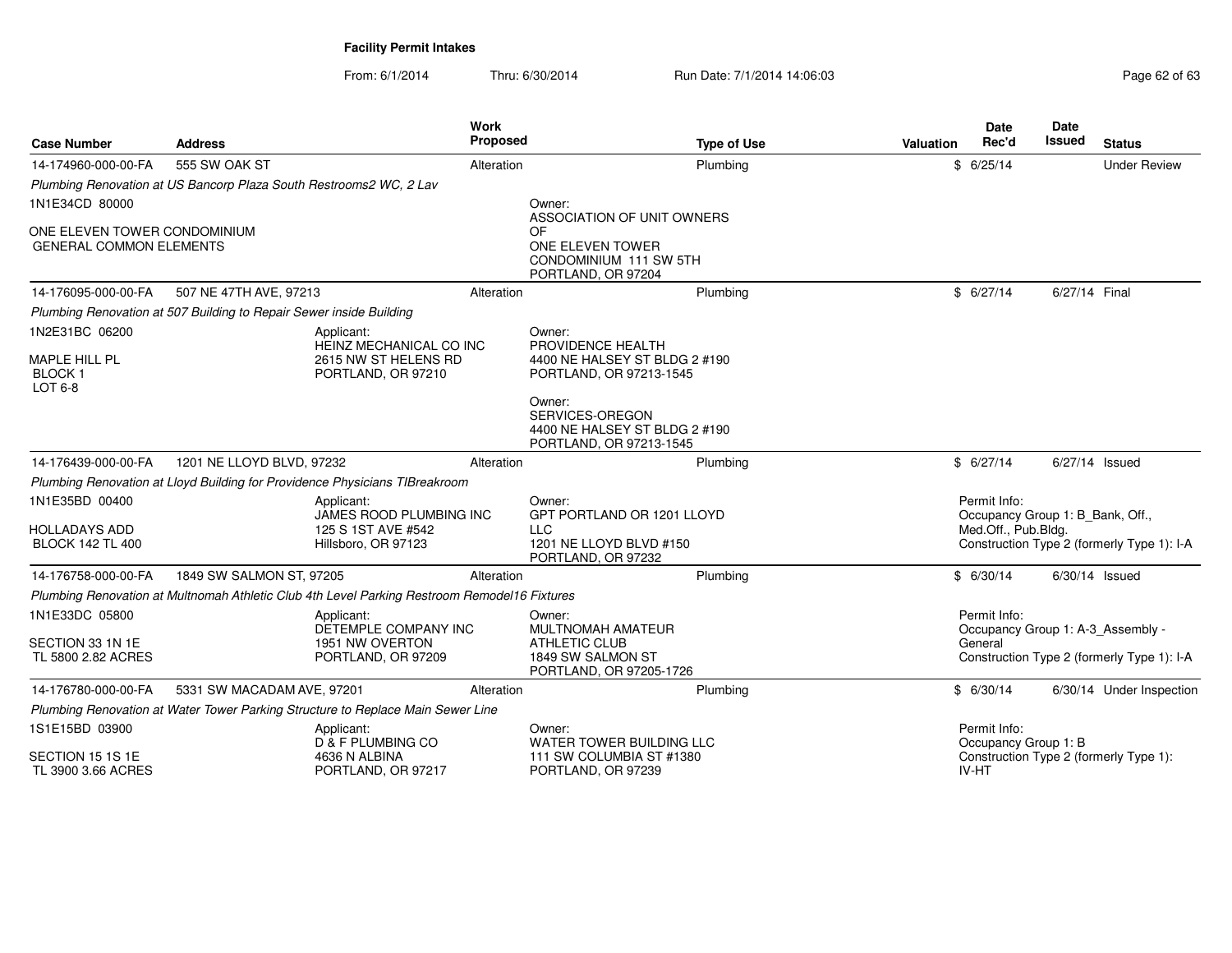From: 6/1/2014Thru: 6/30/2014 Run Date: 7/1/2014 14:06:03

| <b>Case Number</b>                           | <b>Address</b>        | Work<br>Proposed                                                                                                   |                                                                              | Type of Use | Valuation                                                     | <b>Date</b><br>Rec'd                 | <b>Date</b><br>Issued | <b>Status</b>                              |
|----------------------------------------------|-----------------------|--------------------------------------------------------------------------------------------------------------------|------------------------------------------------------------------------------|-------------|---------------------------------------------------------------|--------------------------------------|-----------------------|--------------------------------------------|
| 14-177173-000-00-FA                          | 851 SW 6TH AVE, 97205 | Alteration                                                                                                         |                                                                              | Plumbing    |                                                               | \$6/30/14                            | $6/30/14$ Issued      |                                            |
|                                              |                       | Plumbing Renovation at Pacific Center Building 7th, 8th and 9th Floor Restrooms4 WC, 4 Lav, 2 Uri, 2 FD each floor |                                                                              |             |                                                               |                                      |                       |                                            |
| 1S1E03BB 02100                               |                       | Applicant:<br>JOHN R DUNCAN<br><b>GRIDLINE PLUMBING &amp; HEATING</b><br>4343 SE 37TH AVE<br>PORTLAND, OR 97202    | Owner:<br>PLI PORTLAND LLC<br>1825 S GRANT ST STE 700<br>SAN MATEO, CA 94402 |             |                                                               | Permit Info:<br>Occupancy Group 1: B |                       | Construction Type 2 (formerly Type 1): I-A |
| Total # of FA Alteration permit intakes: 329 |                       |                                                                                                                    |                                                                              |             | Total valuation of FA Alteration permit intakes: \$10,064,901 |                                      |                       |                                            |

**Total # of Facility Permit intakes: 329**

**Total valuation of Facility Permit intakes: \$10,064,901**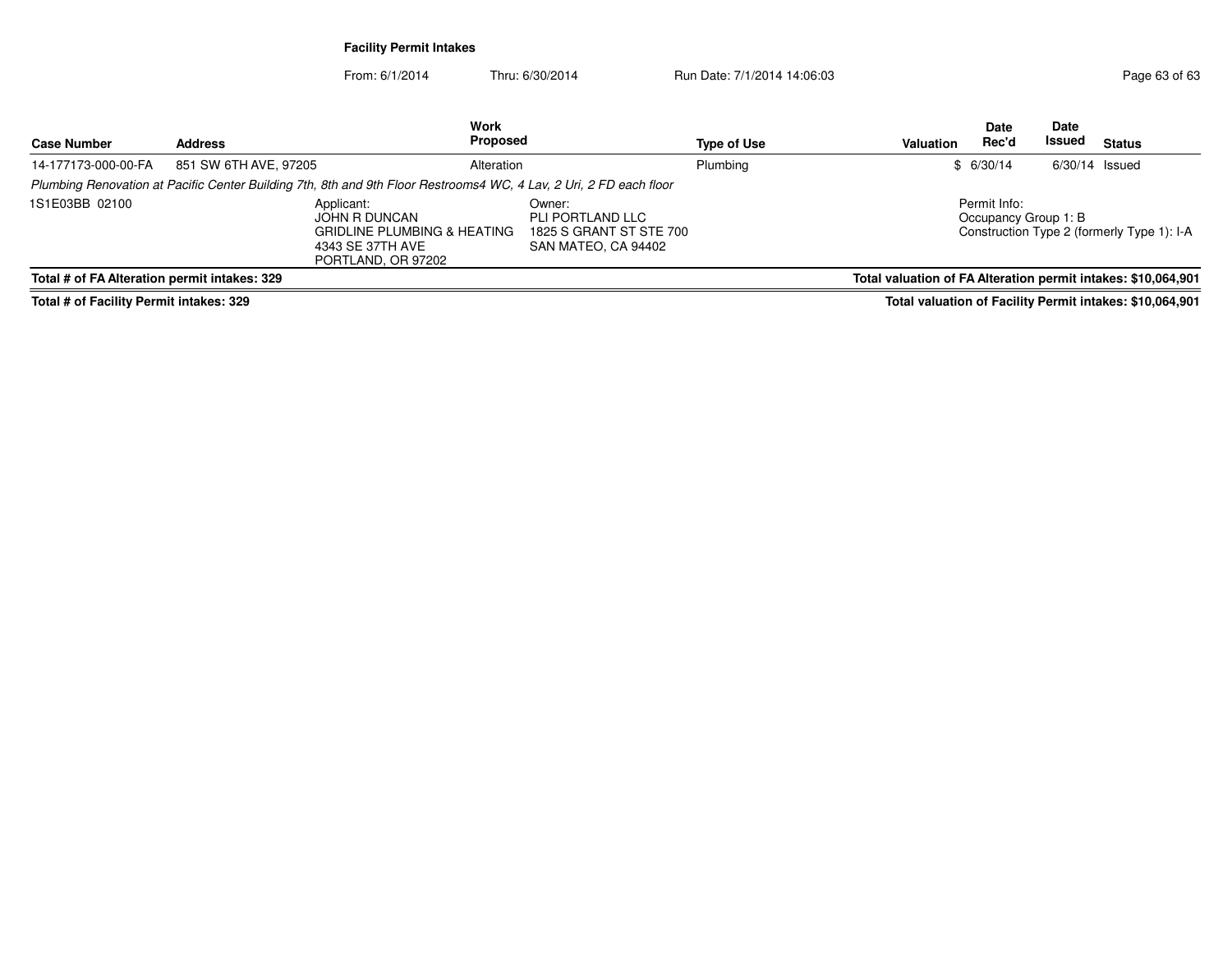# **Major Project Groups Permit Intakes**

#### From: 6/1/2014Thru: 6/30/2014 **Run Date: 7/1/2014 14:06:03** Rage 1 of 300/2014 14:06:03

| Page 1 of 3 |  |  |
|-------------|--|--|
|             |  |  |

| <b>Case Number</b>                    | <b>Address</b> | Work<br>Proposed                                                                                                                                                                      |                                                               | <b>Type of Use</b>                                                                                                        | <b>Valuation</b>    | <b>Date</b><br>Rec'd         | <b>Date</b><br>Issued | <b>Status</b>                              |
|---------------------------------------|----------------|---------------------------------------------------------------------------------------------------------------------------------------------------------------------------------------|---------------------------------------------------------------|---------------------------------------------------------------------------------------------------------------------------|---------------------|------------------------------|-----------------------|--------------------------------------------|
| 08-102777-DFS-07-MG 760 SW 9TH AVE    |                | New Construction                                                                                                                                                                      |                                                               | Apartments/Condos (3 or more i                                                                                            | \$250,000 6/4/14    |                              |                       | <b>Under Review</b>                        |
|                                       |                | ***DFS 7 : Egress stairs level 9-18***MAIN PERMIT FOR NEW 27-STORY MIXED USE TOWER WITH 6 LEVELS OF UNDERGROUND PARKING.                                                              |                                                               |                                                                                                                           |                     |                              |                       |                                            |
| 1N1E34CC 09600                        |                | Applicant:<br><b>JEFF GARDNER</b><br><b>HOFFMAN CONSTRUCTION</b><br>805 SW BROADWAY STE 2100<br>PORTLAND OR 97205                                                                     |                                                               | CCB - Contractor:<br><b>ERIC HOFFMAN</b><br><b>HOFFMAN CONSTRUCTION</b><br>805 SW BROADWAY STE 2100<br>PORTLAND, OR 97205 |                     |                              |                       |                                            |
| 08-102777-DFS-08-MG 760 SW 9TH AVE    |                |                                                                                                                                                                                       | <b>New Construction</b>                                       | Apartments/Condos (3 or more i                                                                                            |                     | \$79.778 6/17/14             |                       | <b>Under Review</b>                        |
|                                       |                | ***DFS 8: Window cleaning safety system***MAIN PERMIT FOR NEW 27-STORY MIXED USE TOWER WITH 6 LEVELS OF UNDERGROUND PARKING.                                                          |                                                               |                                                                                                                           |                     |                              |                       |                                            |
| 1N1E34CC 09600                        |                | Applicant:<br><b>JEFF GARDNER</b><br><b>HOFFMAN CONSTRUCTION</b><br>805 SW BROADWAY STE 2100<br>PORTLAND OR 97205                                                                     |                                                               | CCB - Contractor:<br><b>ERIC HOFFMAN</b><br>HOFFMAN CONSTRUCTION<br>805 SW BROADWAY STE 2100<br>PORTLAND, OR 97205        |                     |                              |                       |                                            |
| 08-102777-DFS-09-MG 760 SW 9TH AVE    |                | <b>New Construction</b>                                                                                                                                                               |                                                               | Apartments/Condos (3 or more i                                                                                            | \$1,576,000 6/26/14 |                              |                       | <b>Under Review</b>                        |
|                                       |                | ***DFS 9 : Spray applied fireproofing***MAIN PERMIT FOR NEW 27-STORY MIXED USE TOWER WITH 6 LEVELS OF UNDERGROUND PARKING.                                                            |                                                               |                                                                                                                           |                     |                              |                       |                                            |
| 1N1E34CC 09600                        |                | Applicant:<br><b>JEFF GARDNER</b><br>HOFFMAN CONSTRUCTION<br>805 SW BROADWAY STE 2100<br>PORTLAND OR 97205                                                                            |                                                               | CCB - Contractor:<br><b>ERIC HOFFMAN</b><br>HOFFMAN CONSTRUCTION<br>805 SW BROADWAY STE 2100<br>PORTLAND, OR 97205        |                     |                              |                       |                                            |
| 08-102777-DFS-10-MG 760 SW 9TH AVE    |                | <b>New Construction</b>                                                                                                                                                               |                                                               | Apartments/Condos (3 or more i                                                                                            |                     | \$74,000 6/26/14             |                       | <b>Under Review</b>                        |
|                                       |                | ***DFS 10: LEVEL 1 & 2 PODIUM EMBEDS***MAIN PERMIT FOR NEW 27-STORY MIXED USE TOWER WITH 6 LEVELS OF UNDERGROUND PARKING.                                                             |                                                               |                                                                                                                           |                     |                              |                       |                                            |
| 1N1E34CC 09600                        |                | Applicant:<br><b>JEFF GARDNER</b><br>HOFFMAN CONSTRUCTION<br>805 SW BROADWAY STE 2100<br>PORTLAND OR 97205                                                                            |                                                               | CCB - Contractor:<br><b>ERIC HOFFMAN</b><br>HOFFMAN CONSTRUCTION<br>805 SW BROADWAY STE 2100<br>PORTLAND, OR 97205        |                     |                              |                       |                                            |
| 12-153459-REV-01-MG 1107 NE 9TH AVE   |                | <b>New Construction</b>                                                                                                                                                               |                                                               | Apartments/Condos (3 or more i                                                                                            |                     | \$6/17/14                    |                       | <b>Under Review</b>                        |
|                                       |                | REV 1: SEE COMMENTS: 1. Lowered the floor to florr heights by three inches on all floors.2. Reduced the height of elevator over run and the deletion of the adjoining roof top spaces |                                                               |                                                                                                                           |                     |                              |                       | resulting in reframing this                |
| 1N1E35BB 02602                        |                | Applicant:<br><b>RON HULD</b>                                                                                                                                                         | Owner:<br>AAT LLOYD DISTRICT LLC                              | CCB - Contractor:<br>TURNER CONSTRUCTION CO                                                                               |                     |                              |                       |                                            |
| LLOYD BLOCKS<br>LOT <sub>2</sub>      |                | <b>GBD ARCHITECTS</b><br>1120 NW COUCH STREET, SUITE SAN DIEGO, CA 92130-2047<br>300<br>PORTLAND, OR 97204                                                                            | 11455 EL CAMINO REAL #200                                     | 1200 NW NAITO PARKWAY #300<br>PORTLAND, OR 972209                                                                         |                     |                              |                       |                                            |
| 12-153461-DFS-15-MG 1061 NE 9TH AVE   |                | <b>New Construction</b>                                                                                                                                                               |                                                               | Apartments/Condos (3 or more i                                                                                            | \$300,000 6/4/14    |                              |                       | $6/12/14$ Issued                           |
| DFS 15: 5th -16th floor PT Cables     |                |                                                                                                                                                                                       |                                                               |                                                                                                                           |                     |                              |                       |                                            |
| 1N1E35BB 02603<br><b>LLOYD BLOCKS</b> |                | Applicant:<br>Gina Coplon<br><b>Turner Construction</b>                                                                                                                               | Owner:<br>AAT LLOYD DISTRICT LLC<br>11455 EL CAMINO REAL #200 | CCB - Contractor:<br>TURNER CONSTRUCTION CO<br>1200 NW NAITO PARKWAY #300                                                 |                     | Permit Info:<br>Multi-family |                       | Occupancy Group 1: R-2_Residential         |
| LOT <sub>3</sub>                      |                | 700 NE MULTNOMAH ST STE 116( SAN DIEGO, CA 92130-2047<br>PORTLAND OR 97232                                                                                                            |                                                               | PORTLAND, OR 972209                                                                                                       |                     | Construction Type 1: I-A     |                       | Construction Type 2 (formerly Type 1): I-A |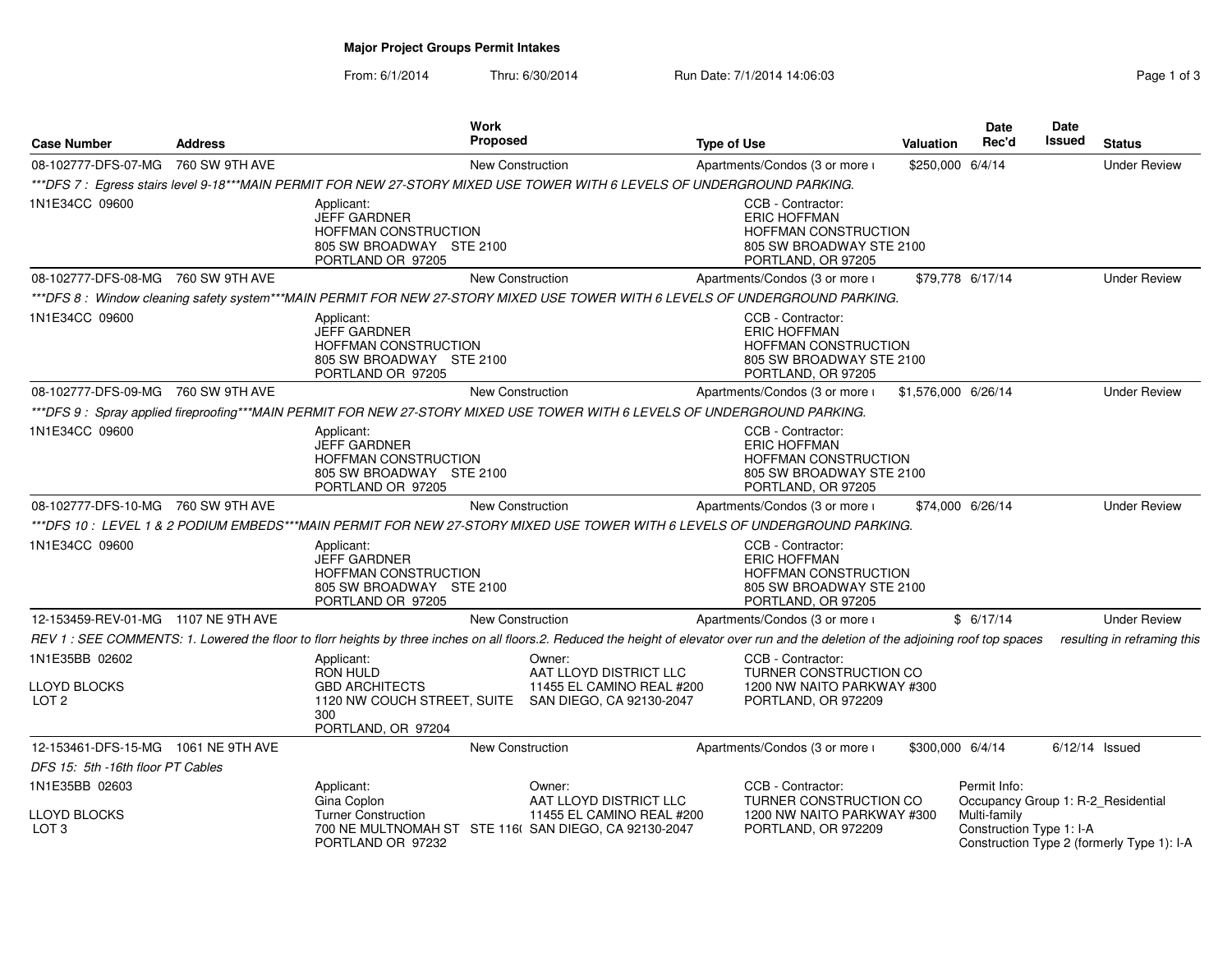# **Major Project Groups Permit Intakes**

| <b>Case Number</b>                                | <b>Address</b> |                                                                                                     | Work<br><b>Proposed</b> |                                                                                                                                                                                                                                                                                      | <b>Type of Use</b> |                                                                                                  | <b>Valuation</b>    | Date<br>Rec'd                                                                                                                              | <b>Date</b><br>Issued | <b>Status</b>                              |
|---------------------------------------------------|----------------|-----------------------------------------------------------------------------------------------------|-------------------------|--------------------------------------------------------------------------------------------------------------------------------------------------------------------------------------------------------------------------------------------------------------------------------------|--------------------|--------------------------------------------------------------------------------------------------|---------------------|--------------------------------------------------------------------------------------------------------------------------------------------|-----------------------|--------------------------------------------|
| 12-153461-DFS-16-MG  1061 NE 9TH AVE              |                |                                                                                                     | <b>New Construction</b> |                                                                                                                                                                                                                                                                                      |                    | Apartments/Condos (3 or more i                                                                   | \$1,000,000 6/5/14  |                                                                                                                                            |                       | <b>Under Review</b>                        |
| DFS 16: METAL PANEL CLADING                       |                |                                                                                                     |                         |                                                                                                                                                                                                                                                                                      |                    |                                                                                                  |                     |                                                                                                                                            |                       |                                            |
| 1N1E35BB 02603                                    |                | Applicant:                                                                                          |                         | Owner:                                                                                                                                                                                                                                                                               |                    | CCB - Contractor:                                                                                |                     | Permit Info:                                                                                                                               |                       |                                            |
| LLOYD BLOCKS<br>LOT 3                             |                | Gina Coplon<br><b>Turner Construction</b><br>PORTLAND OR 97232                                      |                         | AAT LLOYD DISTRICT LLC<br>11455 EL CAMINO REAL #200<br>700 NE MULTNOMAH ST STE 116( SAN DIEGO, CA 92130-2047                                                                                                                                                                         |                    | TURNER CONSTRUCTION CO<br>1200 NW NAITO PARKWAY #300<br>PORTLAND, OR 972209                      |                     | Occupancy Group 1: R-2 Residential<br>Multi-family<br>Construction Type 1: I-A                                                             |                       | Construction Type 2 (formerly Type 1): I-A |
| 12-153462-REV-01-MG 1088 NE 7th AVE               |                |                                                                                                     | <b>New Construction</b> |                                                                                                                                                                                                                                                                                      |                    | Apartments/Condos (3 or more i                                                                   |                     | \$6/17/14                                                                                                                                  |                       | <b>Under Review</b>                        |
|                                                   |                |                                                                                                     |                         | 01REV1: SEE COMMENTS: 1. Lowered the floor to florr heights by three inches on all floors.2. Reduced the height of elevatorover run and the deletion of the adjoining roof top spaces                                                                                                |                    |                                                                                                  |                     |                                                                                                                                            |                       | resulting in reframing thi                 |
| 1N1E35BB 02604                                    |                | Applicant:<br><b>RON HULD</b><br><b>GBD ARCHITECTS</b><br>300<br>PORTLAND, OR 97204                 |                         | Owner:<br>AAT LLOYD DISTRICT LLC<br>11455 EL CAMINO REAL #200<br>1120 NW COUCH STREET, SUITE SAN DIEGO, CA 92130-2047                                                                                                                                                                |                    | CCB - Contractor:<br>TURNER CONSTRUCTION CO<br>1200 NW NAITO PARKWAY #300<br>PORTLAND, OR 972209 |                     | Permit Info:<br>Occupancy Group 1: R-2_Residential<br>Multi-family<br>Construction Type 1: III-B                                           |                       | Construction Type 2 (formerly Type 1): I-A |
| 11-140071-DFS-41-MG   0650 SW MEADE ST, 97201     |                |                                                                                                     | <b>New Construction</b> |                                                                                                                                                                                                                                                                                      | <b>Business</b>    |                                                                                                  | \$87,141,784 6/9/14 |                                                                                                                                            |                       | $6/13/14$ Issued                           |
| DFS 41 - ROOF MOUNTED WINDOW CLEANING EQUIPMENT   |                |                                                                                                     |                         |                                                                                                                                                                                                                                                                                      |                    |                                                                                                  |                     |                                                                                                                                            |                       |                                            |
| 1S1E10 00200                                      |                | Applicant:<br><b>ANN YOUNG</b><br>JE DUNN CONSTRUCTION<br>437 N COLUMBIA BLVD<br>PORTLAND, OR 97213 |                         | Owner:<br>OREGON HEALTH<br>3181 SW SAM JACKSON PARK RD 437 N COLUMBIA BLVD<br>PORTLAND, OR 97239-3011<br>Owner:<br><b>SCIENCE</b><br>3181 SW SAM JACKSON PARK RD<br>PORTLAND, OR 97239-3011<br>Owner:<br><b>UNIVERSITY</b><br>3181 SW SAM JACKSON PARK RD<br>PORTLAND, OR 97239-3011 |                    | CCB - Contractor:<br>JE DUNN CONSTRUCTION CO<br>PORTLAND, OR 97209                               |                     | Permit Info:<br>Occupancy Group 1: A-3_Assembly -<br>General<br>Construction Type 1: I-A<br>Total Square Footage - Display Only:<br>612011 |                       | Construction Type 2 (formerly Type 1): I-A |
| 11-140071-REV-14-MG  0650 SW MEADE ST, 97201      |                |                                                                                                     | <b>New Construction</b> |                                                                                                                                                                                                                                                                                      | <b>Business</b>    |                                                                                                  |                     | \$6/4/14                                                                                                                                   |                       | $6/9/14$ Issued                            |
| ***Revison 14 to DFS 18: spray on fireproofing*** |                |                                                                                                     |                         |                                                                                                                                                                                                                                                                                      |                    |                                                                                                  |                     |                                                                                                                                            |                       |                                            |
| 1S1E10 00200                                      |                | Applicant:<br><b>GEORGE HAGER</b><br><b>SERA ARCHITECTS</b><br>338 NW 5TH AVE<br>PORTLAND, OR 97209 |                         | Owner:<br>OREGON HEALTH<br>3181 SW SAM JACKSON PARK RD<br>PORTLAND, OR 97239-3011<br>Owner:<br><b>SCIENCE</b><br>3181 SW SAM JACKSON PARK RD<br>PORTLAND, OR 97239-3011<br>Owner:<br><b>UNIVERSITY</b><br>3181 SW SAM JACKSON PARK RD<br>PORTLAND, OR 97239-3011                     |                    | CCB - Contractor:<br>JE DUNN CONSTRUCTION CO<br>437 N COLUMBIA BLVD<br>PORTLAND, OR 97209        |                     |                                                                                                                                            |                       |                                            |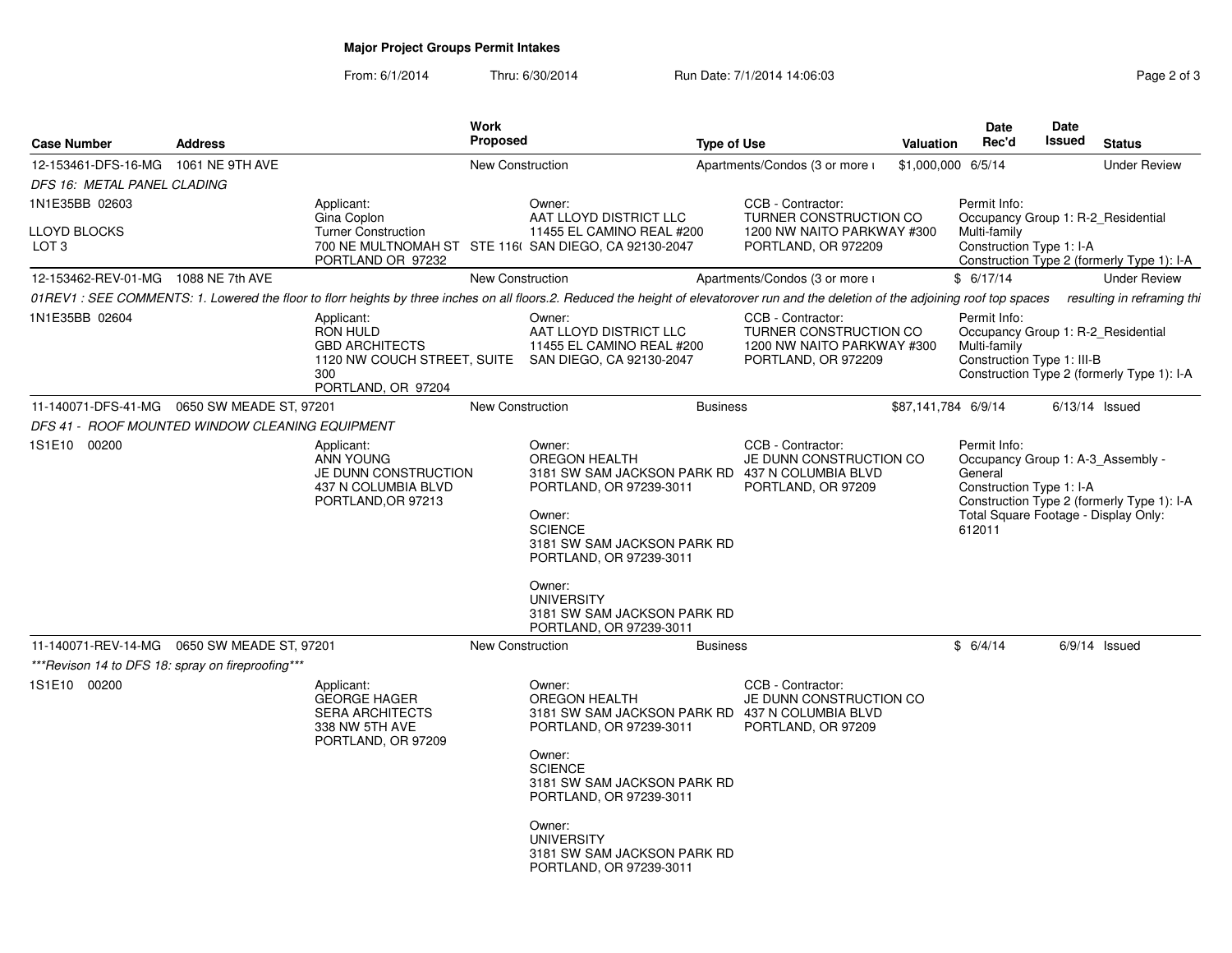# **Major Project Groups Permit Intakes**

From: 6/1/2014Thru: 6/30/2014 **Run Date: 7/1/2014 14:06:03** Rage 3 of 3

| <b>Case Number</b>  | <b>Address</b>                                                                                      | Work<br>Proposed                                                                                                                                                                                                                                                 | <b>Type of Use</b>                                                                        | Valuation | Date<br>Rec'd | Date<br>Issued   | <b>Status</b>                                                       |
|---------------------|-----------------------------------------------------------------------------------------------------|------------------------------------------------------------------------------------------------------------------------------------------------------------------------------------------------------------------------------------------------------------------|-------------------------------------------------------------------------------------------|-----------|---------------|------------------|---------------------------------------------------------------------|
| 11-140071-REV-15-MG | 0650 SW MEADE ST, 97201                                                                             | New Construction                                                                                                                                                                                                                                                 | <b>Business</b>                                                                           |           | \$6/6/14      | $6/20/14$ Issued |                                                                     |
|                     | ***Revison 15 :: FOR OUTLET TO ROOF TO ACCOMODATE EXTENSION OF GREASE DUCTS FOR 2 TI's***           |                                                                                                                                                                                                                                                                  |                                                                                           |           |               |                  |                                                                     |
| 1S1E10 00200        | Applicant:<br><b>GEORGE HAGER</b><br><b>SERA ARCHITECTS</b><br>338 NW 5TH AVE<br>PORTLAND, OR 97209 | Owner:<br>OREGON HEALTH<br>3181 SW SAM JACKSON PARK RD<br>PORTLAND, OR 97239-3011<br>Owner:<br><b>SCIENCE</b><br>3181 SW SAM JACKSON PARK RD<br>PORTLAND, OR 97239-3011<br>Owner:<br><b>UNIVERSITY</b><br>3181 SW SAM JACKSON PARK RD<br>PORTLAND, OR 97239-3011 | CCB - Contractor:<br>JE DUNN CONSTRUCTION CO<br>437 N COLUMBIA BLVD<br>PORTLAND, OR 97209 |           |               |                  |                                                                     |
|                     | Total # of MG New Construction permit intakes: 11                                                   |                                                                                                                                                                                                                                                                  |                                                                                           |           |               |                  | Total valuation of MG New Construction permit intakes: \$90,421,562 |

**Total # of Major Project Groups Permit intakes: 11**

**Total valuation of Major Project Groups Permit intakes: \$90,421,562**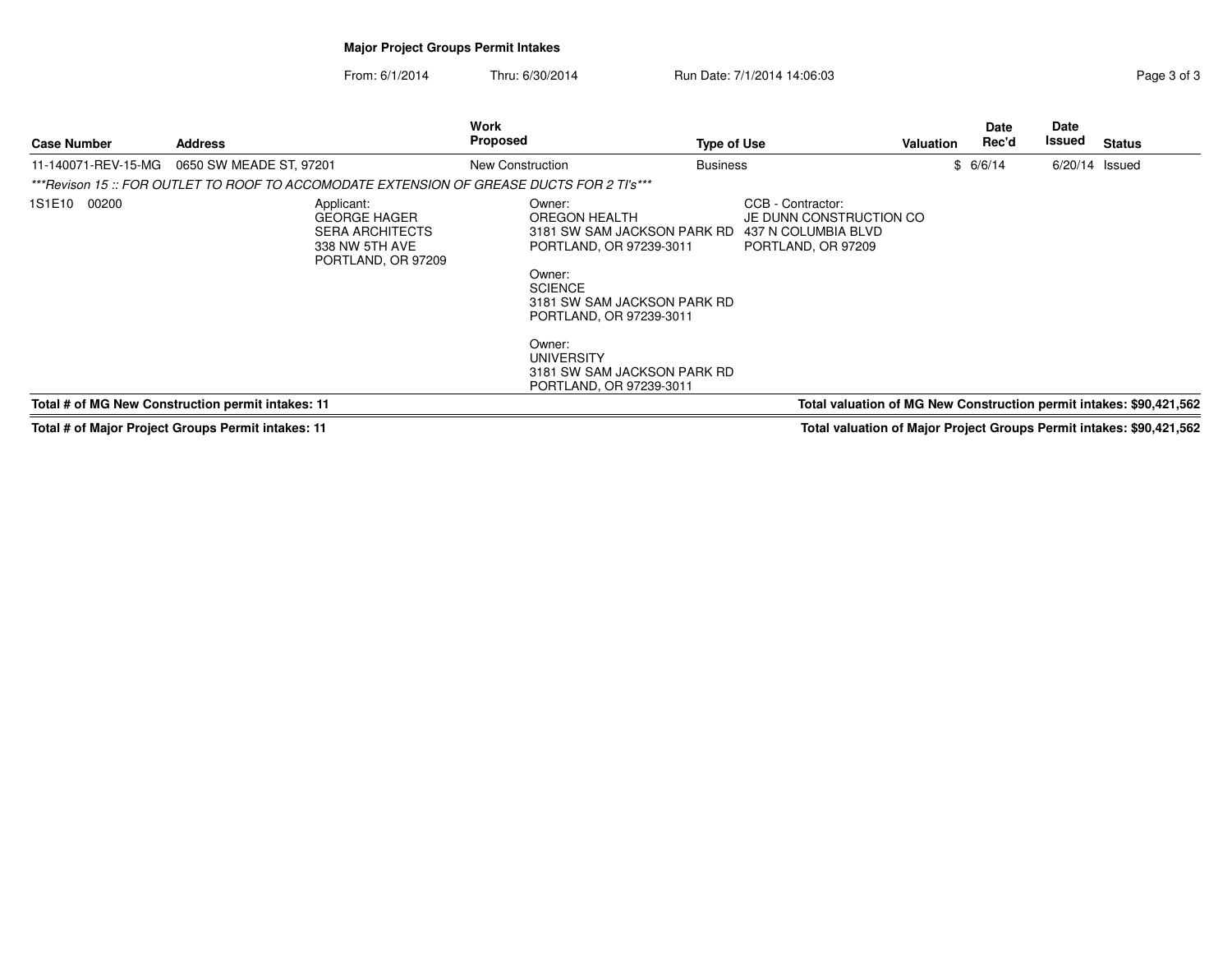#### **Manufactured Home in Park Permit Intakes**

From: 6/1/2014Thru: 6/30/2014 Run Date: 7/1/2014 14:06:03

|                                             |                              |                         | <b>Work</b> |                                |                        |                                                        |       | <b>Date</b>              | Date             |                                                         |
|---------------------------------------------|------------------------------|-------------------------|-------------|--------------------------------|------------------------|--------------------------------------------------------|-------|--------------------------|------------------|---------------------------------------------------------|
| <b>Case Number</b><br><b>Address</b>        |                              |                         | Proposed    |                                | Type of Use            | <b>Valuation</b>                                       | Rec'd | Issued                   | <b>Status</b>    |                                                         |
| 14-168886-000-00-MP                         | 9000 NE M L KING BLVD, 97217 |                         | Replacement |                                | Single Family Dwelling |                                                        |       | \$500 6/12/14            | $6/12/14$ Issued |                                                         |
| <b>MANUFACTURED HOME REPLACEMENT</b>        |                              |                         |             |                                |                        |                                                        |       |                          |                  |                                                         |
| 1N1E10AA 03400                              |                              | Applicant:<br>LEAH FORD |             | Owner:<br>BRB PROPERTY #11 LLC |                        | CCB - Contractor:<br><b>BOBS MOBILE HOME SETUP INC</b> |       | Permit Info:             |                  | Occupancy Group 1 - RS: R-3 Residential                 |
| SECTION 10 1N 1E                            |                              | 9000 NE MLK BLVD #503   |             | 14814 SE NORTHSHORE CIR        |                        | 14262 S MAPLE GROVE RD                                 |       | One and Two Family       |                  |                                                         |
| TL 3400 18.05 ACRES                         |                              | PORTLAND, OR 97211      |             | VANCOUVER, WA 98683            |                        | MOLALLA, OR 97038                                      |       | Construction Type 1: V-B |                  | Construction Type 2 (formerly Type 1):                  |
| Total # of MP Replacement permit intakes: 1 |                              |                         |             |                                |                        |                                                        |       |                          |                  | Total valuation of MP Replacement permit intakes: \$500 |

**Total # of Manufactured Home in Park Permit intakes: 1**

**Total valuation of Manufactured Home in Park Permit intakes: \$500**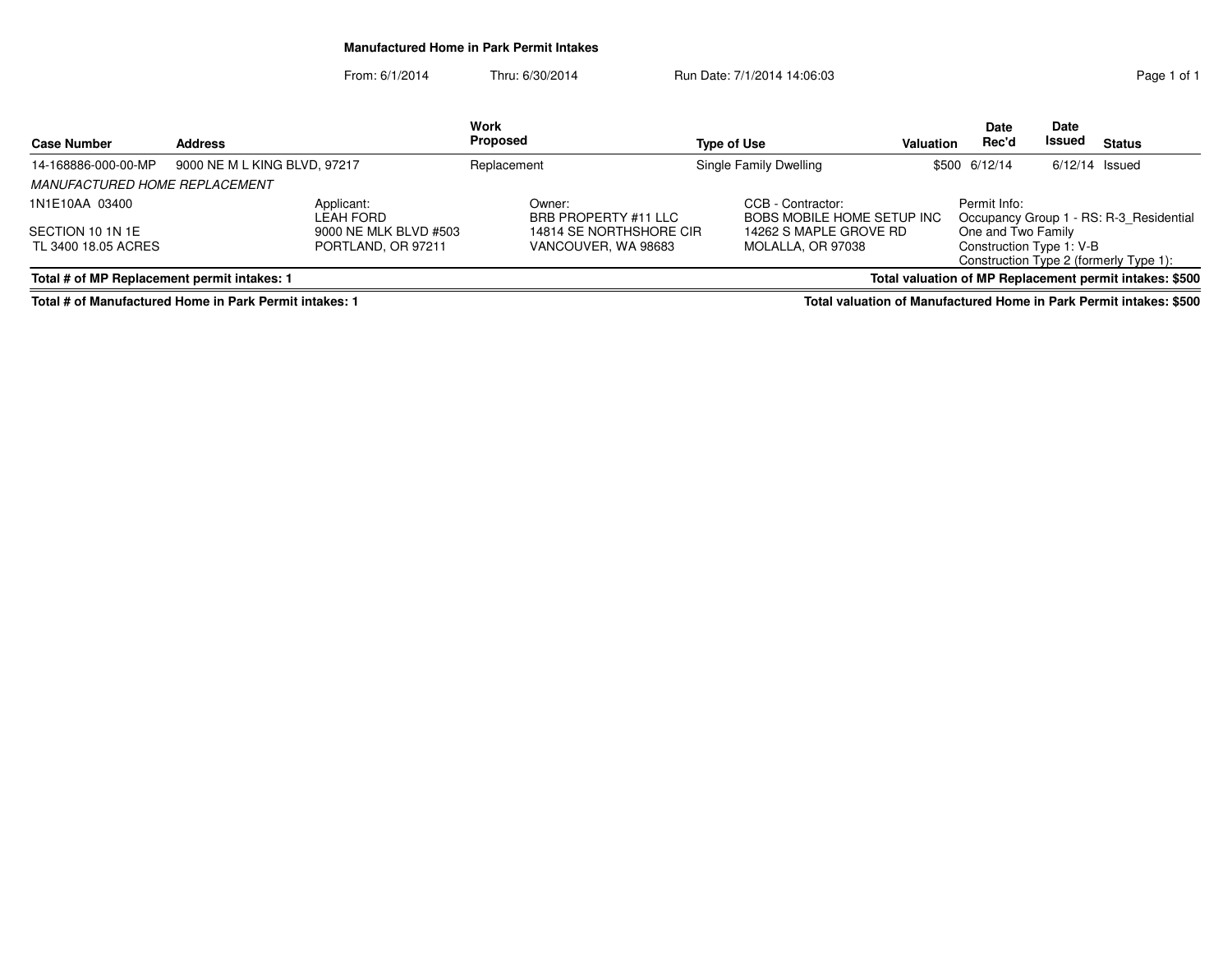**Site Development Permit Intakes**

| <b>Case Number</b>                                                                                           | <b>Address</b>                                                        |                                                                                                                                                               | <b>Work</b><br><b>Proposed</b> |                                                                                                                                                                        | <b>Type of Use</b>                                                                        | <b>Valuation</b> | Date<br>Rec'd | Date<br>Issued | <b>Status</b>                                                 |
|--------------------------------------------------------------------------------------------------------------|-----------------------------------------------------------------------|---------------------------------------------------------------------------------------------------------------------------------------------------------------|--------------------------------|------------------------------------------------------------------------------------------------------------------------------------------------------------------------|-------------------------------------------------------------------------------------------|------------------|---------------|----------------|---------------------------------------------------------------|
| 14-166276-000-00-SD                                                                                          | 333 SW SKYLINE BLVD, 97221                                            |                                                                                                                                                               | Grading                        |                                                                                                                                                                        | <b>Existing Commercial Site</b>                                                           | \$20,000 6/6/14  |               |                | <b>Under Review</b>                                           |
|                                                                                                              |                                                                       |                                                                                                                                                               |                                | ADDITION OF 500 TO 1000 CY SOIL TO (E) SOIL DISPOSAL SITE - as required by a condition of the 2002 Master Plan (LU 02-106635) (RESPONSE TO VIOLATION CASE 14-143093VI) |                                                                                           |                  |               |                |                                                               |
| 1S1E06BA 00100<br>SECTION 06 1S 1E<br>TL 100 20.40 ACRES<br><b>CEMETERY LAND</b><br>POTENTIAL ADDITIONAL TAX |                                                                       | Applicant:<br>ED CECCACCI<br>0215 SW GIBBS ST<br>PORLAND, OR 97201                                                                                            |                                | Owner:<br>ROMAN CATHOLIC ARCHBISHOP<br>OF<br>2838 E BURNSIDE ST<br>PORTLAND, OR 97214-1830<br>Owner:                                                                   | CCB - Contractor:<br>V & K CONSTRUCTION<br>10308 NW HELVETIA RD<br>HILLSBORO, OR 97124    |                  |               |                |                                                               |
|                                                                                                              |                                                                       |                                                                                                                                                               |                                | PORTLAND IN OREGON<br>2838 E BURNSIDE ST<br>PORTLAND, OR 97214-1830                                                                                                    |                                                                                           |                  |               |                |                                                               |
| Total # of SD Grading permit intakes: 1                                                                      |                                                                       |                                                                                                                                                               |                                |                                                                                                                                                                        |                                                                                           |                  |               |                | Total valuation of SD Grading permit intakes: \$20,000        |
| 14-172618-000-00-SD                                                                                          | , 97217                                                               |                                                                                                                                                               |                                | Multiple Dwellings/Single Lot Improvem Existing Residential Site                                                                                                       |                                                                                           | \$80,000 6/24/14 |               |                | <b>Under Review</b>                                           |
|                                                                                                              | LANDSCAPE, DRIVEWAY AND UTILITIES FOR BATCH PROJECT                   |                                                                                                                                                               |                                |                                                                                                                                                                        |                                                                                           |                  |               |                |                                                               |
| 1N1E22AC 15900<br>CENTRAL ALBINA ADD<br><b>BLOCK 1</b><br>LOT 1 EXC PT IN ST<br>LOT 2&3                      |                                                                       | Applicant:<br><b>MICHAEL CERBONE</b><br>CARDNO<br>5415 SW WESTGATE DR<br>PORTLAND OR 97206                                                                    |                                | Owner:<br>NORTH PORTLAND BIBLE<br><b>COLLEGE</b><br>PO BOX 11437<br>PORTLAND, OR 97211                                                                                 |                                                                                           |                  |               |                |                                                               |
|                                                                                                              |                                                                       | Total # of SD Multiple Dwellings/Single Lot Improvements permit intakes: 1                                                                                    |                                |                                                                                                                                                                        | Total valuation of SD Multiple Dwellings/Single Lot Improvements permit intakes: \$80,000 |                  |               |                |                                                               |
|                                                                                                              | 13-165365-REV-03-SD  10071 SW 8TH PL, 97219                           |                                                                                                                                                               |                                | Private Site Improvements/Subdivision New Land Division/Subdivision                                                                                                    |                                                                                           | \$1,000 6/6/14   |               |                | <b>Under Review</b>                                           |
|                                                                                                              |                                                                       |                                                                                                                                                               |                                | VALUE ADDED REVISION FOR NEW KEYSTONE WALL AT CONER OF MAPLECREST AND NEW PRIVATE STREET                                                                               |                                                                                           |                  |               |                |                                                               |
| 1S1E28DB 01700                                                                                               |                                                                       | Applicant:<br>MIKE COYLE<br><b>FASTER PERMITS</b><br>14334 NW EAGLERIDGE LANE<br>PORTLAND, OR 97229<br>Applicant:<br>ALAN DEHARPPORT<br>SOLSTICE CUSTOM HOMES |                                |                                                                                                                                                                        | CCB - Contractor:<br><b>LWD LLC</b><br>5740 SW ARROWWOOD LN<br>PORTLAND, OR 97225         |                  |               |                |                                                               |
|                                                                                                              |                                                                       | 5740 SW ARROW WOOD LN<br>PORTLAND OR 97225                                                                                                                    |                                |                                                                                                                                                                        |                                                                                           |                  |               |                |                                                               |
|                                                                                                              | Total # of SD Private Site Improvements/Subdivision permit intakes: 1 |                                                                                                                                                               |                                |                                                                                                                                                                        | Total valuation of SD Private Site Improvements/Subdivision permit intakes: \$1,000       |                  |               |                |                                                               |
| 14-163678-000-00-SD                                                                                          | 8539 SE 77TH AVE, 97206                                               |                                                                                                                                                               | <b>Private Street</b>          |                                                                                                                                                                        | New Land Division/Subdivision                                                             | \$99,270 6/2/14  |               |                | <b>Under Review</b>                                           |
|                                                                                                              |                                                                       |                                                                                                                                                               |                                | PRIVATE STREET, GRADING, EROSION CONTROL AND PRIVATE UTILITIES FOR PROPOSED 10 LOT SUBDIVISION                                                                         |                                                                                           |                  |               |                |                                                               |
| 1S2E20DC 15000<br>NOWLIN HALF AC<br>LOT 11&13&16                                                             |                                                                       | Applicant:<br><b>JAMES STORMO</b><br>PINNACLE ENGINEERING<br>17757 KELOK RD<br>LAKE OSWEGO OR 97034                                                           |                                | Owner:<br><b>PAK LEONG</b><br>PO BOX 66053<br>PORTLAND, OR 97290-6053                                                                                                  | <b>Primary Contractor:</b><br>TO BID                                                      |                  |               |                |                                                               |
| Total # of SD Private Street permit intakes: 1                                                               |                                                                       |                                                                                                                                                               |                                |                                                                                                                                                                        |                                                                                           |                  |               |                | Total valuation of SD Private Street permit intakes: \$99,270 |
| Total # of Site Development Permit intakes: 4                                                                |                                                                       |                                                                                                                                                               |                                |                                                                                                                                                                        |                                                                                           |                  |               |                | Total valuation of Site Development Permit intakes: \$200,270 |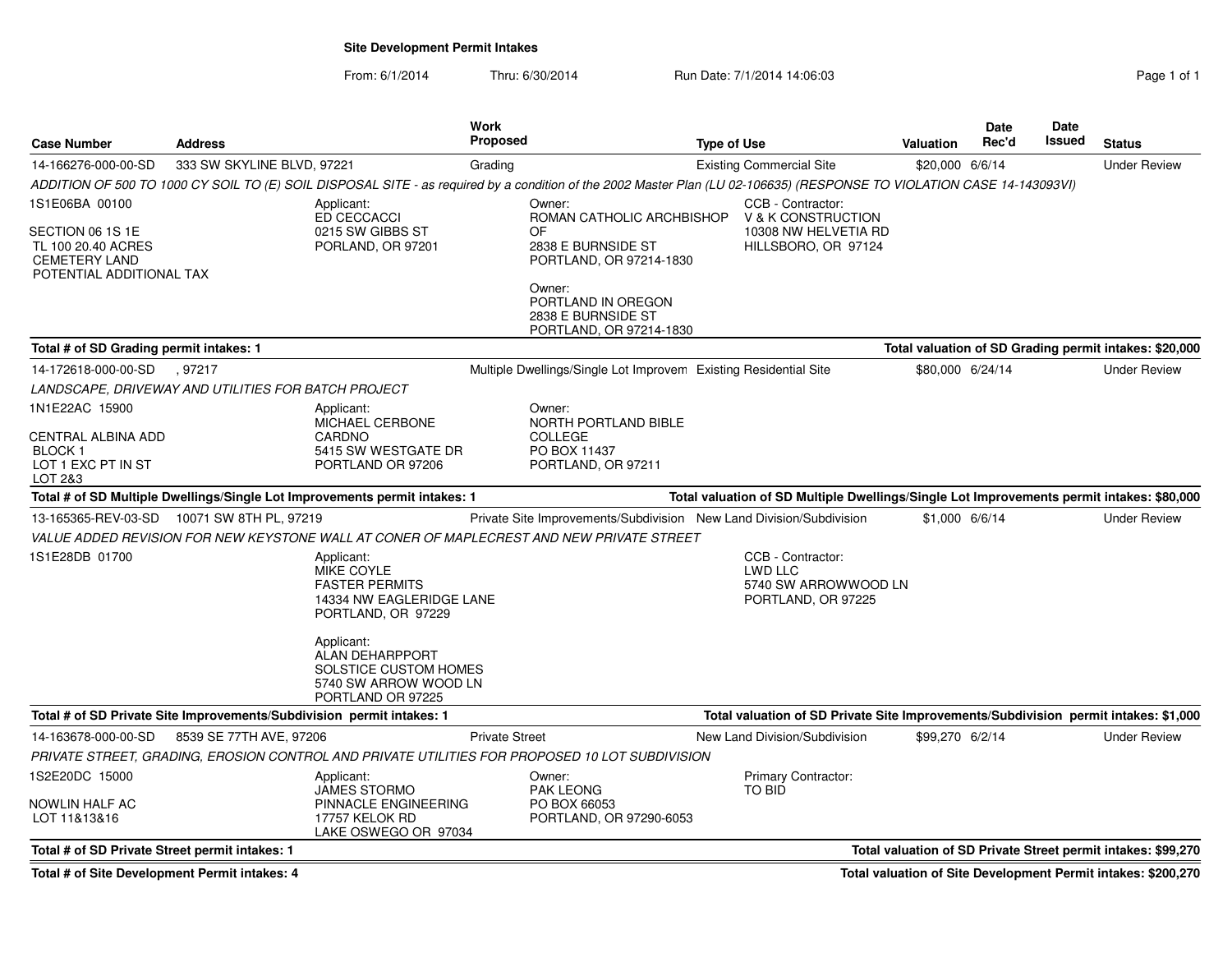| <b>Case Number</b>                                                          | <b>Address</b>                                     |                                                                                                     | <b>Work</b><br>Proposed |                                                                                                                                                | <b>Type of Use</b> |                                                                                                                          | Valuation | <b>Date</b><br>Rec'd | Date<br>Issued | <b>Status</b>                                             |
|-----------------------------------------------------------------------------|----------------------------------------------------|-----------------------------------------------------------------------------------------------------|-------------------------|------------------------------------------------------------------------------------------------------------------------------------------------|--------------------|--------------------------------------------------------------------------------------------------------------------------|-----------|----------------------|----------------|-----------------------------------------------------------|
| 14-170591-000-00-ZP                                                         | 1512 NE 67TH AVE, 97213                            |                                                                                                     |                         | Commercial                                                                                                                                     |                    | Code Compliance Requirements                                                                                             |           | $$1$ 6/17/14         |                | $6/17/14$ Issued                                          |
|                                                                             |                                                    |                                                                                                     |                         | TEMPORARY STAGING FOR BES PUBLIC UTILITY PROJECT; APPLICANT TO GRAVEL SITE AFTER WORK COMPLETE.                                                |                    |                                                                                                                          |           |                      |                |                                                           |
| 1N2E29CD 00700                                                              |                                                    | Applicant:<br>CANBY EXCAVATING INC<br><b>PO BOX 848</b><br>CANBY, OR 970130848                      |                         | Owner:<br>PACIFIC PROPERTY HOLDING LLC CANBY EXCAVATING INC<br>3024 NE ROCKY BUTTE RD<br>PORTLAND, OR 97220                                    |                    | CCB - Contractor:<br><b>PO BOX 848</b><br>CANBY, OR 970130848                                                            |           |                      |                |                                                           |
| 14-144129-REV-02-ZP                                                         | 3181 SW SAM JACKSON PARK RD, 97201                 |                                                                                                     | Commercial              |                                                                                                                                                | Landscaping        |                                                                                                                          |           | \$6/23/14            |                | $6/23/14$ Issued                                          |
|                                                                             |                                                    | Revision to limits of disturbance and tree preservation and location of PGE line                    |                         |                                                                                                                                                |                    |                                                                                                                          |           |                      |                |                                                           |
| 1S1E09 00600<br>SECTION 09 1S 1E                                            |                                                    | Applicant:<br><b>BRYAN HIGGINS</b><br><b>SRG PARTNERSHIP</b>                                        |                         | Owner:<br>OREGON STATE OF(MEDICAL<br><b>DEPT</b>                                                                                               |                    |                                                                                                                          |           |                      |                |                                                           |
| TL 600 14.19 ACRES                                                          |                                                    | PORTLAND OR 97205                                                                                   |                         | 621 SW MORRISON ST SUITE 200 3181 SW SAM JACKSON PARK RD<br>PORTLAND, OR 97239                                                                 |                    |                                                                                                                          |           |                      |                |                                                           |
| 14-167530-000-00-ZP                                                         | 6140 SW MACADAM AVE, 97201                         |                                                                                                     | Commercial              |                                                                                                                                                | Landscaping        |                                                                                                                          |           | \$21,000 6/10/14     |                | <b>Under Review</b>                                       |
|                                                                             |                                                    |                                                                                                     |                         | ZONING PERMIT FOR NEW LANDSCAPING AND IRRIGATION, NEW CAST IN PLACE CURBS FOR LANDSCAPING, CONCRETE FEATURE WALLS 3 FT TALL IN LANDSCAPE AREAS |                    |                                                                                                                          |           |                      |                |                                                           |
| 1S1E15CD 00100<br>SOUTHERN PORTLAND<br>BLOCK 8 TL 100                       |                                                    | Applicant:<br>MIKE COYLE<br><b>FASTER PERMITS</b><br>14334 NW EAGLERIDGE LANE<br>PORTLAND, OR 97229 |                         | Owner:<br><b>G&amp;B MACADAM LLC</b><br>6140 SW MACADAM AVE<br>PORTLAND, OR 97239-3648                                                         |                    | CCB - Contractor:<br><b>JOHN PHILLIPS</b><br><b>GRAND &amp; BENEDICTS INC</b><br>301 NE 2ND AVE<br>PORTLAND OR 972322764 |           |                      |                |                                                           |
|                                                                             |                                                    |                                                                                                     |                         |                                                                                                                                                |                    | <b>MULTNOMAH</b>                                                                                                         |           |                      |                |                                                           |
| 14-171049-000-00-ZP                                                         | 3829 SE 74TH AVE, 97206                            |                                                                                                     | Commercial              |                                                                                                                                                | Landscaping        |                                                                                                                          |           | \$6,000 6/25/14      |                | $6/25/14$ Issued                                          |
|                                                                             |                                                    | REMOVAL OF ASPHALT PARKING LOT(3700SF) AND USE LOT FOR VEGETABLE GARDEN SPACE                       |                         |                                                                                                                                                |                    |                                                                                                                          |           |                      |                |                                                           |
| 1S2E08DB 10600<br><b>MIDDLESEX</b><br>N 120' OF LOT 25<br>LOT <sub>26</sub> |                                                    | Applicant:<br><b>ERIC ROSEWALL</b><br><b>DEPAVE</b><br>2555 NE GLISAN ST #35<br>PORTLAND, OR 97232  |                         | Owner:<br>PORTLAND HABILITATION<br>5312 NE 148TH AVE<br>PORTLAND, OR 97230-3438                                                                |                    |                                                                                                                          |           |                      |                |                                                           |
|                                                                             |                                                    |                                                                                                     |                         | Owner:<br><b>CENTER INC</b><br>5312 NE 148TH AVE<br>PORTLAND, OR 97230-3438                                                                    |                    |                                                                                                                          |           |                      |                |                                                           |
| Total # of ZP Commercial permit intakes: 4                                  |                                                    |                                                                                                     |                         |                                                                                                                                                |                    |                                                                                                                          |           |                      |                | Total valuation of ZP Commercial permit intakes: \$27,001 |
| 14-173360-000-00-ZP                                                         | 5819 SE 104TH AVE, 97266                           |                                                                                                     | Residential             |                                                                                                                                                |                    | Code Compliance Requirements                                                                                             |           | \$1,200 6/23/14      |                | $6/23/14$ Issued                                          |
|                                                                             | NEW PAVED PARKING AREA, RESPONSE TO CC 14-129050CC |                                                                                                     |                         |                                                                                                                                                |                    |                                                                                                                          |           |                      |                |                                                           |
| 1S2E15CB 08000<br><b>MENTONE</b><br>BLOCK 28<br>LOT 6                       |                                                    | Applicant:<br>ALFREDO VELASQUEZ<br>5819 SE 104TH AVE<br>PORTLAND, OR 97266                          |                         | Owner:<br>ALFREDO VELASQUEZ<br>5819 SE 104TH AVE<br>PORTLAND, OR 97266                                                                         |                    | CCB - Contractor:<br>AVN CONSTRUCTION LLC<br>5819 SE 104TH AVE<br>PORTLAND, OR 97266                                     |           |                      |                |                                                           |
|                                                                             |                                                    |                                                                                                     |                         | Owner:<br><b>LEANOR NASTRE</b><br>5819 SE 104TH AVE<br>PORTLAND, OR 97266                                                                      |                    |                                                                                                                          |           |                      |                |                                                           |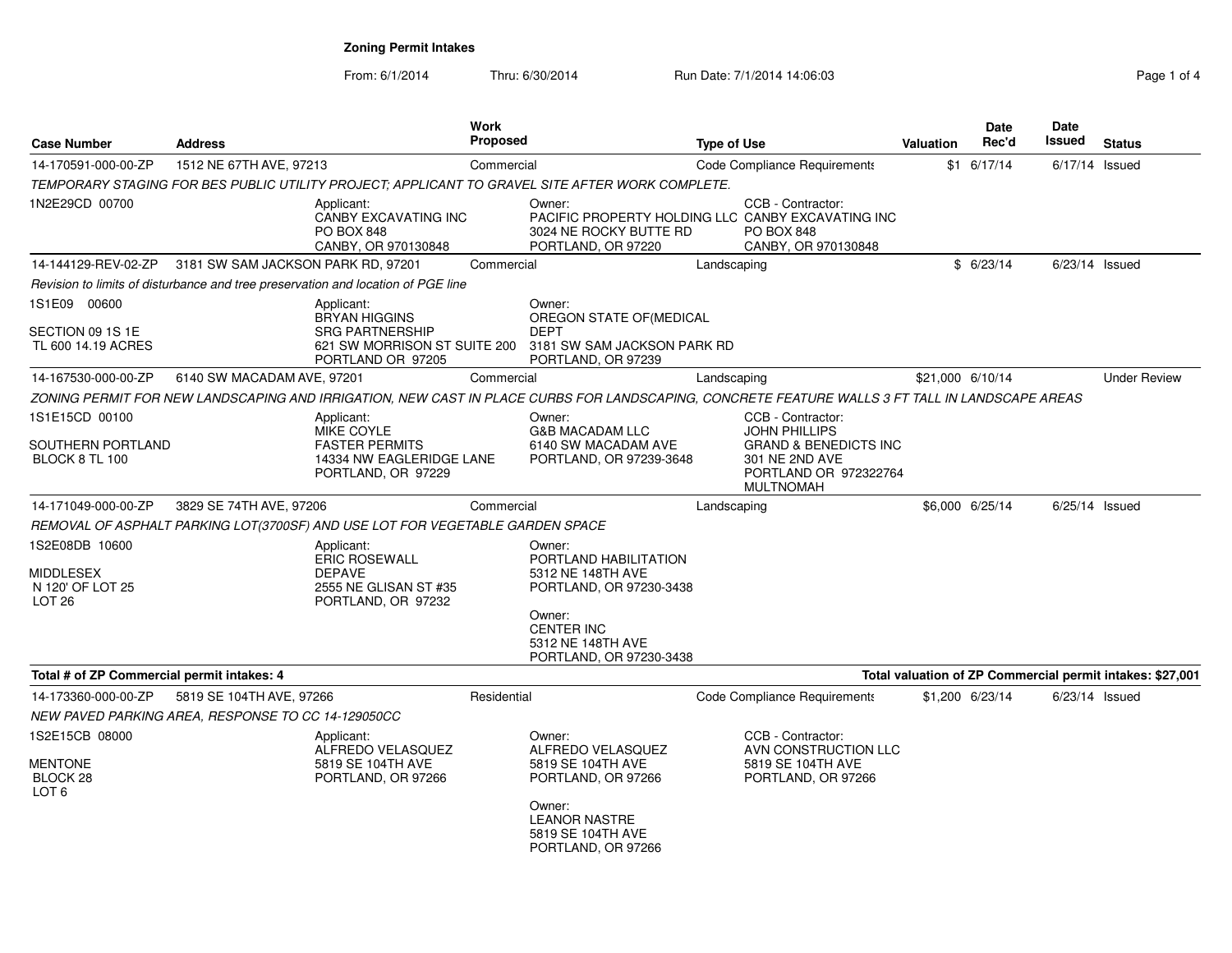| Page 2 of 4 |  |  |
|-------------|--|--|
|-------------|--|--|

| <b>Case Number</b><br>Address                            |                                                  |                                                                                                      | <b>Work</b><br>Proposed |                                                                              | <b>Type of Use</b>           |                                                                            | <b>Valuation</b> | <b>Date</b><br>Rec'd | Date<br>Issued   | <b>Status</b>       |
|----------------------------------------------------------|--------------------------------------------------|------------------------------------------------------------------------------------------------------|-------------------------|------------------------------------------------------------------------------|------------------------------|----------------------------------------------------------------------------|------------------|----------------------|------------------|---------------------|
| 14-175461-000-00-ZP                                      | 8320 SE MILL ST, 97216                           |                                                                                                      | Residential             |                                                                              | Code Compliance Requirements |                                                                            |                  | \$1,500 6/26/14      | $6/26/14$ Issued |                     |
|                                                          |                                                  | NEW RESIDENTIAL DRIVEWAY IN RESPONSE TO 13-165063CCNEW DRIVEWAY 9'x29'                               |                         |                                                                              |                              |                                                                            |                  |                      |                  |                     |
| 1S2E04CB 05300                                           |                                                  | Applicant:<br>JR CONCRETE CONSTRUCTION                                                               | Owner:                  | DAVID J WILLARDSON                                                           |                              | CCB - Contractor:<br>JR CONCRETE CONSTRUCTION                              |                  |                      |                  |                     |
| SECTION 04 1S 2E<br>TL 5300 0.14 ACRES                   |                                                  | <b>LLC</b><br>712 SE 142ND AVE<br>PORTLAND, OR 97233                                                 |                         | 900 S CHEROKEE DR<br>PLEASANT GROVE, UT 84062                                |                              | <b>LLC</b><br>712 SE 142ND AVE<br>PORTLAND, OR 97233                       |                  |                      |                  |                     |
|                                                          |                                                  |                                                                                                      | Owner:                  | <b>HEATHER C WILLARDSON</b><br>900 S CHEROKEE DR<br>PLEASANT GROVE, UT 84062 |                              |                                                                            |                  |                      |                  |                     |
| 14-169180-000-00-ZP                                      | 6112 SE GLADSTONE ST, 97206                      |                                                                                                      | Residential             |                                                                              |                              | <b>Exempt Structures</b>                                                   | \$10,995 6/13/14 |                      | $6/13/14$ Issued |                     |
|                                                          | BUILDING NEW SHOP WITH FLOOR SPACE UNDER 200 SF  |                                                                                                      |                         |                                                                              |                              |                                                                            |                  |                      |                  |                     |
| 1S2E07DD 02500                                           |                                                  | Applicant:<br><b>GERALD SCOONES</b>                                                                  | Owner:                  | LI SUN ALLIGOOD                                                              |                              | CCB - Contractor:<br><b>GERALD SCOONES</b>                                 |                  |                      |                  |                     |
| <b>STEWART PK</b><br>BLOCK <sub>3</sub><br><b>LOT 19</b> |                                                  | LITTLE WONDER GARAGES LLC<br>515 NW SALTZMAN RD #915<br>PORTLAND, OR 97229                           |                         | 6112 SE GLADSTONE ST<br>PORTLAND, OR 97206-3755                              |                              | LITTLE WONDER GARAGES LLC<br>515 NW SALTZMAN RD #915<br>PORTLAND, OR 97229 |                  |                      |                  |                     |
|                                                          |                                                  |                                                                                                      | Owner:                  | SHAWN D MILLER<br>6112 SE GLADSTONE ST<br>PORTLAND, OR 97206-3755            |                              |                                                                            |                  |                      |                  |                     |
| 14-166804-000-00-ZP                                      | 8735 NE EUGENE ST, 97220                         |                                                                                                      | Residential             |                                                                              |                              | <b>LUR Condition Compliance</b>                                            | \$1,500 6/9/14   |                      |                  | $6/9/14$ Issued     |
|                                                          | NEW CONCRETE DRIVEWAY/PARKING SPACE AND APPROACH |                                                                                                      |                         |                                                                              |                              |                                                                            |                  |                      |                  |                     |
| 1N2E28CA 18600                                           |                                                  | Applicant:<br>PETER PERRIN                                                                           | Owner:                  | <b>BOONDOGGLE LLC</b>                                                        |                              | CCB - Contractor:<br>LITTLE TACOMA CONSTRUCTION                            |                  |                      |                  |                     |
| FERN PK<br>BLOCK <sub>3</sub><br>E 75' OF LOT 12-15      |                                                  | PO BOX 69506<br>PORTLAND OR 97239                                                                    |                         | PO BOX 69506<br>PORTLAND, OR 97239-0506                                      |                              | <b>LLC</b><br>PO BOX 69506<br>PORTLAND OR 97239                            |                  |                      |                  |                     |
| 14-166108-000-00-ZP                                      | 1260 SW CARDINELL WAY, 97201                     |                                                                                                      | Residential             |                                                                              | Landscaping                  |                                                                            | \$19,577 6/6/14  |                      |                  | <b>Under Review</b> |
|                                                          |                                                  | MITIGATION PLANTINGS TO SATISFY CONDITION F OF LAND USE CASE 06-167750                               |                         |                                                                              |                              |                                                                            |                  |                      |                  |                     |
| 1S1E04DC 00700                                           |                                                  | Applicant:<br><b>BEN SCHONBERGER</b>                                                                 | Owner:                  | <b>PSV PROPERTIES LLC</b>                                                    |                              |                                                                            |                  |                      |                  |                     |
| R LORD ESTATES<br>LOT <sub>12</sub>                      |                                                  | WINTERBROOK PLANNING<br>310 SW 4TH AVE, STE 1100<br>PORTLAND OR 97204                                |                         | 9205 SW BARNES RD<br>PORTLAND, OR 97225-6603                                 |                              |                                                                            |                  |                      |                  |                     |
| 14-168580-000-00-ZP                                      | .97229                                           |                                                                                                      | Residential             |                                                                              | Landscaping                  |                                                                            |                  | \$600 6/12/14        | 6/12/14 Final    |                     |
|                                                          |                                                  | PLANT 120 NATIVE CONIFEROUS TREES INSIDE CONSERVATION ZONE PER CONDITION C.6 OF LU 13-173754 LDS ENM |                         |                                                                              |                              |                                                                            |                  |                      |                  |                     |
| 1N1W22 00100                                             |                                                  | Applicant:<br><b>RAYMOND S HOY</b>                                                                   | Owner:                  | <b>RAY HOY</b>                                                               |                              |                                                                            |                  |                      |                  |                     |
| SECTION 22 1N 1W<br>TL 100 6.06 ACRES                    |                                                  | 10639 NW VERNON CT<br>PORTLAND, OR 97229-0037                                                        |                         | 10639 NW VERNON CT<br>PORTLAND, OR 97229-0037                                |                              |                                                                            |                  |                      |                  |                     |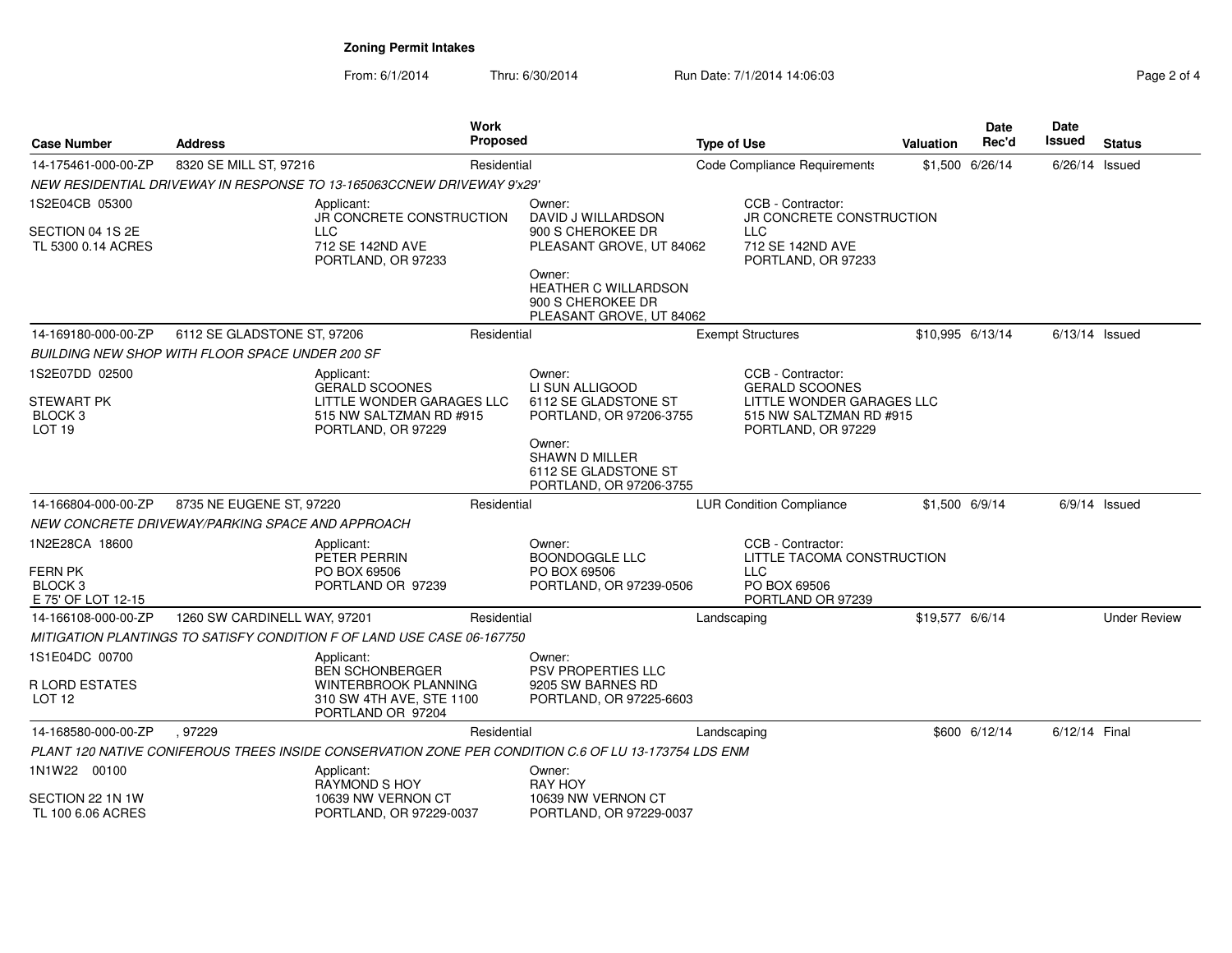| <b>Case Number</b>                                                                           | <b>Address</b>                                       |                                                                                                              | <b>Work</b><br><b>Proposed</b> |                                                                                                               | <b>Type of Use</b>                                                  |                                                                                             | <b>Valuation</b> | Date<br>Rec'd   | <b>Date</b><br><b>Issued</b> | <b>Status</b>   |
|----------------------------------------------------------------------------------------------|------------------------------------------------------|--------------------------------------------------------------------------------------------------------------|--------------------------------|---------------------------------------------------------------------------------------------------------------|---------------------------------------------------------------------|---------------------------------------------------------------------------------------------|------------------|-----------------|------------------------------|-----------------|
| 14-163956-000-00-ZP                                                                          | 7232 SE STEELE ST, 97206                             |                                                                                                              | Residential                    |                                                                                                               | <b>Residential Driveway</b>                                         |                                                                                             | \$400            | 6/26/14         | $6/26/14$ Issued             |                 |
|                                                                                              | ZONING PERMIT FOR PARKING PAD, NEW CURB CUT          |                                                                                                              |                                |                                                                                                               |                                                                     |                                                                                             |                  |                 |                              |                 |
| 1S2E17AC 09500<br><b>EAST VIEW</b><br><b>BLOCK 2</b><br><b>LOT 3&amp;4</b>                   |                                                      | Applicant:<br><b>DAN WILLIAMS</b><br><b>FASTER PERMITS</b><br>14334 NW EAGLERIDGE LANE<br>PORTLAND, OR 97229 |                                | Owner:<br>72 STEELE LLC<br>5105 SW 45TH AVE #201<br>PORTLAND, OR 97221-3651                                   |                                                                     | CCB - Contractor:<br>PORTLAND HOUSEWORKS LLC<br>5105 SW 45TH AVE #201<br>PORTLAND, OR 97221 |                  |                 |                              |                 |
| 14-164418-000-00-ZP                                                                          | 7416 N LEONARD ST, 97203                             |                                                                                                              | Residential                    |                                                                                                               |                                                                     | <b>Residential Driveway</b>                                                                 | \$1,000 6/3/14   |                 |                              | $6/3/14$ Issued |
| <b>NEW PARKING PAD 9' x 28'</b>                                                              |                                                      |                                                                                                              |                                |                                                                                                               |                                                                     |                                                                                             |                  |                 |                              |                 |
| 1N1E07BB 11200<br>SOUTH ST JOHNS<br>BLOCK <sub>2</sub><br>LOT <sub>3</sub><br>W 20' OF LOT 4 |                                                      | Applicant:<br>DAN WILLIAMS<br><b>FASTER PERMITS</b><br>14334 NW EAGLERIDGE LANE<br>PORTLAND, OR 97229        |                                | Owner:<br>METRO HOMES NORTHWEST LLC METRO HOMES NORTHWEST LLC<br>211 NE WEIDLER ST<br>PORTLAND, OR 97232-1155 |                                                                     | CCB - Contractor:<br>211 NE WEIDLER ST<br>PORTLAND, OR 97232                                |                  |                 |                              |                 |
| 14-164560-000-00-ZP                                                                          | 3334 NE 55TH AVE, 97213                              |                                                                                                              | Residential                    |                                                                                                               |                                                                     | <b>Residential Driveway</b>                                                                 | \$3,500 6/3/14   |                 |                              | $6/3/14$ Issued |
|                                                                                              |                                                      |                                                                                                              |                                | REPLACE TWO PAVED RUNNERS WITH SOLID CONCRETE DRIVEWAY; WIDENING FROM 7' TO 9'; NO CHANGE TO APPROACH         |                                                                     |                                                                                             |                  |                 |                              |                 |
| 1N2E30AB 02200<br>ROSE CITY PK<br>BLOCK 121<br>LOT <sub>12</sub>                             |                                                      | Applicant:<br>NANCY KELLEY<br>NANCY KELLEY GARDEN DESIGN<br>5228 SE GLADSTONE ST<br>PORTLAND, OR 97206       |                                | Owner:<br><b>JASON EFFMANN</b><br>3334 NE 55TH AVE<br>PORTLAND, OR 97213                                      |                                                                     |                                                                                             |                  |                 |                              |                 |
|                                                                                              |                                                      |                                                                                                              |                                | Owner:<br><b>HEIDI EFFMANN</b><br>3334 NE 55TH AVE<br>PORTLAND, OR 97213                                      |                                                                     |                                                                                             |                  |                 |                              |                 |
| 14-165721-000-00-ZP                                                                          | 8442 SE 88TH AVE, 97266                              |                                                                                                              | Residential                    |                                                                                                               |                                                                     | <b>Residential Driveway</b>                                                                 |                  | \$900 6/5/14    |                              | $6/5/14$ Issued |
|                                                                                              | <b>TWO NEW PARKING PADS FOR RESIDENTIAL PROPERTY</b> |                                                                                                              |                                |                                                                                                               |                                                                     |                                                                                             |                  |                 |                              |                 |
| 1S2E21CD 04500<br>PANAMA VILLA<br><b>BLOCK1</b><br>W 80' OF LOT 36-39                        |                                                      | Applicant:<br>ROBERTO ZAPATA<br>8442 SE 88TH AVE<br>PORTLAND, OR 97266                                       |                                | Owner:<br>ROBERTO ZAPATA<br>8442 SE 88TH AVE<br>PORTLAND, OR 97266                                            |                                                                     |                                                                                             |                  |                 |                              |                 |
| 14-165846-000-00-ZP                                                                          | 7312 SE 34TH AVE, 97202                              |                                                                                                              | Residential                    |                                                                                                               |                                                                     | <b>Residential Driveway</b>                                                                 |                  | \$3,700 6/16/14 | $6/16/14$ Issued             |                 |
|                                                                                              | REPLACE OLD DRIVEWAY AND EXPAND; EXPAND CURB CUT     |                                                                                                              |                                |                                                                                                               |                                                                     |                                                                                             |                  |                 |                              |                 |
| 1S1E24AC 12400                                                                               |                                                      | Applicant:<br>MICHAEL R DERWEY                                                                               |                                | Owner:<br>MICHAEL R DERWEY<br>PO BOX 2905<br>CLACKAMAS, OR 97015                                              | CCB - Contractor:<br>751 NE VILLAGE SQUIRE AVE<br>GRESHAM, OR 97030 | STONE AGE CONSTRUCTION INC                                                                  |                  |                 |                              |                 |
| <b>EASTMORELAND</b><br>BLOCK 64<br>LOT <sub>1</sub>                                          |                                                      | PO BOX 2905<br>CLACKAMAS, OR 97015                                                                           |                                |                                                                                                               |                                                                     |                                                                                             |                  |                 |                              |                 |
| 14-166876-000-00-ZP                                                                          | 6831 SW 52ND AVE, 97219                              |                                                                                                              | Residential                    |                                                                                                               |                                                                     | <b>Residential Driveway</b>                                                                 | \$4,000 6/9/14   |                 |                              | 6/9/14 Issued   |
|                                                                                              | REMOVE TREES AND ADD NEW DRIVEWAY AND CURB CUT       |                                                                                                              |                                |                                                                                                               |                                                                     |                                                                                             |                  |                 |                              |                 |
| 1S1E19AB 09800                                                                               | Applicant:<br><b>CORNEL FARCAS</b>                   |                                                                                                              |                                | Owner:<br><b>EXCEPTIONAL HOMES</b>                                                                            |                                                                     |                                                                                             |                  |                 |                              |                 |
| <b>HOFFMANS ADD</b><br>BLOCK 6<br>LOT 13&14                                                  |                                                      |                                                                                                              |                                | 14237 BRIDGE CT<br>LAKE OSWEGO, OR 97034-2177                                                                 |                                                                     |                                                                                             |                  |                 |                              |                 |